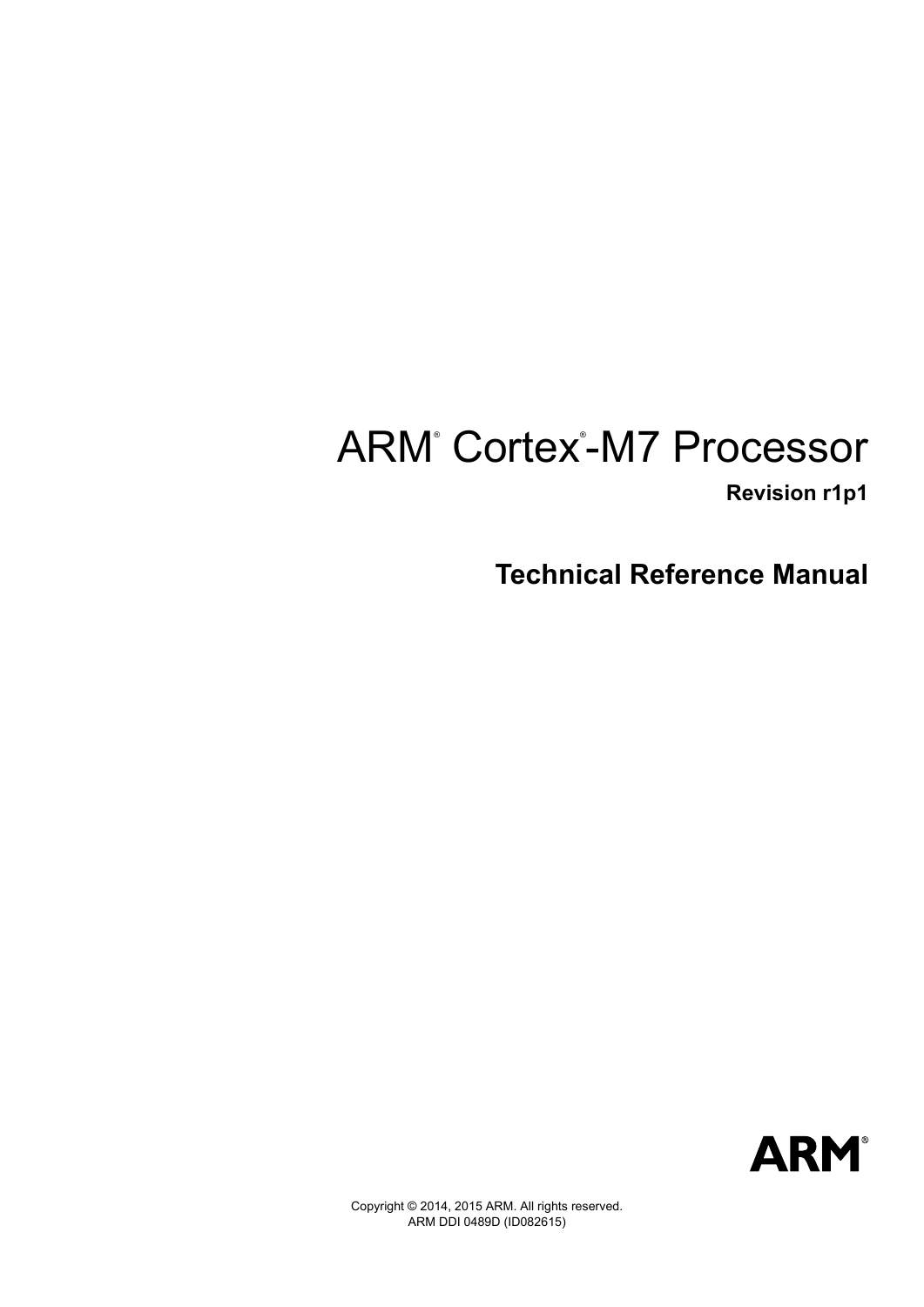### **ARM Cortex-M7 Processor Technical Reference Manual**

Copyright © 2014, 2015 ARM. All rights reserved.

#### **Release Information**

The following changes have been made to this book.

**Change history**

| Date             | Issue | Confidentiality  | Change                 |
|------------------|-------|------------------|------------------------|
| 25 April 2014    | A     | Confidential     | First release for r0p0 |
| 05 December 2014 | B     | Non-Confidential | First release for r0p2 |
| 19 March 2015    | C     | Non-Confidential | First release for r1p0 |
| 07 July 2015     | D     | Non-Confidential | First release for r1p1 |

#### **Proprietary Notice**

This document is protected by copyright and other related rights and the practice or implementation of the information contained in this document may be protected by one or more patents or pending patent applications. No part of this document may be reproduced in any form by any means without the express prior written permission of ARM. No license, express or implied, by estoppel or otherwise to any intellectual property rights is granted by this document unless specifically stated.

Your access to the information in this document is conditional upon your acceptance that you will not use or permit others to use the information for the purposes of determining whether implementations infringe any third party patents.

THIS DOCUMENT IS PROVIDED "AS IS". ARM PROVIDES NO REPRESENTATIONS AND NO WARRANTIES, EXPRESS, IMPLIED OR STATUTORY, INCLUDING, WITHOUT LIMITATION, THE IMPLIED WARRANTIES OF MERCHANTABILITY, SATISFACTORY QUALITY, NON-INFRINGEMENT OR FITNESS FOR A PARTICULAR PURPOSE WITH RESPECT TO THE DOCUMENT. For the avoidance of doubt, ARM makes no representation with respect to, and has undertaken no analysis to identify or understand the scope and content of, third party patents, copyrights, trade secrets, or other rights.

This document may include technical inaccuracies or typographical errors.

TO THE EXTENT NOT PROHIBITED BY LAW, IN NO EVENT WILL ARM BE LIABLE FOR ANY DAMAGES, INCLUDING WITHOUT LIMITATION ANY DIRECT, INDIRECT, SPECIAL, INCIDENTAL, PUNITIVE, OR CONSEQUENTIAL DAMAGES, HOWEVER CAUSED AND REGARDLESS OF THE THEORY OF LIABILITY, ARISING OUT OF ANY USE OF THIS DOCUMENT, EVEN IF ARM HAS BEEN ADVISED OF THE POSSIBILITY OF SUCH DAMAGES.

This document consists solely of commercial items. You shall be responsible for ensuring that any use, duplication or disclosure of this document complies fully with any relevant export laws and regulations to assure that this document or any portion thereof is not exported, directly or indirectly, in violation of such export laws. Use of the word "partner" in reference to ARM's customers is not intended to create or refer to any partnership relationship with any other company. ARM may make changes to this document at any time and without notice.

If any of the provisions contained in these terms conflict with any of the provisions of any signed written agreement covering this document with ARM, then the signed written agreement prevails over and supersedes the conflicting provisions of these terms. This document may be translated into other languages for convenience, and you agree that if there is any conflict between the English version of this document and any translation, the terms of the English version of the Agreement shall prevail.

Words and logos marked with ® or ™ are registered trademarks or trademarks of ARM Limited or its affiliates in the EU and/or elsewhere. All rights reserved. Other brands and names mentioned in this document may be the trademarks of their respective owners. Please follow ARM's trademark usage guidelines at http://www.arm.com/about/trademark-usage-guidelines.php

Copyright © 2015, ARM Limited or its affiliates. All rights reserved.

ARM Limited. Company 02557590 registered in England.

110 Fulbourn Road, Cambridge, England CB1 9NJ.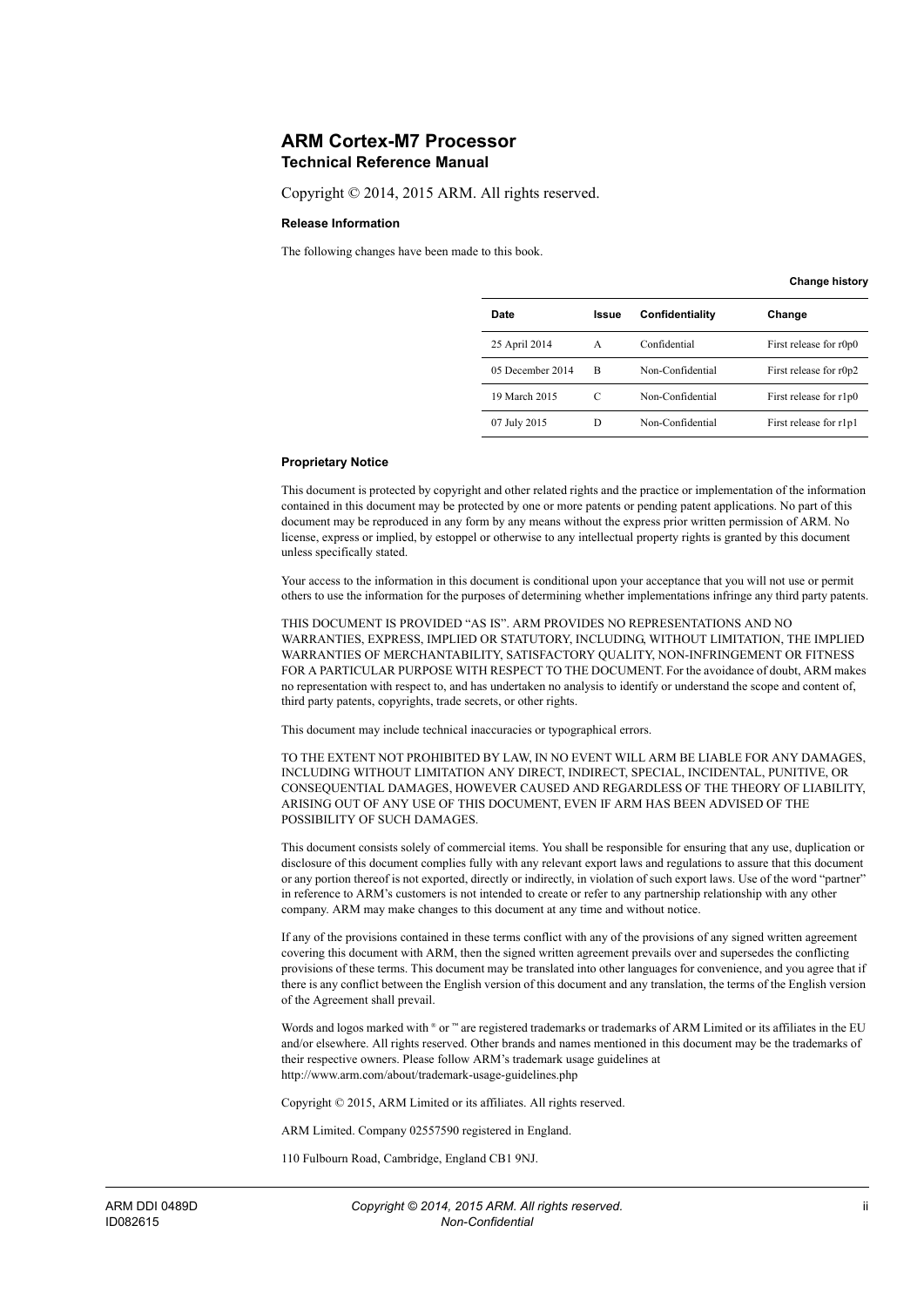#### **Confidentiality Status**

This document is Non-Confidential. The right to use, copy and disclose this document may be subject to license restrictions in accordance with the terms of the agreement entered into by ARM and the party that ARM delivered this document to.

#### **Product Status**

The information in this document is final, that is for a developed product.

#### **Web Address**

http://www.arm.com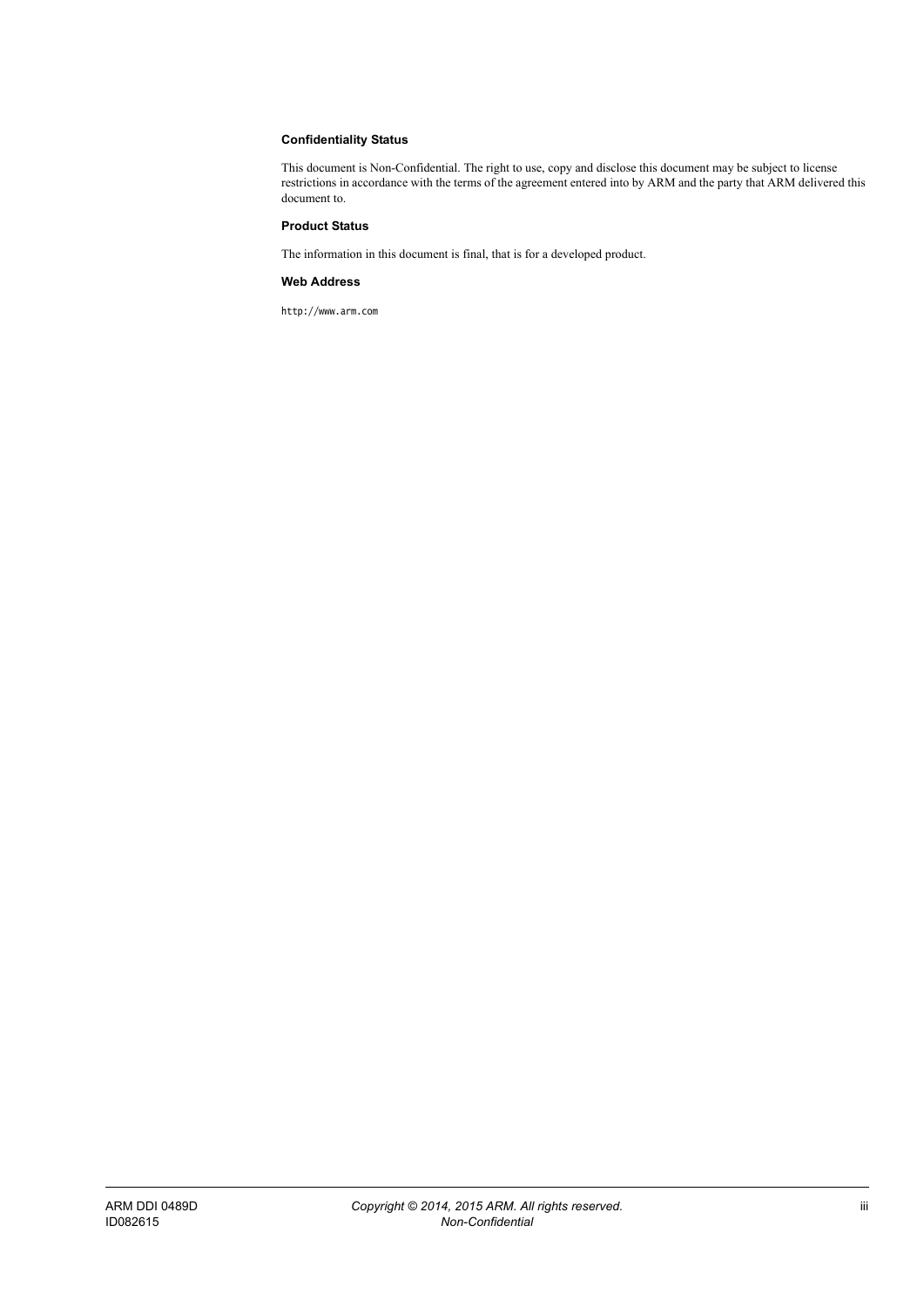## **Contents ARM Cortex-M7 Processor Technical Reference Manual**

|                  | <b>Preface</b>           |                       |  |  |
|------------------|--------------------------|-----------------------|--|--|
|                  |                          |                       |  |  |
|                  |                          |                       |  |  |
| <b>Chapter 1</b> |                          | <b>Introduction</b>   |  |  |
|                  | 1.1                      |                       |  |  |
|                  | 1.2                      |                       |  |  |
|                  | 1.3                      |                       |  |  |
|                  | 1.4                      |                       |  |  |
|                  | 1.5                      |                       |  |  |
|                  | 1.6                      |                       |  |  |
|                  | 1.7                      |                       |  |  |
| <b>Chapter 2</b> | <b>Programmers Model</b> |                       |  |  |
|                  | 2.1                      |                       |  |  |
|                  | 2.2                      |                       |  |  |
|                  | 2.3                      |                       |  |  |
|                  | 2.4                      |                       |  |  |
|                  | 2.5                      |                       |  |  |
|                  | 2.6                      |                       |  |  |
|                  | 2.7                      |                       |  |  |
| <b>Chapter 3</b> |                          | <b>System Control</b> |  |  |
|                  | 3.1                      |                       |  |  |
|                  | 3.2                      |                       |  |  |
|                  | 3.3                      |                       |  |  |
|                  |                          |                       |  |  |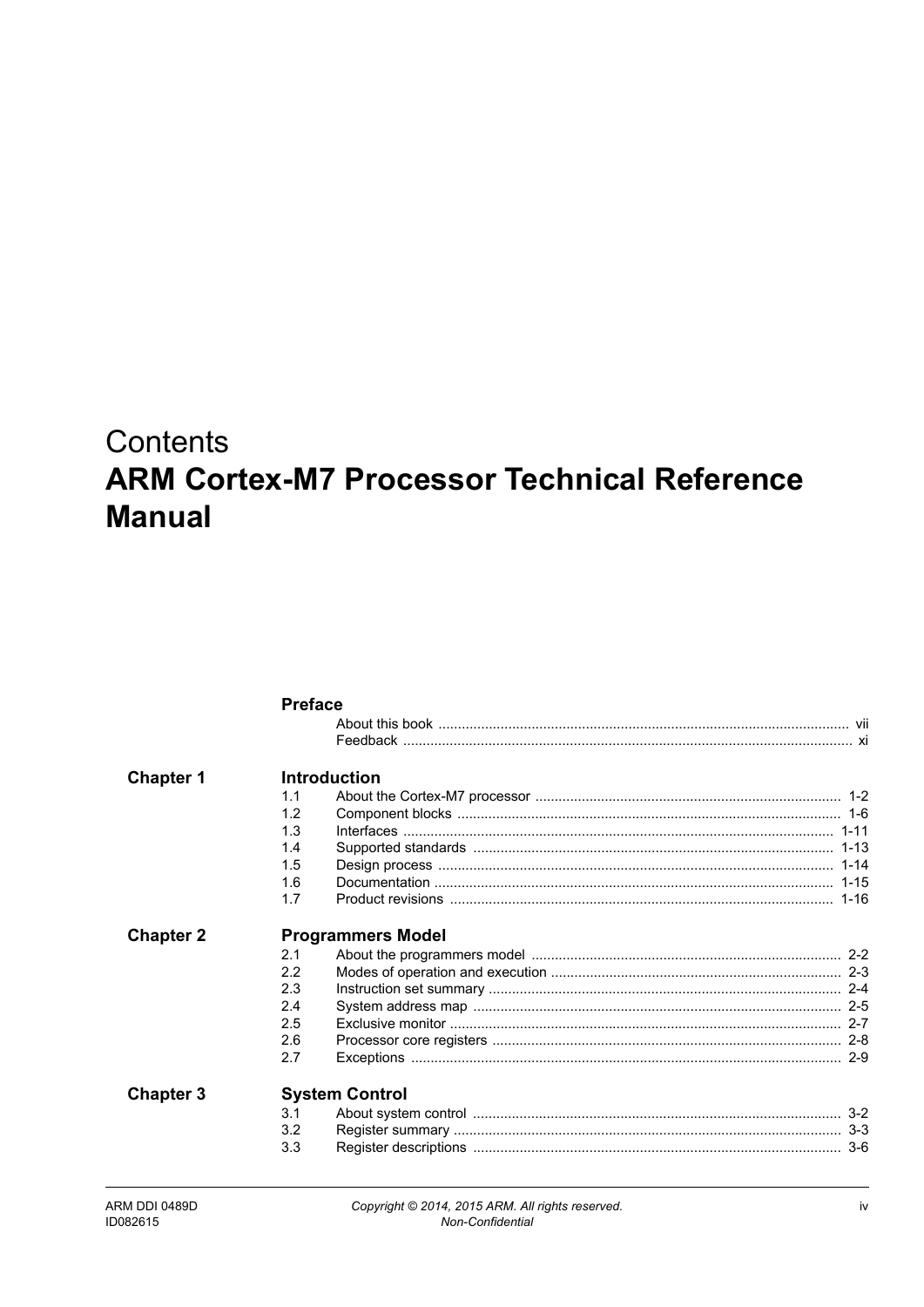| <b>Chapter 4</b>  | Initialization                              |  |
|-------------------|---------------------------------------------|--|
|                   | 4.1                                         |  |
| <b>Chapter 5</b>  | <b>Memory System</b>                        |  |
|                   | 5.1                                         |  |
|                   | 5.2                                         |  |
|                   | 5.3                                         |  |
|                   | 5.4                                         |  |
|                   |                                             |  |
|                   | 5.5                                         |  |
|                   | 5.6                                         |  |
|                   | 5.7<br>5.8                                  |  |
|                   |                                             |  |
| <b>Chapter 6</b>  | <b>Memory Protection Unit</b>               |  |
|                   | 6.1                                         |  |
|                   | 6.2                                         |  |
|                   | 6.3                                         |  |
| <b>Chapter 7</b>  | <b>Nested Vectored Interrupt Controller</b> |  |
|                   | 7.1                                         |  |
|                   | 7.2                                         |  |
|                   | 7.3                                         |  |
|                   |                                             |  |
| <b>Chapter 8</b>  | <b>Floating Point Unit</b>                  |  |
|                   | 8.1                                         |  |
|                   | 8.2                                         |  |
|                   | 8.3                                         |  |
| <b>Chapter 9</b>  | Debug                                       |  |
|                   | 9.1                                         |  |
|                   | 9.2                                         |  |
|                   | 9.3                                         |  |
|                   |                                             |  |
| <b>Chapter 10</b> | <b>Cross Trigger Interface</b>              |  |
|                   | 10.1                                        |  |
|                   | 10.2                                        |  |
|                   | 10.3                                        |  |
| <b>Chapter 11</b> | <b>Data Watchpoint and Trace Unit</b>       |  |
|                   |                                             |  |
|                   | 11.1                                        |  |
|                   | 11.2<br>11.3                                |  |
|                   |                                             |  |
| <b>Chapter 12</b> | <b>Instrumentation Trace Macrocell Unit</b> |  |
|                   | 12.1                                        |  |
|                   | 12.2                                        |  |
|                   | 12.3                                        |  |
| <b>Chapter 13</b> | <b>Fault detection and handling</b>         |  |
|                   | 13.1                                        |  |
|                   | 13.2                                        |  |
|                   | 13.3                                        |  |
|                   |                                             |  |
| <b>Appendix A</b> | <b>Revisions</b>                            |  |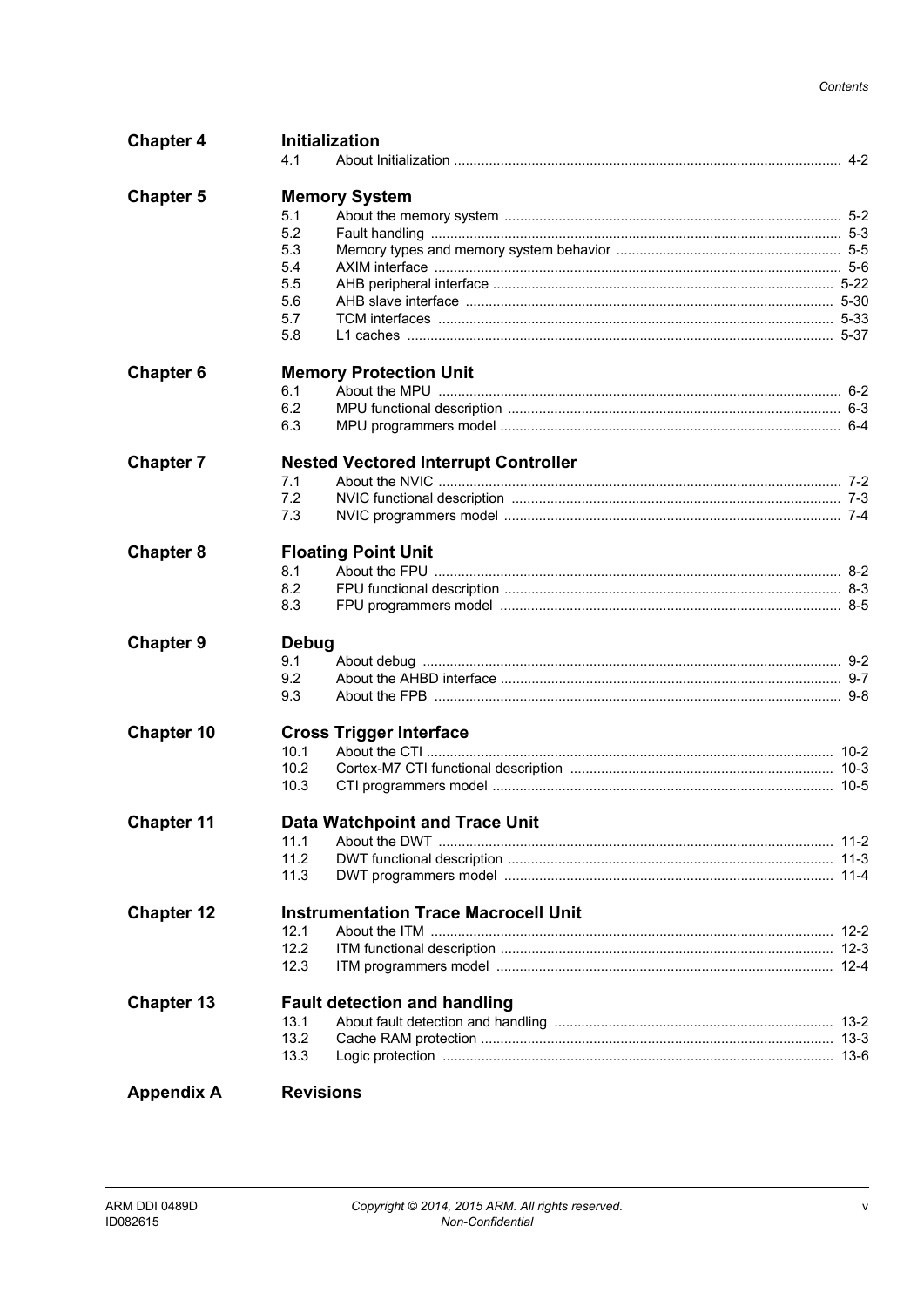## <span id="page-5-0"></span>**Preface**

This preface introduces the *Cortex-M7 Processor Technical Reference Manual* (TRM). It contains the following sections:

- *[About this book](#page-6-1)* on page vii.
- *Feedback* [on page xi](#page-10-1).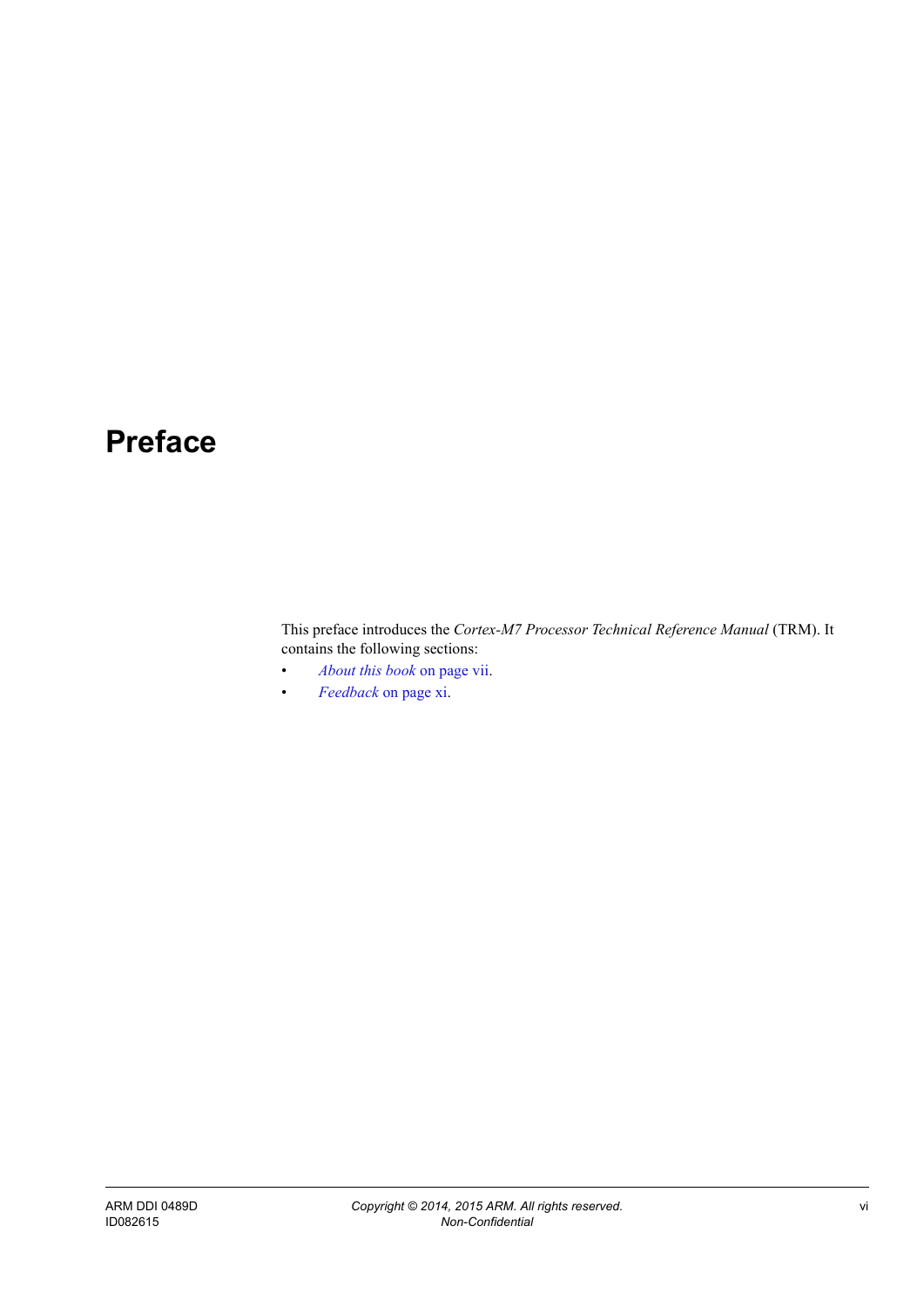## <span id="page-6-1"></span><span id="page-6-0"></span>**About this book**

This book is for the Cortex-M7 processor.

| <b>Product revision status</b> |                                 |                                                                                                                                                                                          |
|--------------------------------|---------------------------------|------------------------------------------------------------------------------------------------------------------------------------------------------------------------------------------|
|                                | rn                              | The <i>rnpn</i> identifier indicates the revision status of the product described in this manual, where:<br>Identifies the major revision of the product.                                |
|                                | $\mathbf{p}$                    | Identifies the minor revision or modification status of the product.                                                                                                                     |
| <b>Intended audience</b>       |                                 |                                                                                                                                                                                          |
|                                | Cortex-M7 processor.            | This manual is written to help system designers, system integrators, verification engineers, and<br>software programmers who are implementing a System-on-Chip (SoC) device based on the |
| <b>Using this book</b>         |                                 |                                                                                                                                                                                          |
|                                |                                 | This book is organized into the following chapters:                                                                                                                                      |
|                                | <b>Chapter 1 Introduction</b>   |                                                                                                                                                                                          |
|                                |                                 | Read this for a description of the components of the processor, and of the product<br>documentation.                                                                                     |
|                                |                                 | <b>Chapter 2 Programmers Model</b>                                                                                                                                                       |
|                                |                                 | Read this for a description of the processor register set, modes of operation, and<br>other information for programming the processor.                                                   |
|                                |                                 | <b>Chapter 3 System Control</b>                                                                                                                                                          |
|                                |                                 | Read this for a description of the registers and programmers model for system<br>control.                                                                                                |
|                                | <b>Chapter 4 Initialization</b> |                                                                                                                                                                                          |
|                                |                                 | Read this for a description of how to initialize the processor.                                                                                                                          |
|                                |                                 | <b>Chapter 5 Memory System</b>                                                                                                                                                           |
|                                |                                 | Read this for a description of the processor memory system.                                                                                                                              |
|                                |                                 | <b>Chapter 6 Memory Protection Unit</b>                                                                                                                                                  |
|                                |                                 | Read this for a description of the Memory Protection Unit (MPU).                                                                                                                         |
|                                |                                 | <b>Chapter 7 Nested Vectored Interrupt Controller</b>                                                                                                                                    |
|                                |                                 | Read this for a description of the interrupt processing and control.                                                                                                                     |
|                                |                                 | <b>Chapter 8 Floating Point Unit</b>                                                                                                                                                     |
|                                |                                 | Read this for a description of the Floating Point Unit (FPU).                                                                                                                            |
|                                | <b>Chapter 9 Debug</b>          |                                                                                                                                                                                          |
|                                |                                 | Read this for information about debugging and testing the processor.                                                                                                                     |
|                                |                                 | <b>Chapter 10 Cross Trigger Interface</b>                                                                                                                                                |
|                                |                                 | Read this for information about how the Cross Trigger Interface (CTI) can be<br>configured.                                                                                              |
|                                |                                 |                                                                                                                                                                                          |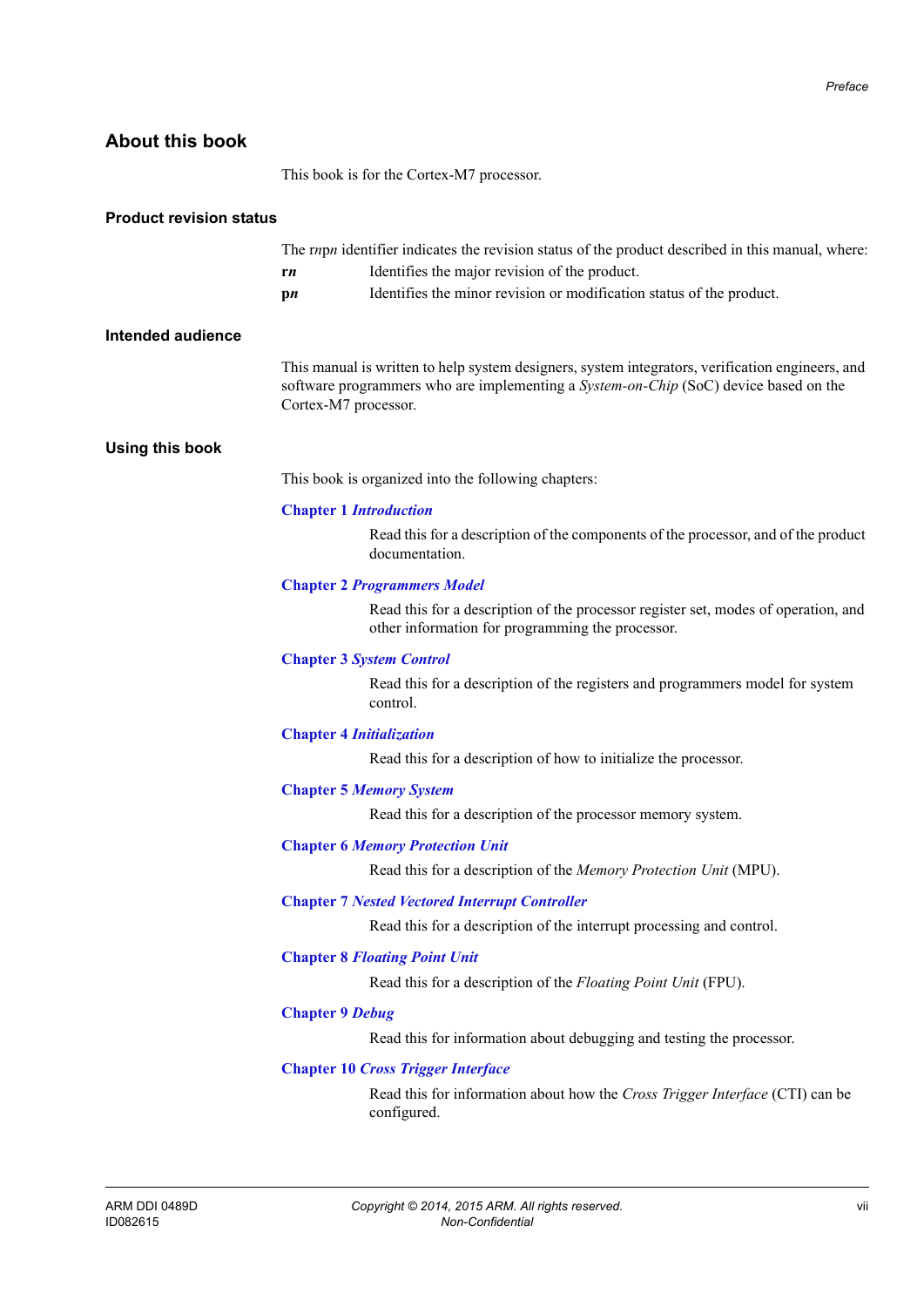#### **Chapter 11** *[Data Watchpoint and Trace Unit](#page-132-1)*

Read this for a description of the *Data Watchpoint and Trace* (DWT) unit.

#### **Chapter 12** *[Instrumentation Trace Macrocell Unit](#page-137-1)*

Read this for a description of the *Instrumentation Trace Macrocell* (ITM) unit.

#### **Chapter 13** *[Fault detection and handling](#page-142-1)*

Read this for a description about how faults are detected and handled in the Cortex-M7 Processor.

#### **[Appendix A](#page-148-1)** *Revisions*

Read this for a description of the technical changes between released issues of this book.

#### **Glossary**

The *ARM® Glossary* is a list of terms used in ARM documentation, together with definitions for those terms. The *ARM® Glossary* does not contain terms that are industry standard unless the ARM meaning differs from the generally accepted meaning.

See *ARM® Glossary,* http://infocenter.arm.com/help/topic/com.arm.doc.aeg0014-/index.html.

#### **Conventions**

This book uses the conventions that are described in:

- *[Typographical conventions](#page-7-0)*.
- *[Timing diagrams](#page-8-0)* on page ix.
- *Signals* [on page ix.](#page-8-1)

#### <span id="page-7-0"></span>**Typographical conventions**

The following table describes the typographical conventions:

| <b>Style</b>            | <b>Purpose</b>                                                                                                                                                                                              |
|-------------------------|-------------------------------------------------------------------------------------------------------------------------------------------------------------------------------------------------------------|
| italic                  | Introduces special terminology, denotes cross-references, and citations.                                                                                                                                    |
| bold                    | Highlights interface elements, such as menu names. Denotes signal names. Also used for terms in descriptive<br>lists, where appropriate.                                                                    |
| monospace               | Denotes text that you can enter at the keyboard, such as commands, file and program names, and source code.                                                                                                 |
| monospace               | Denotes a permitted abbreviation for a command or option. You can enter the underlined text instead of the full<br>command or option name.                                                                  |
| monospace <i>italic</i> | Denotes arguments to monospace text where the argument is to be replaced by a specific value.                                                                                                               |
| monospace bold          | Denotes language keywords when used outside example code.                                                                                                                                                   |
| $\leq$ and $\geq$       | Encloses replaceable terms for assembler syntax where they appear in code or code fragments. For example:<br>LDRSB <cond> <rt>, [<rn>, #<offset>]</offset></rn></rt></cond>                                 |
| <b>SMALL CAPITALS</b>   | Used in body text for a few terms that have specific technical meanings, that are defined in the ARM glossary.<br>For example, IMPLEMENTATION DEFINED, IMPLEMENTATION SPECIFIC, UNKNOWN, and UNPREDICTABLE. |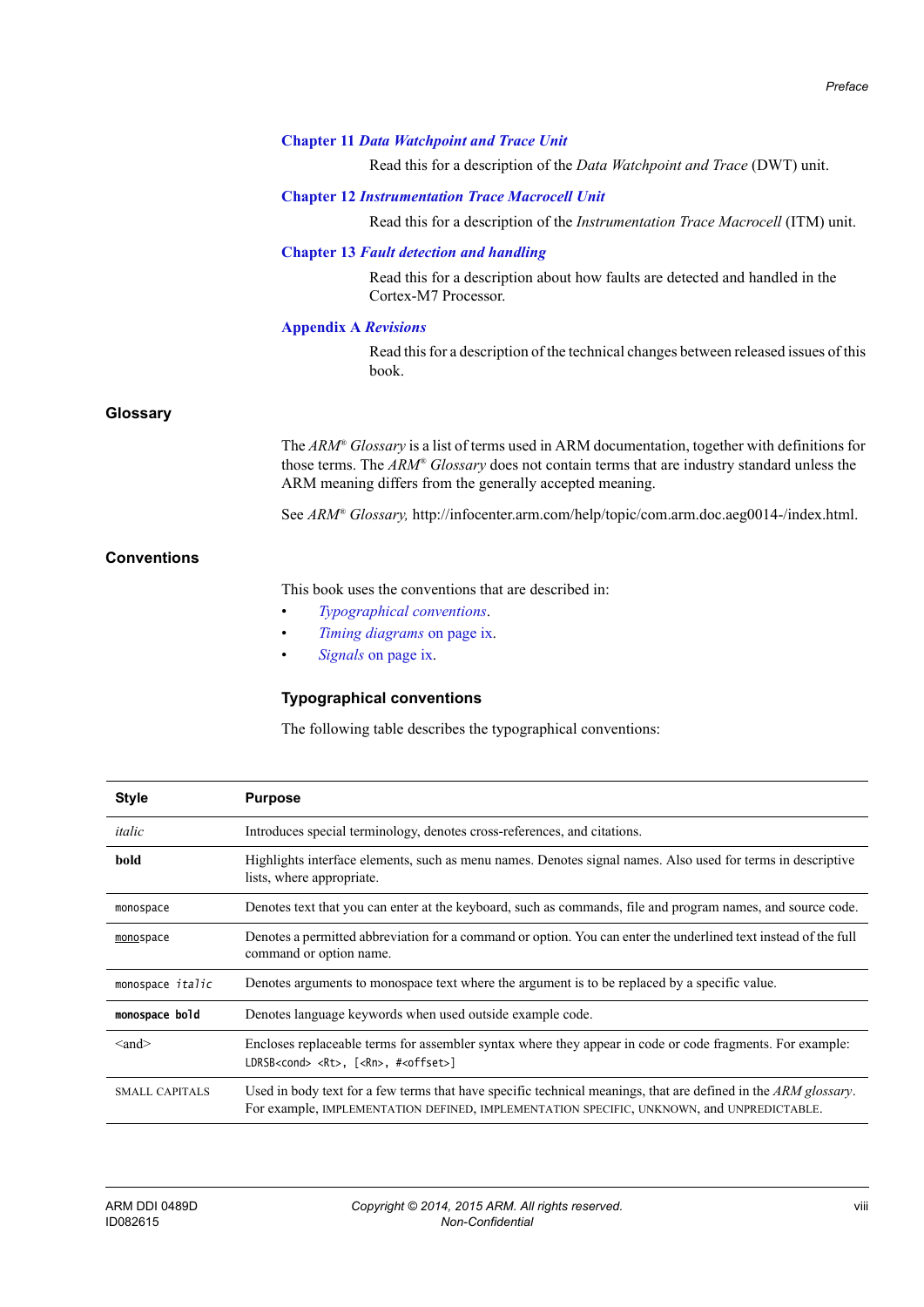#### <span id="page-8-0"></span>**Timing diagrams**

The figure named *[Key to timing diagram conventions](#page-8-2)* explains the components used in timing diagrams. Variations, when they occur, have clear labels. You must not assume any timing information that is not explicit in the diagrams.

Shaded bus and signal areas are UNDEFINED, so the bus or signal can assume any value within the shaded area at that time. The actual level is unimportant and does not affect normal operation.



#### **Key to timing diagram conventions**

<span id="page-8-2"></span>Timing diagrams sometimes show single-bit signals as HIGH and LOW at the same time and they look similar to the bus change shown in *[Key to timing diagram conventions](#page-8-2)*. If a timing diagram shows a single-bit signal in this way then its value does not affect the accompanying description.

#### <span id="page-8-1"></span>**Signals**

The signal conventions are:

**Signal level** The level of an asserted signal depends on whether the signal is active-HIGH or active-LOW. Asserted means: • HIGH for active-HIGH signals. LOW for active-LOW signals. **Lower-case n** At the start or end of a signal name denotes an active-LOW signal.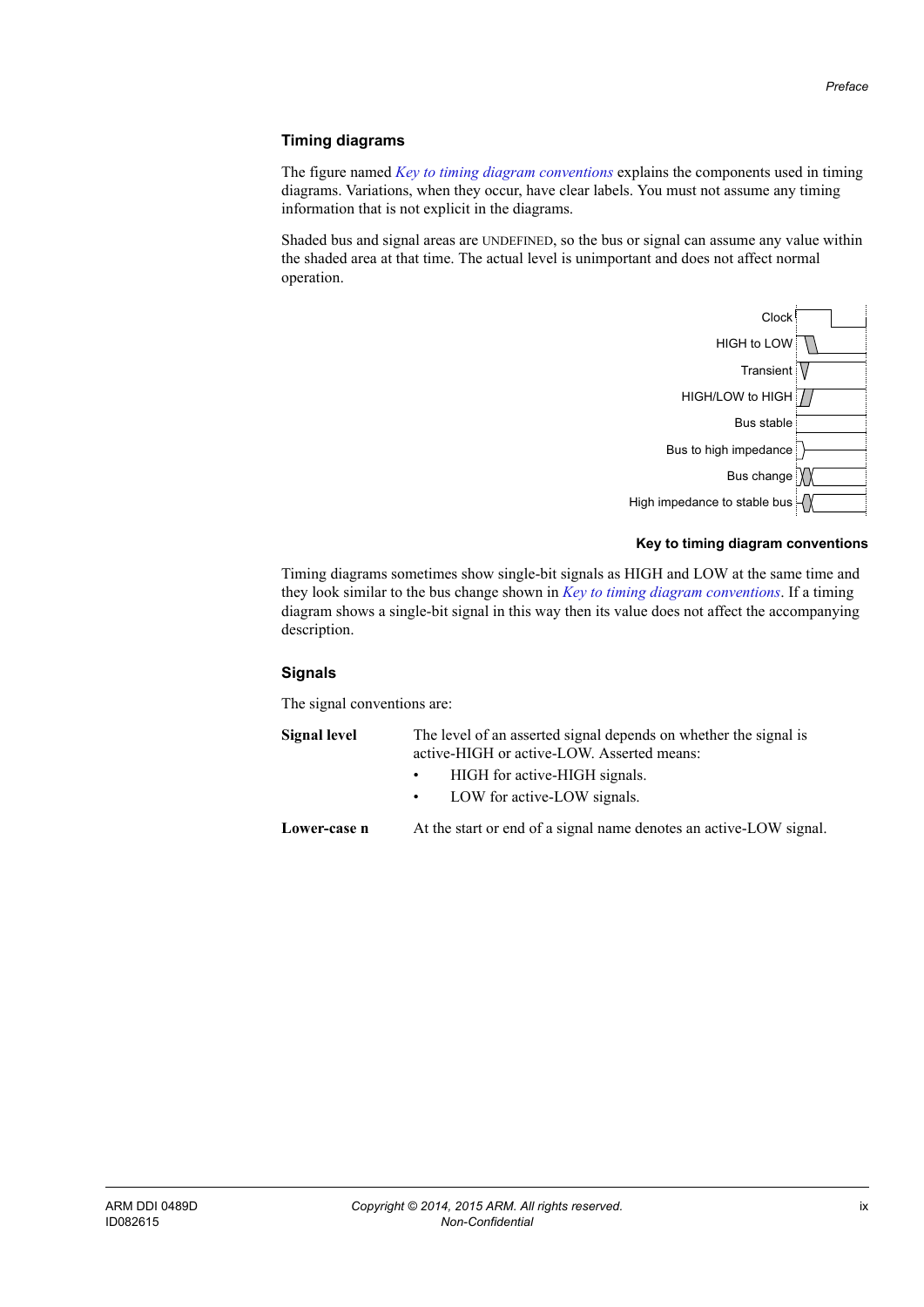#### <span id="page-9-0"></span>**Additional reading**

This section lists publications by ARM and by third parties.

See *Infocenter*, http://infocenter.arm.com, for access to ARM documentation.

See *on ARM*, www.arm.com/cmsis, for embedded software development resources including the *Cortex Microcontroller Software Interface Standard* (CMSIS).

#### **ARM publications**

This book contains information that is specific to this product. See the following documents for other relevant information:

- *ARM®v7-M Architecture Reference Manual* (ARM DDI 0403).
- *ARM® CoreLink™ Level 2 Cache Controller L2C-310 Technical Reference Manual* (ARM DDI 0246).
- *ARM® CoreSight™ ETM-M7 Technical Reference Manual* (ARM DDI 0494).
- *ARM® AMBA® AXI and ACE Protocol Specification* (ARM IHI 0022).
- *ARM® AMBA® 3 AHB-Lite Protocol (v1.0)* (ARM IHI 0033).
- *ARM® AMBA® 3 ATB Protocol Specification* (ARM IHI 0032).
- *ARM® AMBA® 3 APB Protocol Specification* (ARM IHI 0024).
- *ARM® CoreSight™ SoC-400 Technical Reference Manual* (ARM DDI 0480).
- *ARM® CoreSight™ Architecture Specification (v2.0)* (ARM IHI 0029).
- *ARM® Debug Interface v5 Architecture Specification* (ARM IHI 0031).
- *ARM® Embedded Trace Macrocell Architecture Specification ETMv4* (ARM IHI 0064).

The following confidential books are only available to licensees:

• *ARM® Cortex®-M7 Processor Integration and Implementation Manual* (ARM DII 0239).

#### **Other publications**

This section lists relevant documents published by third parties:

- *Test Access Port and Boundary-Scan Architecture,* IEEE Standard 1149.1-2001 (JTAG).
- *IEEE Standard for Binary Floating-Point Arithmetic*, IEEE Standard 754-2008.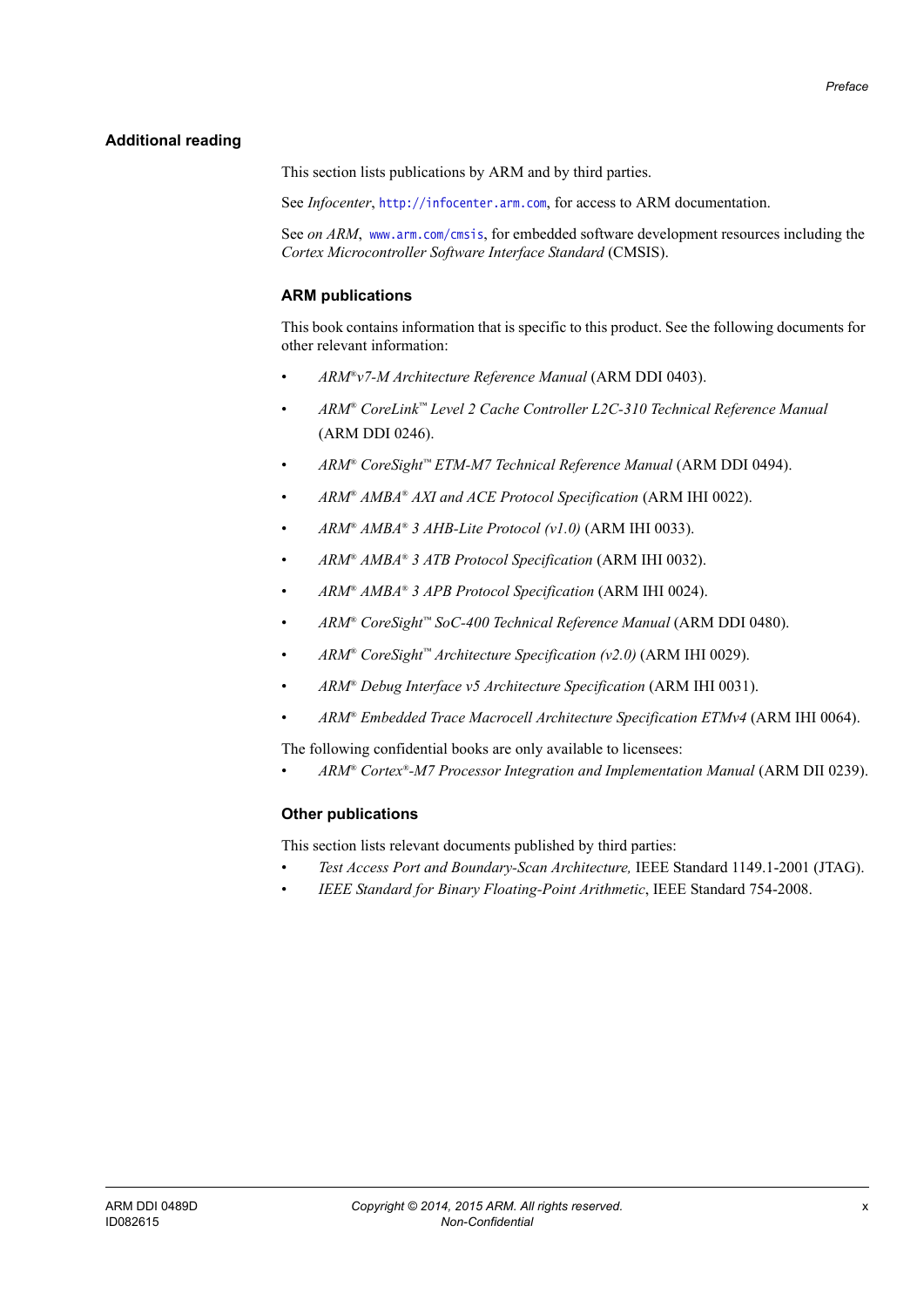## <span id="page-10-1"></span><span id="page-10-0"></span>**Feedback**

ARM welcomes feedback on this product and its documentation.

#### **Feedback on this product**

If you have any comments or suggestions about this product, contact your supplier and give:

- The product name.
- The product revision or version.
- An explanation with as much information as you can provide. Include symptoms and diagnostic procedures if appropriate.

#### **Feedback on content**

If you have comments on content then send an e-mail to errata@arm.com. Give:

- The title
- The number, ARM DDI 0489D.
- The page numbers to which your comments apply.
- A concise explanation of your comments.

ARM also welcomes general suggestions for additions and improvements.

#### $-$  Note  $-$

 ARM tests the PDF only in Adobe Acrobat and Acrobat Reader, and cannot guarantee the quality of the represented document when used with any other PDF reader.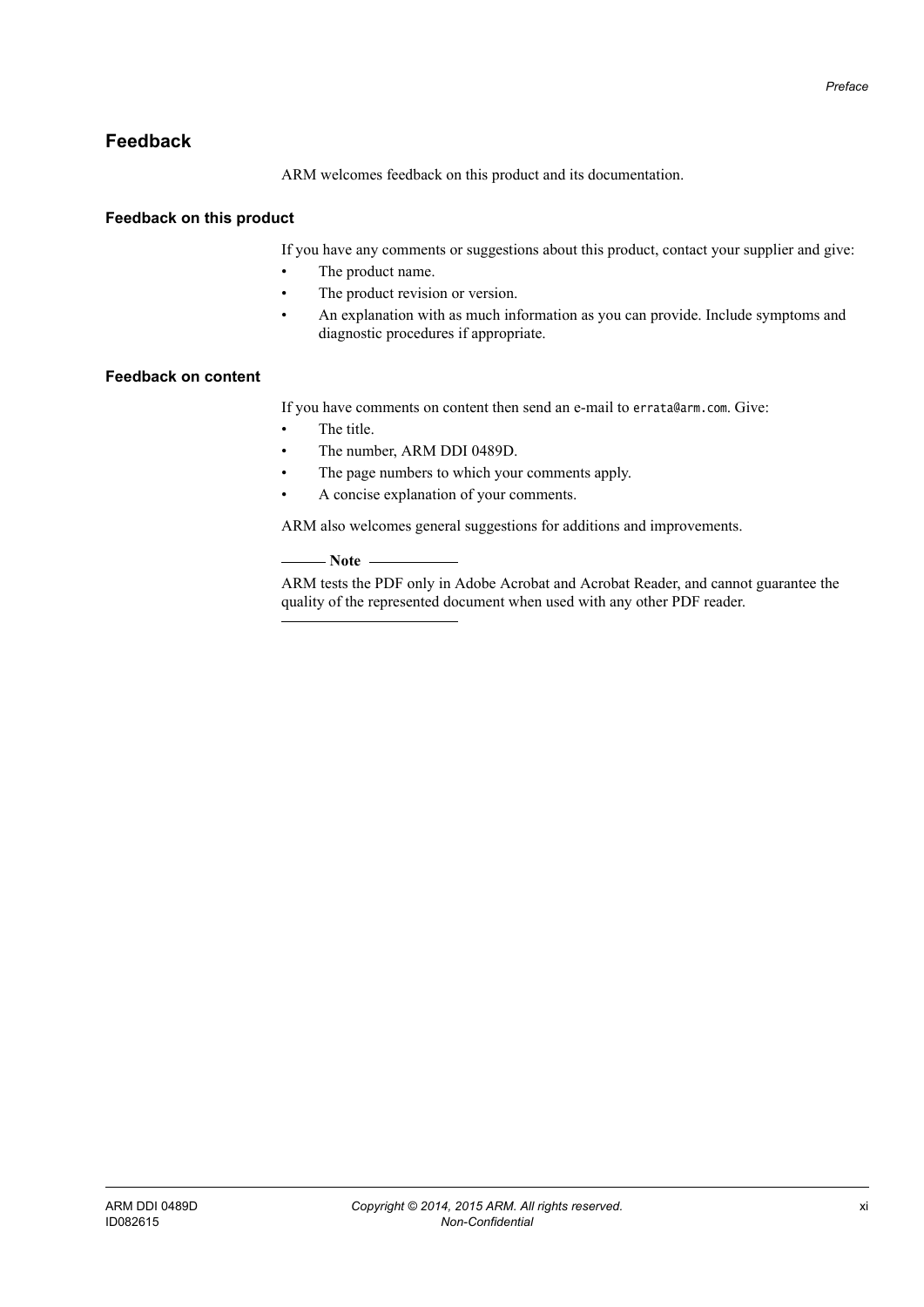## <span id="page-11-1"></span><span id="page-11-0"></span>Chapter 1 **Introduction**

This chapter introduces the processor. It contains the following sections:

- *[About the Cortex-M7 processor](#page-12-1)* on page 1-2.
- *[Component blocks](#page-16-1)* on page 1-6.
- *Interfaces* [on page 1-11](#page-21-1).
- *[Supported standards](#page-23-1)* on page 1-13.
- *[Design process](#page-24-1)* on page 1-14.
- *[Documentation](#page-25-1)* on page 1-15.
- *[Product revisions](#page-26-1)* on page 1-16.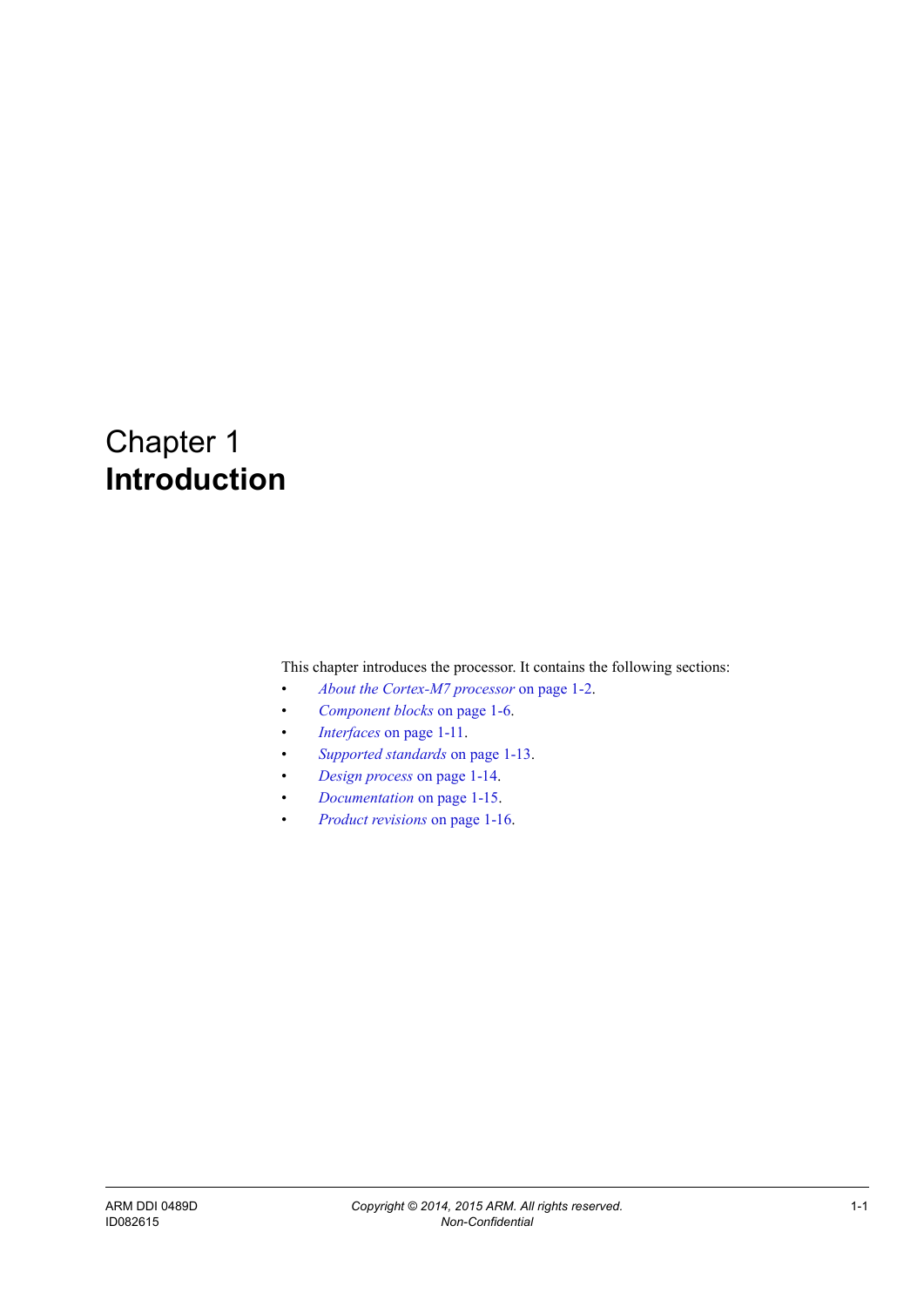## <span id="page-12-1"></span><span id="page-12-0"></span>**1.1 About the Cortex-M7 processor**

The Cortex-M7 processor is a highly efficient high-performance, embedded processor that features low interrupt latency, low-cost debug, and has backwards compatibility with existing Cortex-M profile processors. The processor has an in-order super-scalar pipeline that means many instructions can be dual-issued, including load/load and load/store instruction pairs because of multiple memory interfaces.

Memory interfaces that the processor supports include:

- *Tightly-Coupled Memory* (TCM) interfaces.
- Harvard instruction and data caches and *AXI master* (AXIM) interface.
- Dedicated low-latency *AHB-Lite peripheral* (AHBP) interface.
- *AHB-Lite slave* (AHBS) interface that provides DMA access to TCMs.

The processor has an optional *Memory Protection Unit* (MPU) that you can configure to protect regions of memory. *Error Correcting Code* (ECC) functionality for error detection and correction, is included in the data and instruction caches when implemented. The TCM interfaces support the implementation of external ECC to provide improved reliability and to address safety-related applications.

The Cortex-M7 processor includes optional floating-point arithmetic functionality, with support for single and double-precision arithmetic. See Chapter 8 *[Floating Point Unit](#page-112-1)*.

The processor is intended for high-performance, deeply embedded applications that require fast interrupt response features.

[Figure 1-1](#page-12-2) shows the processor in a typical system.



**Figure 1-1 Example Cortex-M7 system**

#### <span id="page-12-2"></span>**1.1.1 Features**

The main features of the Cortex-M7 processor include:

- An in-order issue, super-scalar pipeline with dynamic branch prediction.
- DSP extensions.
- The ARMv7-M Thumb® instruction set, defined in the *ARM®v7-M Architecture Reference Manual*.
- Banked *Stack Pointer* (SP).
- Hardware integer divide instructions, SDIV and UDIV.
- Handler and Thread modes.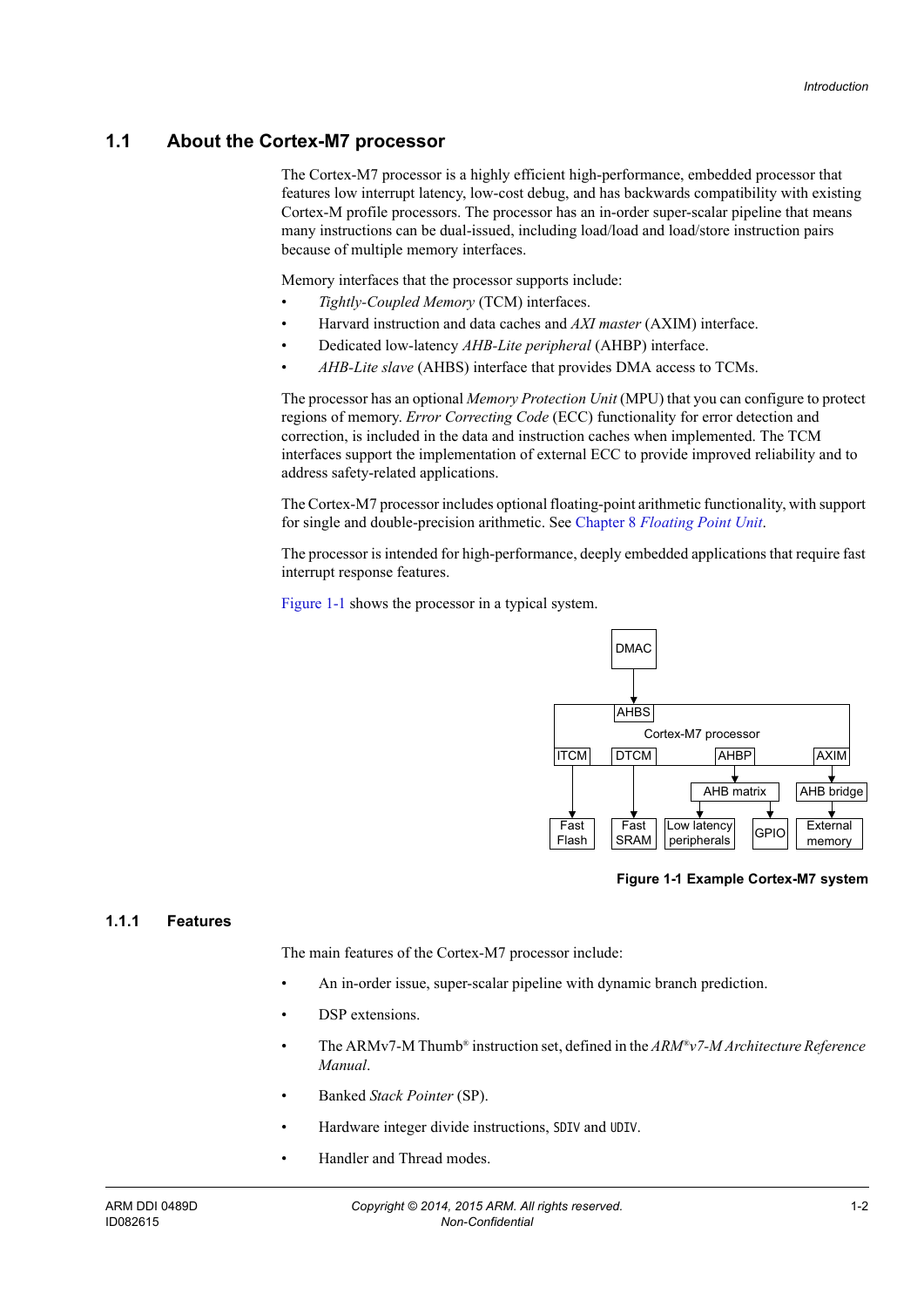- Thumb and Debug states.
- Automatic processor state saving and restoration for low-latency *Interrupt Service Routine* (ISR) entry and exit.
- Support for ARMv7-M big-endian byte-invariant or little-endian accesses.
- Support for ARMv7-M unaligned accesses.
- Low-latency interrupt processing achieved by:
	- A *Nested Vectored Interrupt Controller* (NVIC) closely integrated with the processor.
	- Supporting exception-continuable instructions, such as LDM, LDMDB, STM, STMDB, PUSH, POP and VLDM, VSTM, VPUSH, VPOP if the processor has the *Floating Point Unit* (FPU).
- A low-cost debug solution with the optional ability to:
	- Implement breakpoints.
	- Implement watchpoints, tracing, and system profiling.
	- Support printf() style debugging through an *Instrumentation Trace Macrocell* (ITM).
	- Optional *Trace Port Interface Unit* (TPIU).
	- Optional *Debug Access Port* (DAP).
- Support for an optional *Embedded Trace Macrocell* (ETM). See the *ARM® CoreSight™ ETM-M7 Technical Reference Manual* for more information.
- A memory system, that includes an optional MPU and Harvard data and instruction cache with ECC.
- An optional *Floating Point Unit* (FPU).
- Low-power features including architectural clock gating, sleep mode and *Wake-up Interrupt Controller* (WIC).
- Optional AXI to AHB bridge for legacy memory system support.

#### **1.1.2 Interfaces**

The Cortex-M7 processor has a number of external interfaces.

[Figure 1-2 on page 1-4](#page-14-0) shows the external interfaces of the Cortex-M7 processor.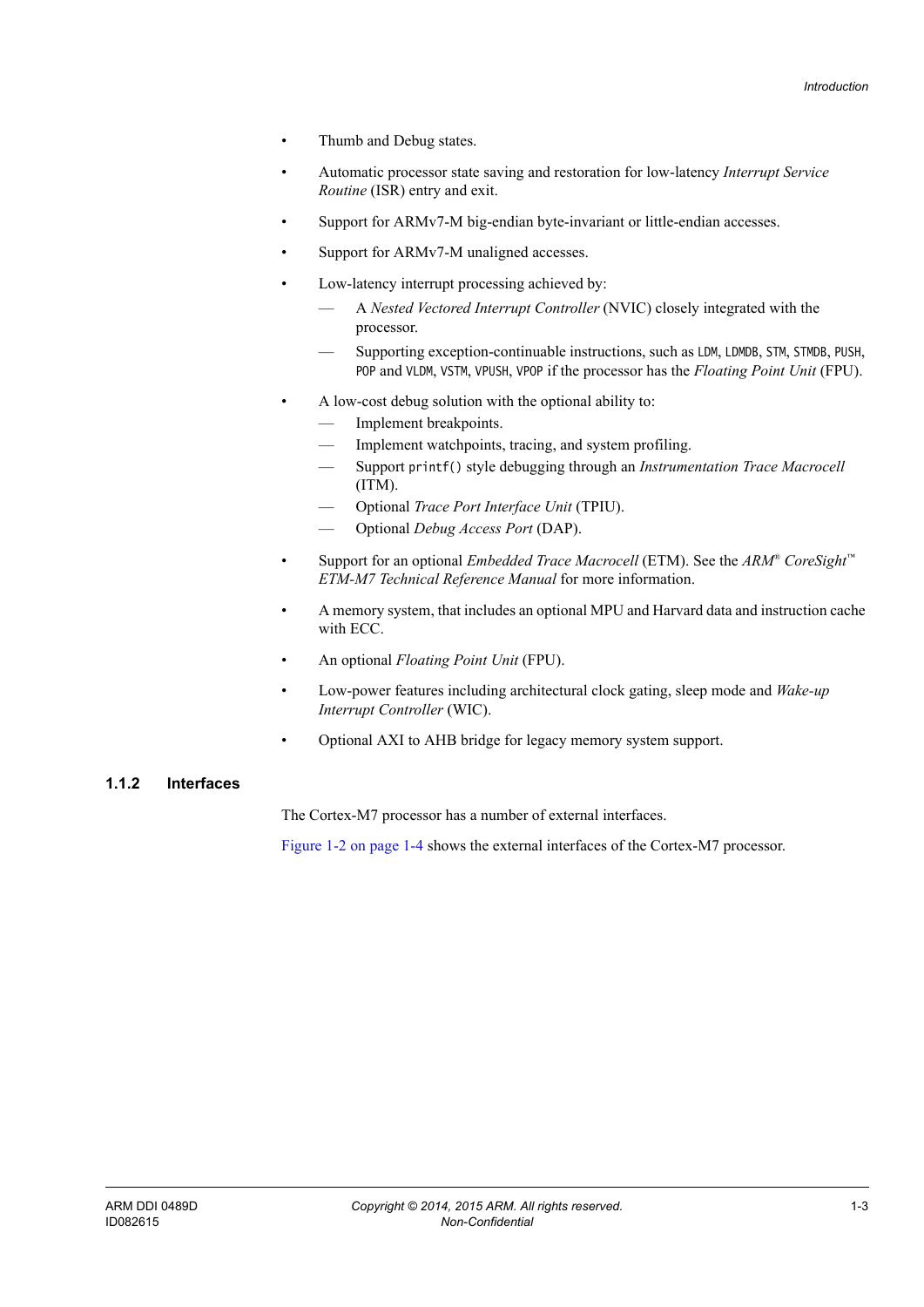

#### **Figure 1-2 Cortex-M7 processor interfaces**

#### <span id="page-14-0"></span>**1.1.3 Configuration options**

The Cortex-M7 processor has configurable options that you can configure during the implementation and integration stages to match your functional requirements.

<span id="page-14-1"></span>[Table 1-1](#page-14-1) shows the configurable options at build time of the processor.

#### **Table 1-1 Implementation options**

| <b>Feature</b>         | <b>Options</b>                                                                            | Done at        |
|------------------------|-------------------------------------------------------------------------------------------|----------------|
| Floating-point         | No floating-point.                                                                        | Implementation |
|                        | Single-precision floating-point only.                                                     |                |
|                        | Single-precision and double-precision floating-point.                                     |                |
| <b>Instruction TCM</b> | No instruction TCM.                                                                       | Integration    |
|                        | $4KB-16MB$ (powers of 2).                                                                 |                |
| Data TCM               | No data TCM.                                                                              | Integration    |
|                        | 4KB-16MB (powers of 2). The Data TCM is split equally into two TCMs,<br>D0TCM, and D1TCM. |                |
| Instruction cache      | No instruction cache unit (ICU) <sup>a</sup> .                                            | Implementation |
|                        | Instruction cache unit is included.                                                       |                |
| Data cache             | Area optimized AXIM interface, no <i>data cache unit</i> (DCU) <sup>b</sup> .             | Implementation |
|                        | Performance optimized AXIM interface, data cache unit is included.                        |                |
| Instruction cache size | 4KB, 8KB, 16KB, 32KB, 64KB.                                                               | Integration    |
| Data cache size        | 4KB, 8KB, 16KB, 32KB, 64KB.                                                               | Integration    |
| AHB peripheral size    | 64MB, 128MB, 256MB, 512MB.                                                                | Integration    |
| ECC support on caches  | No ECC on instruction cache or data cache.                                                | Implementation |
|                        |                                                                                           |                |

ECC on all implemented caches.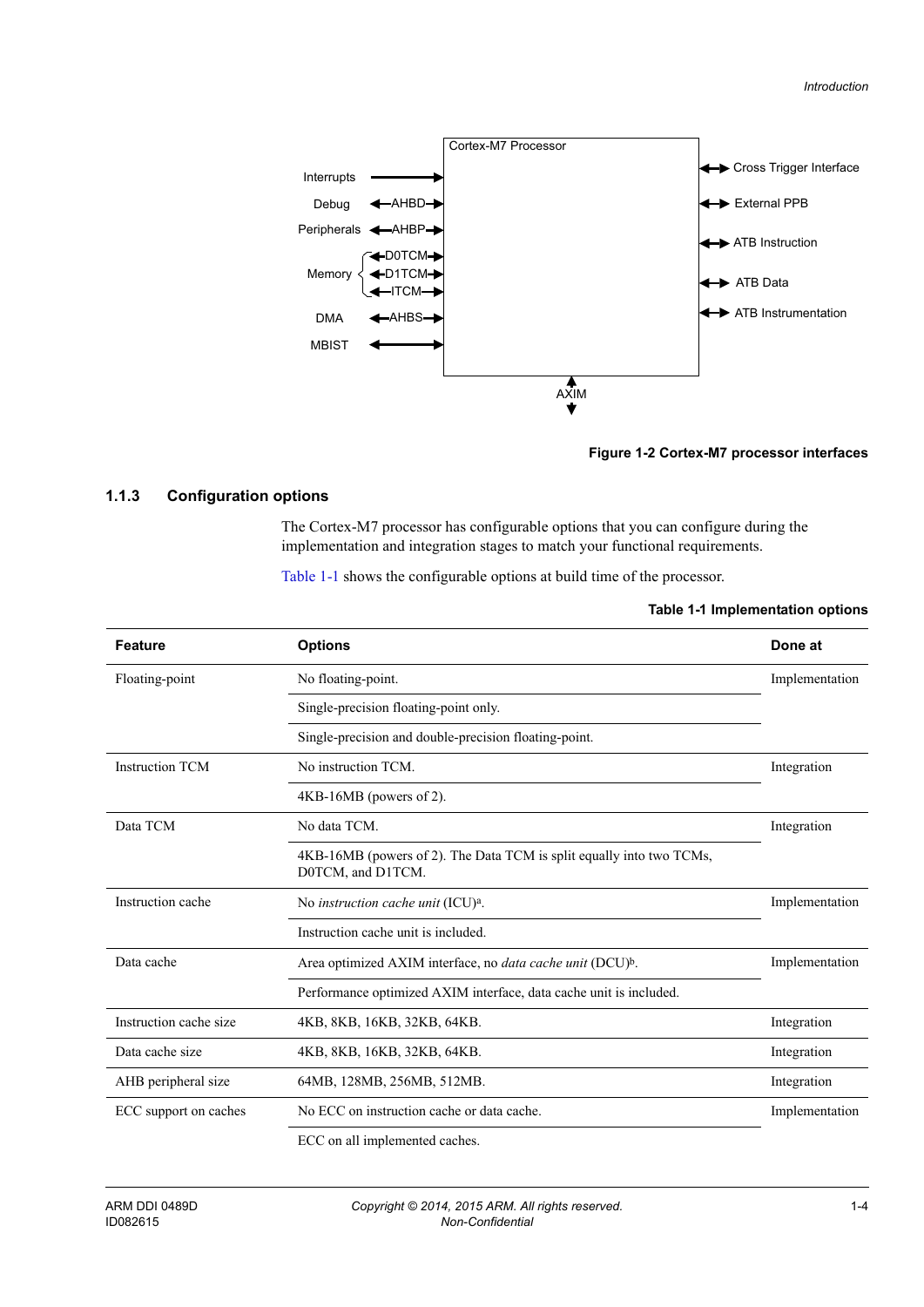#### **Table 1-1 Implementation options (continued)**

| <b>Feature</b>                         | <b>Options</b>                                                                               | Done at        |
|----------------------------------------|----------------------------------------------------------------------------------------------|----------------|
| Protected memory regions               | 0 region, 8 regions, 16 regions.                                                             | Implementation |
| Interrupts                             | 1-240 interrupts.                                                                            | Implementation |
| Number bits of interrupt<br>priority   | Between three and eight bits of interrupt priority, between 8 and 256 levels of<br>priority. | Implementation |
| Debug watchpoints and                  | Reduced set. Two data watchpoints comparators and four breakpoint comparators.               | Implementation |
| breakpoints                            | Full set. Four data watchpoints comparators and eight breakpoint comparators.                |                |
| ITM and Data Watchpoint                | No ITM or DWT trace.                                                                         | Implementation |
| and Trace (DWT) trace<br>functionality | Complete ITM and DWT trace.                                                                  |                |
| <b>ETM</b>                             | No ETM support.                                                                              | Implementation |
|                                        | ETM instruction trace only.                                                                  |                |
|                                        | ETM instruction and data trace.                                                              |                |
| Dual-redundant processor               | No dual-redundant processor.                                                                 | Implementation |
|                                        | Dual-redundant processor included.                                                           |                |
| Reset All Registers                    | Only required registers that must be initialized are reset in the RTL.                       | Implementation |
|                                        | All registers are reset in the RTL excluding those in the ETM, if included.                  |                |
|                                        | All registers are reset in the RTL including those in the ETM, if included.                  |                |
| Cross Trigger Interface<br>(CTI)       | No Cross Trigger Interface.                                                                  | Implementation |
|                                        | Cross Trigger Interface included.                                                            |                |
| Wake-up Interrupt Controller           | No Wake-up Interrupt controller.                                                             | Implementation |
| (WIC)                                  | Wake-up Interrupt controller included.                                                       |                |

a. The ICU includes an instruction cache controller.

b. The DCU includes a data cache controller.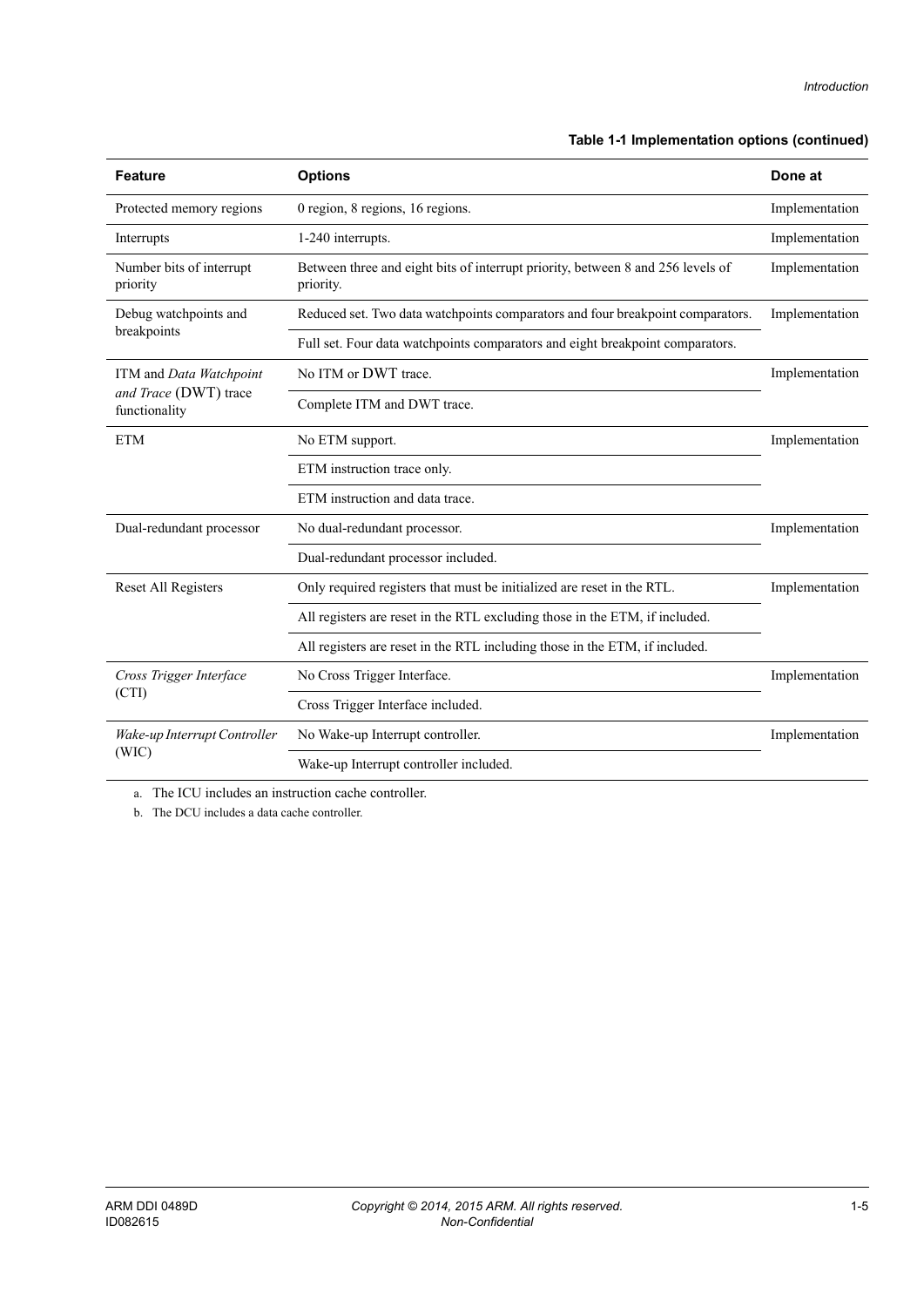## <span id="page-16-1"></span><span id="page-16-0"></span>**1.2 Component blocks**

The Cortex-M7 processor has fixed and optional component blocks. Optional components are:

- *Wake-up Interrupt Controller* (WIC).
- ITM.
- FPU.
- MPU.
- Instruction cache unit.
- Data cache unit.
- *Cross Trigger Interface* (CTI).
- ETM.

All other components are fixed.

[Table 1-1 on page 1-4](#page-14-1) shows the configurable options at implementation time of the processor.

[Figure 1-3](#page-16-2) shows the optional and fixed components of the Cortex-M7 processor.



<span id="page-16-2"></span>**Figure 1-3 Cortex-M7 functional diagram**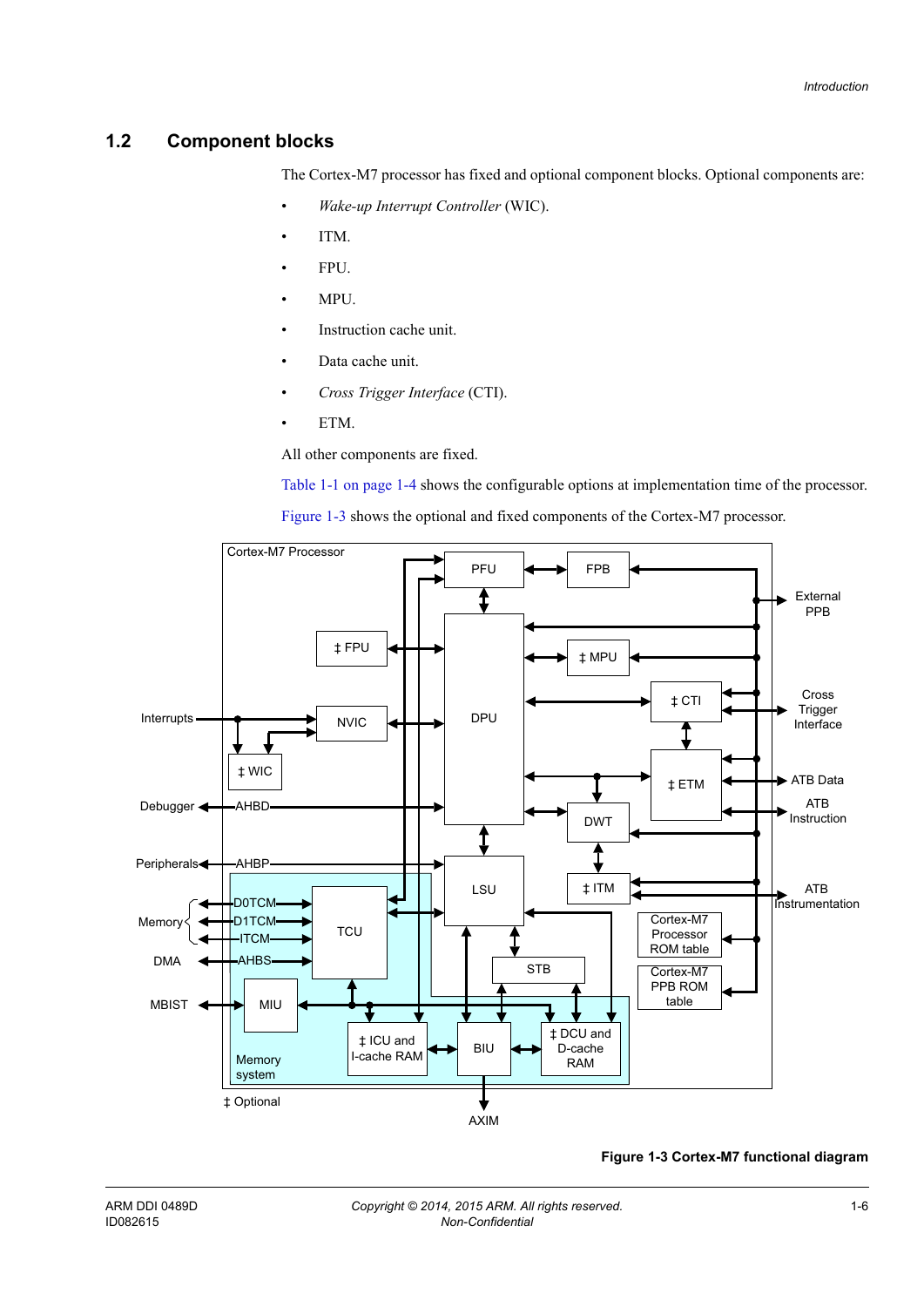The Cortex-M7 processor contains the following component blocks:

- *[Data Processing Unit](#page-17-0)*.
- *[Prefetch Unit](#page-17-1)*.
- *[Load Store Unit](#page-17-2)*.
- *[Floating Point Unit](#page-18-0)* on page 1-8.
- *[Nested Vectored Interrupt Controller](#page-18-1)* on page 1-8.
- *[Wake-up Interrupt Controller](#page-18-2)* on page 1-8.
- *[Memory System](#page-19-0)* on page 1-9.
- *[Memory Protection Unit](#page-19-1)* on page 1-9.
- *[Cortex-M7 Processor and PPB ROM tables](#page-19-4)* on page 1-9.
- *[Cross Trigger Interface Unit](#page-19-5)* on page 1-9.
- *ETM* [on page 1-9](#page-19-2).
- *[Debug and trace components](#page-19-3)* on page 1-9.

#### <span id="page-17-0"></span>**1.2.1 Data Processing Unit**

The *Data Processing Unit* (DPU) provides:

- Parallelized integer register file with six read ports and four write ports for large-scale dual-issue.
- Extensive forwarding logic to minimise interlocks.
- Two ALUs, with one ALU capable of executing SIMD operations.
- Single MAC pipeline capable of  $32x32$ -bit + 64-bit  $\rightarrow$  64-bit with two cycle result latency and one MAC per cycle throughput.
- Single divider unit with support for operand-dependent early termination.

#### <span id="page-17-1"></span>**1.2.2 Prefetch Unit**

The *Prefetch Unit* (PFU) provides:

- 64-bit instruction fetch bandwidth.
- 4x64-bit pre-fetch queue to decouple instruction pre-fetch from DPU pipeline operation.
- A *Branch Target Address Cache* (BTAC) for single-cycle turn-around of branch predictor state and target address.
- A static branch predictor when no BTAC is specified.
- Forwarding of flags for early resolution of direct branches in the decoder and first execution stages of the processor pipeline.

### <span id="page-17-2"></span>**1.2.3 Load Store Unit**

The *Load Store Unit* (LSU) provides:

- Dual 32-bit load channels to TCM, data cache, and *AXI master* (AXIM) interface for 64-bit load bandwidth and dual 32-bit load capability.
- Single 32-bit load channel to the AHB interface.
- Single 64-bit store channel.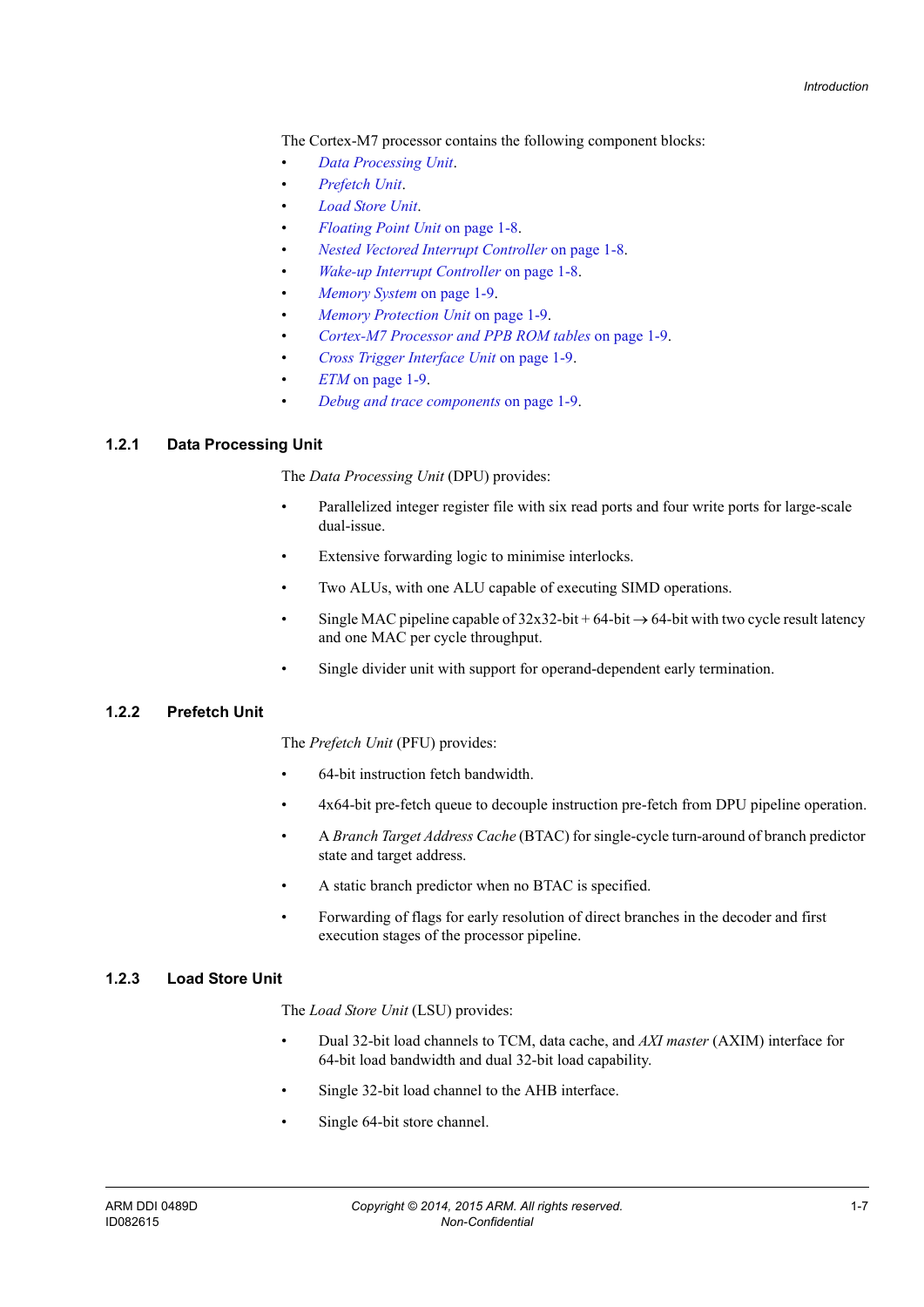- Store buffering to increase store throughput and minimize RAM contention with data and instruction reads.
- Separate store buffering for TCM, AHBP and AXIM for *Quality of Service* (QoS) and interface-specific optimizations.

#### <span id="page-18-0"></span>**1.2.4 Floating Point Unit**

The optional *Floating Point Unit* (FPU) provides:

- Lazy floating-point context save. Automated stacking of floating-point state is delayed until the ISR attempts to execute a floating-point instruction. This reduces the latency to enter the ISR and removes floating-point context save for ISRs that do not use floating-point.
- Instructions for single-precision (C programming language **float** type) data-processing operations.
- Optional instructions for double-precision (C **double** type) data-processing operations.
- Combined Multiply and Accumulate instructions for increased precision (Fused MAC).
- Hardware support for conversion, addition, subtraction, multiplication with optional accumulate, division, and square-root.
- Hardware support for denormals and all IEEE Standard 754-2008 rounding modes.
- 32 32-bit single-precision registers or 16 64-bit double-precision registers.

See Chapter 8 *[Floating Point Unit](#page-112-1)* for more information.

#### <span id="page-18-1"></span>**1.2.5 Nested Vectored Interrupt Controller**

The NVIC is closely integrated with the core to achieve low-latency interrupt processing. Features include:

- External interrupts, configurable from 1 to 240. This is configured at implementation.
- Configurable levels of interrupt priority from 8 to 256. Configured at implementation.
- Dynamic reprioritization of interrupts.
- Priority grouping. This enables selection of preempting interrupt levels and non preempting interrupt levels.
- Support for tail-chaining and late arrival of interrupts. This enables back-to-back interrupt processing without the overhead of state saving and restoration between interrupts.

See Chapter 7 *[Nested Vectored Interrupt Controller](#page-107-1)* for more information.

#### <span id="page-18-2"></span>**1.2.6 Wake-up Interrupt Controller**

The optional WIC provides ultra-low power sleep mode support.

See *[Low power modes](#page-109-1)* on page 7-3 for more information.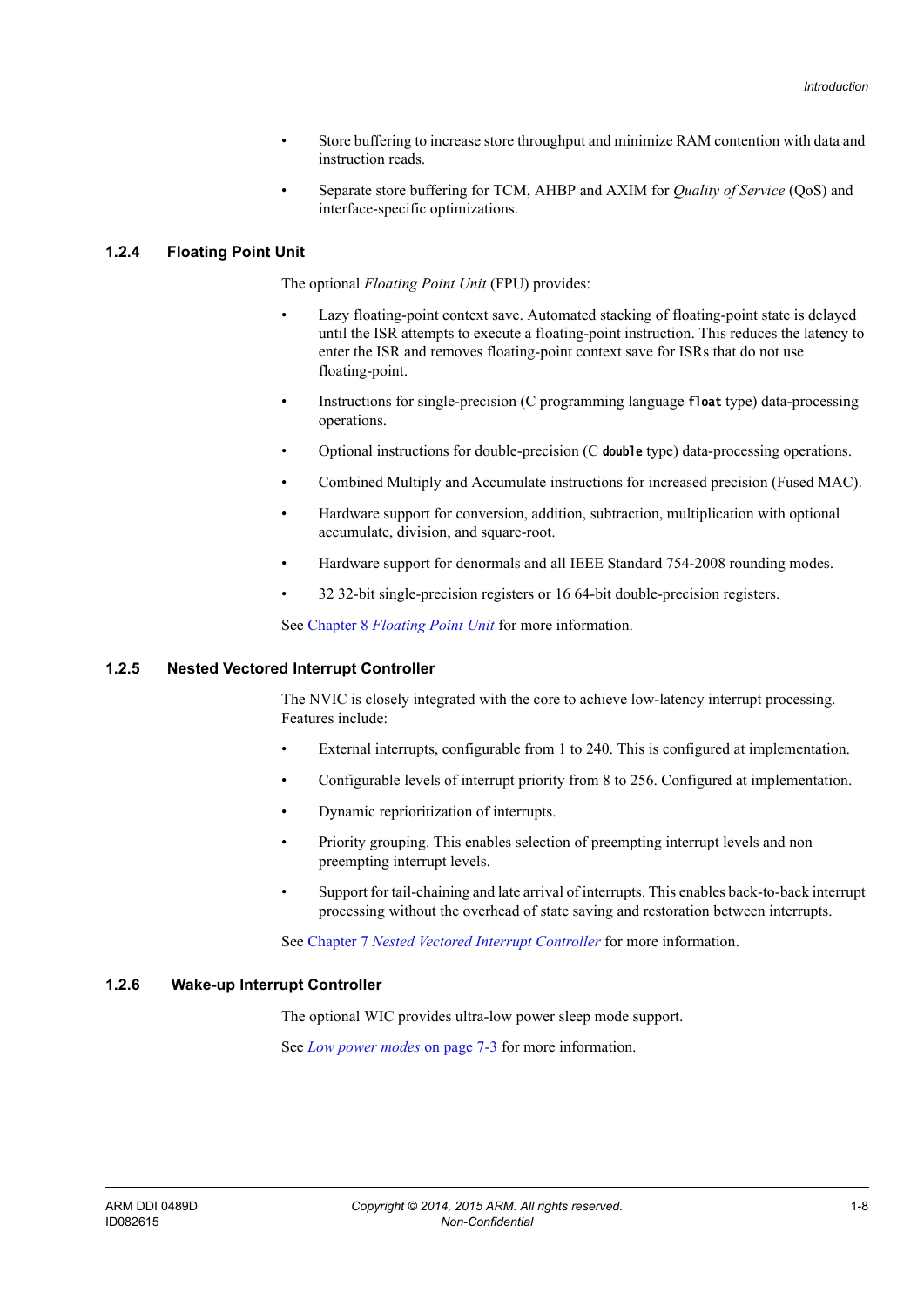#### <span id="page-19-0"></span>**1.2.7 Memory System**

The optional memory system includes:

- A *Bus Interface Unit* (BIU) with a configurable AMBA 4 AXI interface that can support a high-performance L2 memory system.
- An extended AHB-Lite interface to support low-latency system peripherals.
- A *TCM Control Unit* (TCU) with TCM interfaces that can support external ECC logic and an *AHB slave* (AHBS) interface for system access to TCMs.
- Instruction cache and data cache units, with optional *Error Correction Code* (ECC).
- A *Memory Built-in Self Test* (MBIST) interface provided by the *MBIST interface unit* (MIU). The memory system supports online MBIST, where the RAM arrays can be accessed by the MBIST interface while the processor is running. MBIST is also supported during production test.

See Chapter 5 *[Memory System](#page-63-1)* for more information.

#### **1.2.8 Store Buffer**

The *Store Buffer* (STB) holds store operations when they have left the load/store pipeline and have been committed by the DPU. From the STB, a store can request access to the cache RAM in the DCU, request the BIU to initiate linefills, or request the BIU to write the data out on the AXIM interface.

The STB can merge several store transactions into a single transaction if they are to the same 64-bit aligned address.

#### <span id="page-19-1"></span>**1.2.9 Memory Protection Unit**

The optional MPU has configurable attributes for memory protection. It includes up to 16 memory regions and *Sub Region Disable* (SRD), enabling efficient use of memory regions. It also has the ability to enable a background region that implements the default memory map attributes. See Chapter 6 *[Memory Protection Unit](#page-103-1)* for more information.

#### <span id="page-19-4"></span>**1.2.10 Cortex-M7 Processor and PPB ROM tables**

The two ROM tables enable a debugger to identify and connect to CoreSight debug components. See [Chapter 9](#page-117-1) *Debug* for more information.

#### <span id="page-19-5"></span>**1.2.11 Cross Trigger Interface Unit**

The optional CTI enables the debug logic and ETM to interact with each other and with other CoreSight components. See Chapter 10 *[Cross Trigger Interface](#page-126-1)*.

#### <span id="page-19-2"></span>**1.2.12 ETM**

The optional ETM provides instruction-only or instruction and data trace capabilities when configured. See the *ARM® CoreSight™ ETM-M7 Technical Reference Manual* for more information.

#### <span id="page-19-3"></span>**1.2.13 Debug and trace components**

• Configurable *Breakpoint unit* (FPB) for implementing breakpoints.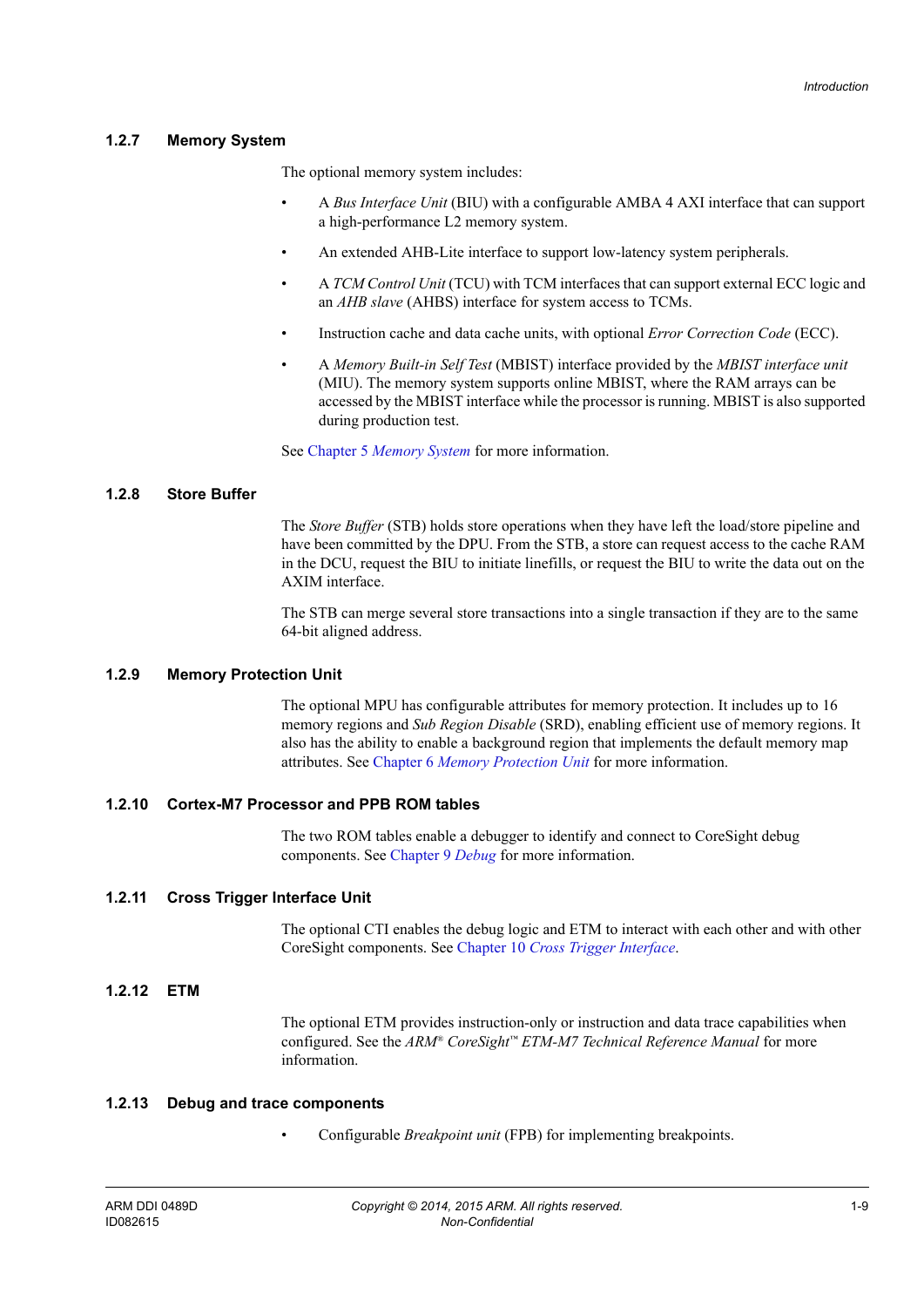- Configurable *Data Watchpoint and Trace* (DWT) unit for implementing watchpoints, data tracing, and system profiling.
- Optional ITM for support of printf() style debugging, using instrumentation trace.
- Interfaces suitable for:
	- Passing on-chip data to a *Trace Port Analyzer* (TPA), including *Single Wire Output* (SWO) mode.
	- Debugger access to all memory and registers in the system, including access to memory-mapped devices, access to internal core registers when the core is halted, and access to debug control registers even when reset is asserted.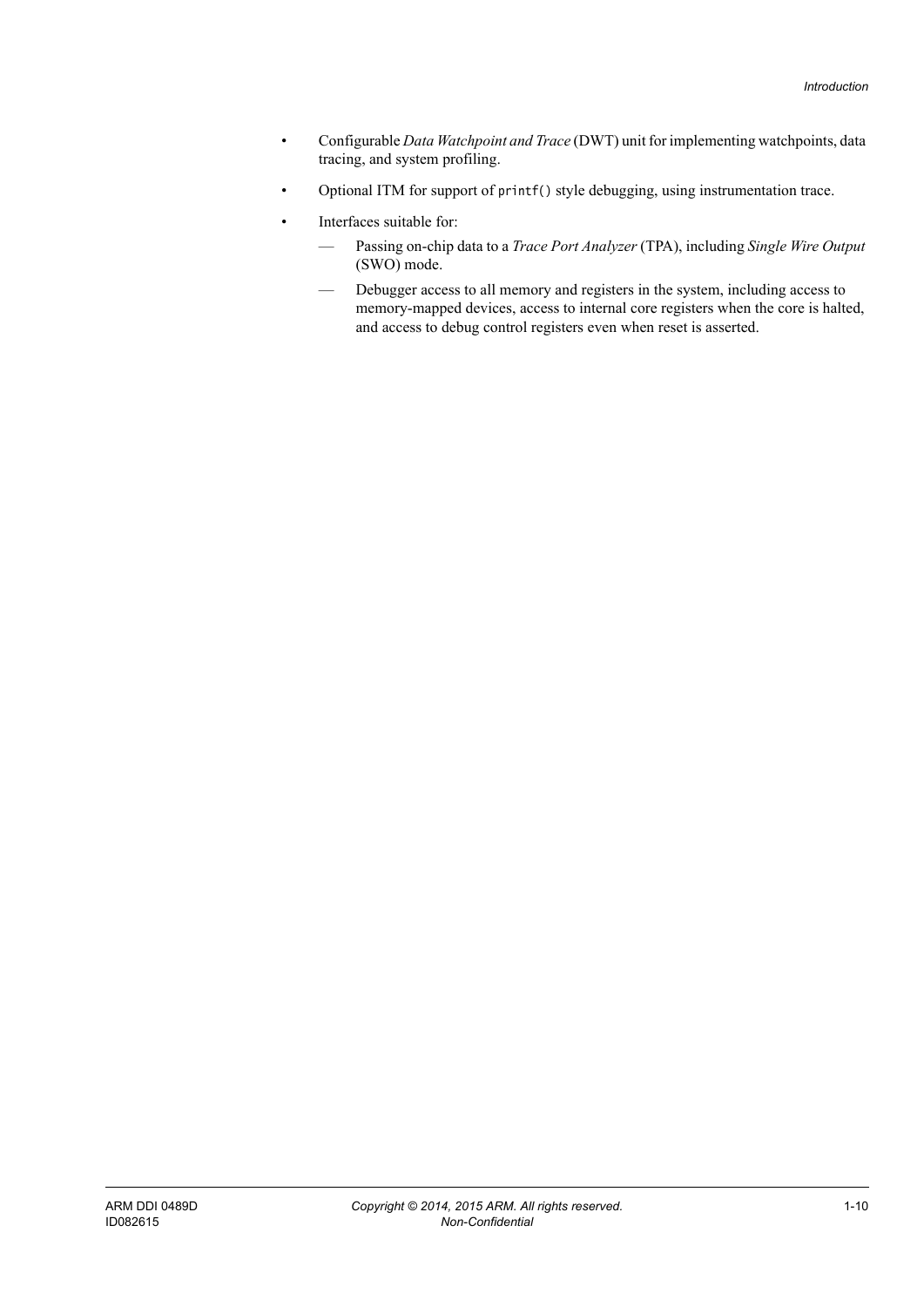## <span id="page-21-1"></span><span id="page-21-0"></span>**1.3 Interfaces**

The processor contains the following external interfaces:

- *[AHBP interface](#page-21-2)*.
- *[AHBS interface](#page-21-3)*.
- *[AHBD interface](#page-21-4)*.
- *[External Private Peripheral Bus](#page-21-5)*.
- *[ATB interfaces](#page-21-7)*.
- *[TCM interface](#page-21-6)*.
- *[Cross Trigger interface](#page-22-2)* on page 1-12.
- *[MBIST interface](#page-22-0)* on page 1-12.
- *[AXIM interface](#page-22-1)* on page 1-12.

#### <span id="page-21-2"></span>**1.3.1 AHBP interface**

The *AHB-Lite peripheral* (AHBP) interface provides access suitable for low latency system peripherals. It provides support for unaligned memory accesses, write buffer for buffering of write data, and exclusive access transfers for multiprocessor systems. See *[AHB peripheral](#page-84-0)  interface* [on page 5-22](#page-84-0) for more information.

#### <span id="page-21-3"></span>**1.3.2 AHBS interface**

The *AHB-Lite slave* (AHBS) interface enables system access to TCMs. See *[AHB slave interface](#page-92-0)* [on page 5-30](#page-92-0) for more information.

#### <span id="page-21-4"></span>**1.3.3 AHBD interface**

The *AHB-Lite Debug* (AHBD) interface provides debug access to the Cortex-M7 processor and the complete memory map. See *[About the AHBD interface](#page-123-0)* on page 9-7 for more information.

#### <span id="page-21-5"></span>**1.3.4 External Private Peripheral Bus**

The *APB External PPB* (EPPB) enables access to CoreSight-compatible debug and trace components, in the system connected to the processor.

#### <span id="page-21-7"></span>**1.3.5 ATB interfaces**

The ATB interfaces output trace information used for debugging. The ATB interface is compatible with the CoreSight architecture. See the *ARM® CoreSight™ Architecture Specification (v2.0)* for more information.

#### <span id="page-21-6"></span>**1.3.6 TCM interface**

The processor can have up to two TCM memory instances, *Instruction TCM* (ITCM) and *Data TCM* (DTCM), each with a double word data width. Access to ITCM is through the ITCM 64-bit wide interface. Access to DTCM is through the D1TCM 32-bit wide interface and the 32-bit wide D0TCM interface. The DTCM accesses are split so that lower words always access D0TCM and upper words always access D1TCM. The size of both TCM instances is configurable, 4KB-16MB in powers of 2. See *[TCM interfaces](#page-95-0)* on page 5-33 for more information.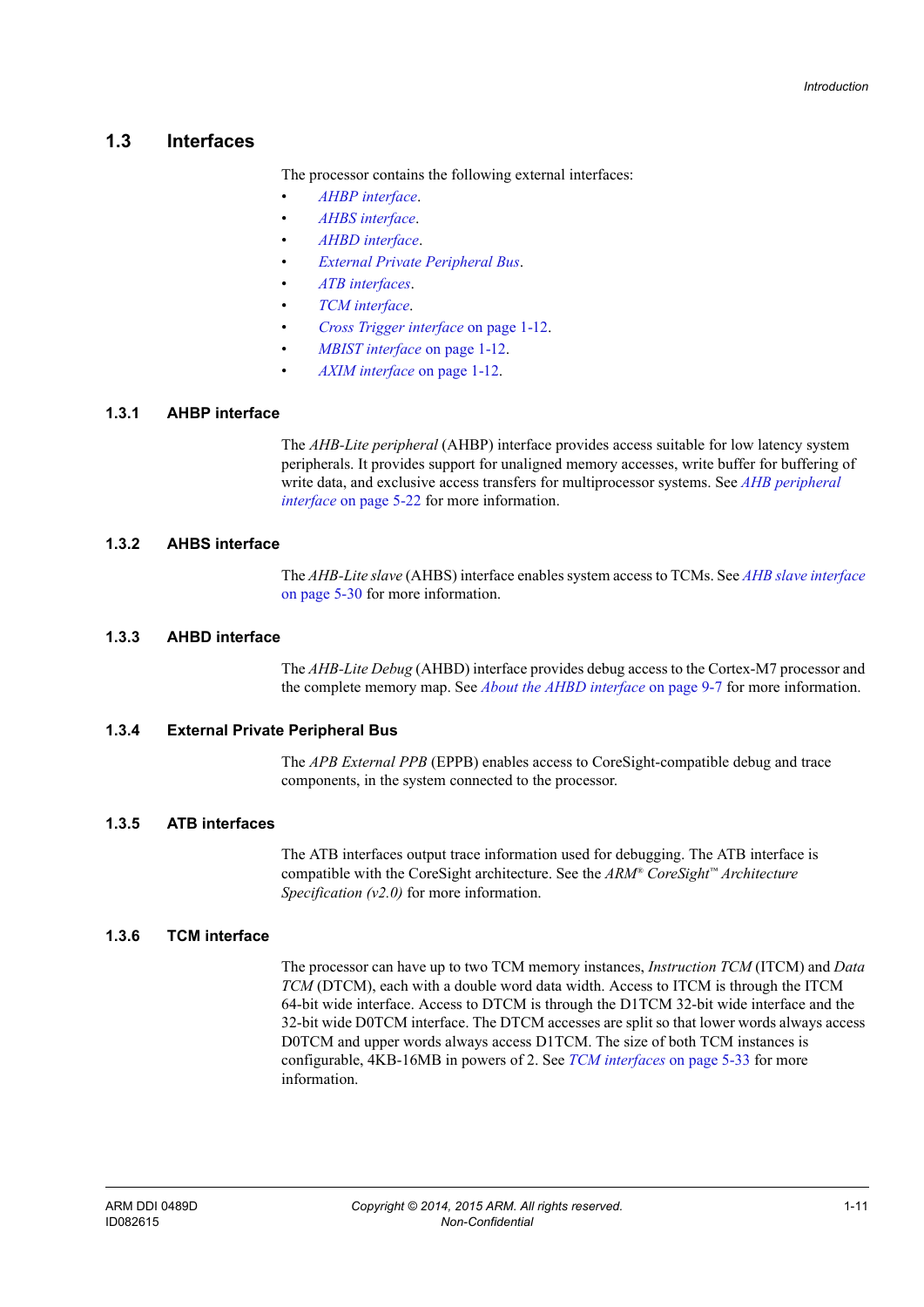#### <span id="page-22-2"></span>**1.3.7 Cross Trigger interface**

The processor includes an optional Cross Trigger Interface Unit which includes an interface suitable for connection to external CoreSight components using a Cross Trigger Matrix. See Chapter 10 *[Cross Trigger Interface](#page-126-1)* for more information.

#### <span id="page-22-0"></span>**1.3.8 MBIST interface**

The MBIST interface is used for testing the RAMs during production test. The Cortex-M7 processor also allows the RAMs to be tested using the MBIST interface during normal execution. This is known as online MBIST.

Contact your implementation team for more information about the MBIST interface and online MBIST.

#### <span id="page-22-1"></span>**1.3.9 AXIM interface**

The *AXI master* (AXIM) interface provides high-performance access to an external memory system. The AXIM interface supports use of the ARM CoreLink L2C-310 Level 2 Cache Controller. L2C-310 Exclusive cache configuration is not supported. See *[AXIM interface](#page-68-0)* on [page 5-6](#page-68-0) for more information.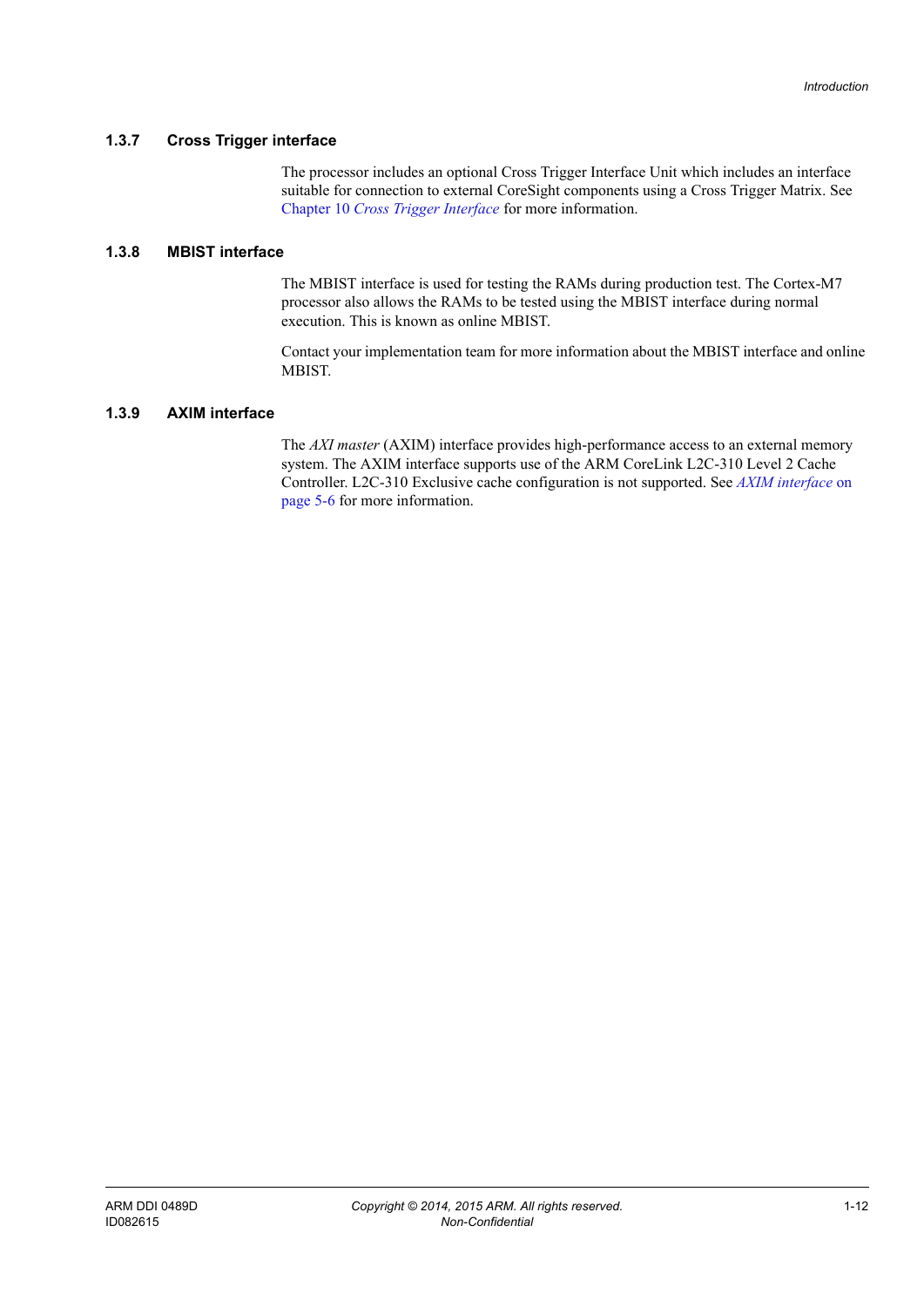## <span id="page-23-1"></span><span id="page-23-0"></span>**1.4 Supported standards**

The processor complies with, or implements, the specifications described in:

- *[ARM architecture](#page-23-2)*.
- *[Bus architecture](#page-23-3)*.
- *[Debug](#page-23-4)*.
- *[Embedded Trace Macrocell](#page-23-5)*.
- *[Floating Point Unit](#page-23-6)*.

This book complements architecture reference manuals, architecture specifications, protocol specifications, and relevant external standards. It does not duplicate information from these sources.

#### <span id="page-23-2"></span>**1.4.1 ARM architecture**

The Cortex-M7 processor implements the ARMv7E-M architecture profile. See the *ARM®v7-M Architecture Reference Manual*.

The Cortex-M7 processor FPB implements the Flash Patch Breakpoint version 2 architecture revision.

#### <span id="page-23-3"></span>**1.4.2 Bus architecture**

The processor provides an:

- External interface that is a variant of the AMBA 3 AHB-Lite protocol.
- External interface that complies with the AMBA 4 AXI.

The processor also implements an interface for CoreSight and other debug components using the AMBA 3 APB protocol and AMBA 3 ATB Protocol.

For more information, see:

- The *ARM® AMBA® AXI and ACE Protocol Specification*.
- The *ARM® AMBA® 3 AHB-Lite Protocol (v1.0)*.
- The *ARM® AMBA® 3 APB Protocol Specification*.
- The *ARM® AMBA® 3 ATB Protocol Specification*.

## <span id="page-23-4"></span>**1.4.3 Debug**

The debug features of the processor implement the ARM debug interface architecture. See the *ARM® Debug Interface v5 Architecture Specification*.

#### <span id="page-23-5"></span>**1.4.4 Embedded Trace Macrocell**

When implemented, the trace features of the processor implement the ARM *Embedded Trace Macrocell* (ETM)v4 architecture. See the *ARM® Embedded Trace Macrocell Architecture Specification ETMv4*.

#### <span id="page-23-6"></span>**1.4.5 Floating Point Unit**

Depending on your implementation, a Cortex-M7 processor with FPU can have single-precision only or single and double-precision floating-point data processing as defined by the FPv5 architecture, that is part of the ARMv7E-M architecture. It provides floating-point computation functionality that is compliant with the *ANSI/IEEE Std 754-2008, IEEE Standard for Binary Floating-Point Arithmetic*.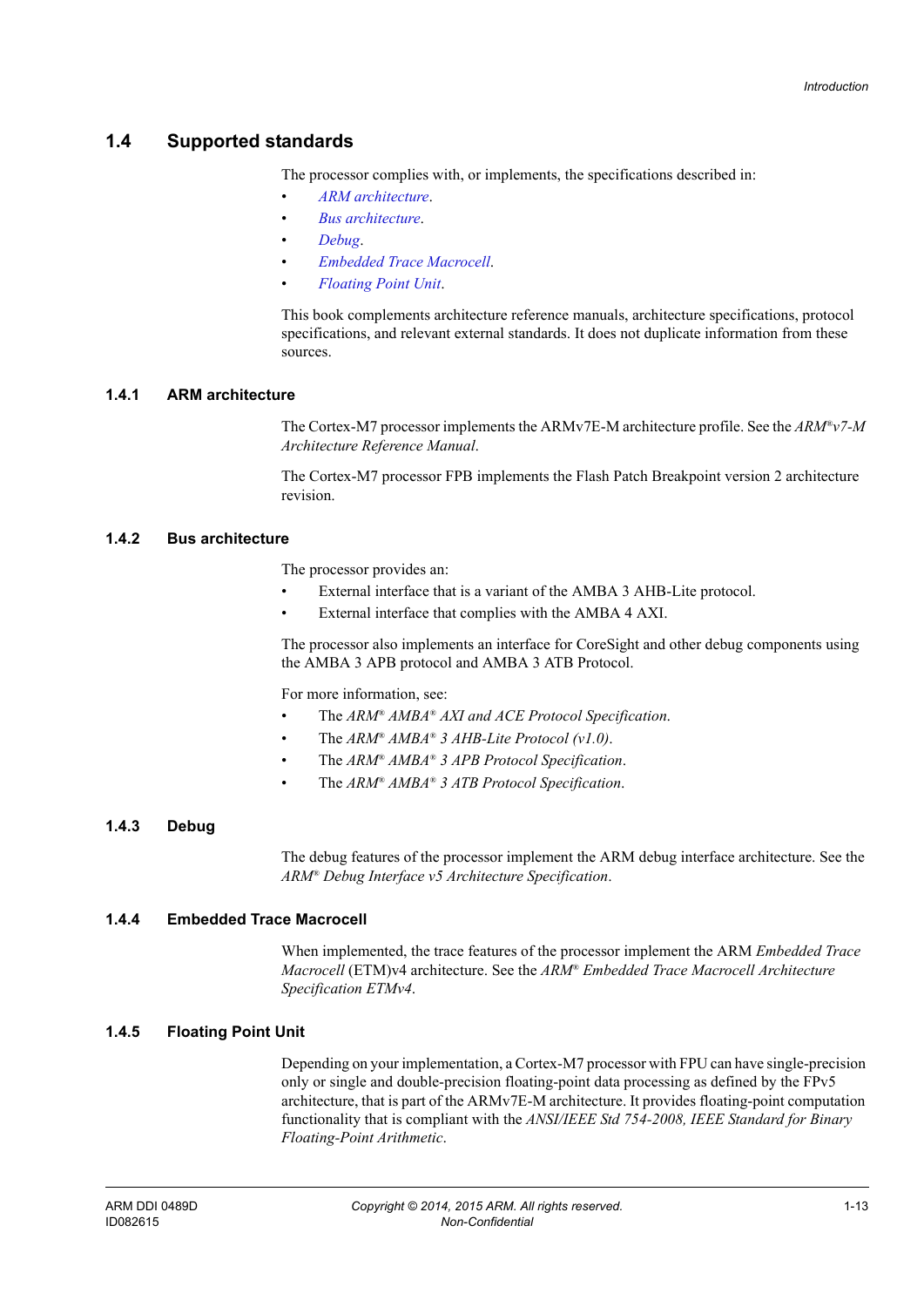## <span id="page-24-1"></span><span id="page-24-0"></span>**1.5 Design process**

The Cortex-M7 processor is delivered as synthesizable RTL that must go through the implementation, integration, and programming processes before you can use it in a product.

The following definitions describe each top-level process in the design flow:

#### **Implementation**

The implementer configures and synthesizes the RTL.

#### **Integration**

The integrator connects the implemented design into a SoC. This includes connecting it to a memory system and peripherals.

#### **Programming**

The system programmer develops the software required to configure and initialize the processor, and tests the required application software.

Each stage in the process can be performed by a different party. Implementation and integration choices affect the behavior and features of the processor.

For MCUs, often a single design team integrates the processor before synthesizing the complete design. Alternatively, the team can synthesize the processor on its own or partially integrated, to produce a macrocell that is then integrated, possibly by a separate team.

The operation of the final device depends on:

#### **Build configuration**

The implementer chooses the options that affect how the RTL source files are pre-processed. These options usually include or exclude logic that affects one or more of the area, maximum frequency, and features of the resulting macrocell.

#### **Configuration inputs**

The integrator configures some features of the processor by tying inputs to specific values. These configurations affect the start-up behavior before any software configuration is made. They can also limit the options available to the software.

#### **Software configuration**

The programer configures the processor by programming particular values into registers. This affects the behavior of the processor.

#### $-$  Note  $-$

 This manual refers to implementation-defined features that are applicable to build configuration options. Reference to a feature that is included means that the appropriate build and pin configuration options are selected. Reference to an enabled feature means one that has also been configured by software.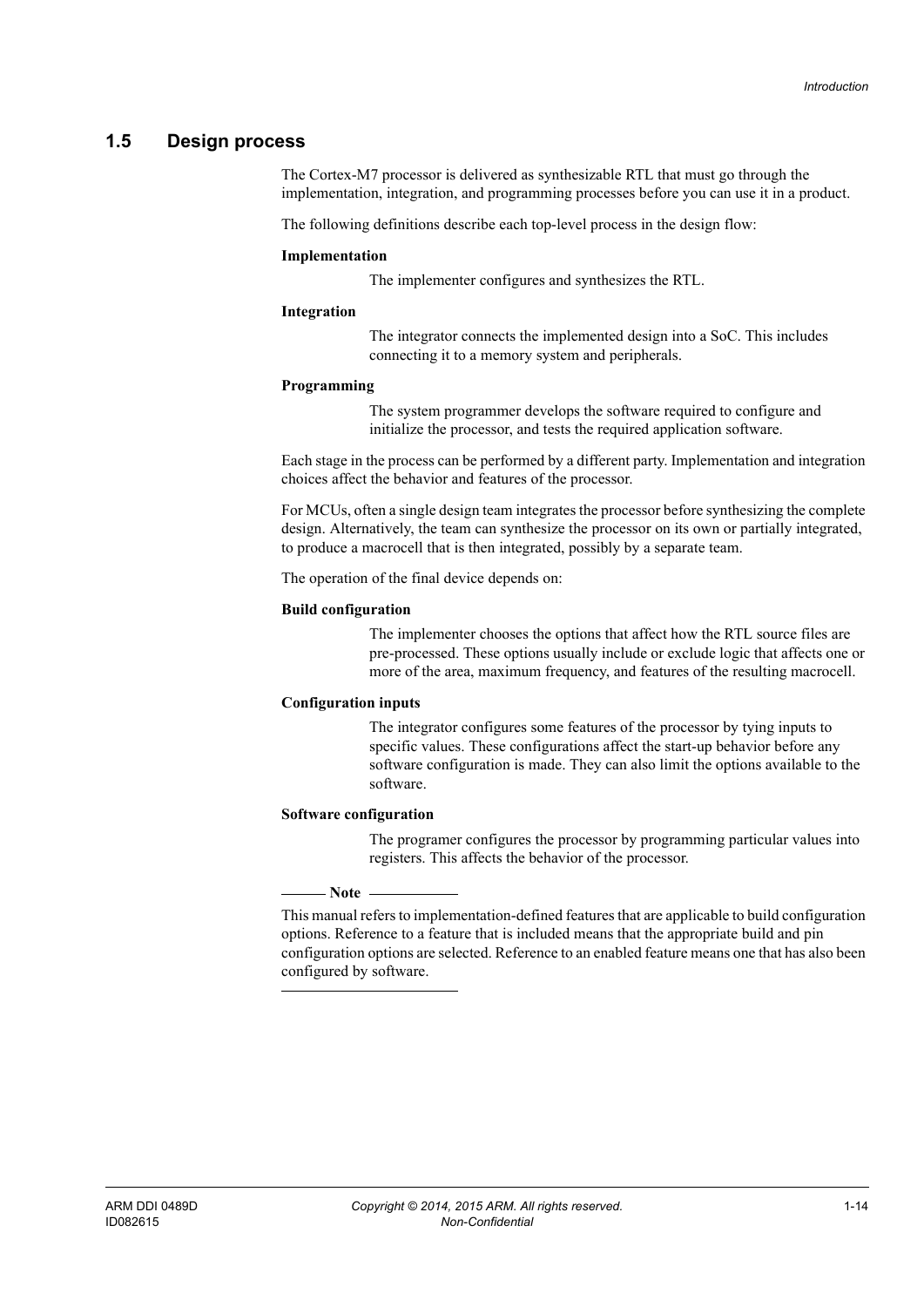## <span id="page-25-1"></span><span id="page-25-0"></span>**1.6 Documentation**

The Cortex-M7 processor documentation can help you complete the top-level processes of implementation, integration, and programming required to use the product correctly.

The Cortex-M7 processor documentation comprises a Technical Reference Manual, an Integration and Implementation Manual, and User Guide Reference Material.

#### **Technical Reference Manual**

The *Technical Reference Manual* (TRM) describes the functionality and the effects of functional options on the behavior of the Cortex-M7 processor. It is required at all stages of the design flow. Some behavior described in the TRM might not be relevant because of the way that the Cortex-M7 processor is implemented and integrated. If you are programming the Cortex-M7 processor then contact the implementer to determine:

- The build configuration of the implementation.
- What integration, if any, was performed before implementing the processor.

#### **Integration and Implementation Manual**

The *Integration and Implementation Manual* (IIM) describes:

- The available build configuration options and related issues in selecting them.
- How to configure the *Register Transfer Level* (RTL) with the build configuration options.
- How to integrate the processor into a SoC. This includes a description of the integration kit and describes the pins that the integrator must tie off to configure the macrocell for the required integration.
- How to implement the processor into your design. This includes floorplanning guidelines, *Memory Built-in Self Test* (MBIST) and *Design for Test* (DFT) information, and how to perform netlist dynamic verification on the processor.
	- The processes to sign off the integration and implementation of the design.

The ARM product deliverables include reference scripts and information about using them to implement your design.

Reference methodology documentation from your EDA tools vendor complements the IIM.

The IIM is a confidential book that is only available to licensees.

#### **User Guide Reference Material**

This document provides reference material that ARM partners can configure and include in a User Guide for an ARM Cortex-M7 processor. Typically:

- Each chapter in this reference material might correspond to a section in the User Guide.
- Each top-level section in this reference material might correspond to a chapter in the User Guide.

However, you can organize this material in any way, subject to the conditions of the licence agreement under which ARM supplied the material.

See *[Additional reading](#page-9-0)* on page x for more information about the books associated with the Cortex-M7 processor.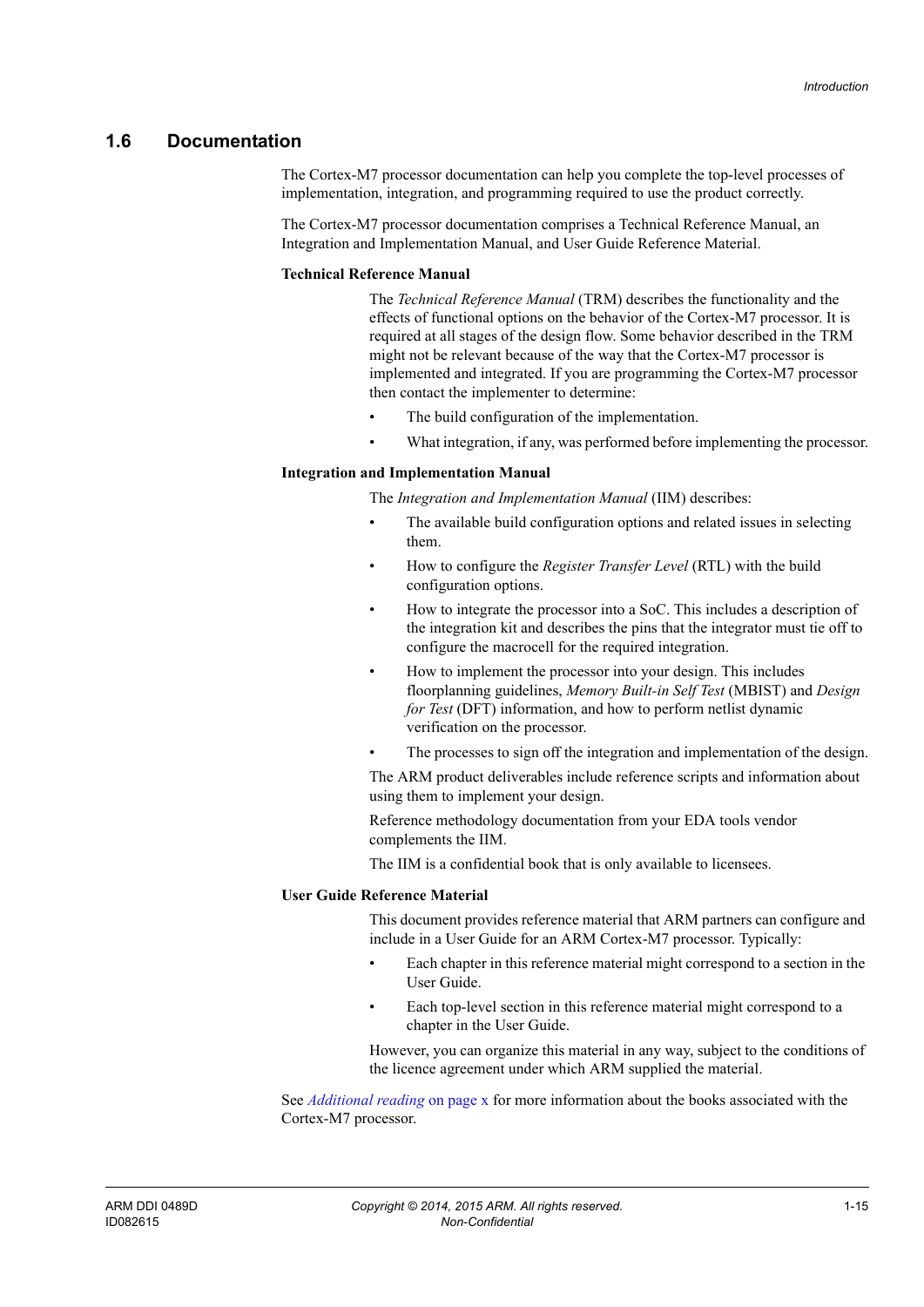## <span id="page-26-1"></span><span id="page-26-0"></span>**1.7 Product revisions**

This section describes the differences in functionality between product revisions:

| r0p0 | First release.                                                                                                                                                                                                                                                                                                                                                                                                                                                                       |
|------|--------------------------------------------------------------------------------------------------------------------------------------------------------------------------------------------------------------------------------------------------------------------------------------------------------------------------------------------------------------------------------------------------------------------------------------------------------------------------------------|
| r0p1 | The following changes have been made in this release:<br>Updated CPUID reset value, 0x410FC271.<br>Various engineering errata fixes.                                                                                                                                                                                                                                                                                                                                                 |
| r0p2 | The following changes have been made in this release:<br>Updated CPUID reset value, 0x410FC272.<br>٠<br>Various engineering errata fixes.<br>٠                                                                                                                                                                                                                                                                                                                                       |
| r1p0 | The following changes have been made in this release:<br>Updated CPUID reset value, 0x411FC270.<br>٠<br>Added CTLPPBLOCK[3:0] to allow locking of registers ITCMCR,<br>٠<br>DTCMCR, AHBPCR, VTOR to prevent unwanted updates.<br>Added ACTLR bit functions to allow low-capability AXI systems to<br>$\bullet$<br>disable AXI reads to DEV/SO memory and disable exclusive reads/writes<br>to shared memory not initiated until all outstanding reads/stores on AXI are<br>complete. |
|      | Added MBISTIMPERR[2] output to MBIST interface to provide an error<br>when attempting to access unimplemented memory.<br>Improved handling of simultaneous AHBS and software activity relating to<br>the same TCM.                                                                                                                                                                                                                                                                   |
| r1p1 | The following changes have been made in this release:                                                                                                                                                                                                                                                                                                                                                                                                                                |
|      |                                                                                                                                                                                                                                                                                                                                                                                                                                                                                      |

• Updated CPUID reset value, 0x411FC271.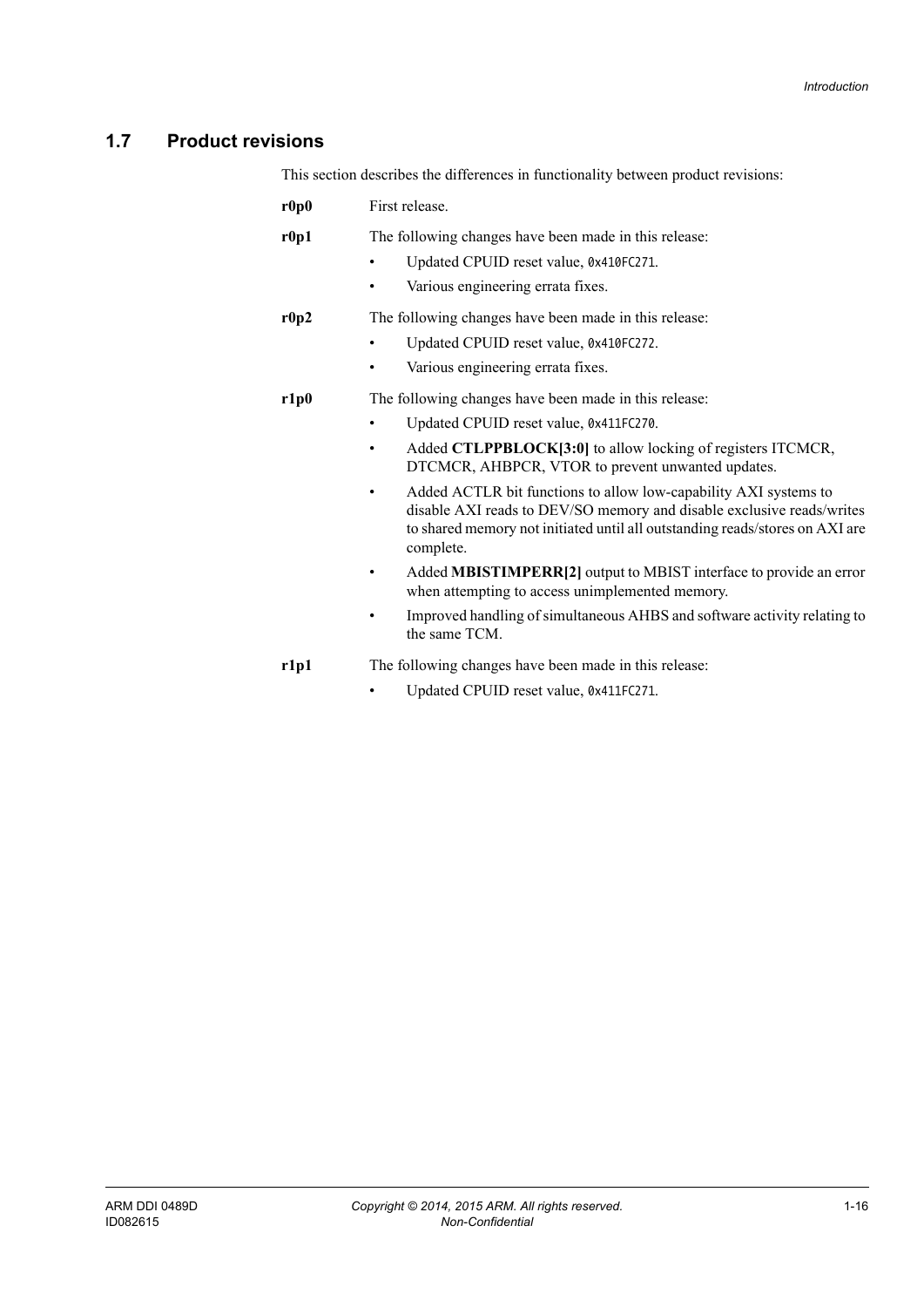## <span id="page-27-1"></span><span id="page-27-0"></span>Chapter 2 **Programmers Model**

This chapter describes the programmers model. It contains the following sections:

- *[About the programmers model](#page-28-1)* on page 2-2.
- *[Modes of operation and execution](#page-29-1)* on page 2-3.
- *[Instruction set summary](#page-30-1)* on page 2-4.
- *[System address map](#page-31-1)* on page 2-5.
- *[Exclusive monitor](#page-33-1)* on page 2-7.
- *[Processor core registers](#page-34-1)* on page 2-8.
- *Exceptions* [on page 2-9.](#page-35-1)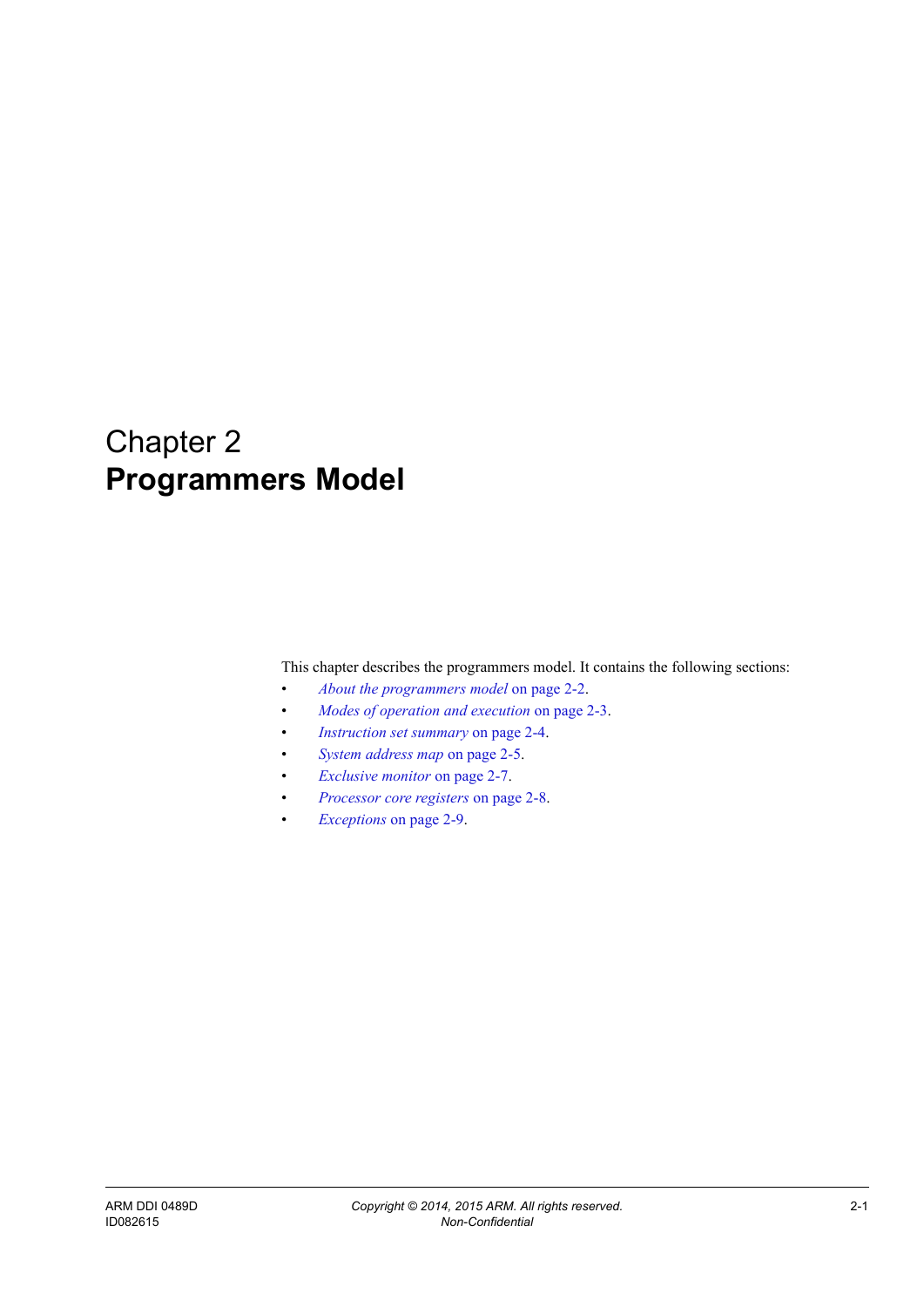## <span id="page-28-1"></span><span id="page-28-0"></span>**2.1 About the programmers model**

This chapter gives an overview of the Cortex-M7 processor programmers model that describes the implementation-defined options. In addition:

- [Chapter 3](#page-36-1) summarizes the system control features of the programmers model.
- [Chapter 6](#page-103-1) summarizes the MPU features of the programmers model.
- [Chapter 7](#page-107-1) summarizes the NVIC features of the programmers model.
- [Chapter 8](#page-112-1) summarizes the FPU features of the programmers model.
- [Chapter 9](#page-117-1) summarizes the Debug features of the programmers model.
- [Chapter 10](#page-126-1) summarizes the CTI features of the programmers model.
- [Chapter 11](#page-132-1) summarizes the DWT features of the programmers model.
- [Chapter 12](#page-137-1) summarizes the ITM features of the programmers model.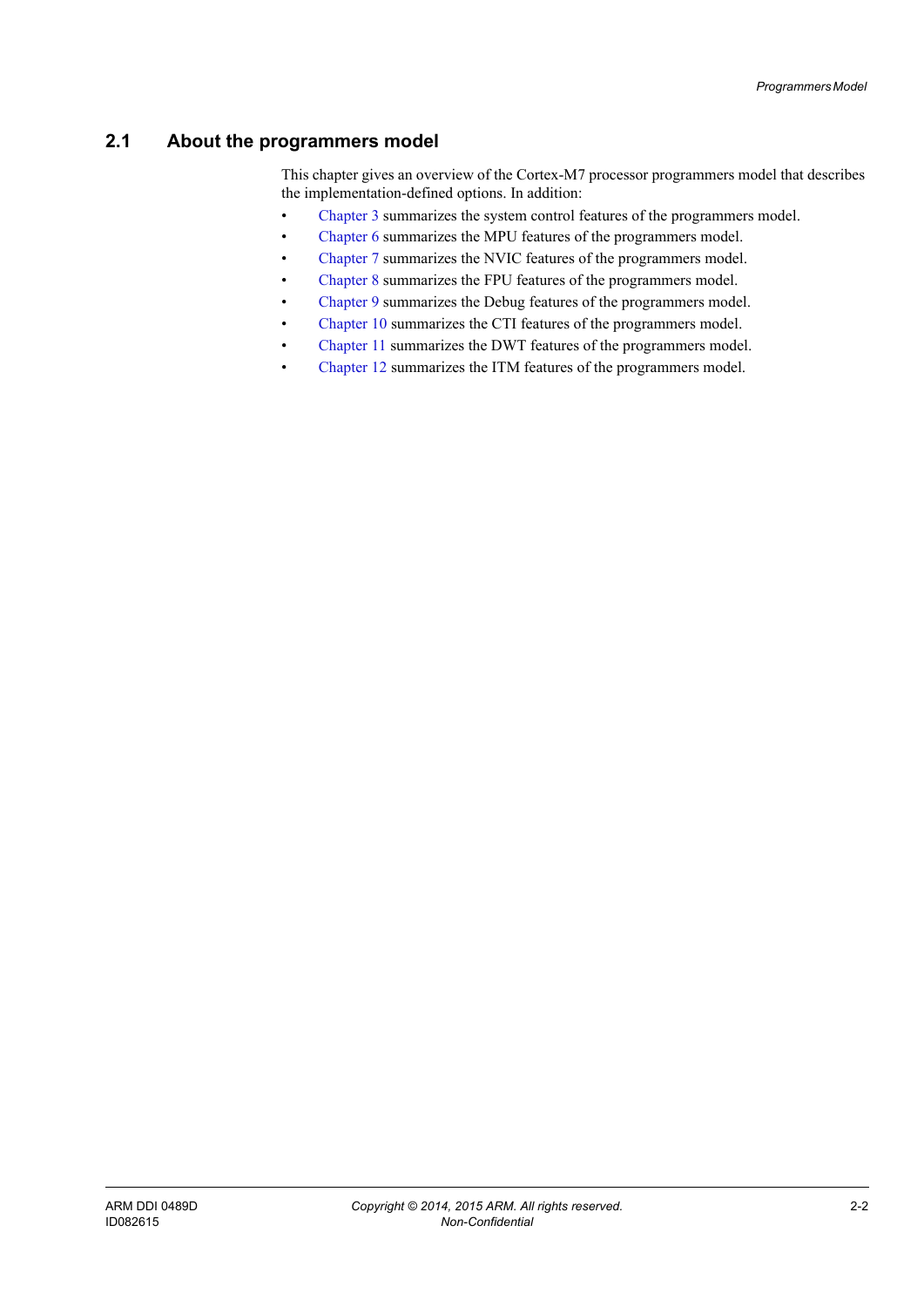## <span id="page-29-1"></span><span id="page-29-0"></span>**2.2 Modes of operation and execution**

This section briefly describes the modes of operation and execution of the Cortex-M7 processor. See the *ARM®v7-M Architecture Reference Manual* for more information.

#### **2.2.1 Operating modes**

The processor supports two modes of operation, Thread mode and Handler mode:

- The processor enters Thread mode on reset, or as a result of an exception return. Privileged and Unprivileged code can run in Thread mode.
- The processor enters Handler mode as a result of an exception. All code is privileged in Handler mode.

#### **2.2.2 Operating states**

The processor can operate in one of two operating states:

- Thumb state. This is normal execution running 16-bit and 32-bit halfword-aligned Thumb instructions.
- Debug state. This is the state when the processor is in halting debug.

#### **2.2.3 Privileged access and unprivileged User access**

Code can execute as privileged or unprivileged. Unprivileged execution limits or excludes access to some resources. Privileged execution has access to all resources. Handler mode is always privileged. Thread mode can be privileged or unprivileged.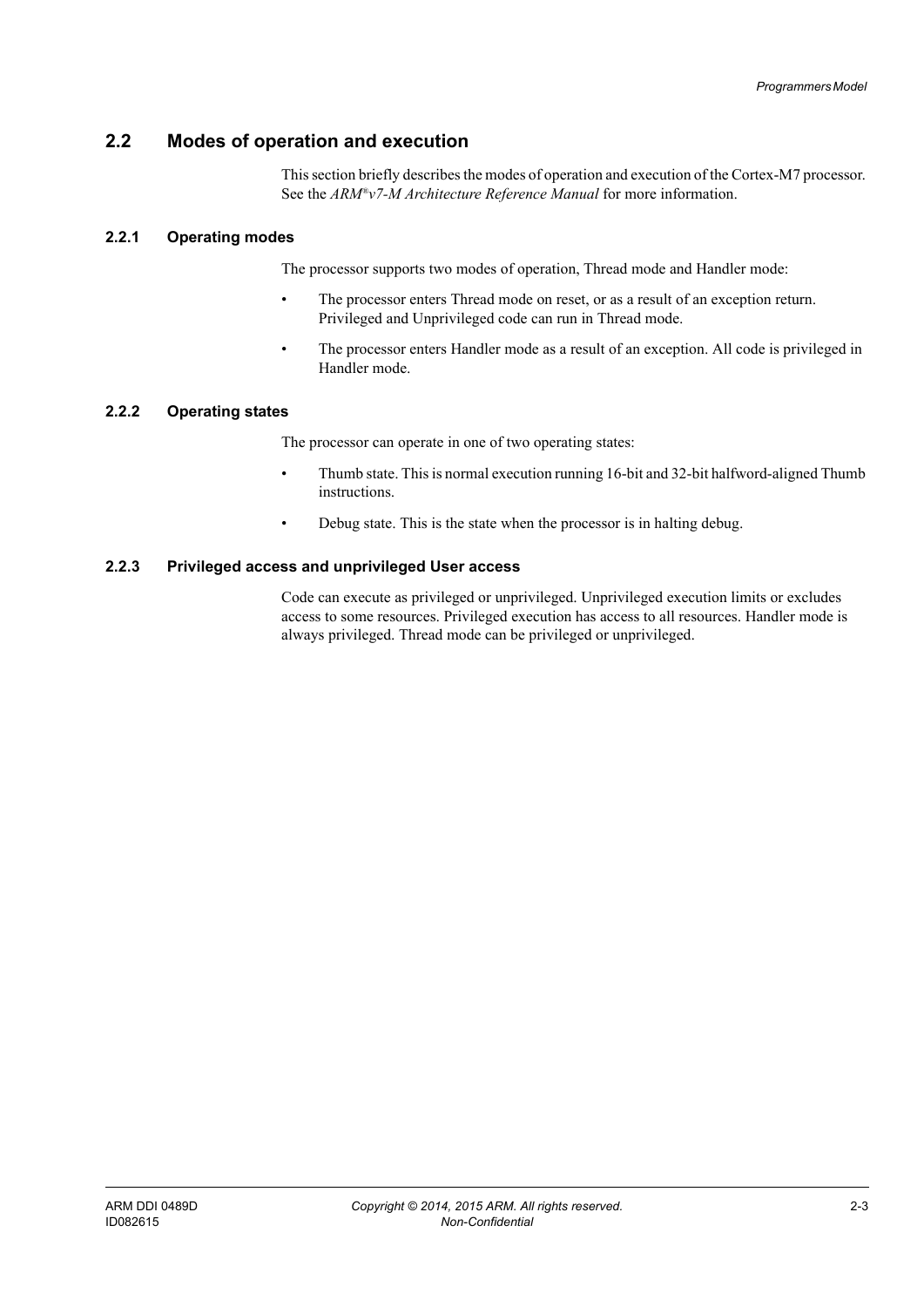### <span id="page-30-1"></span><span id="page-30-0"></span>**2.3 Instruction set summary**

The processor implements the ARMv7-M instruction set and features provided by the ARMv7E-M architecture profile. For more information about the ARMv7-M instructions, see the *ARM®v7-M Architecture Reference Manual.*

#### **2.3.1 Binary compatibility with other Cortex processors**

The processor is binary compatible with the instruction sets and features implemented in other Cortex-M profile processors. You cannot move software from the Cortex-M7 processor to:

- The Cortex-M3 processor if it contains floating-point operations or instructions that are part of the DSP extension, such as SADD16.
- The Cortex-M4 processor if it contains double-precision floating-point operations.
- The Cortex-M0 or Cortex-M0+ processors because these are implementations of the ARMv6-M Architecture.

Code designed for the Cortex-M3 and Cortex-M4 processors is compatible with the Cortex-M7 processor as long as it does not rely on bit-banding.

To ensure a smooth transition when migrating software to the Cortex-M7 processor, ARM recommends that code designed to operate on the Cortex-M0, M0+, M3, and M4 processors obey the following rules and that you configure the *Configuration and Control Register* (CCR) appropriately:

- Use word transfers only to access registers in the NVIC and *System Control Space* (SCS).
- Treat all unused SCS registers and register fields on the processor as Do-Not-Modify.
- Configure the following fields in the CCR:
	- STKALIGN bit to 1.
	- UNALIGN TRP bit to 1.
	- Leave all other bits in the CCR register at their original value.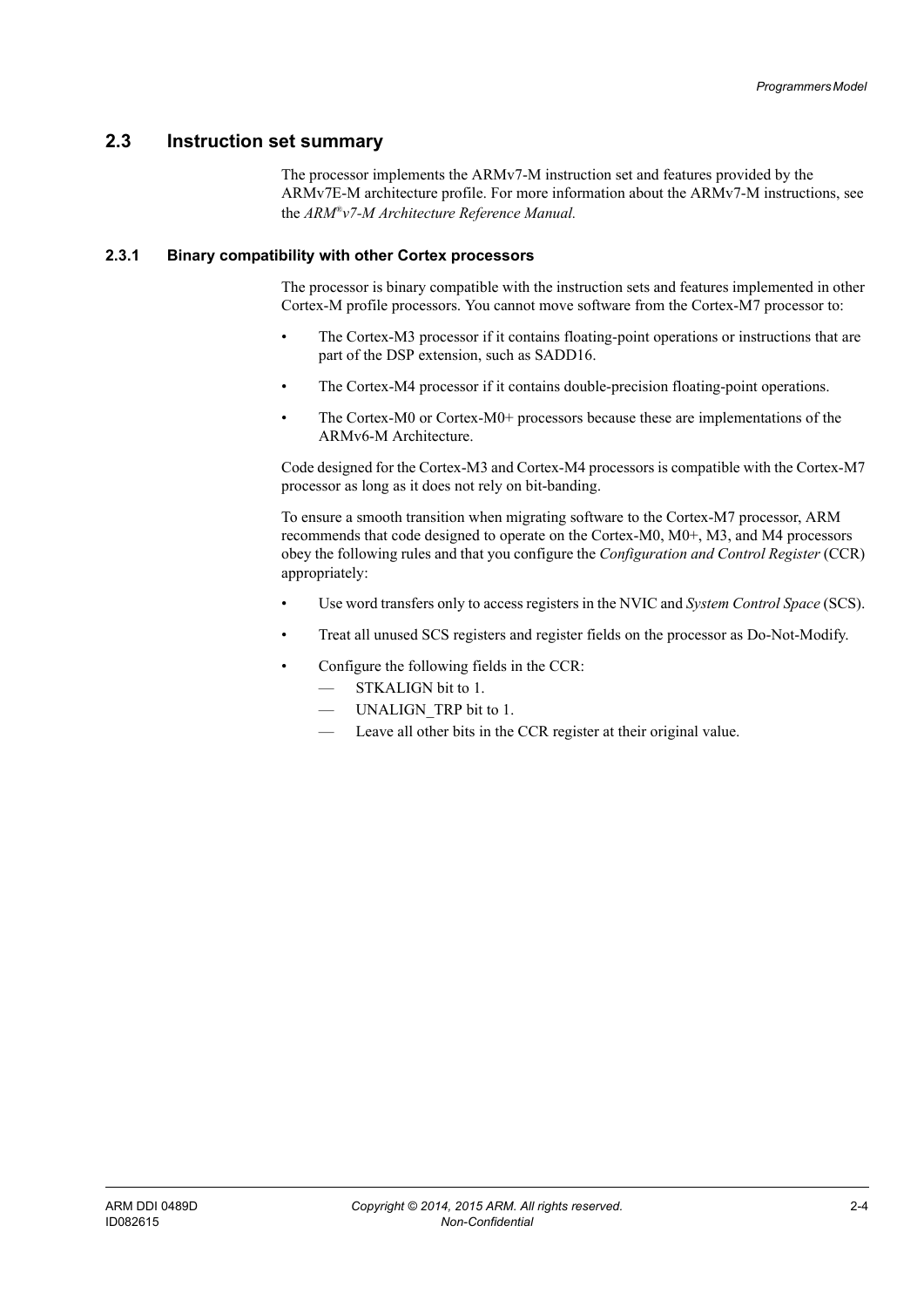## <span id="page-31-1"></span><span id="page-31-0"></span>**2.4 System address map**

The processor contains an internal bus matrix that arbitrates the processor and external AHBD memory accesses to both the external memory system and to the internal SCS and debug components.

Priority is always given to the processor to ensure that any debug accesses are as non-intrusive as possible.

[Figure 2-1](#page-31-2) shows the system address map.



#### **Figure 2-1 System address map**

<span id="page-31-3"></span>[Table 2-1](#page-31-3) shows the processor interfaces that are addressed by the different memory map regions.

#### **Table 2-1 Memory regions**

<span id="page-31-2"></span>

| <b>Memory Map</b> | <b>Region</b>                                                                                                              |
|-------------------|----------------------------------------------------------------------------------------------------------------------------|
| Code              | Instruction fetches and data accesses are performed over the ITCM or AXIM interface.                                       |
| <b>SRAM</b>       | Instruction fetches and data accesses are performed over the DTCM or AXIM interface.                                       |
| Peripheral        | Data accesses are performed over the AHBP or AXIM interface.<br>Instruction fetches are performed over the AXIM interface. |
| External RAM      | Instruction fetches and data accesses are performed over the AXIM interface.                                               |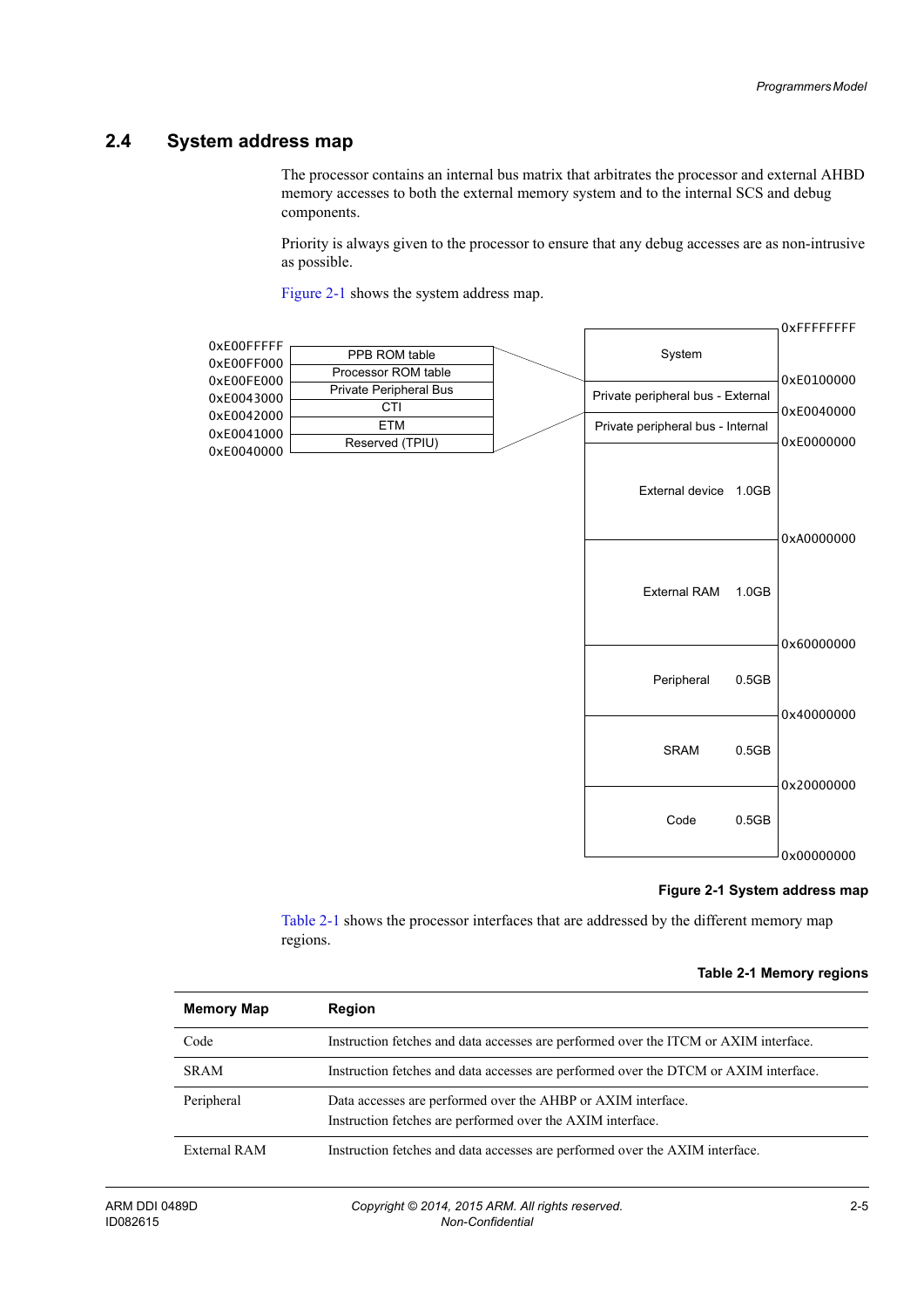#### **Table 2-1 Memory regions (continued)**

| <b>Memory Map</b>      | <b>Region</b>                                                                                                                                                                                                                                                                                                                |
|------------------------|------------------------------------------------------------------------------------------------------------------------------------------------------------------------------------------------------------------------------------------------------------------------------------------------------------------------------|
| <b>External Device</b> | Instruction fetches and data accesses are performed over the AXIM interface.                                                                                                                                                                                                                                                 |
| Private Peripheral Bus | Data accesses to registers associated with peripherals outside the processor are performed on the<br>External Private Peripheral Bus (EPPB) interface. See Private peripheral bus.<br>This memory region is <i>Execute Never</i> (XN), and so instruction fetches are prohibited. An MPU,<br>if present, cannot change this. |
| System                 | System segment for vendor system peripherals. Data accesses are performed over the AHBP<br>interface. This memory region is XN, and so instruction fetches are prohibited. An MPU, if<br>present, cannot change this.                                                                                                        |

See the *ARM®v7-M Architecture Reference Manual* for more information about the memory model.

#### <span id="page-32-0"></span>**2.4.1 Private peripheral bus**

The internal PPB interface provides access to:

- The *Instrumentation Trace Macrocell* (ITM).
- The *Data Watchpoint and Trace* (DWT).
- The *Breakpoint unit* (FPB).
- The SCS, including the MPU, the instruction and data cache, and the *Nested Vectored Interrupt Controller* (NVIC).
- The Processor and PPB ROM tables.

The external PPB interface provides access to:

- The *Embedded Trace Macrocell* (ETM).
- The *Cross Trigger Interface* (CTI).
- CoreSight debug and trace components in the external system.

#### **2.4.2 Unaligned accesses that cross regions**

The Cortex-M7 processor supports ARMv7 unaligned accesses, and performs all accesses as single, unaligned accesses. They are converted into two or more aligned accesses internally and are performed on the external interfaces of the processor.

 $-$  Note  $-$ 

All Cortex-M7 processor external accesses are aligned.

Unaligned support is only available for load/store singles (LDR, LDRH, STR, STRH). Load/store double already supports word aligned accesses, but does not permit other unaligned accesses, and generates a fault if this is attempted.

Unaligned accesses that cross memory map boundaries are architecturally UNPREDICTABLE. The processor behavior is boundary dependent. Unaligned accesses are not supported to PPB space, and so there are no boundary crossing cases for PPB accesses.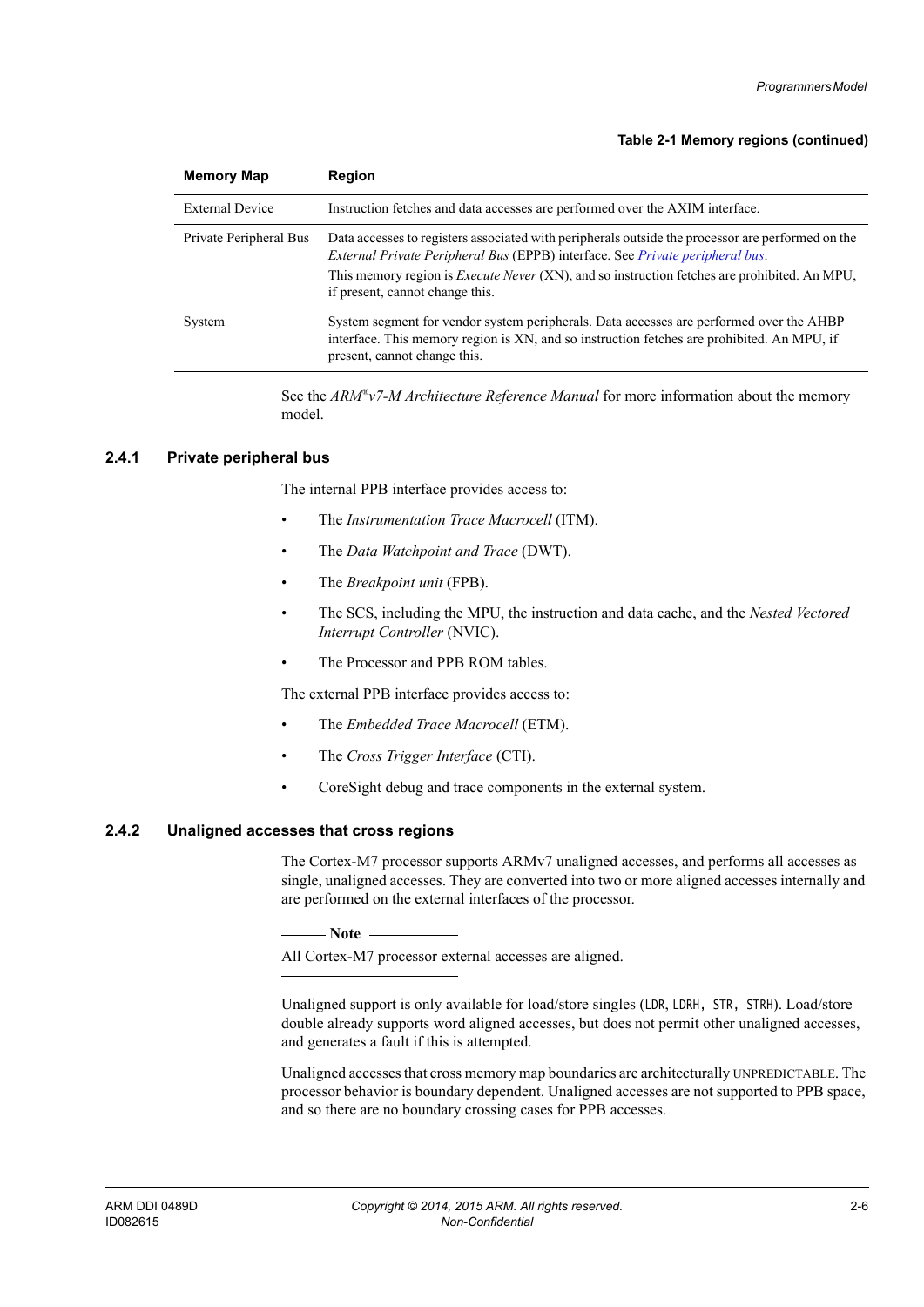## <span id="page-33-1"></span><span id="page-33-0"></span>**2.5 Exclusive monitor**

The Cortex-M7 processor implements a local exclusive monitor. For more information about semaphores and the local exclusive monitor see the *ARM®v7-M Architecture Reference Manual.*

The local monitor within the processor is constructed so that it does not hold any physical address. Instead it treats any access as matching the address of the previous LDREX instruction. This means that the implemented *Exclusives Reservation Granule* (ERG) is the entire memory address range.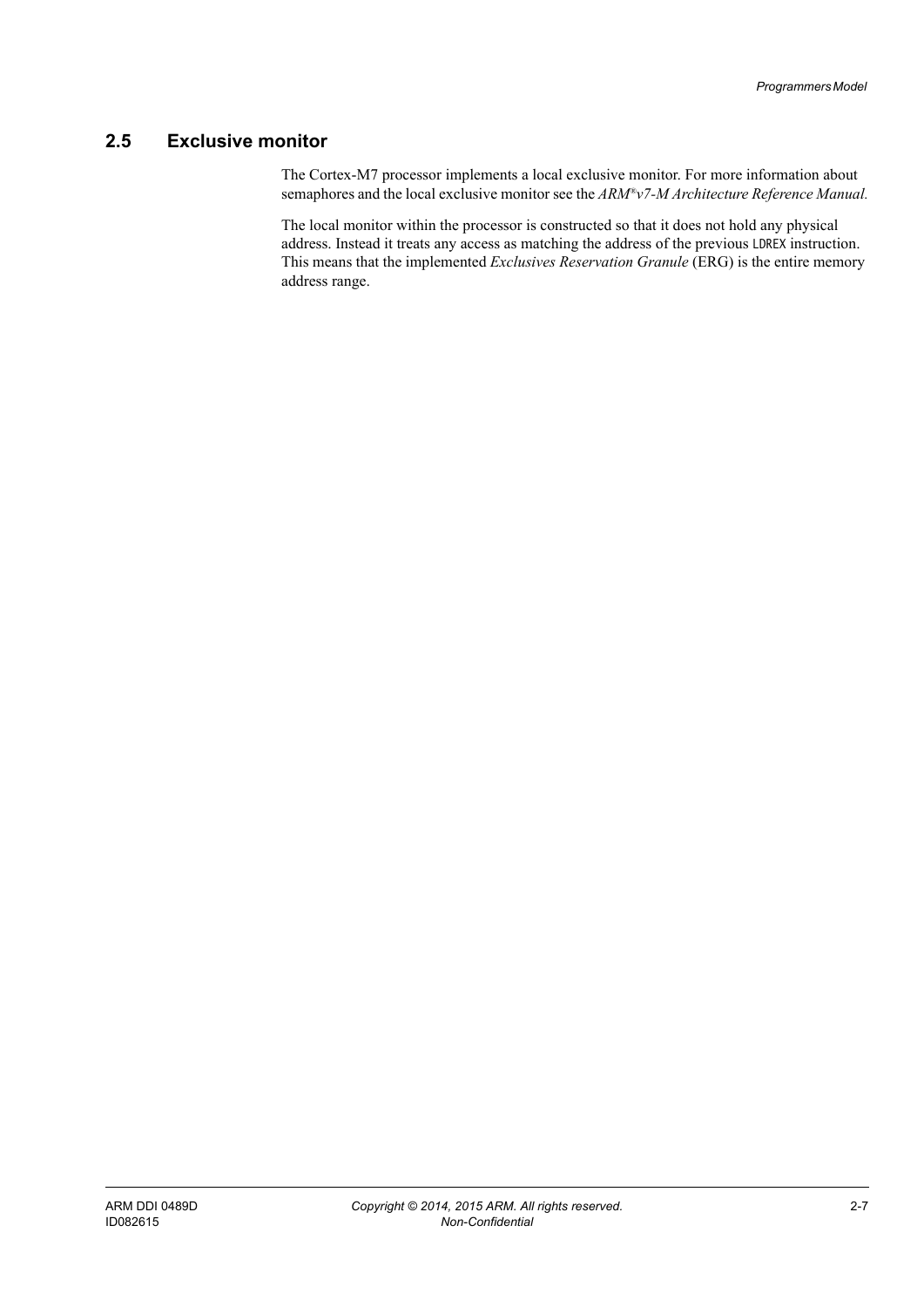## <span id="page-34-1"></span><span id="page-34-0"></span>**2.6 Processor core registers**

The processor has the following 32-bit registers:

- 13 general-purpose registers, R0-R12.
- *Stack Pointer* (SP), R13 alias of banked registers, SP\_process and SP\_main.
- *Link Register* (LR), R14.
- *Program Counter* (PC), R15.
- Special-purpose *Program Status Registers* (*x*PSR).

For more information about the processor register set, see the *ARM®v7-M Architecture Reference Manual*.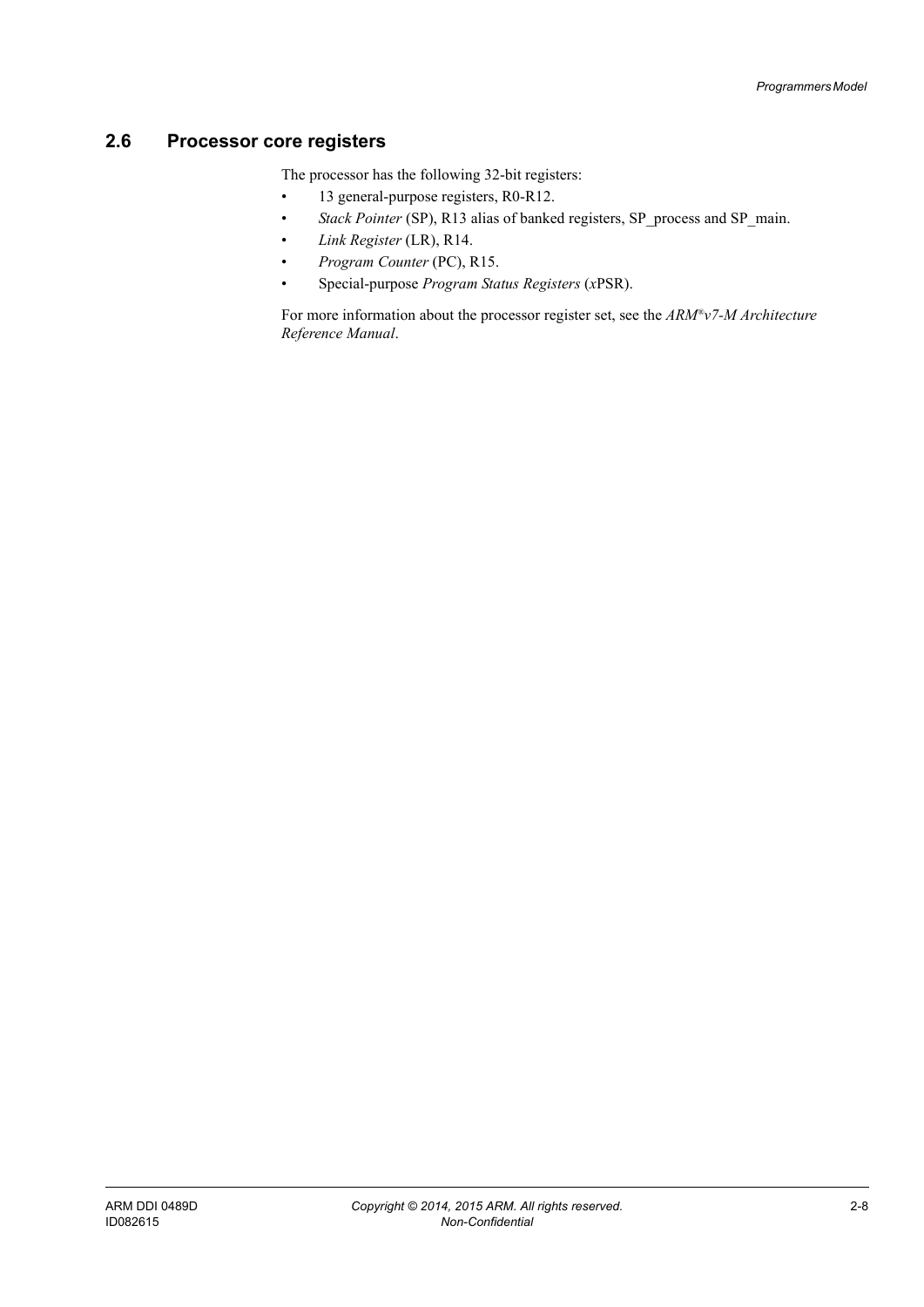#### <span id="page-35-1"></span><span id="page-35-0"></span>**2.7 Exceptions**

The processor and the NVIC prioritize and handle all exceptions. When handling exceptions:

- All exceptions are handled in Handler mode.
- Processor state is automatically stored to the stack on an exception, and automatically restored from the stack at the end of the *Interrupt Service Routine* (ISR).
- The vector is fetched in parallel to the state saving, enabling efficient interrupt entry.

The processor supports tail-chaining that enables back-to-back interrupts without the overhead of state saving and restoration.

You configure the number of interrupts, and levels of interrupt priority, during implementation. Software can choose only to enable a subset of the configured number of interrupts, and can choose how many levels of the configured priorities to use.

#### **Note**

 The EPSR.T bit supports the ARM architecture interworking model, however, as ARMv7-M only supports execution of Thumb instructions, it must always be maintained with the value 1. This means that all exception vectors must have bit[0] set. If bit[0] of the associated vector table entry is set to 0 on exception entry, execution of the first instruction causes an INVSTATE UsageFault. If this happens on a reset, this escalates to a HardFault, because UsageFault is disabled on reset.

#### **2.7.1 Exception handling**

External read faults from either the TCM interfaces, the AXIM interface, or the AHB interfaces generate a synchronous exception in the processor. External write faults generate an asynchronous exception in the processor.

The processor implements advanced exception and interrupt handling, as described in the *ARM®v7-M Architecture Reference Manual*.

The processor exception model has the following implementation-defined behavior in addition to the architecturally-defined behavior:

- Exceptions on stacking from HardFault to NMI lockup at NMI priority.
- Exceptions on unstacking from NMI to HardFault lockup at HardFault priority.

To minimize interrupt latency, the processor can abandon the majority of multicycle instructions that are executing when an interrupt is recognized. The only exception is a load from Device or Strongly-ordered memory, or a shared store exclusive operation that starts on the AXI interface. All normal memory transactions are abandoned when an interrupt is recognized.

The processor restarts any abandoned operation on return from the interrupt. The processor also implements the Interruptible-continuable bits allowing load and store multiples to be interruptible and continuable. In these cases the processor resumes execution of these instructions after the last completed transfer instead of from the start. For more information on the Interruptible-continuable bits and key limitations on when they apply, see the *ARM®v7-M Architecture Reference Manual*.

Specifically, on the Cortex-M7 processor, these instructions always restart instead of continue:

- The instruction faults.
- The instruction is inside an *If-Then* (IT) block.
- The instruction is a load multiple, has the base register in the list and has loaded the base register.
- The instruction is a load multiple and is subject to an ECC error.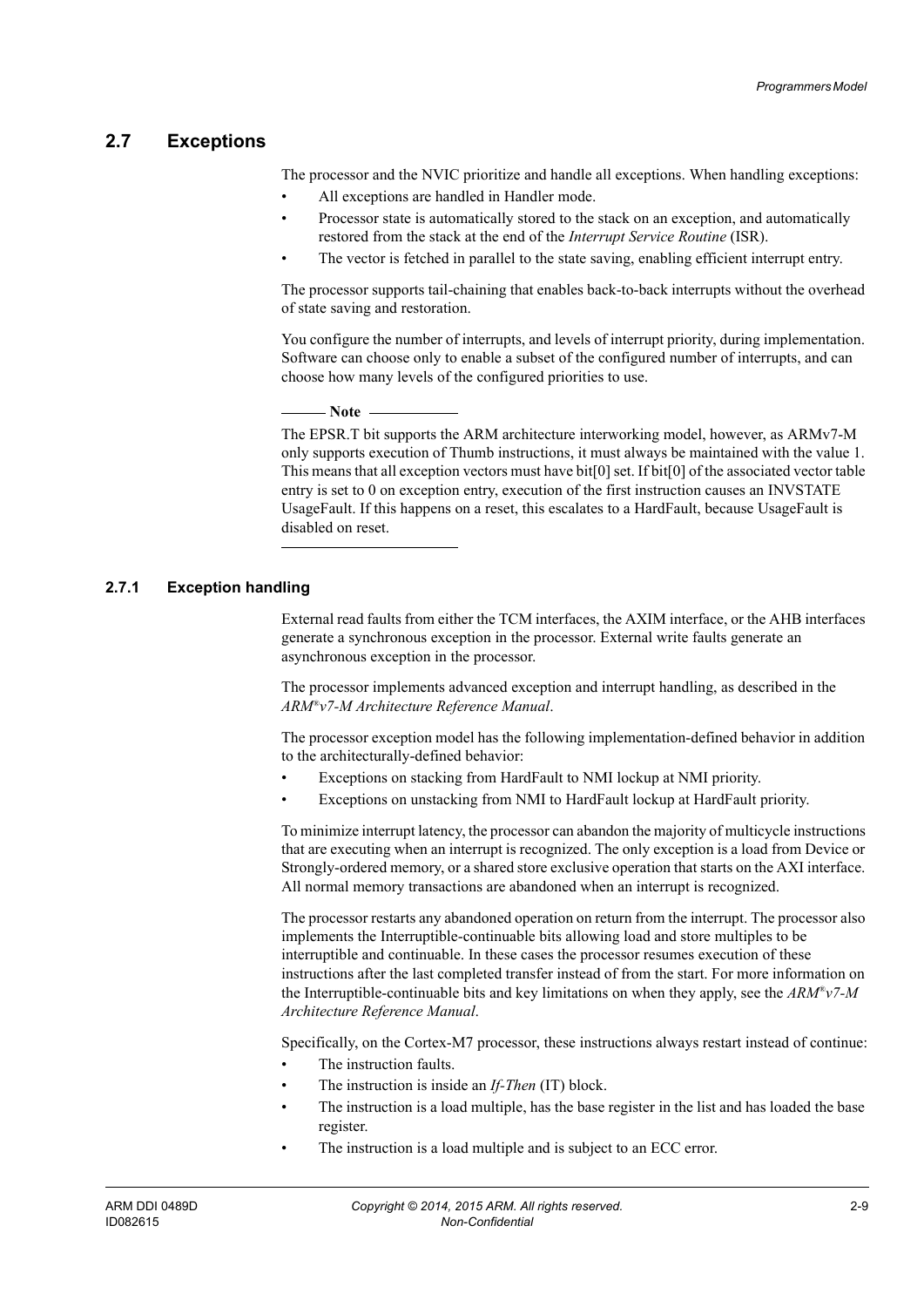# Chapter 3 **System Control**

This chapter describes the registers that program the processor. It contains the following sections:

- *[About system control](#page-37-0)* on page 3-2.
- *[Register summary](#page-38-0)* on page 3-3.
- *[Register descriptions](#page-41-0)* on page 3-6.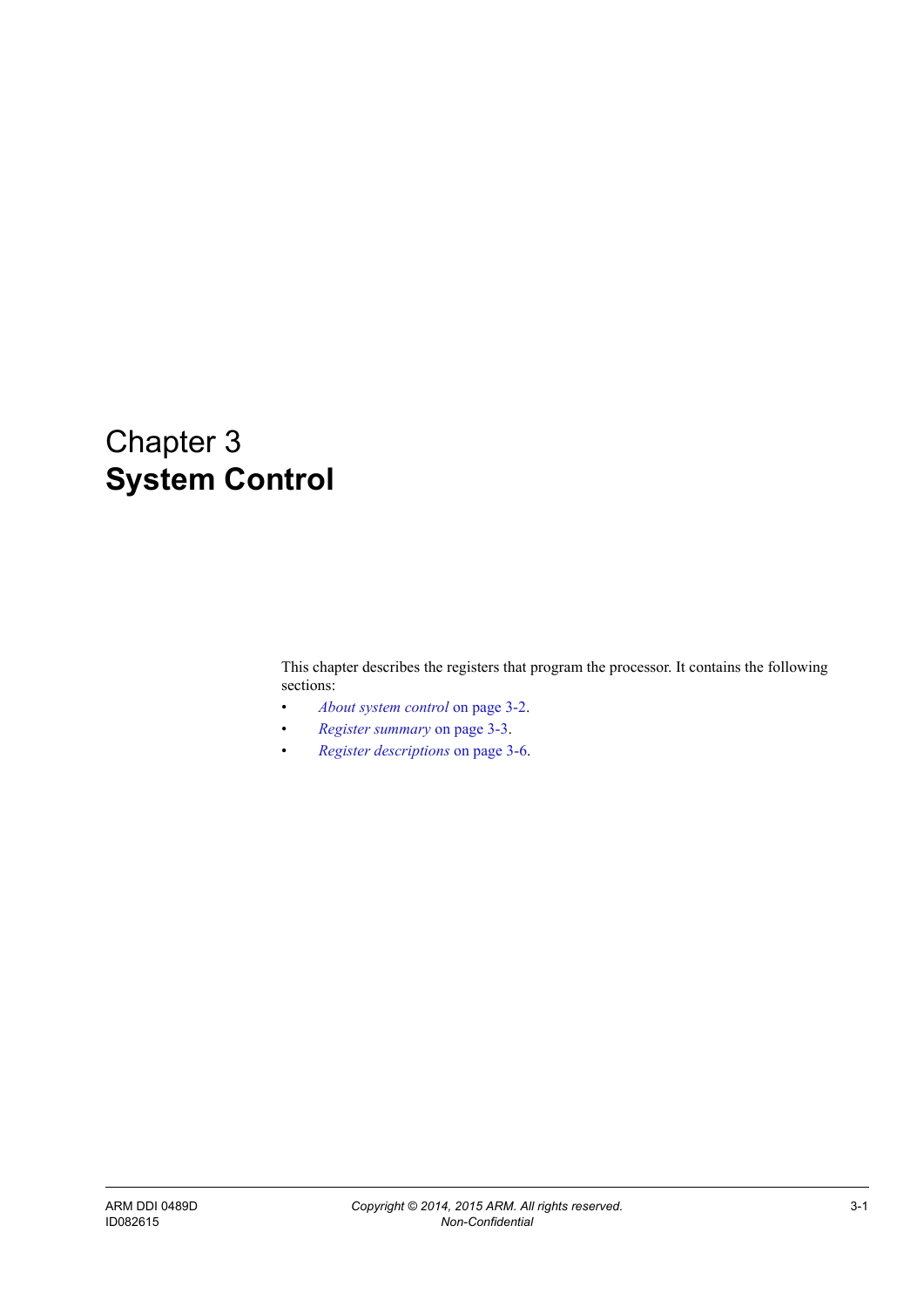# <span id="page-37-0"></span>**3.1 About system control**

This chapter describes the registers that control the operation of the processor. This includes registers in the:

- System Control Space.
- Access Control Space.
- Identification Space.
- Cache Maintenance Space.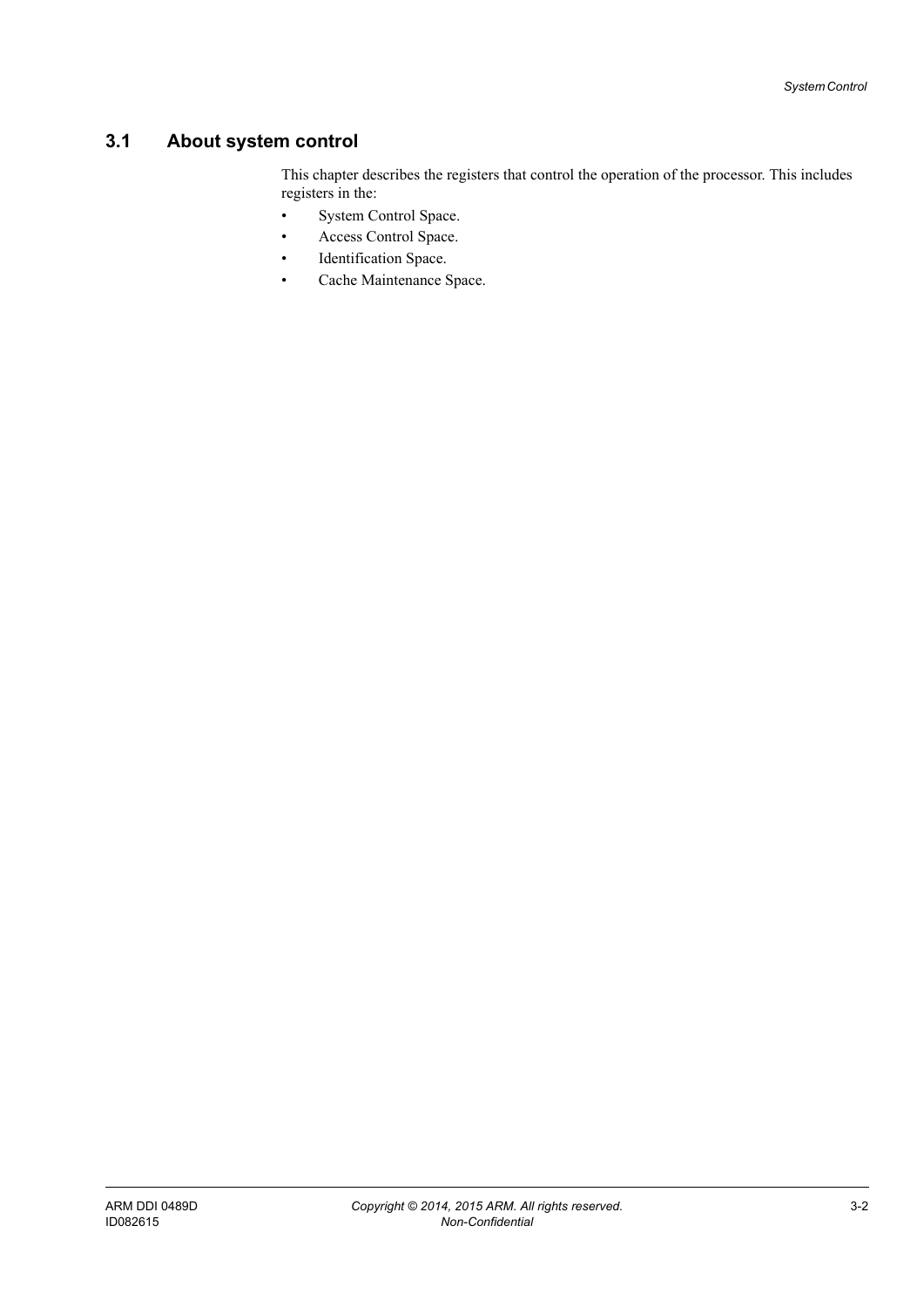# <span id="page-38-0"></span>**3.2 Register summary**

<span id="page-38-1"></span>[Table 3-1](#page-38-1) shows the system control registers. Registers not described in this chapter are described in the *ARM®v7-M Architecture Reference Manual.*

| <b>Address</b> | <b>Name</b>       | <b>Type</b>    | Reset                     | <b>Description</b>                               |  |
|----------------|-------------------|----------------|---------------------------|--------------------------------------------------|--|
| 0xE000E008     | <b>ACTLR</b>      | <b>RW</b>      | 0x00000000                | Auxiliary Control Register on page 3-6           |  |
| 0xE000E00C     |                   |                |                           | Reserved                                         |  |
| 0xE000E010     | SYST CSR          | <b>RW</b>      | 0x00000000                | SysTick Control and Status Register              |  |
| 0xE000E014     | <b>SYST RVR</b>   | <b>RW</b>      | Unknown                   | SysTick Reload Value Register                    |  |
| 0xE000E018     | SYST CVR          | <b>RW</b>      | Unknown                   | SysTick Current Value Register                   |  |
| 0xE000E01C     | <b>SYST CALIB</b> | R <sub>O</sub> | $\verb!_-a!$              | <b>SysTick Calibration Value Register</b>        |  |
| 0xE000ED00     | <b>CPUID</b>      | R <sub>O</sub> | 0x411FC271                | CPUID Base Register on page 3-8                  |  |
| 0xE000ED04     | <b>ICSR</b>       | RW or RO       | 0x00000000                | Interrupt Control and State Register             |  |
| 0xE000ED08     | <b>VTOR</b>       | RW             | $\mathbf{-}^{\mathbf{b}}$ | Vector Table Offset Register                     |  |
| 0xE000ED0C     | <b>AIRCR</b>      | RW             | 0xFA050000c               | Application Interrupt and Reset Control Register |  |
| 0xE000ED10     | <b>SCR</b>        | <b>RW</b>      | 0x00000000                | <b>System Control Register</b>                   |  |
| 0xE000ED14     | <b>CCR</b>        | <b>RWd</b>     | 0x00040200                | Configuration and Control Register               |  |
| 0xE000ED18     | SHPR1             | <b>RW</b>      | 0x00000000                | System Handler Priority Register 1               |  |
| 0xE000ED1C     | SHPR2             | <b>RW</b>      | 0x00000000                | System Handler Priority Register 2               |  |
| 0xE000ED20     | SHPR3             | <b>RW</b>      | 0x00000000                | System Handler Priority Register 3               |  |
| 0xE000ED24     | <b>SHCSR</b>      | <b>RW</b>      | 0x00000000                | System Handler Control and State Register        |  |
| 0xE000ED28     | <b>CFSR</b>       | <b>RW</b>      | 0x00000000                | Configurable Fault Status Registerse             |  |
| 0xE000ED2C     | <b>HFSR</b>       | <b>RW</b>      | 0x00000000                | HardFault Status Register                        |  |
| 0xE000ED30     | <b>DFSR</b>       | <b>RW</b>      | 0x00000000                | Debug Fault Status Register                      |  |
| 0xE000ED34     | <b>MMFAR</b>      | <b>RW</b>      | Unknown                   | MemManage Fault Address Registerf                |  |
| 0xE000ED38     | <b>BFAR</b>       | <b>RW</b>      | Unknown                   | BusFault Address Registerf                       |  |
| 0xE000ED40     | ID PFR0           | RO             | 0x00000030                | Processor Feature Register 0                     |  |
| 0xE000ED44     | ID PFR1           | RO             | 0x00000200                | Processor Feature Register 1                     |  |
| 0xE000ED48     | ID DFR0           | <b>RO</b>      | 0x00100000                | Debug Feature Register 0g                        |  |
| 0xE000ED4C     | ID AFR0           | RO             | 0x00000000                | Auxiliary Feature Register 0                     |  |
| 0xE000ED50     | ID MMFR0          | <b>RO</b>      | 0x00100030h               | Memory Model Feature Register 0                  |  |
| 0xE000ED54     | ID MMFR1          | RO             | 0x00000000                | Memory Model Feature Register 1                  |  |
| 0xE000ED58     | ID MMFR2          | RO             | 0x01000000                | Memory Model Feature Register 2                  |  |
| 0xE000ED5C     | ID_MMFR3          | RO             | 0x00000000                | Memory Model Feature Register 3                  |  |

## <span id="page-38-2"></span>**Table 3-1 System control registers**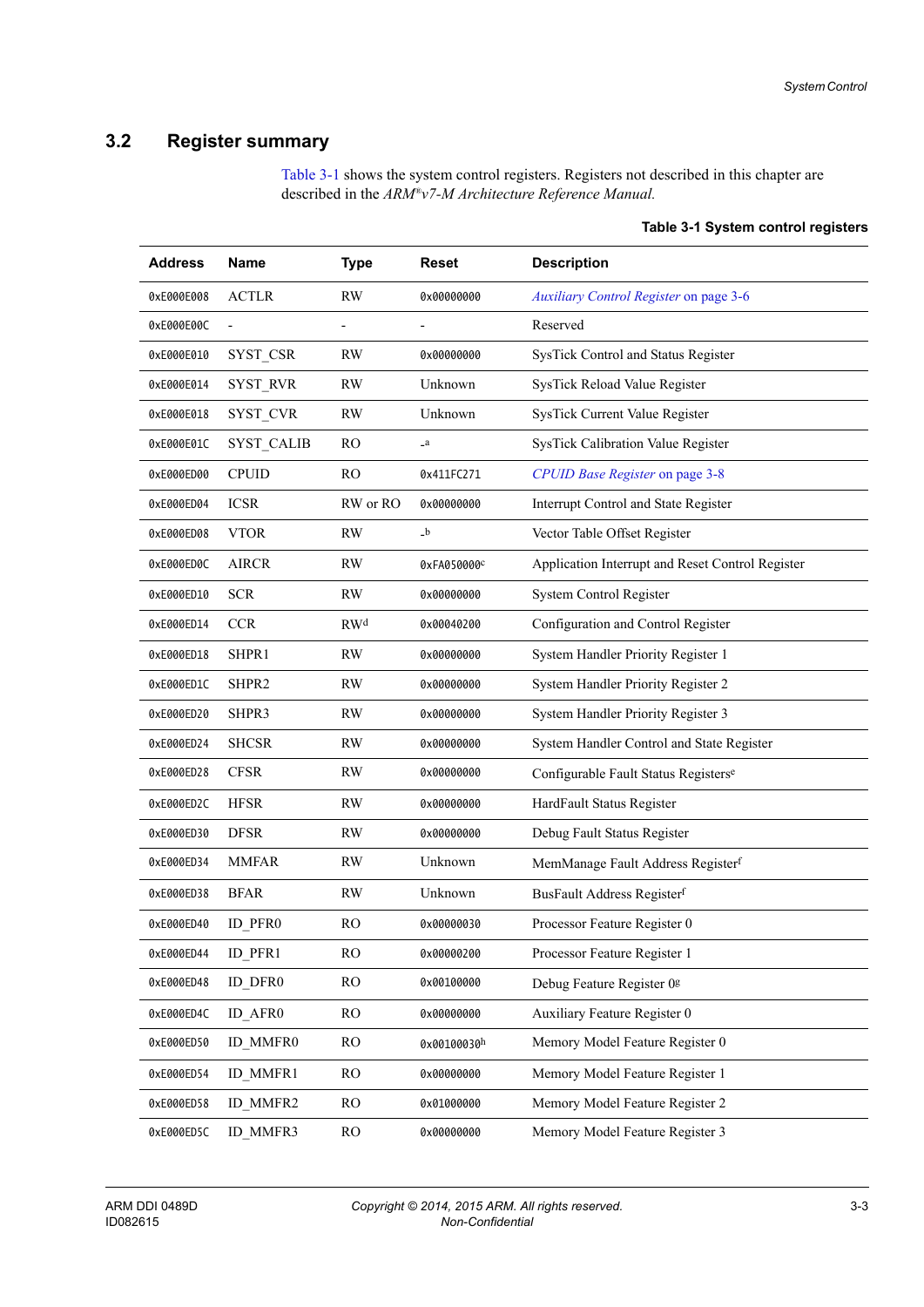## **Table 3-1 System control registers (continued)**

| <b>Address</b> | <b>Name</b>              | <b>Type</b>              | Reset                        | <b>Description</b>                                                |
|----------------|--------------------------|--------------------------|------------------------------|-------------------------------------------------------------------|
| 0xE000ED60     | <b>ID ISAR0</b>          | R <sub>O</sub>           | 0x01101110                   | Instruction Set Attributes Register 0                             |
| 0xE000ED64     | ID ISAR1                 | <b>RO</b>                | 0x02112000                   | Instruction Set Attributes Register 1                             |
| 0xE000ED68     | ID ISAR2                 | R <sub>O</sub>           | 0x20232231                   | Instruction Set Attributes Register 2                             |
| 0xE000ED6C     | ID ISAR3                 | <b>RO</b>                | 0x01111131                   | Instruction Set Attributes Register 3                             |
| 0xE000ED70     | ID ISAR4                 | RO                       | 0x01310132                   | Instruction Set Attributes Register 4                             |
| 0xE000ED78     | <b>CLIDR</b>             | RO                       | $\mathbf{I}$                 | Cache Level ID Register on page 3-9                               |
| 0xE000ED7C     | <b>CTR</b>               | <b>RO</b>                | 0x8303C003                   | Cache Type Register                                               |
| 0xE000ED80     | <b>CCSIDR</b>            | R <sub>O</sub>           | Lj.                          | Cache Size ID Register on page 3-10                               |
| 0xE000ED84     | <b>CSSELR</b>            | <b>RW</b>                | <b>UNPREDICTABLE</b>         | Cache Size Selection Register on page 3-12                        |
| 0xE000ED88     | <b>CPACR</b>             | <b>RW</b>                | $\qquad \qquad \blacksquare$ | Coprocessor Access Control Register                               |
| 0xE000EF00     | <b>STIR</b>              | W <sub>O</sub>           | 0x00000000                   | Software Triggered Interrupt Register                             |
| 0xE000EF50     | <b>ICIALLU</b>           | W <sub>O</sub>           | Unknown                      | Instruction cache invalidate all to Point of Unification<br>(PoU) |
| 0xE000EF54     | $\overline{\phantom{a}}$ | $\overline{a}$           | $\overline{\phantom{a}}$     | Reserved                                                          |
| 0xE000EF58     | <b>ICIMVAU</b>           | W <sub>O</sub>           | Unknown                      | Instruction cache invalidate by address to PoU                    |
| 0xE000EF5C     | <b>DCIMVAC</b>           | <b>WO</b>                | Unknown                      | Data cache invalidate by address to Point of Coherency<br>(PoC)   |
| 0xE000EF60     | <b>DCISW</b>             | W <sub>O</sub>           | Unknown                      | Data cache invalidate by set/way                                  |
| 0xE000EF64     | <b>DCCMVAU</b>           | <b>WO</b>                | Unknown                      | Data cache by address to PoU                                      |
| 0xE000EF68     | <b>DCCMVAC</b>           | W <sub>O</sub>           | Unknown                      | Data cache clean by address to PoC                                |
| 0xE000EF6C     | <b>DCCSW</b>             | W <sub>O</sub>           | Unknown                      | Data cache clean by set/way                                       |
| 0xE000EF70     | <b>DCCIMVAC</b>          | <b>WO</b>                | Unknown                      | Data cache clean and invalidate by address to PoC                 |
| 0xE000EF74     | <b>DCCISW</b>            | W <sub>O</sub>           | Unknown                      | Data cache clean and invalidate by set/way                        |
| 0xE000EF78     | <b>BPIALL</b>            | RAZ/WI                   | Unknown                      | Not implemented                                                   |
| 0xE000EF7C     |                          |                          | ٠                            | Reserved                                                          |
| 0xE000EF80     |                          |                          |                              | Reserved                                                          |
| 0xE000EF90     | CM7 ITCMCR               | <b>RW</b>                | Unknown                      | Instruction and Data Tightly-Coupled Memory Control               |
| 0xE000EF94     | CM7 DTCMCR               | <b>RW</b>                | Unknown                      | Registers on page 3-13                                            |
| 0xE000EF98     | CM7_AHBPCR               | <b>RW</b>                | Unknown                      | AHBP Control Register on page 3-14                                |
| 0xE000EF9C     | CM7_CACR                 | <b>RW</b>                | Unknown                      | L1 Cache Control Register on page 3-15                            |
| 0xE000EFA0     | CM7_AHBSCR               | <b>RW</b>                | Unknown                      | AHB Slave Control Register on page 3-20                           |
| 0xE000EFA4     | $\overline{\phantom{a}}$ | $\overline{\phantom{0}}$ | $\qquad \qquad \blacksquare$ | Reserved                                                          |
| 0xE000EFA8     | CM7 ABFSR                | <b>RW</b>                | Unknown                      | Auxiliary Bus Fault Status Register on page 3-16                  |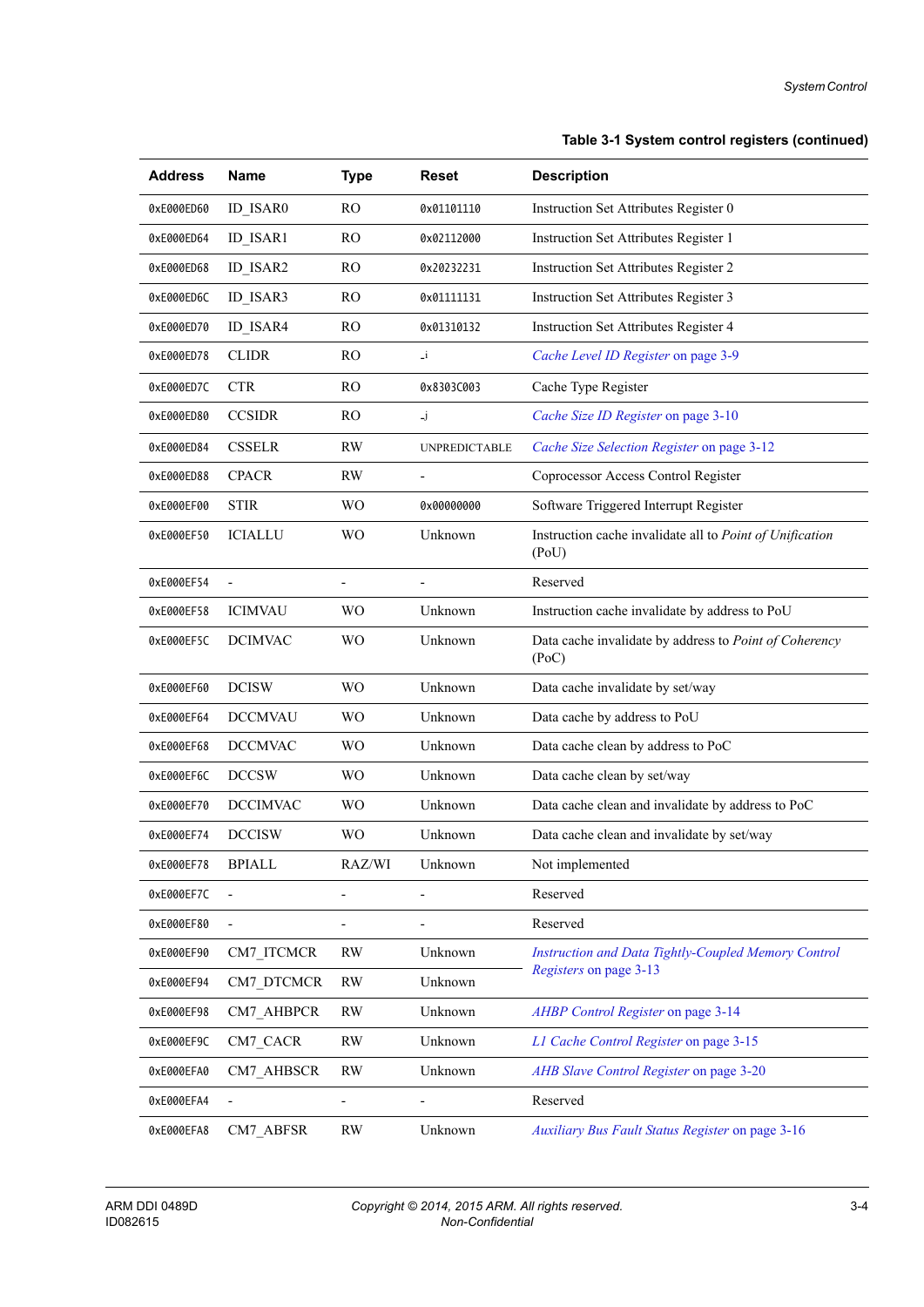<span id="page-40-0"></span>

| <b>Address</b> | <b>Name</b>        | <b>Type</b> | <b>Reset</b> | <b>Description</b>                                      |
|----------------|--------------------|-------------|--------------|---------------------------------------------------------|
| 0xE000EFB0     | IEBRO <sup>k</sup> | <b>RW</b>   |              | Instruction Error bank Register 0-1 on page 3-17        |
| 0xE000EFB4     | IEBR1 <sup>k</sup> | <b>RW</b>   |              |                                                         |
| 0xE000EFB8     | DEBROk             | <b>RW</b>   | -            | Data Error bank Register 0-1 on page 3-18               |
| 0xE000EFBC     | $DEBR1^k$          | <b>RW</b>   | -            |                                                         |
| 0xE000EFD0     | PID <sub>4</sub>   |             | 0x00000004   | See the Component and Peripheral ID register formats in |
| 0xE000EFD4     | PID <sub>5</sub>   |             | 0x00000000   | the ARM®v7-M Architecture Reference Manual.             |
| 0xE000EFD8     | PID <sub>6</sub>   |             | 0x00000000   |                                                         |
| 0xE000EFDC     | PID7               |             | 0x00000000   |                                                         |
| 0xE000EFE0     | PID <sub>0</sub>   |             | $\lrcorner$  |                                                         |
| 0xE000EFE4     | PID1               |             | 0x000000B0   |                                                         |
| 0xE000EFE8     | PID <sub>2</sub>   |             | 0x0000000B   |                                                         |
| 0xE000EFEC     | PID <sub>3</sub>   |             | 0x00000000   |                                                         |
| 0xE000EFF0     | CID <sub>0</sub>   |             | 0x0000000D   |                                                         |
| 0xE000EFF4     | CID1               |             | 0x000000E0   |                                                         |
| 0xE000EFF8     | CID <sub>2</sub>   |             | 0x00000005   |                                                         |
| 0xE000EFFC     | CID <sub>3</sub>   |             | 0x000000B1   |                                                         |

a. SYST\_CALIB indicates the value of signal **CFGSTCALIB[25:0].** See [Table 3-2.](#page-40-1)

b. VTOR[31:7] indicates the value of signal **INITVTOR[31:7]**. VTOR[6:0] are RAZ.

c. AIRCR[15] indicates the value of signal **CFGBIGEND**.

d. The processor implements bit[9] of CCR, STKALIGN, as RO and has a value of 1.

e. The 32-bit CFSR comprises the status registers for the faults that have configurable priority. Software can access the combined CFSR, or use byte or halfword accesses to access the individual registers, *MemManage Status Register* (MMFSR), *BusFault Status Register* (BFSR), and *UsageFault Status Register* (UFSR). See the *ARM®v7-M Architecture Reference Manual* for more information.

- f. BFAR and MFAR are the same physical register. Because of this, the BFARVALID and MFARVALID bits are mutually exclusive.
- g. ID\_DFR0 reads as 0 if no debug support is implemented.
- h. The reset value depends on the values of signals **CFGITCMSZ** and **CFGDTCMSZ**.
- i. The reset value depends on whether L1 cache is implemented.
- j. Reset value depends on which caches are implemented and their sizes.
- k. Only present if ECC is present, otherwise RAZ/WI.
- l. This value is 0x00000000 for implementations without FPU or 0x0000000C for implementations with FPU.

## <span id="page-40-1"></span>[Table 3-2](#page-40-1) shows how signal **CFGSTCALIB[25:0]** is indicated in register SYST\_CALIB.

| <b>Bits</b> | <b>Name</b>  | Input                  |  |  |  |
|-------------|--------------|------------------------|--|--|--|
| [31]        | <b>NOREF</b> | CFGSTCALIB[25].        |  |  |  |
| [30]        | <b>SKEW</b>  | <b>CFGSTCALIB[24].</b> |  |  |  |
| [29:24]     |              | None. RAZ.             |  |  |  |
| [23:0]      | <b>TENMS</b> | CFGSTCALIB[23:0].      |  |  |  |

## **Table 3-2 SYST\_CALIB inputs**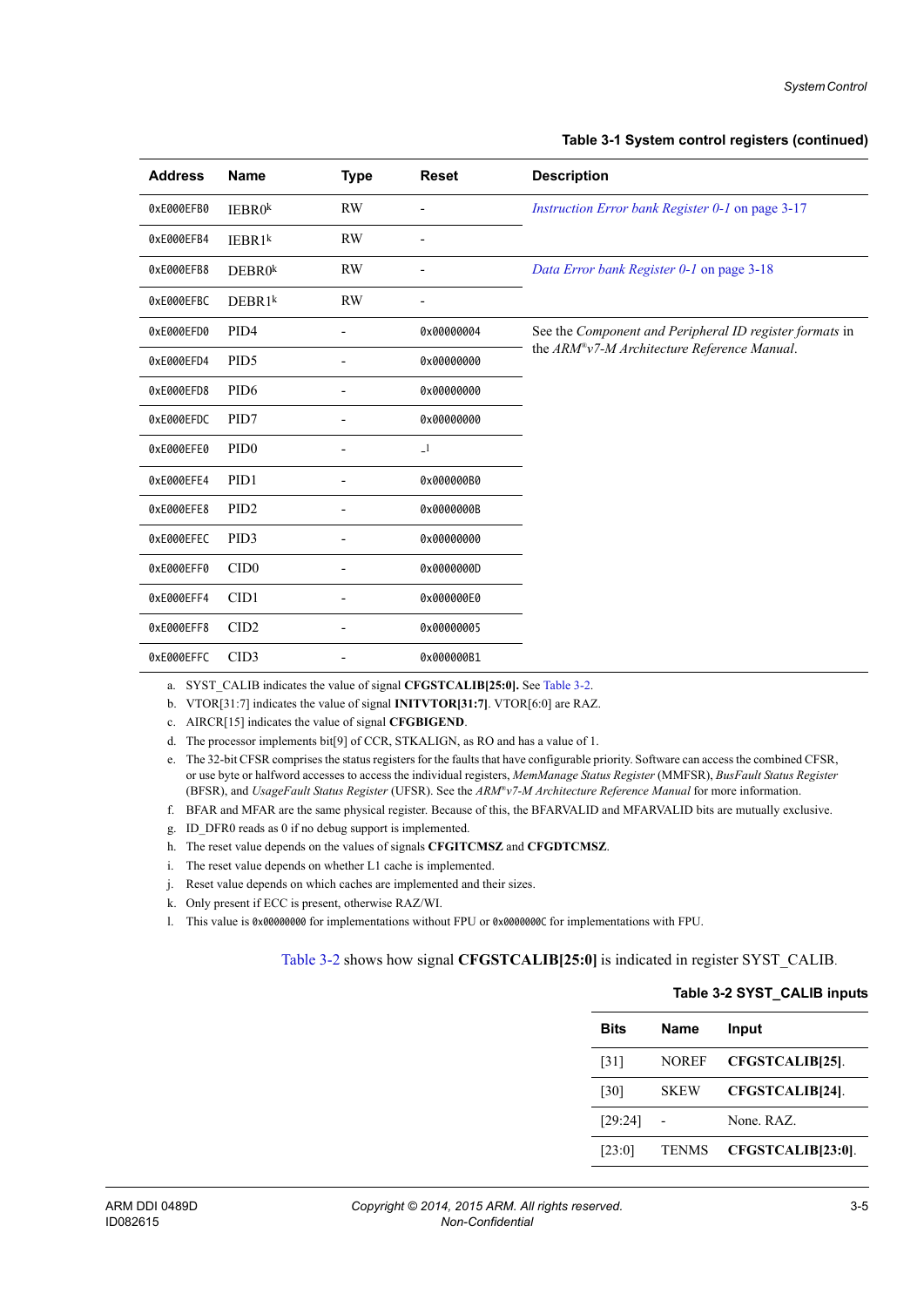# <span id="page-41-0"></span>**3.3 Register descriptions**

This section describes the following system control registers whose implementation is specific to this processor:

- *[Auxiliary Control Register](#page-41-1)*.
- *[CPUID Base Register](#page-43-0)* on page 3-8.
- *[Cache Level ID Register](#page-44-0)* on page 3-9.
- *[Cache Size ID Register](#page-45-0)* on page 3-10.
- *[Cache Size Selection Register](#page-47-0)* on page 3-12.
- *[Instruction and Data Tightly-Coupled Memory Control Registers](#page-48-0)* on page 3-13.
- *[AHBP Control Register](#page-49-0)* on page 3-14.
- *[L1 Cache Control Register](#page-50-0)* on page 3-15.
- *[Auxiliary Bus Fault Status Register](#page-51-0)* on page 3-16.
- *[Instruction Error bank Register 0-1](#page-52-0)* on page 3-17.
- *[Data Error bank Register 0-1](#page-53-0)* on page 3-18.
- *[AHB Slave Control Register](#page-55-0)* on page 3-20.

## <span id="page-41-1"></span>**3.3.1 Auxiliary Control Register**

The ACTLR characteristics are:

| Purpose | Provides implementation defined configuration and control options for the |
|---------|---------------------------------------------------------------------------|
|         | processor.                                                                |

**Usage Constraints** There are no usage constraints.

**Configurations** Available in all configurations.

Attributes See the register summary in [Table 3-1 on page 3-3](#page-38-1).

[Figure 3-1](#page-41-2) shows the ACTLR bit assignments.

<span id="page-41-2"></span>

**Figure 3-1 ACTLR bit assignments**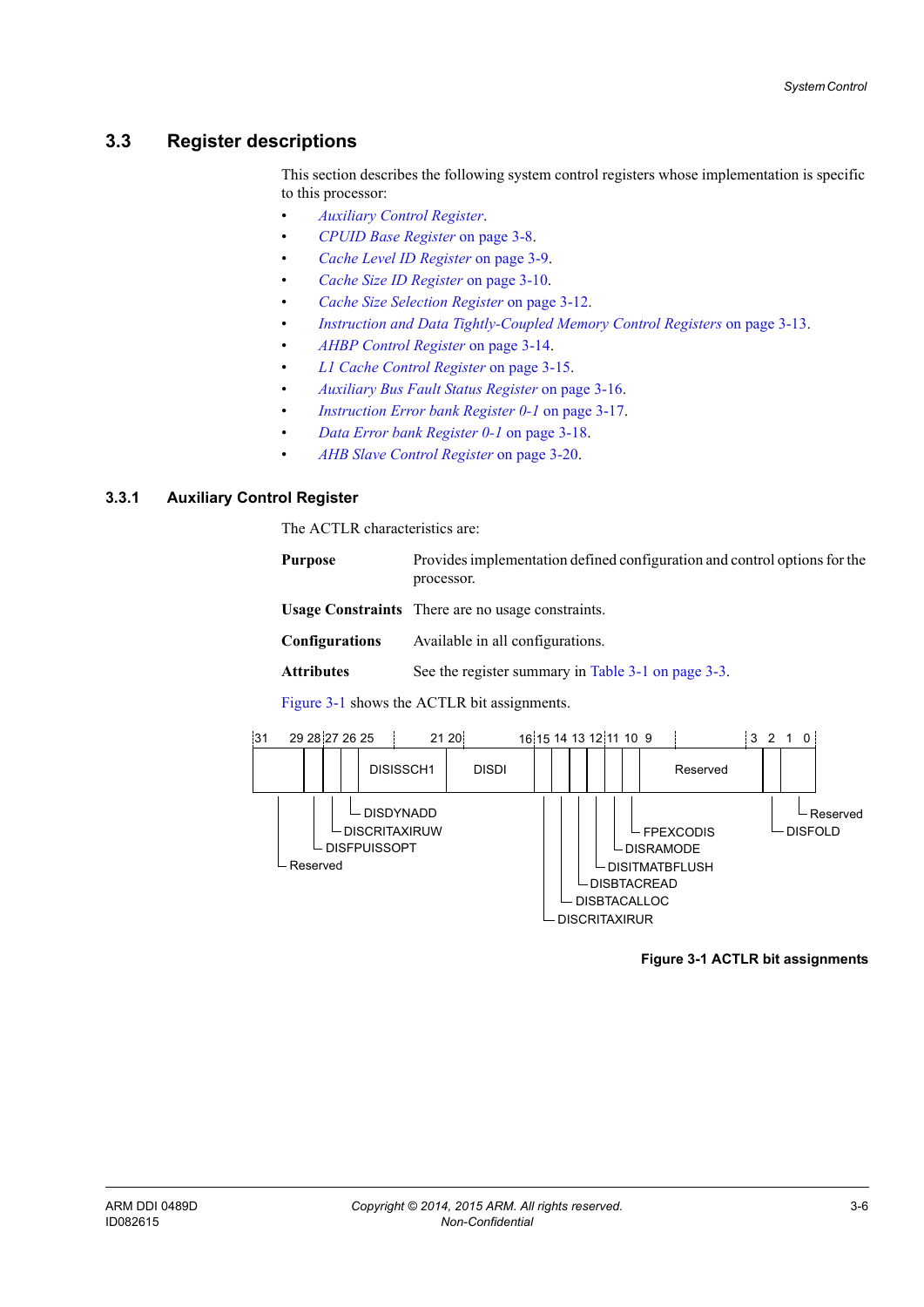## <span id="page-42-0"></span>[Table 3-3](#page-42-0) shows the ACTLR bit assignments.

## **Table 3-3 ACTLR bit assignments**

| <b>Bits</b> | Name                  | <b>Function</b>                                                                                                                                                                                                                                                                                                                                                                                                                                           |  |
|-------------|-----------------------|-----------------------------------------------------------------------------------------------------------------------------------------------------------------------------------------------------------------------------------------------------------------------------------------------------------------------------------------------------------------------------------------------------------------------------------------------------------|--|
| [31:29]     |                       | Reserved.                                                                                                                                                                                                                                                                                                                                                                                                                                                 |  |
| $[28]$      | <b>DISFPUISSOPT</b>   | $\pmb{0}$<br>Normal operation.                                                                                                                                                                                                                                                                                                                                                                                                                            |  |
| $[27]$      | <b>DISCRITAXIRUW</b>  | Disable critical AXI read-under-write:<br>$\bf{0}$<br>Normal operation. This is backwards compatible with r0.<br>1<br>AXI reads to DEV/SO memory. Exclusive reads to shared memory are not<br>initiated on the AXIM AR channel until all outstanding stores on AXI are<br>complete.                                                                                                                                                                       |  |
| $[26]$      | <b>DISDYNADD</b>      | Disables dynamic allocation of ADD and SUB instructions:<br>Normal operation. Some ADD and SUB instructions are resolved in EX1.<br>0<br>All ADD and SUB instructions are resolved in EX2.<br>1                                                                                                                                                                                                                                                           |  |
| [25:21]     | DISISSCH1             | $\bf{0}$<br>Normal operation.<br>Instruction type might not be issued in channel 1.<br>1<br>VFP.<br>$[25]$<br>$[24]$<br>Integer MAC and MUL.<br>Loads to PC.<br>$[23]$<br>Indirect branches, but not loads to PC.<br>$[22]$<br>Direct branches.<br>$[21]$                                                                                                                                                                                                 |  |
| [20:16]     | <b>DISDI</b>          | $\bf{0}$<br>Normal operation.<br>1<br>Nothing can be dual-issued when this instruction type is in channel 0.<br>VFP.<br>[20]<br>$[19]$<br>Integer MAC and MUL.<br>Loads to PC.<br>[18]<br>Indirect branches, but not loads to PC.<br>$[17]$<br>Direct branches.<br>$[16]$                                                                                                                                                                                 |  |
| $[15]$      | <b>DISCRITAXIRUR</b>  | Disables critical AXI Read-Under-Read.<br>$\bf{0}$<br>Normal operation.<br>1<br>An AXI read to Strongly-ordered or Device memory, or an LDREX to shared<br>memory, is not put on AXI if there are any outstanding reads on AXI.<br>Transactions on AXI cannot be interrupted. This bit might reduce the time<br>that these transactions are in progress and might improve worst case<br>interrupt latency. Performance is decreased when this bit is set. |  |
| $[14]$      | <b>DISBTACALLOC</b>   | $\bf{0}$<br>Normal operation.<br>No new entries are allocated in Branch Target Address Cache (BTAC), but<br>1<br>existing entries can be updated.                                                                                                                                                                                                                                                                                                         |  |
| $[13]$      | <b>DISBTACREAD</b>    | $\pmb{0}$<br>Normal operation.<br>BTAC is not used and only static branch prediction can occur.<br>1                                                                                                                                                                                                                                                                                                                                                      |  |
| $[12]$      | <b>DISITMATBFLUSH</b> | Disables ITM and DWT ATB flush:<br>1<br>ITM and DWT ATB flush disabled. AFVALID is ignored and AFREADY<br>is held HIGH.<br>$- Note$<br>This bit is always 1 and therefore RO/WI.                                                                                                                                                                                                                                                                          |  |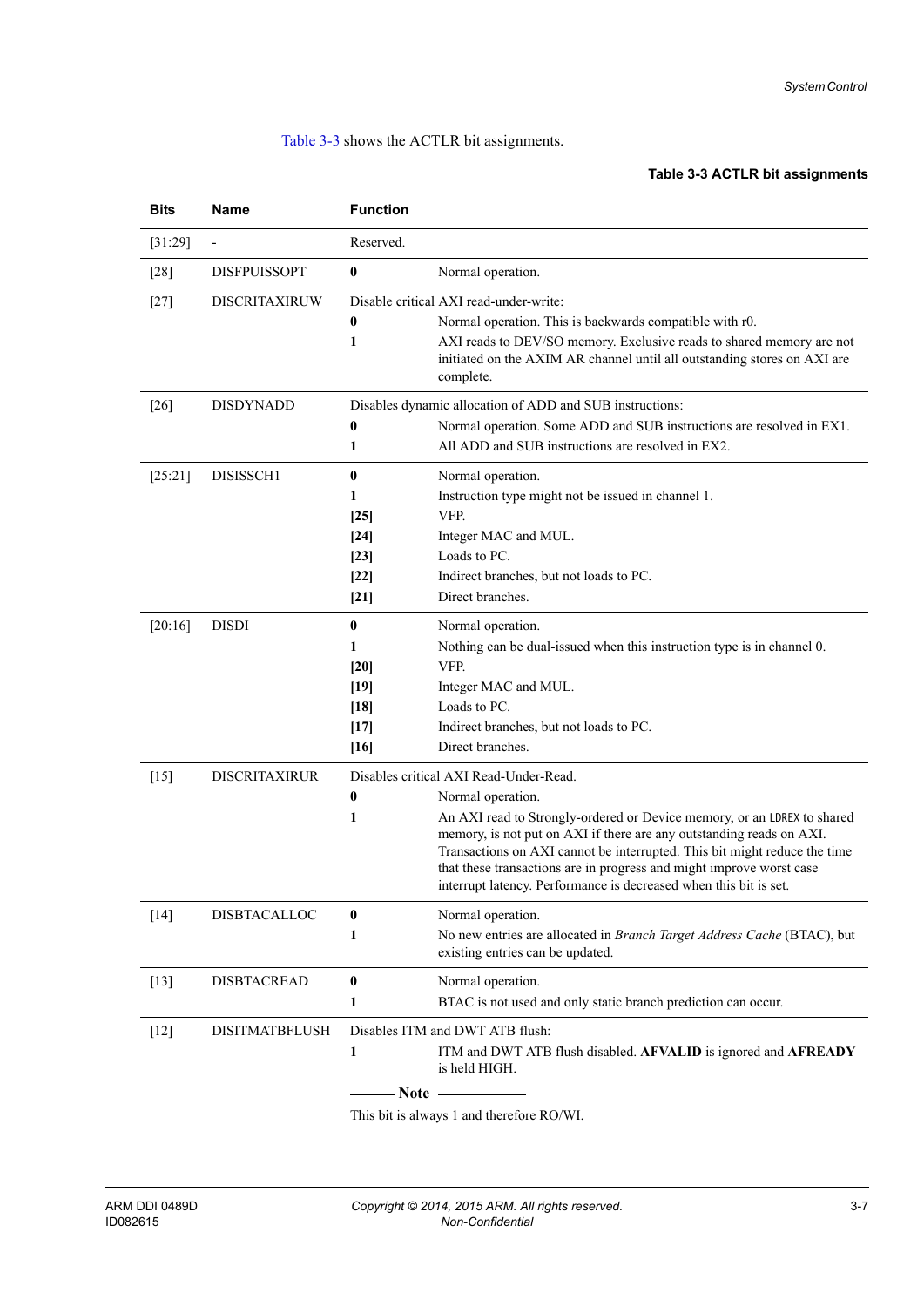| Table 3-3 ACTLR bit assignments (continued) |
|---------------------------------------------|
|---------------------------------------------|

| <b>Bits</b> | <b>Name</b>              | <b>Function</b>                                                                   |                                     |
|-------------|--------------------------|-----------------------------------------------------------------------------------|-------------------------------------|
| $[11]$      | <b>DISRAMODE</b>         | Disables dynamic read allocate mode for Write-Back Write-Allocate memory regions: |                                     |
|             |                          | $\bf{0}$                                                                          | Normal operation.                   |
|             |                          |                                                                                   | Dynamic disabled.                   |
| [10]        | <b>FPEXCODIS</b>         | Disables FPU exception outputs.                                                   |                                     |
|             |                          | $\bf{0}$                                                                          | Normal operation.                   |
|             |                          |                                                                                   | FPU exception outputs are disabled. |
| $[9:3]$     | $\overline{\phantom{0}}$ | Reserved.                                                                         |                                     |
| $[2]$       | <b>DISFOLD</b>           | $\mathbf{0}$                                                                      | Normal operation.                   |
| [1:0]       | $\overline{\phantom{0}}$ | Reserved.                                                                         |                                     |

## <span id="page-43-0"></span>**3.3.2 CPUID Base Register**

The CPUID characteristics are:

| Purpose               | Specifies:                                                     |  |  |  |
|-----------------------|----------------------------------------------------------------|--|--|--|
|                       | The ID number of the processor core.                           |  |  |  |
|                       | The version number of the processor core.                      |  |  |  |
|                       | The implementation details of the processor core.<br>$\bullet$ |  |  |  |
|                       | <b>Usage Constraints</b> There are no usage constraints.       |  |  |  |
| <b>Configurations</b> | Available in all configurations.                               |  |  |  |
| Attributes            | See the register summary in Table 3-1 on page 3-3.             |  |  |  |
|                       |                                                                |  |  |  |

[Figure 3-2](#page-43-1) shows the CPUID bit assignments.



ARCHITECTURE

## **Figure 3-2 CPUID bit assignments**

<span id="page-43-2"></span><span id="page-43-1"></span>[Table 3-4](#page-43-2) shows the CPUID bit assignments.

## **Table 3-4 CPUID bit assignments**

| <b>Bits</b> | <b>Name</b>        | <b>Function</b>        |                               |
|-------------|--------------------|------------------------|-------------------------------|
| [31:24]     | <b>IMPLEMENTER</b> | Indicates implementer: |                               |
|             |                    | 0x41                   | ARM.                          |
| [23:20]     | VARIANT            |                        | Indicates processor revision: |
|             |                    | 0x0                    | Revision 0.                   |
|             |                    | 0x1                    | Revision 1.                   |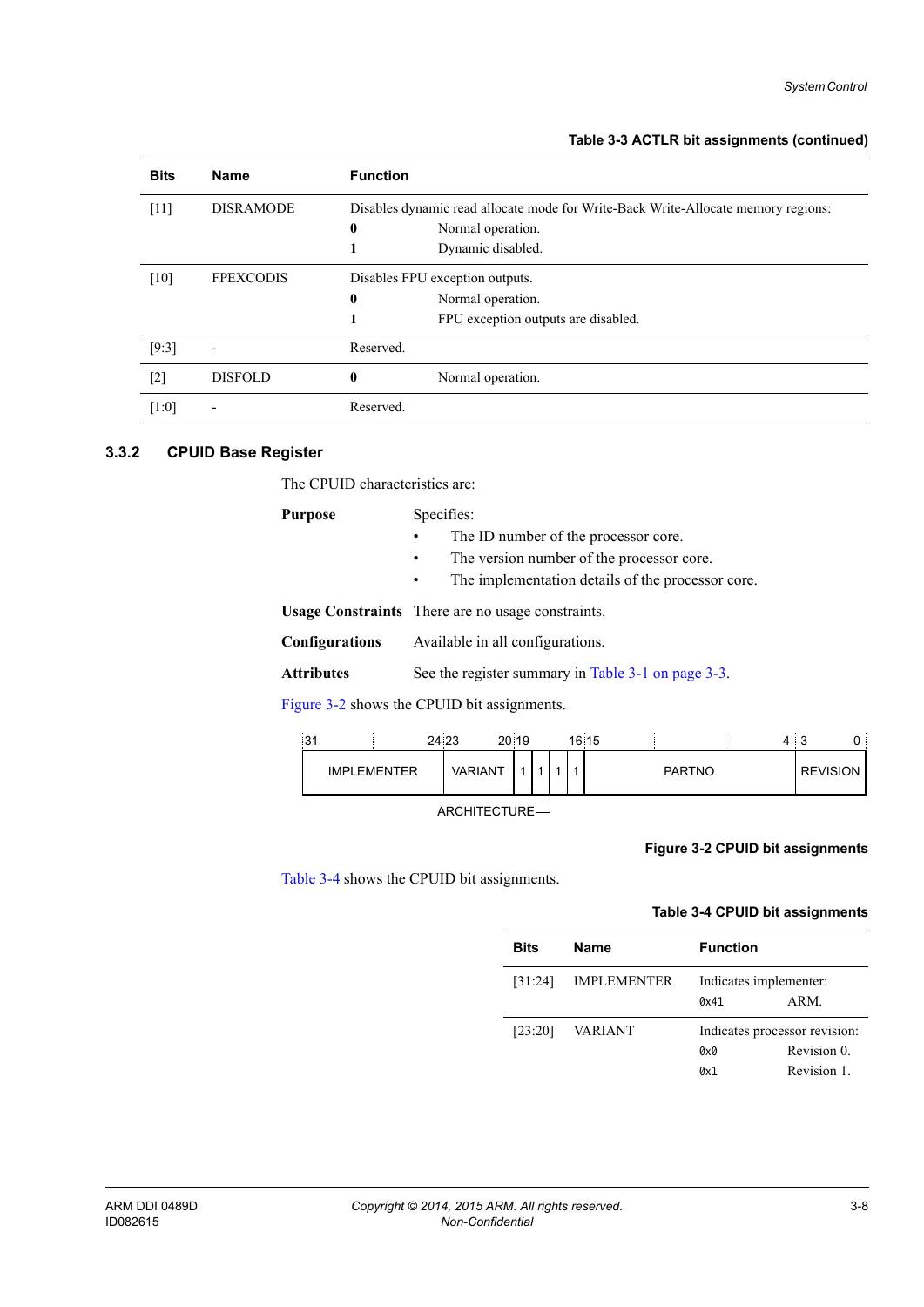### **Table 3-4 CPUID bit assignments (continued)**

| <b>Bits</b> | <b>Name</b>         | <b>Function</b>          |            |
|-------------|---------------------|--------------------------|------------|
| [19:16]     | <b>ARCHITECTURE</b> | Reads as ØxF.            |            |
| [15:4]      | <b>PARTNO</b>       | Indicates part number:   |            |
|             |                     | 0xC27                    | Cortex-M7. |
| [3:0]       | <b>REVISION</b>     | Indicates patch release: |            |
|             |                     | 0x0                      | Patch 0    |
|             |                     | 0x1                      | Patch 1    |
|             |                     | 0x2                      | Patch 2.   |

## $-$  Note -

 See *[Product revisions](#page-26-0)* on page 1-16 for the different Cortex-M7 procesor revisions and the combinations of the VARIANT and REVISION bit fields used.

# <span id="page-44-0"></span>**3.3.3 Cache Level ID Register**

The CLIDR Register characteristics are:

| <b>Purpose</b>                              | Indicates the cache levels that are implemented. Architecturally,<br>there can be a different number of cache levels on the instruction and<br>data side. |  |  |  |  |  |  |
|---------------------------------------------|-----------------------------------------------------------------------------------------------------------------------------------------------------------|--|--|--|--|--|--|
|                                             | Captures the point-of-coherency.                                                                                                                          |  |  |  |  |  |  |
|                                             | Captures the point-of-unification.<br>٠                                                                                                                   |  |  |  |  |  |  |
| <b>Usage constraints</b> The CLIDR is:      | A read-only register.<br>Accessible in Privileged mode only.                                                                                              |  |  |  |  |  |  |
| <b>Configurations</b>                       | Available in all processor configurations.                                                                                                                |  |  |  |  |  |  |
| <b>Attributes</b>                           | See the register summary in Table 3-5 on page 3-10.                                                                                                       |  |  |  |  |  |  |
| Figure 3-3 shows the CLIDR bit assignments. |                                                                                                                                                           |  |  |  |  |  |  |

| LoUU<br>LoC.<br>Reserved | 31 30 29 | 27 26 | 24 23 |  |  | ໍ່ | ົ |  |
|--------------------------|----------|-------|-------|--|--|----|---|--|
|                          |          |       |       |  |  |    |   |  |

<span id="page-44-1"></span>L<sub>Reserved</sub>

## **Figure 3-3 CLIDR bit assignments**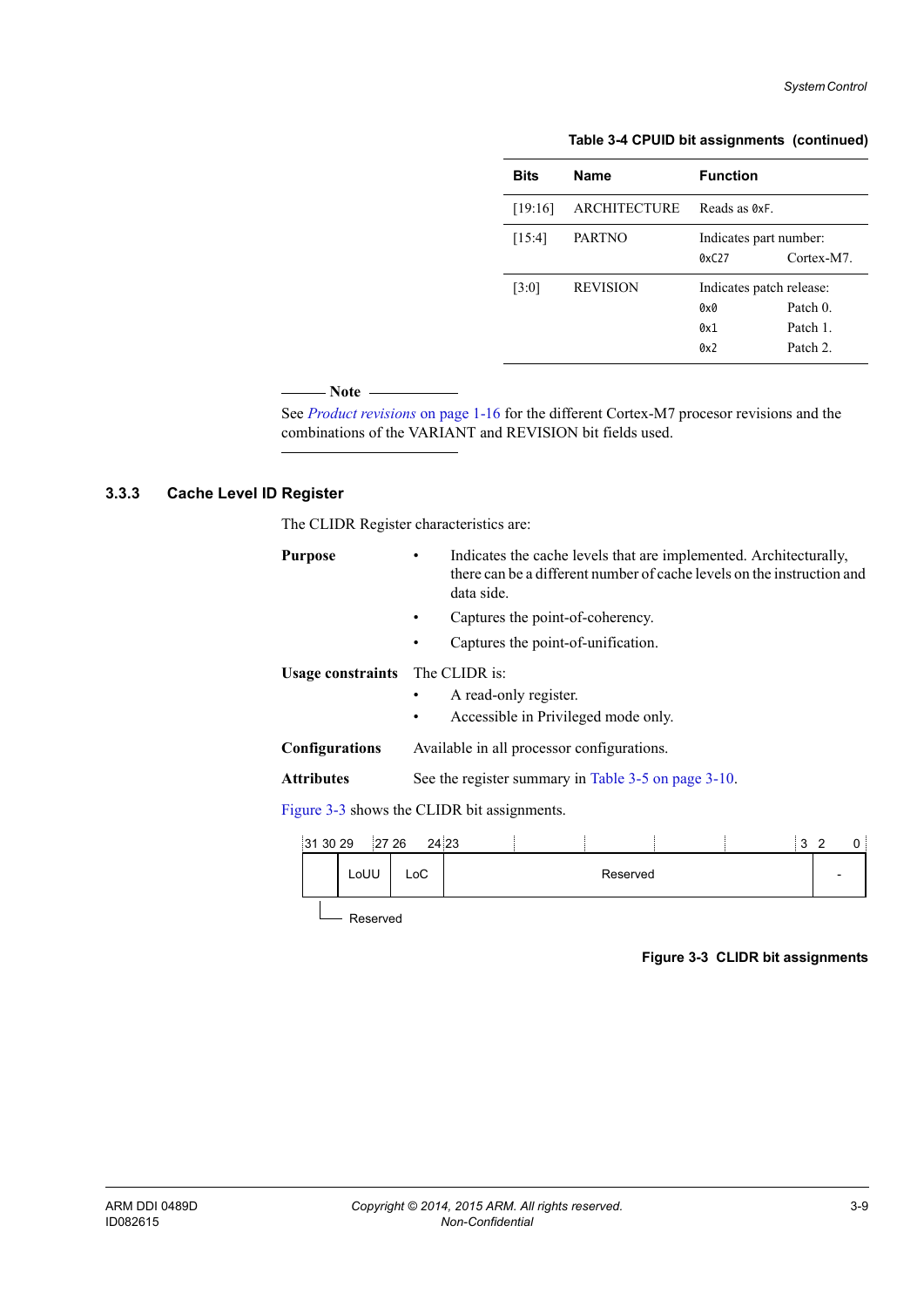<span id="page-45-1"></span>[Table 3-5](#page-45-1) shows the CLIDR bit assignments.

### **Table 3-5 CLIDR bit assignments**

| <b>Bits</b> | <b>Name</b> | <b>Function</b>                                         |                                                                                                                                                                 |
|-------------|-------------|---------------------------------------------------------|-----------------------------------------------------------------------------------------------------------------------------------------------------------------|
| [31:30]     |             | Reserved.                                               |                                                                                                                                                                 |
| [29:27]     | LoUU        | 0b001<br>0b000                                          | Level of Unification Uniprocessor:<br>Level 2, if either cache is implemented.<br>Level 1, if neither instruction nor data cache is implemented.                |
| [26:24]     | LoC         | Level of Coherency:<br>0b001<br>0b000                   | Level 2, if either cache is implemented.<br>Level 1, if neither instruction nor data cache is implemented.                                                      |
| [23:3]      |             | Reserved.                                               |                                                                                                                                                                 |
| [2:0]       |             | Level 1 cache type:<br>0b001<br>0b010<br>0b011<br>0b000 | Instruction cache is implemented.<br>Data cache is implemented.<br>Instruction and data cache are implemented.<br>No instruction or data cache are implemented. |

## <span id="page-45-0"></span>**3.3.4 Cache Size ID Register**

The CCSIDR characteristics are:

| Purpose                  | Provides information about the size and behavior of the instruction or data<br>cache selected by the CSSELR. Architecturally, there can be up to eight<br>levels of cache, containing instruction, data, or unified caches. This<br>processor contains L1 instruction and data caches only. |
|--------------------------|---------------------------------------------------------------------------------------------------------------------------------------------------------------------------------------------------------------------------------------------------------------------------------------------|
| <b>Usage constraints</b> | The CCSIDR is:<br>A read-only register.<br>Accessible in Privileged mode only.<br>٠                                                                                                                                                                                                         |
| Configurations           | Available in all processor configurations.<br>If no instruction or data cache is configured, the corresponding CCSIDR<br>is RAZ.                                                                                                                                                            |
| Attributes               | See the register summary in Table 3-6 on page 3-11.                                                                                                                                                                                                                                         |

[Figure 3-4](#page-45-2) shows the CCSIDR bit assignments.

<span id="page-45-2"></span>

## **Figure 3-4 CCSIDR bit assignments**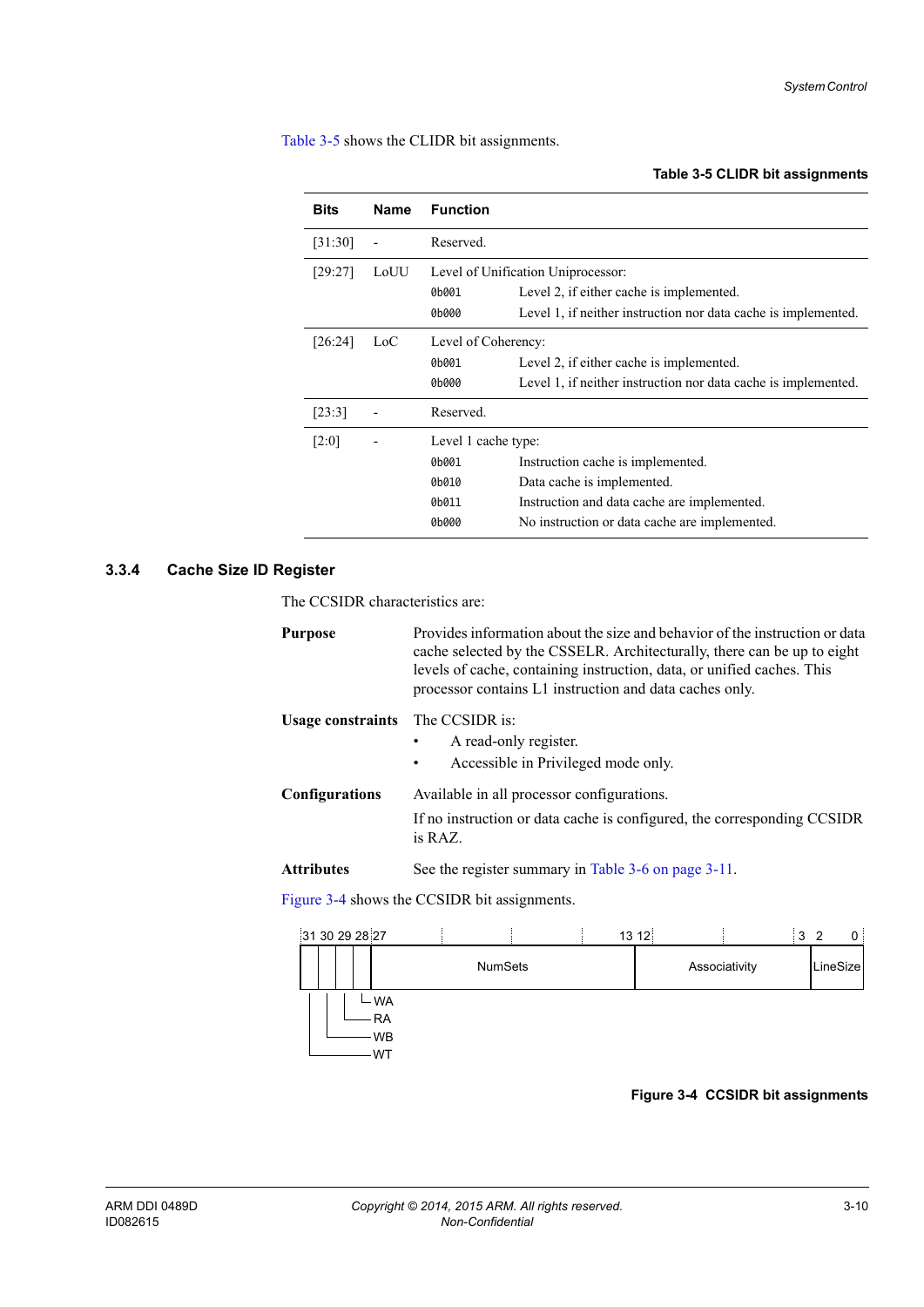<span id="page-46-0"></span>[Table 3-6](#page-46-0) shows the CCSIDR bit assignments.

# **Table 3-6 CCSIDR bit assignments Bits Name Functiona** [31] WT Indicates support available for Write-Through: **1** Write-Through support available. [30] WB Indicates support available for Write-Back: **1** Write-Back support available. [29] RA Indicates support available for read allocation: **1 Read allocation support available.** [28] WA Indicates support available for write allocation: **1** Write allocation support available. [27:13] NumSets Indicates the number of sets as: (number of sets) - 1. Cache-size dependent. [12:3] Associativity Indicates the number of ways as: (number of ways) - 1. 0x1 Represents two instruction caches. 0x3 Represents four data caches. [2:0] LineSize Indicates the number of words in each cache line. 0x1 Represents 32 bytes.

a. See [Table 3-7](#page-46-1) for valid bit field encodings.

The LineSize field is encoded as 2 less than  $log(2)$  of the number of words in the cache line. For example, a value of 0x0 indicates there are four words in a cache line, that is the minimum size for the cache. A value of 0x1 indicates there are eight words in a cache line.

<span id="page-46-1"></span>[Table 3-7](#page-46-1) shows the individual bit field and complete register encodings for the CCSIDR. Use this to determine the cache size for the L1 data or instruction cache selected by the *Cache Size Selection Register* (CSSELR). See *[Cache Size Selection Register](#page-47-0)* on page 3-12.

| <b>CSSELR</b> | Cache      | <b>Size</b> | <b>Complete</b>      | Register bit field encoding |           |    |           |                |                      |                 |
|---------------|------------|-------------|----------------------|-----------------------------|-----------|----|-----------|----------------|----------------------|-----------------|
|               |            |             | register<br>encoding | <b>WT</b>                   | <b>WB</b> | RA | <b>WA</b> | <b>NumSets</b> | <b>Associativity</b> | <b>LineSize</b> |
| 0x0           | Data cache | 4KB         | 0xF003E019           |                             |           |    |           | 0x001F         | 0x3                  | 0x1             |
|               |            | 8KB         | 0xF007E019           |                             |           |    |           | 0x003F         |                      |                 |
|               |            | 16KB        | 0xF00FE019           |                             |           |    |           | 0x007F         |                      |                 |
|               |            | 32KB        | 0xF01FE019           |                             |           |    |           | 0x00FF         |                      |                 |
|               |            | 64KB        | 0xF03FE019           |                             |           |    |           | 0x01FF         |                      |                 |

#### **Table 3-7 CCSIDR encodings**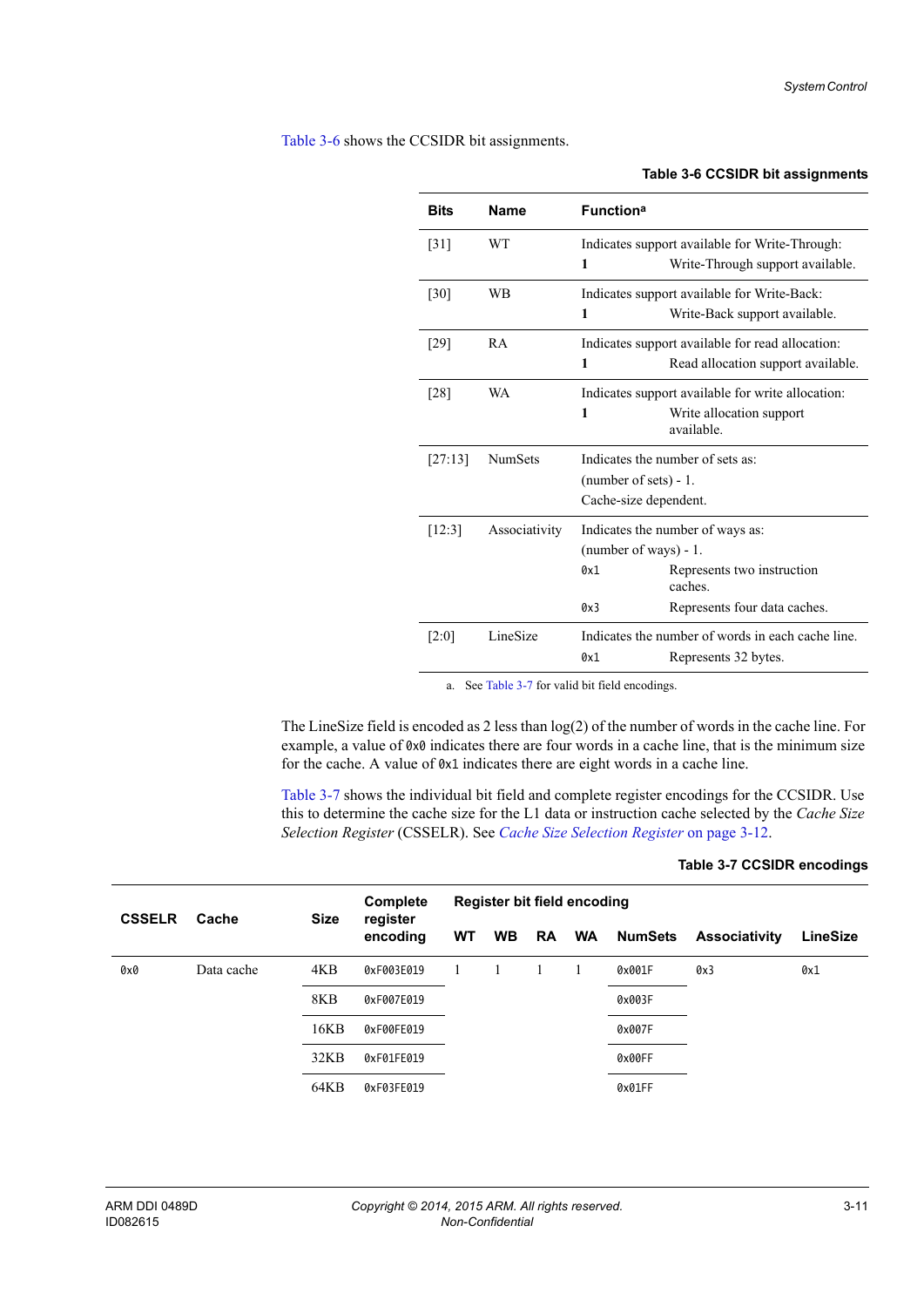## **Table 3-7 CCSIDR encodings (continued)**

| <b>CSSELR</b> | Cache             | <b>Size</b> | Complete<br>register | Register bit field encoding |           |           |           |                |                      |          |
|---------------|-------------------|-------------|----------------------|-----------------------------|-----------|-----------|-----------|----------------|----------------------|----------|
|               |                   |             | encoding             | <b>WT</b>                   | <b>WB</b> | <b>RA</b> | <b>WA</b> | <b>NumSets</b> | <b>Associativity</b> | LineSize |
| 0x1           | Instruction cache | 4KB         | 0xF007E009           |                             |           |           |           | 0x003F         | 0x1                  | 0x1      |
|               |                   | 8KB         | 0xF00FE009           |                             |           |           |           | 0x007F         |                      |          |
|               |                   | 16KB        | 0xF01FE009           |                             |           |           |           | 0x00FF         |                      |          |
|               |                   | 32KB        | 0xF03FE009           |                             |           |           |           | 0x01FF         |                      |          |
|               |                   | 64KB        | 0xF07FE009           |                             |           |           |           | 0x03FF         |                      |          |

## <span id="page-47-0"></span>**3.3.5 Cache Size Selection Register**

The CSSELR characteristics are:

| <b>Purpose</b>           | Holds the value that the processor uses to select the CSSELR to use.                                                                                                                                                                                    |  |  |  |  |
|--------------------------|---------------------------------------------------------------------------------------------------------------------------------------------------------------------------------------------------------------------------------------------------------|--|--|--|--|
| <b>Usage constraints</b> | The CSSELR is:<br>A read/write register.<br>Accessible in Privileged mode only.<br>$\bullet$                                                                                                                                                            |  |  |  |  |
| <b>Configurations</b>    | Available in all processor configurations.                                                                                                                                                                                                              |  |  |  |  |
| <b>Attributes</b>        | See the register summary in Table 3-8.                                                                                                                                                                                                                  |  |  |  |  |
|                          | $P^{\dagger}$ , $\ldots$ , $Q^{\dagger}$ , $P^{\dagger}$ , $A^{\dagger}$ , $\ldots$ , $A^{\dagger}$ , $\ldots$ , $Q^{\dagger}$ $Q^{\dagger}$ , $P^{\dagger}$ , $P^{\dagger}$ , $I^{\dagger}$ , $I^{\dagger}$ , $\ldots$ , $I^{\dagger}$ , $I^{\dagger}$ |  |  |  |  |

[Figure 3-5](#page-47-2) shows the CSSELR bit assignments.

| 10.00<br>31<br>ູ |  |          |  | $4 \overline{\phantom{0}3}$ |                 |  |
|------------------|--|----------|--|-----------------------------|-----------------|--|
|                  |  | Reserved |  |                             | Level           |  |
|                  |  |          |  |                             | In <sub>2</sub> |  |

## **Figure 3-5 CSSELR bit assignments**

<span id="page-47-2"></span><span id="page-47-1"></span>[Table 3-8](#page-47-1) shows the CSSELR bit assignments.

## **Table 3-8 CSSELR bit assignments**

| <b>Bits</b> |       | Name Function                                                                            |
|-------------|-------|------------------------------------------------------------------------------------------|
| [31:4]      |       | Reserved                                                                                 |
| [3:1]       | Level | Identifies which cache level to select<br>Level 1 cache<br>06000<br>This field is RAZ/WI |
| [0]         | InD   | Selects either instruction or data cache<br>0<br>Data cache<br>Instruction cache<br>1    |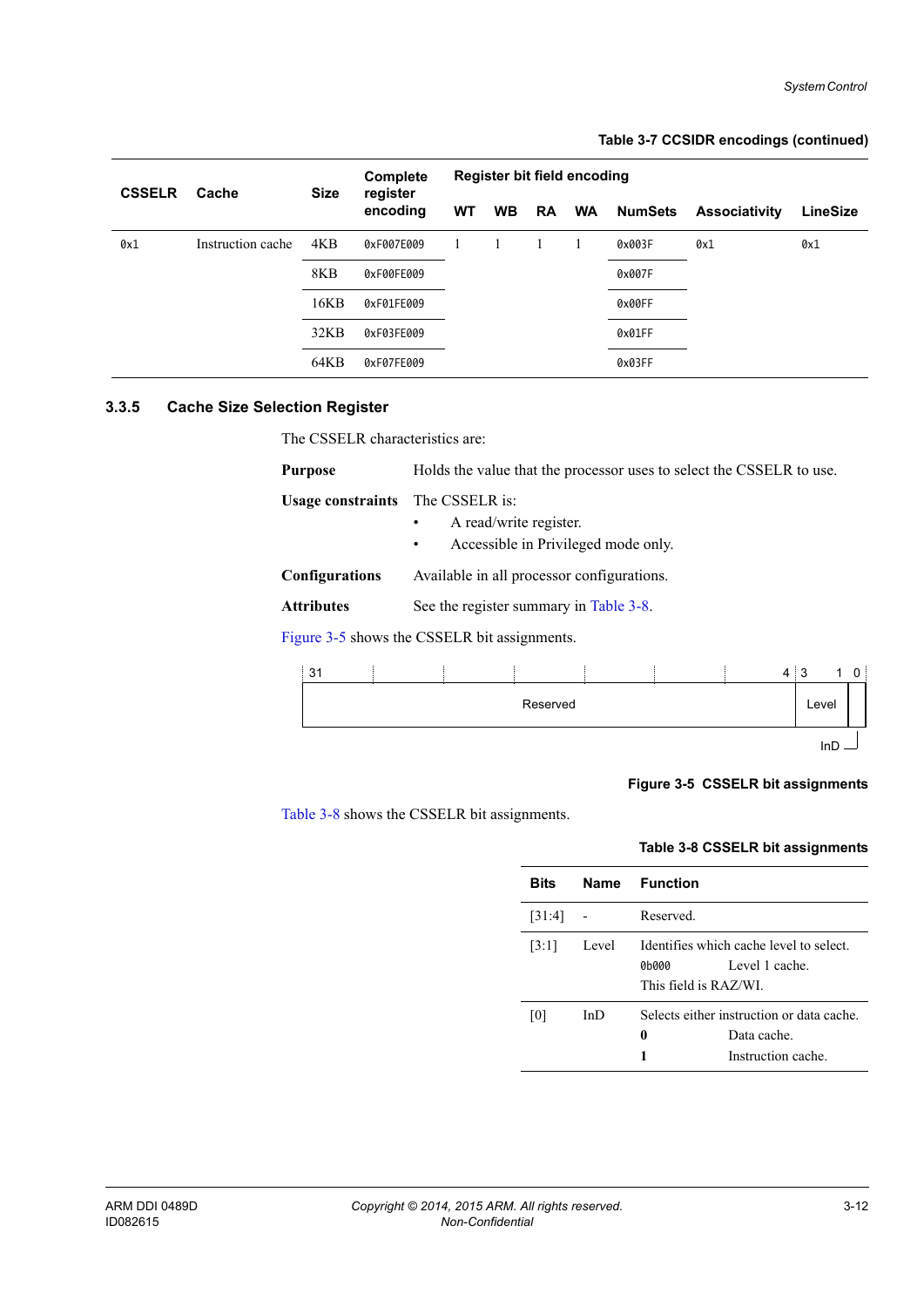## <span id="page-48-0"></span>**3.3.6 Instruction and Data Tightly-Coupled Memory Control Registers**

The CM7\_ITCMCR and CM7\_DTCMCR characteristics are:

**Purpose** Controls whether an access is mapped to TCM or AXIM interface. **Usage Constraints** Accessible in privileged mode only. **Configurations** Available in all configurations. Attributes See the register summary in [Table 3-1 on page 3-3](#page-38-1).

[Figure 3-6](#page-48-1) shows the CM7\_ITCMCR and CM7\_DTCMCR bit assignments.

| 31 |  |          |  | 76 |    | 3210       |  |  |
|----|--|----------|--|----|----|------------|--|--|
|    |  | Reserved |  |    | SZ |            |  |  |
|    |  |          |  |    |    | $RETEN-$   |  |  |
|    |  |          |  |    |    | <b>RMW</b> |  |  |
|    |  |          |  |    |    | EN         |  |  |

## **Figure 3-6 CM7\_ITCMCR and CM7\_DTCMCR bit assignments**

## <span id="page-48-2"></span>[Table 3-9](#page-48-2) shows the CM7\_ITCMCR and CM7\_DTCMCR bit assignments.

## **Table 3-9 CM7\_ITCMCR and CM7\_DTCMCR bit assignments**

<span id="page-48-1"></span>

| <b>Bits</b> | Name | <b>Type</b> | <b>Function</b> |                                                                                               |
|-------------|------|-------------|-----------------|-----------------------------------------------------------------------------------------------|
| $[31:7]$    | ÷    | ٠           | Reserved.       |                                                                                               |
| $[6:3]$     | SZ   | RO.         |                 | TCM size. Indicates the size of the relevant TCM:                                             |
|             |      |             | 0b0000          | No TCM implemented.                                                                           |
|             |      |             | 0b0011          | 4KB.                                                                                          |
|             |      |             | 0b0100          | 8KB.                                                                                          |
|             |      |             | 0b0101          | 16KB.                                                                                         |
|             |      |             | 0b0110          | 32KB.                                                                                         |
|             |      |             | 0b0111          | 64KB.                                                                                         |
|             |      |             | 0b1000          | 128KB.                                                                                        |
|             |      |             | 0b1001          | 256KB.                                                                                        |
|             |      |             | 0b1010          | 512KB.                                                                                        |
|             |      |             | 0b1011          | $1MB$ .                                                                                       |
|             |      |             | 0b1100          | $2MB$ .                                                                                       |
|             |      |             | 0b1101          | 4MB.                                                                                          |
|             |      |             | 0b1110          | 8MB.                                                                                          |
|             |      |             | 0b1111          | 16MB.                                                                                         |
|             |      |             |                 | All other encodings are reserved. The reset value is derived from the CFGITCMSZ and CFGDTCMSZ |
|             |      |             | pins.           |                                                                                               |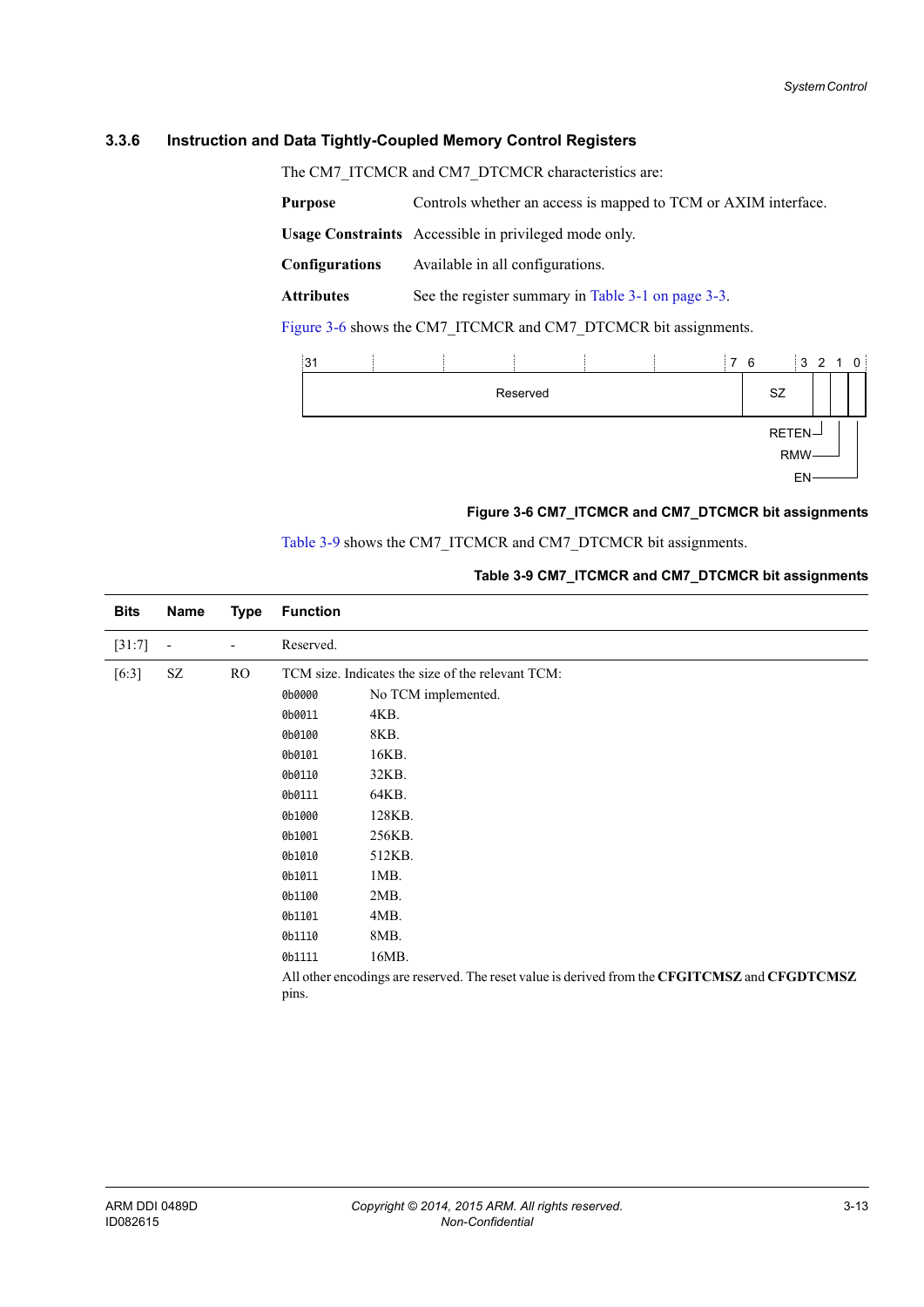| <b>Bits</b> | <b>Name</b>  | <b>Type</b> | <b>Function</b>                                                                                                                                                                                                                                                                                                                                                                                                                              |
|-------------|--------------|-------------|----------------------------------------------------------------------------------------------------------------------------------------------------------------------------------------------------------------------------------------------------------------------------------------------------------------------------------------------------------------------------------------------------------------------------------------------|
| $[2]$       | <b>RETEN</b> | RW          | Retry phase enable. When enabled the processor guarantees to honor the retry output on the<br>corresponding TCM interface, re-executing the instruction that performed the TCM access.<br>Retry phase disabled.<br>$\bf{0}$<br>Retry phase enabled.<br>The reset value is derived from the <b>INITRETRYEN</b> pin. The retry functionality can be used together<br>with external logic to support error detection and correction in the TCM. |
| $[1]$       | <b>RMW</b>   | RW          | <i>Read-Modify-Write</i> (RMW) enable. Indicates that all writes to TCM, that are not the full width of the<br>TCM RAM, use a RMW sequence:<br>RMW disabled.<br>$\mathbf{0}$<br>RMW enabled.<br>The reset value is derived from the <b>INITRMWEN</b> pin. The RMW functionality can be used together<br>with external logic to support error detection and correction in the TCM.                                                            |
| [0]         | EN           | RW          | TCM enable. When a TCM is disabled all accesses are made to the AXIM interface.<br>TCM disabled.<br>$\bf{0}$<br>TCM enabled.<br>The reset value is derived from the <b>INITTCMEN</b> pin.                                                                                                                                                                                                                                                    |

## <span id="page-49-0"></span>**3.3.7 AHBP Control Register**

The CM7\_AHBPCR characteristics are:

| Purpose        | Controls accesses to AHBP or AXIM interface.                 |
|----------------|--------------------------------------------------------------|
|                | <b>Usage Constraints</b> Accessible in privileged mode only. |
| Configurations | Available in all configurations.                             |
| Attributes     | See the register summary in Table 3-1 on page 3-3.           |
|                |                                                              |



 $EN\overline{I}$ 

**Figure 3-7 CM7\_AHBPCR bit assignments**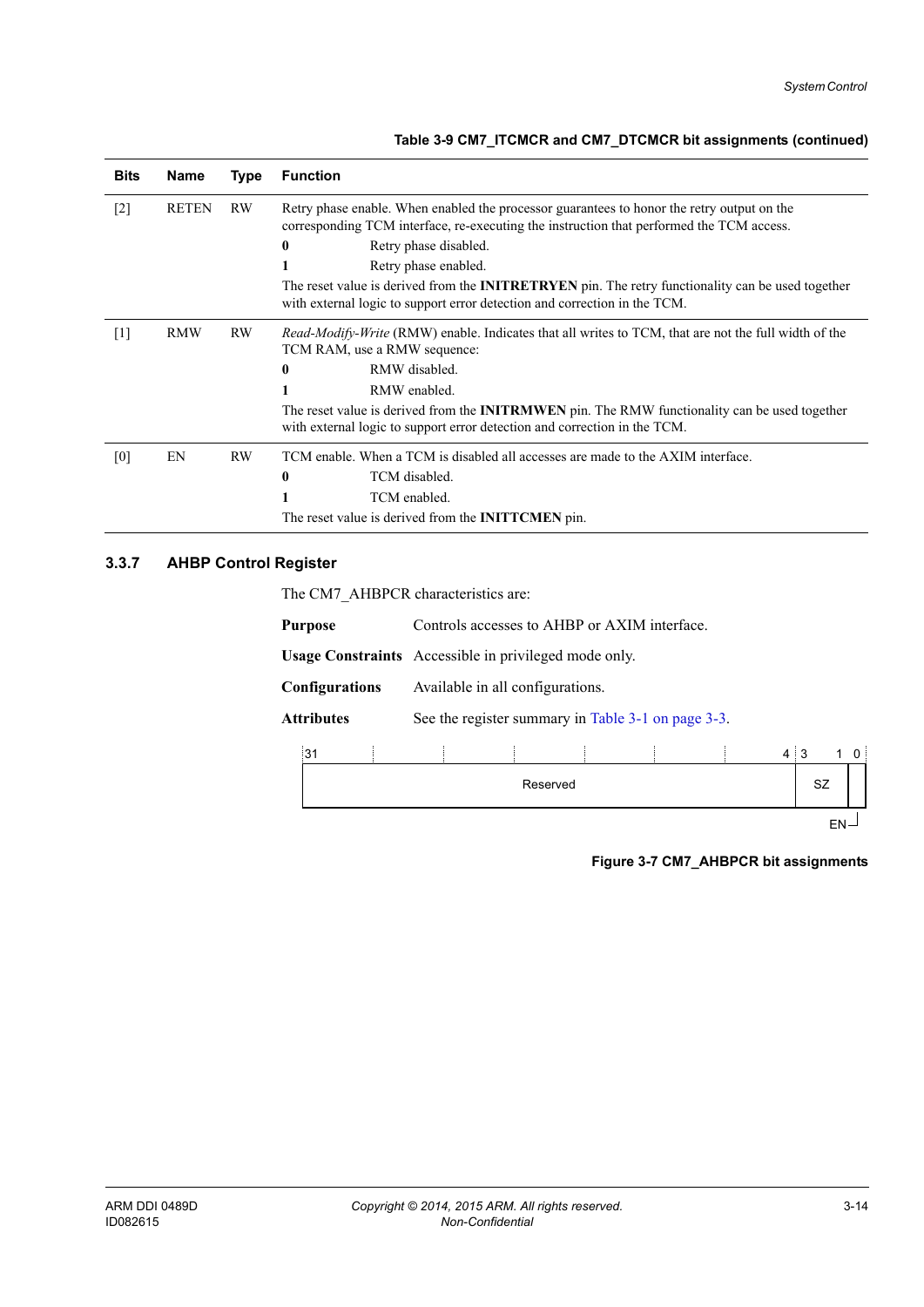<span id="page-50-2"></span>[Table 3-10](#page-50-2) shows the CM7\_AHBPCR bit assignments.

#### **Table 3-10 CM7\_AHBPCR bit assignments**

| <b>Bits</b> | Name                     | <b>Type</b> | <b>Function</b> |                                                                           |
|-------------|--------------------------|-------------|-----------------|---------------------------------------------------------------------------|
| [31:4]      | $\overline{\phantom{a}}$ |             | Reserved.       |                                                                           |
| [3:1]       | SZ                       | RO.         | AHBP size:      |                                                                           |
|             |                          |             | 0b000           | 0MB. AHBP disabled.                                                       |
|             |                          |             | 0b001           | 64MB.                                                                     |
|             |                          |             | 0b010           | 128MB.                                                                    |
|             |                          |             | 0b011           | 256MB.                                                                    |
|             |                          |             | 0b100           | 512MB.                                                                    |
|             |                          |             |                 | Other encodings are reserved. Reset values comes from the CFGAHBPSZ pins. |
| [0]         | EN                       | <b>RW</b>   | AHBP enable:    |                                                                           |
|             |                          |             | $\bf{0}$        | AHBP disabled. When disabled all accesses are made to the AXIM interface. |
|             |                          |             | 1               | AHBP enabled.                                                             |
|             |                          |             |                 | The reset value is derived from the <b>INITAHBPEN</b> pins.               |

## <span id="page-50-0"></span>**3.3.8 L1 Cache Control Register**

The CM7\_CACR characteristics are:

| <b>Purpose</b>                                 | Controls the L1 ECC and the L1 cache coherency usage model.  |  |  |  |
|------------------------------------------------|--------------------------------------------------------------|--|--|--|
|                                                | <b>Usage Constraints</b> Accessible in privileged mode only. |  |  |  |
| <b>Configurations</b>                          | Available in all configurations.                             |  |  |  |
| <b>Attributes</b>                              | See the register summary in Table 3-1 on page 3-3.           |  |  |  |
| Figure 3-8 shows the CM7 CACR bit assignments. |                                                              |  |  |  |

<span id="page-50-1"></span>



**Figure 3-8 CM7\_CACR bit assignments**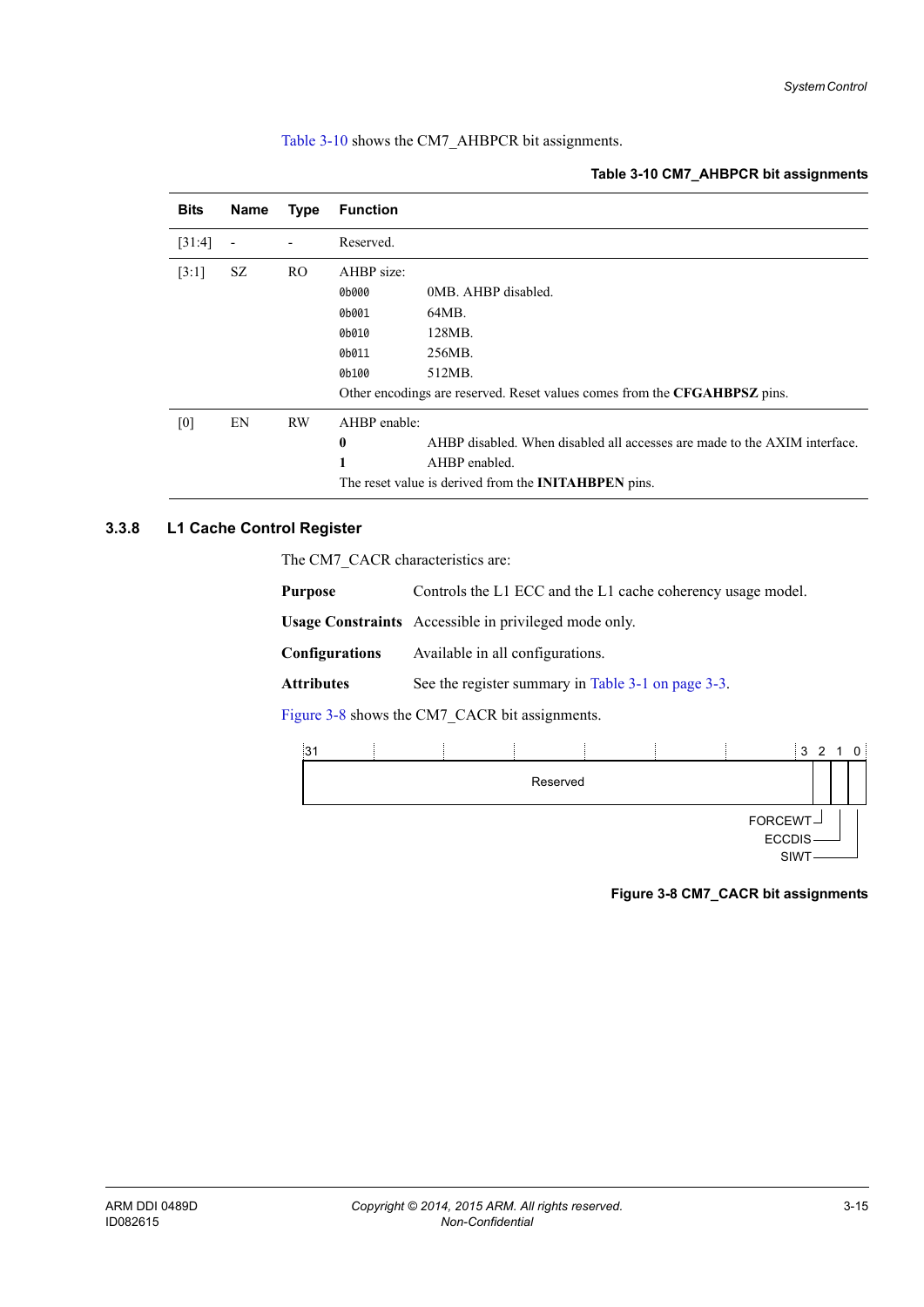<span id="page-51-1"></span>[Table 3-11](#page-51-1) shows the CM7\_CACR bit assignments.

## **Table 3-11 CM7\_CACR bit assignments**

| <b>Bits</b>       | <b>Name</b>    | <b>Type</b> | <b>Function</b>   |                                                                                                                                                                                                                                                                                                                                                                                                                                                  |
|-------------------|----------------|-------------|-------------------|--------------------------------------------------------------------------------------------------------------------------------------------------------------------------------------------------------------------------------------------------------------------------------------------------------------------------------------------------------------------------------------------------------------------------------------------------|
| $[31:3]$          |                |             | Reserved, RAZ/WI. |                                                                                                                                                                                                                                                                                                                                                                                                                                                  |
| $\lceil 2 \rceil$ | <b>FORCEWT</b> | <b>RW</b>   |                   | Enables Force Write-Through in the data cache:                                                                                                                                                                                                                                                                                                                                                                                                   |
|                   |                |             | $\boldsymbol{0}$  | Disables Force Write-Through.                                                                                                                                                                                                                                                                                                                                                                                                                    |
|                   |                |             | 1                 | Enables Force Write-Through. All Cacheable<br>memory regions are treated as Write-Through.                                                                                                                                                                                                                                                                                                                                                       |
|                   |                |             |                   | This bit is RAZ/WI if the data cache is excluded. If the data cache is<br>included the reset value of FORCEWT is 0.                                                                                                                                                                                                                                                                                                                              |
| $[1]$             | <b>ECCDIS</b>  | <b>RW</b>   |                   | Enables ECC in the instruction and data cache:                                                                                                                                                                                                                                                                                                                                                                                                   |
|                   |                |             | $\bf{0}$          | Enables ECC in the instruction and data cache. This<br>is RAO/WI if both data cache and instruction cache<br>are excluded or if ECC is excluded.                                                                                                                                                                                                                                                                                                 |
|                   |                |             | 1                 | Disables ECC in the instruction and data cache. This<br>is RAZ/WI if data cache is not configured.                                                                                                                                                                                                                                                                                                                                               |
| [0]               | <b>SIWT</b>    | <b>RW</b>   | coherency usage:  | Shared cacheable-is-WT for data cache. Enables limited cache                                                                                                                                                                                                                                                                                                                                                                                     |
|                   |                |             | $\bf{0}$          | Normal Cacheable Shared locations are treated as<br>being Non-cacheable. Programmed inner<br>cacheability attributes are ignored. This is the<br>default mode of operation for Shared memory. The<br>data cache is transparent to software for these<br>locations and therefore no software maintenance is<br>required to maintain coherency.                                                                                                    |
|                   |                |             | $\mathbf{1}$      | Normal Cacheable shared locations are treated as<br>Write-Through. Programmed inner cacheability<br>attributes are ignored. All writes are globally visible.<br>Other memory agent updates are not visible to<br>Cortex-M7 processor software without suitable<br>cache maintenance.<br>Useful for heterogeneous MP-systems where, for<br>example, the Cortex-M7 processor is integrated on<br>the Accelerator Coherency Port (ACP) interface on |
|                   |                |             |                   | an MP-capable processor.<br>This bit is RAZ/WI when data cache is not configured.                                                                                                                                                                                                                                                                                                                                                                |
|                   |                |             |                   |                                                                                                                                                                                                                                                                                                                                                                                                                                                  |

## <span id="page-51-0"></span>**3.3.9 Auxiliary Bus Fault Status Register**

The CM7\_ABFSR characteristics are:

| <b>Purpose</b> | Stores information on the source of asynchronous bus faults.                                                                                                                                                                  |
|----------------|-------------------------------------------------------------------------------------------------------------------------------------------------------------------------------------------------------------------------------|
|                | In the bus-fault handler, software reads the BFSR and if an asynchronous<br>fault is observed, the CM7 ABFSR is read to determine which interfaces<br>are affected. The CM7 ABFSR must be cleared by writing any value to it. |
|                | For more information about the BFSR, see the ARMv7-M Architecture<br>Reference Manual.                                                                                                                                        |
|                | <b>Usage Constraints</b> Accessible in privileged mode only. It is reset by <b>nSYSRESET</b> and is<br>cleared to 0x0 on writes of any value. The value in this register is only<br>defined when BFSR.IMPRECISERR is 0x1.     |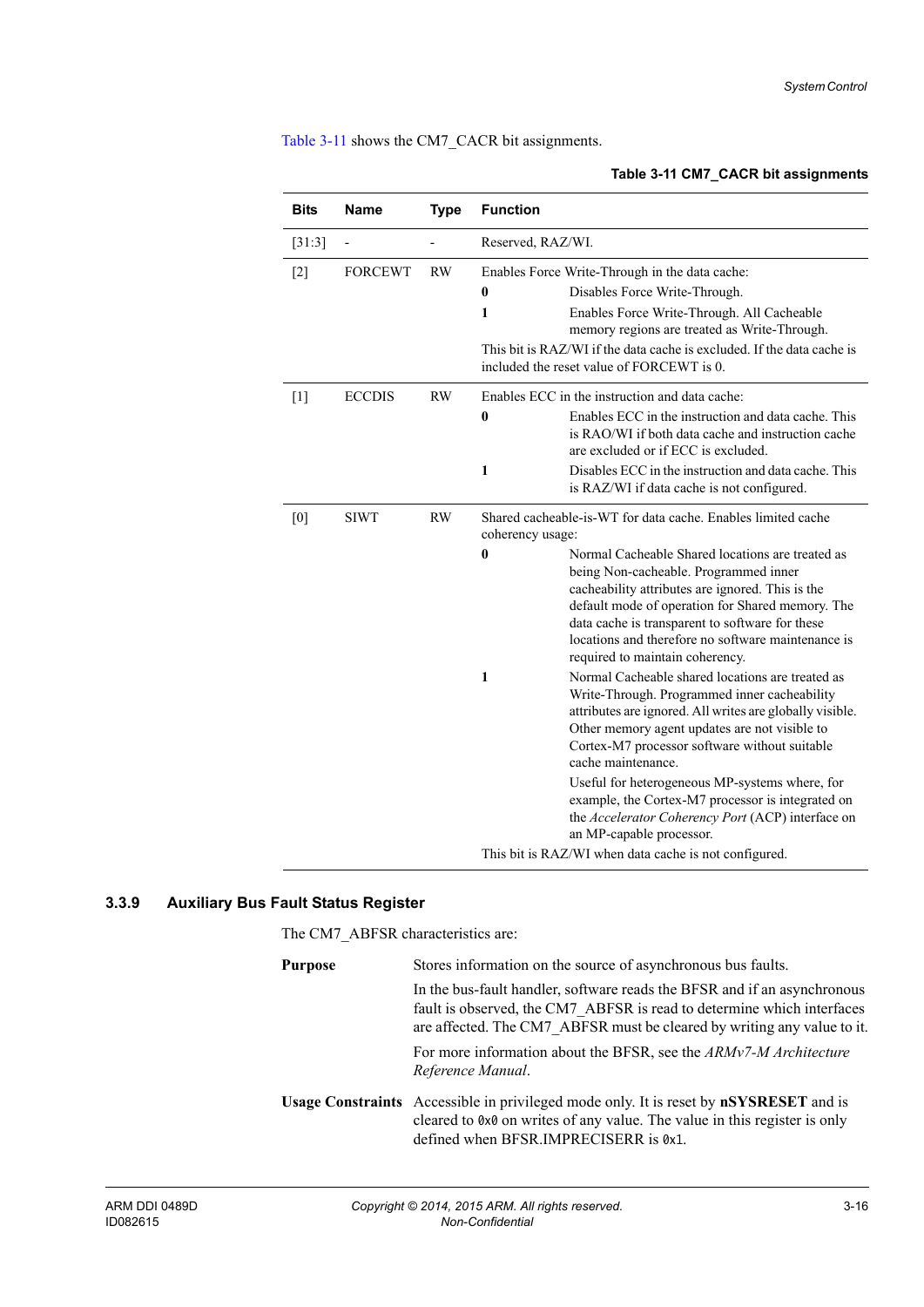**Configurations** Available in all configurations.

Attributes See the register summary in [Table 3-1 on page 3-3](#page-38-1).

[Figure 3-9](#page-52-1) shows the CM7\_ABFSR bit assignments.



## **Figure 3-9 CM7\_ABFSR bit assignments**

<span id="page-52-2"></span><span id="page-52-1"></span>[Table 3-12](#page-52-2) shows the CM7\_ABFSR bit assignments.

| <b>Bits</b>       | <b>Name</b>     | <b>Function</b>                                    |
|-------------------|-----------------|----------------------------------------------------|
| [31:10]           |                 | Reserved.                                          |
| [9:8]             | <b>AXIMTYPE</b> | Indicates the type of fault on the AXIM interface: |
|                   |                 | 0b00<br>OK AY.                                     |
|                   |                 | EXOKAY.<br>0h01                                    |
|                   |                 | <b>SLVERR.</b><br>0h10                             |
|                   |                 | DECERR.<br>0 <sub>b</sub> 11                       |
|                   |                 | Only valid when AXIM is 1.                         |
| [7:5]             |                 | Reserved.                                          |
| [4]               | EPPB            | Asynchronous fault on EPPB interface.              |
| $\lceil 3 \rceil$ | <b>AXIM</b>     | Asynchronous fault on AXIM interface.              |
| $\lceil 2 \rceil$ | <b>AHBP</b>     | Asynchronous fault on AHBP interface.              |
| $\lceil 1 \rceil$ | <b>DTCM</b>     | Asynchronous fault on DTCM interface.              |
| [0]               | ITCM            | Asynchronous fault on ITCM interface               |

## **Table 3-12 CM7\_ABFSR bit assignments**

## <span id="page-52-0"></span>**3.3.10 Instruction Error bank Register 0-1**

The IEBR0-1 characteristics are:

| <b>Purpose</b>                                              | Stores information about the error detected in the instruction cache during<br>a cache lookup. |  |  |
|-------------------------------------------------------------|------------------------------------------------------------------------------------------------|--|--|
|                                                             | <b>Usage Constraints</b> Accessible in privileged mode only.                                   |  |  |
| <b>Configurations</b>                                       | Available if the ECC configurable option is implemented.                                       |  |  |
| <b>Attributes</b>                                           | See the register summary in Table 3-1 on page 3-3.                                             |  |  |
| Figure 3-10 on page 3-18 shows the IEBR0-1 bit assignments. |                                                                                                |  |  |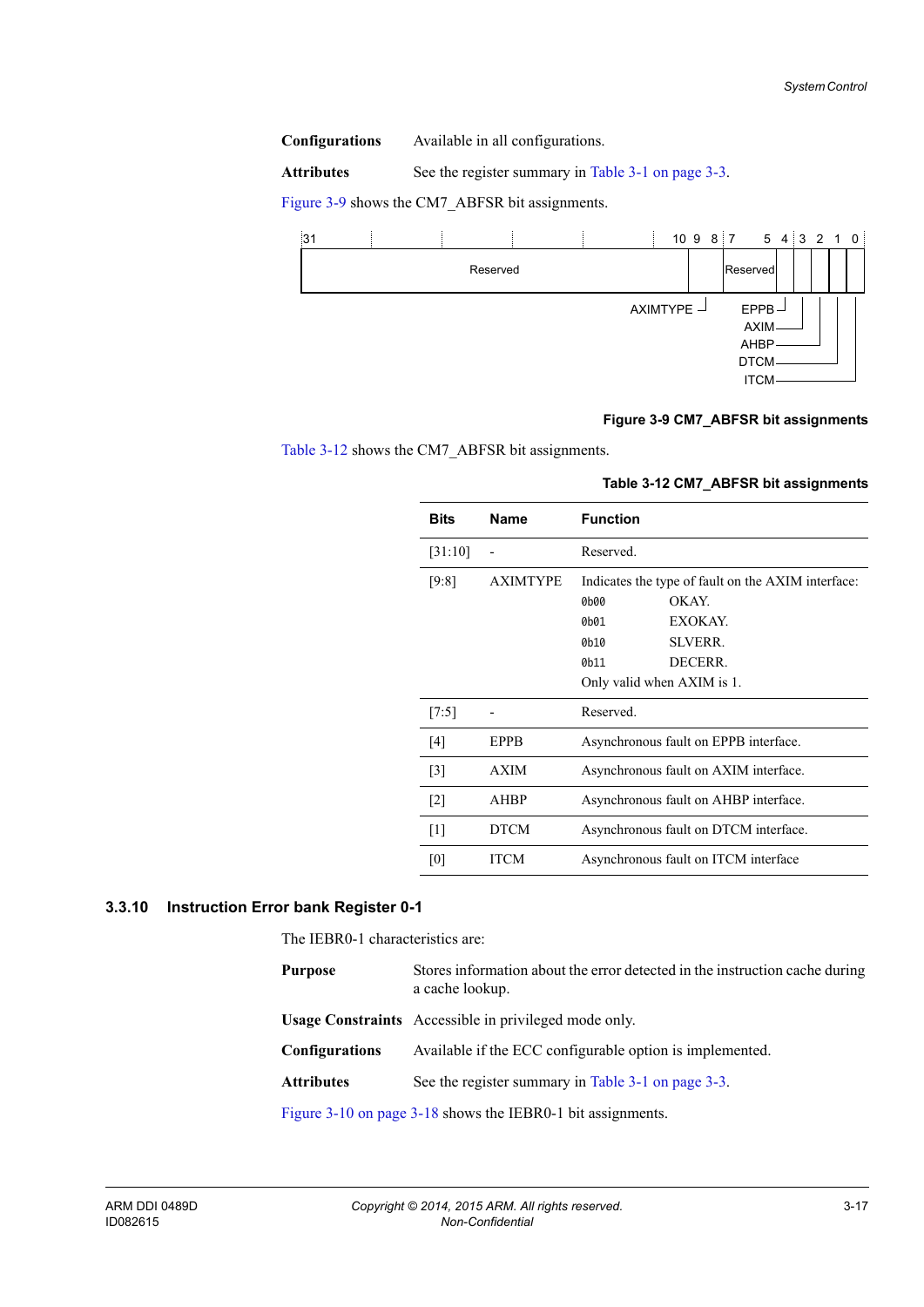

**Figure 3-10 IEBR0-1 bit assignments**

<span id="page-53-2"></span>

### **Table 3-13 IEBR0-1 bit assignments**

<span id="page-53-1"></span>

| <b>Bits</b> | <b>Name</b>              | <b>Type</b> | <b>Description</b>        |                                                                                                |
|-------------|--------------------------|-------------|---------------------------|------------------------------------------------------------------------------------------------|
| [31:30]     | $\overline{\phantom{a}}$ | <b>RW</b>   | reset.                    | User-defined. Error detection logic sets this field to 0b00 on a new allocation and on powerup |
| [29:18]     |                          | <b>RW</b>   | Reserved                  |                                                                                                |
| $[17]$      | Type of error            | <b>RW</b>   | Indicates the error type: |                                                                                                |
|             |                          |             | 0                         | Correctable error.                                                                             |
|             |                          |             | 1                         | Non-correctable error <sup>a</sup> .                                                           |
| [16]        | RAM bank                 | <b>RW</b>   |                           | Indicates which RAM bank to use:                                                               |
|             |                          |             | 0                         | Tag RAM.                                                                                       |
|             |                          |             | 1                         | Data RAM.                                                                                      |
| $[15:2]$    | <b>RAM</b> location      | <b>RW</b>   |                           | Indicates the location in instruction cache RAM:                                               |
|             |                          |             | [14]                      | Way.                                                                                           |
|             |                          |             | [13:4]                    | Index.                                                                                         |
|             |                          |             | [3:2]                     | Line doubleword offset.                                                                        |
| $[1]$       | Locked                   | <b>RW</b>   |                           | Indicates whether the location is locked or not locked:                                        |
|             |                          |             | 0                         | Location is not locked and available for hardware to allocate.                                 |
|             |                          |             | 1                         | Location is locked by software. Hardware is not allowed to allocate to this entry.             |
|             |                          |             |                           | Reset by powerup reset to 0.                                                                   |
| [0]         | Valid                    | <b>RW</b>   |                           | Indicates whether the entry is valid or not:                                                   |
|             |                          |             | $\bf{0}$                  | Entry is invalid.                                                                              |
|             |                          |             | 1                         | Entry is valid.                                                                                |
|             |                          |             |                           | Reset by powerup reset to 0.                                                                   |

a. Non-correctable errors are recorded when errors are found in multiple bits of the data read from the RAM. These errors result in data loss or data corruption and therefore are non-recoverable.

## <span id="page-53-0"></span>**3.3.11 Data Error bank Register 0-1**

The DEBR0-1 characteristics are:

| Purpose               | Stores information about the error detected in the data cache during a<br>cache lookup. |
|-----------------------|-----------------------------------------------------------------------------------------|
|                       | <b>Usage Constraints</b> Accessible in privileged mode only.                            |
| <b>Configurations</b> | Available if the ECC configurable option is implemented.                                |
| <b>Attributes</b>     | See the register summary in Table 3-1 on page 3-3.                                      |
|                       | Figure 3-11 on page 3-19 shows the DEBR0-1 bit assignments.                             |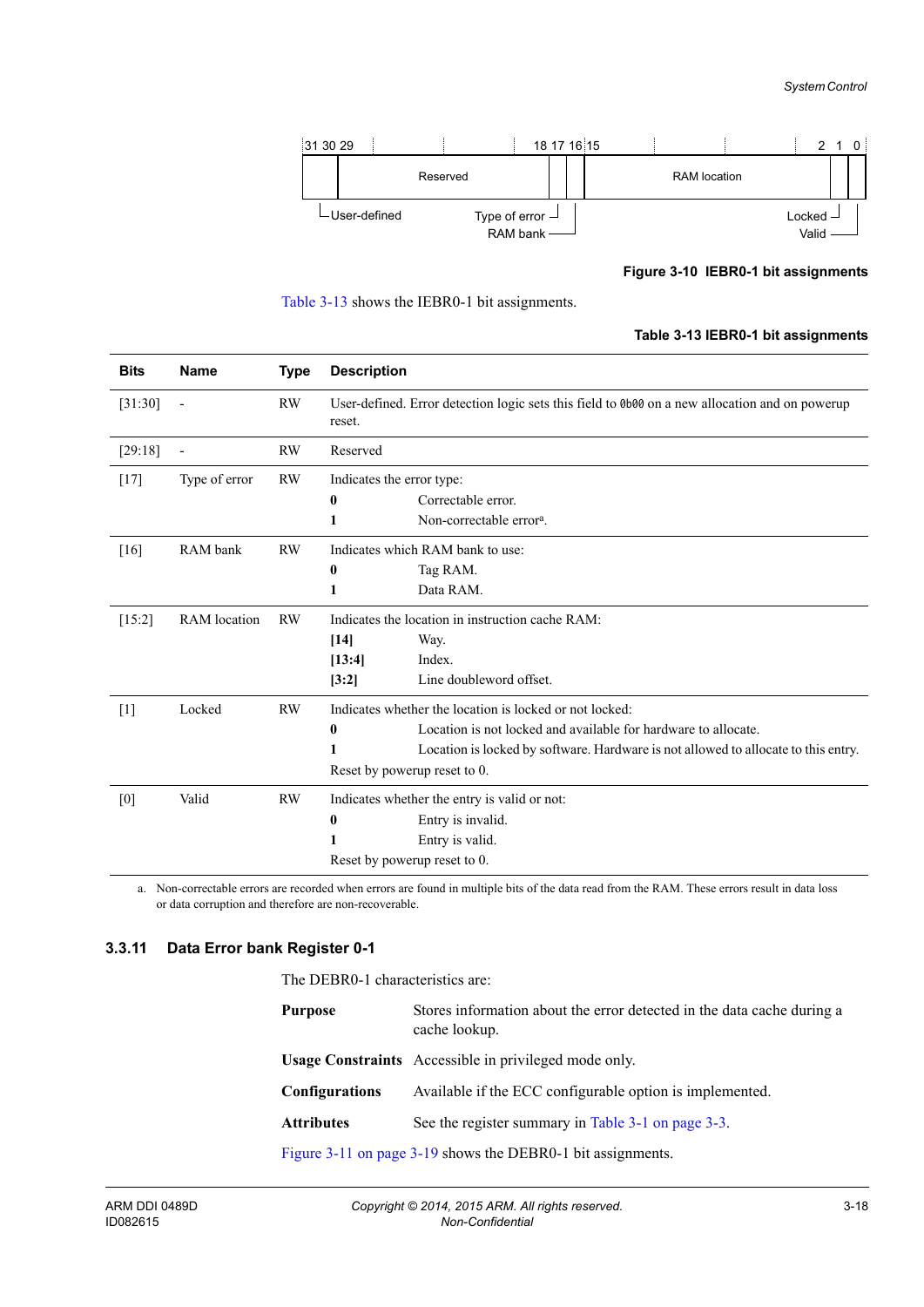

**Figure 3-11 DEBR0-1**

<span id="page-54-1"></span>

### **Table 3-14 DEBR0-1 bit assignments**

<span id="page-54-0"></span>

| <b>Bits</b> | <b>Name</b>              | <b>Type</b> | <b>Description</b>        |                                                                                                |
|-------------|--------------------------|-------------|---------------------------|------------------------------------------------------------------------------------------------|
| [31:30]     | $\overline{\phantom{a}}$ | <b>RW</b>   | reset.                    | User-defined. Error detection logic sets this field to 0b00 on a new allocation and on powerup |
| [29:18]     |                          | <b>RW</b>   | Reserved.                 |                                                                                                |
| $[17]$      | Type of error            | <b>RW</b>   | Indicates the error type: |                                                                                                |
|             |                          |             | $\bf{0}$                  | Correctable error.                                                                             |
|             |                          |             | 1                         | Non-correctable error <sup>a</sup> .                                                           |
| [16]        | RAM bank                 | <b>RW</b>   |                           | Indicates which RAM bank to use:                                                               |
|             |                          |             | $\bf{0}$                  | Tag RAM.                                                                                       |
|             |                          |             | 1                         | Data RAM.                                                                                      |
| $[15:2]$    | <b>RAM</b> location      | <b>RW</b>   |                           | Indicates the data cache RAM location:                                                         |
|             |                          |             | [15:14]                   | Way.                                                                                           |
|             |                          |             | [13:5]                    | Index.                                                                                         |
|             |                          |             | [4:2]                     | Line word offset.                                                                              |
| $[1]$       | Locked                   | <b>RW</b>   |                           | Indicates whether the location is locked or not locked:                                        |
|             |                          |             | 0                         | Location is not locked and available for hardware to allocate.                                 |
|             |                          |             | 1                         | Location is locked by software. Hardware is not allowed to allocate to this entry.             |
|             |                          |             |                           | Reset by powerup reset to 0.                                                                   |
| [0]         | Valid                    | <b>RW</b>   |                           | Indicates whether the entry is valid or not:                                                   |
|             |                          |             | 0                         | Entry is invalid.                                                                              |
|             |                          |             | 1                         | Entry is valid.                                                                                |
|             |                          |             |                           | Reset by powerup reset to 0.                                                                   |

a. Non-correctable errors are recorded when errors are found in multiple bits of the data read from the RAM. These errors result in data loss or data corruption and therefore are non-recoverable.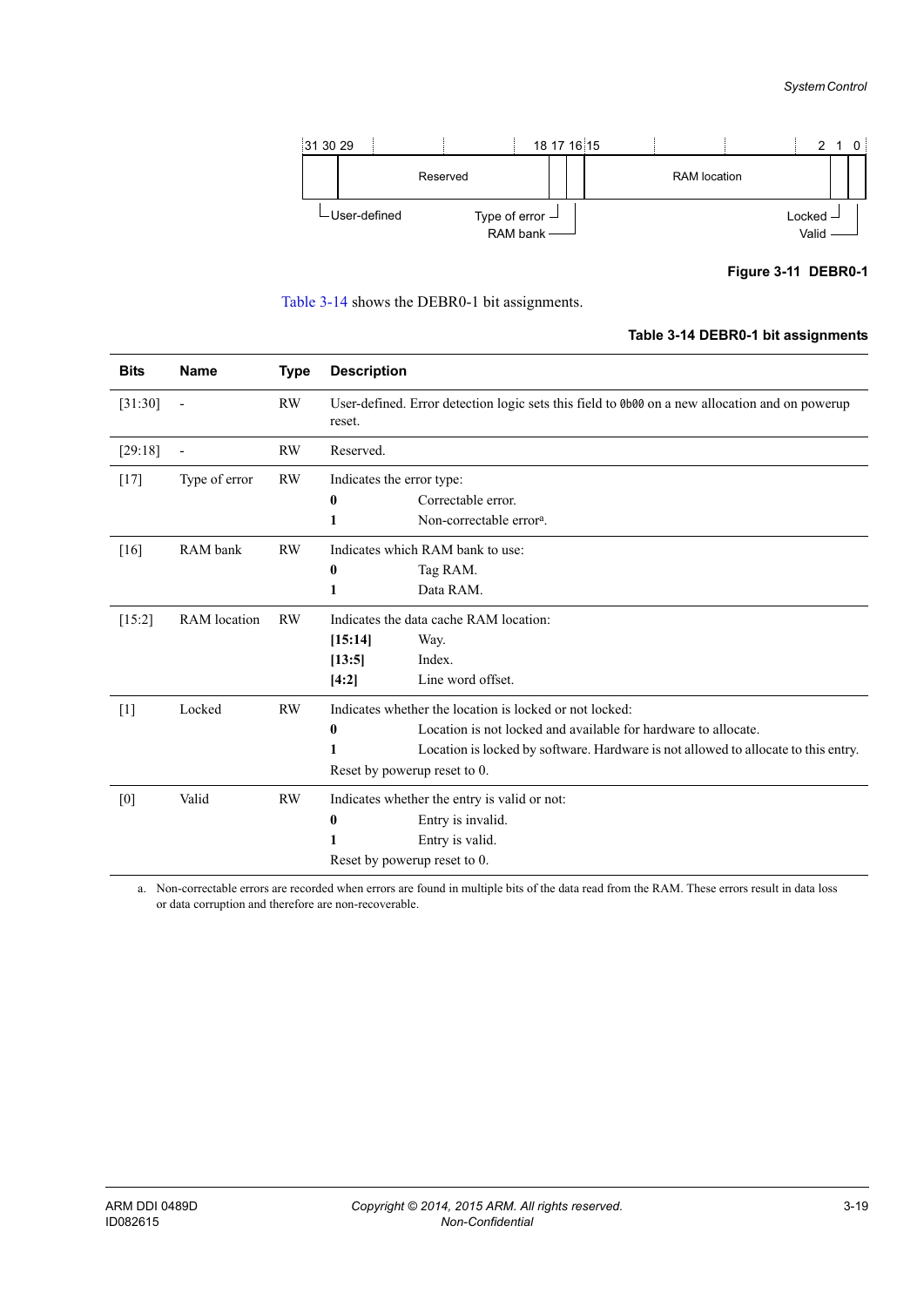## <span id="page-55-0"></span>**3.3.12 AHB Slave Control Register**

The CM7\_AHBSCR characteristics are:

| <b>Purpose</b>        | Controls the priority between software and AHB slave access to TCMs.<br>See <i>AHBS</i> interface arbitration on page 5-31. |
|-----------------------|-----------------------------------------------------------------------------------------------------------------------------|
|                       | <b>Usage Constraints</b> Accessible in privileged mode only.                                                                |
| <b>Configurations</b> | Available in all configurations.                                                                                            |
| <b>Attributes</b>     | See the register summary in Table 3-1 on page 3-3.                                                                          |

[Figure 3-12](#page-55-1) shows the CM7\_AHBSCR bit assignments.

<span id="page-55-1"></span>

| n.<br>ا دب |          | 16 15 |                  | 11 10 |      | ົ |   |  |
|------------|----------|-------|------------------|-------|------|---|---|--|
|            | Reserved |       | <b>INITCOUNT</b> |       | TPRI |   | ◡ |  |

**Figure 3-12 CM7\_AHBSCR bit assignments**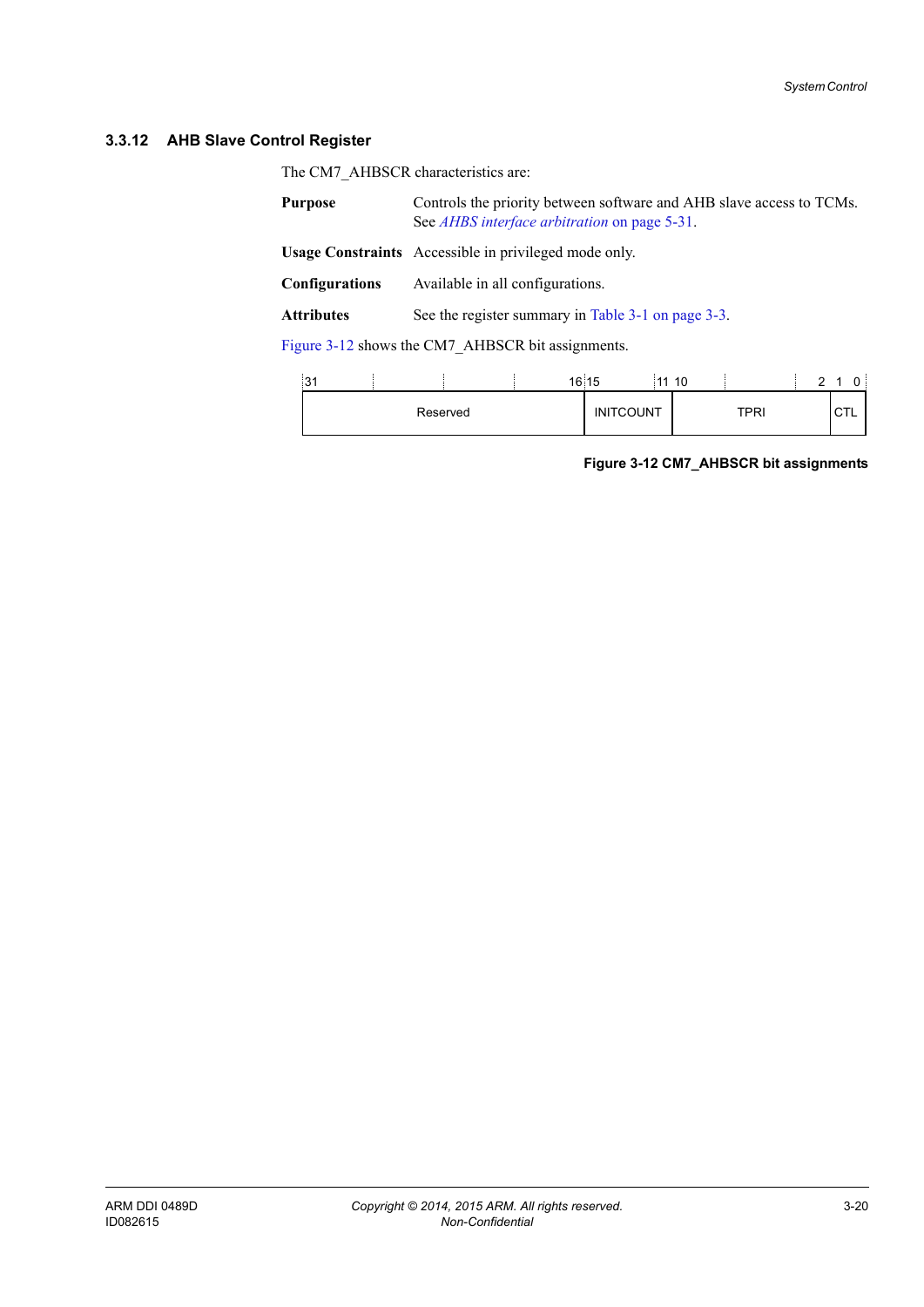## <span id="page-56-0"></span>[Table 3-15](#page-56-0) shows the CM7\_AHBSCR bit assignments.

## **Table 3-15 CM7\_AHBSCR bit assignments**

| <b>Bits</b> | <b>Name</b>              | <b>Type</b> | <b>Function</b> |                                                                                                                                                                                                                                                                                                                                                       |
|-------------|--------------------------|-------------|-----------------|-------------------------------------------------------------------------------------------------------------------------------------------------------------------------------------------------------------------------------------------------------------------------------------------------------------------------------------------------------|
| [31:16]     | $\overline{\phantom{a}}$ |             | Reserved.       |                                                                                                                                                                                                                                                                                                                                                       |
| [15:11]     | <b>INITCOUNT</b>         | <b>RW</b>   |                 | Fairness counter initialization value. Use to demote access priority of the requestor selected by<br>the CM7 AHBSCR.CTL field. The reset value is 0b01.                                                                                                                                                                                               |
|             |                          |             |                 | $\longrightarrow$ Note $\longrightarrow$                                                                                                                                                                                                                                                                                                              |
|             |                          |             | 0b01.           | For round-robin mode set INITCOUNT to 0b01 and CM7 AHBSCR.CTL to 0b00 or                                                                                                                                                                                                                                                                              |
|             |                          |             | ٠               | INITCOUNT must not be set to 0b00 because the demoted requestor then always takes<br>priority when contention occurs, and might cause livelock.                                                                                                                                                                                                       |
|             |                          |             |                 | INITCOUNT is not used when CM7 AHBSCR.CTL is 0b11.                                                                                                                                                                                                                                                                                                    |
| $[10:2]$    | <b>TPRI</b>              | <b>RW</b>   |                 | Threshold execution priority for AHBS traffic demotion.                                                                                                                                                                                                                                                                                               |
|             |                          |             | 0b0xxxxxxx      | Priority is TPRI[7:0]. This is the same as the NVIC register encodings.                                                                                                                                                                                                                                                                               |
|             |                          |             | 0b111111111     | Priority of -1. This is the priority of the HardFault exception.                                                                                                                                                                                                                                                                                      |
|             |                          |             | 0b111111110     | Priority of -2. This is the priority of the NMI exception.                                                                                                                                                                                                                                                                                            |
| [1:0]       | <b>CTL</b>               | RW          |                 | AHBS prioritization control:                                                                                                                                                                                                                                                                                                                          |
|             |                          |             | 0b00            | AHBS access priority demoted. This is the reset value.                                                                                                                                                                                                                                                                                                |
|             |                          |             | 0b01            | Software access priority demoted.                                                                                                                                                                                                                                                                                                                     |
|             |                          |             | 0b10            | AHBS access priority demoted by initializing the fairness counter to the<br>CM7 AHBSCR.INITCOUNT value when the software execution priority is<br>higher than or equal to the threshold level programed in<br>CM7 AHBSCR.TPRI. When the software execution priority is below this<br>value, the fairness counter is initialized with 1 (round-robin). |
|             |                          |             |                 | $- Note$                                                                                                                                                                                                                                                                                                                                              |
|             |                          |             |                 | The threshold level encoding matches the NVIC encoding and uses<br>٠<br>arithmetically larger numbers to represent lower priority.                                                                                                                                                                                                                    |
|             |                          |             |                 | The current execution priority of the processor is defined architecturally<br>٠<br>and includes the effect of the PRIMASK, BASEPRI, and FAULTMASK<br>special-purpose registers.                                                                                                                                                                       |
|             |                          |             | 0b11            | AHBSPRI signal has control of access priority.                                                                                                                                                                                                                                                                                                        |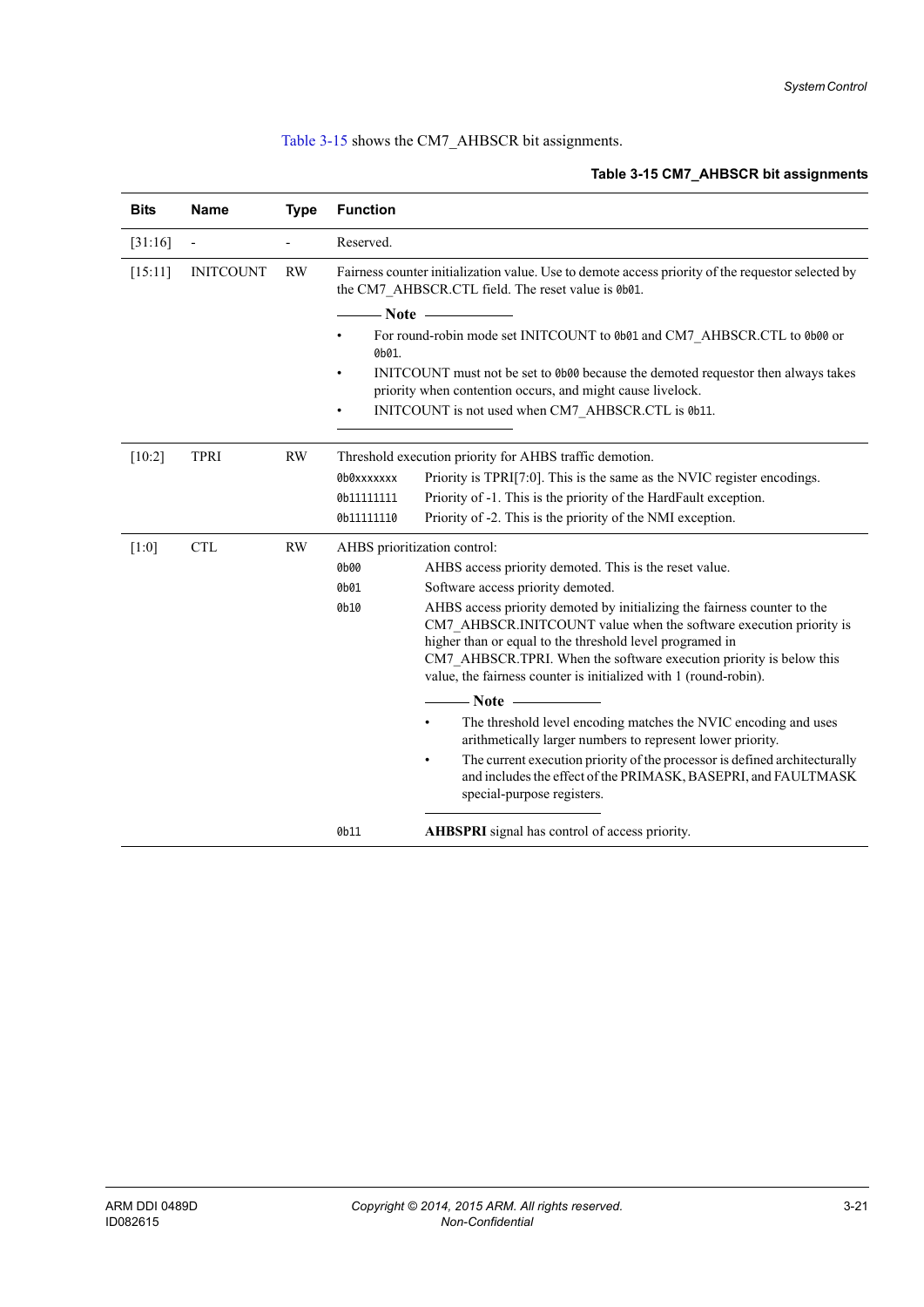# Chapter 4 **Initialization**

This chapter describes how to initialize the processor and which registers to access to enable functionality before using the processor features. It contains the following section:

• *[About Initialization](#page-58-0)* on page 4-2.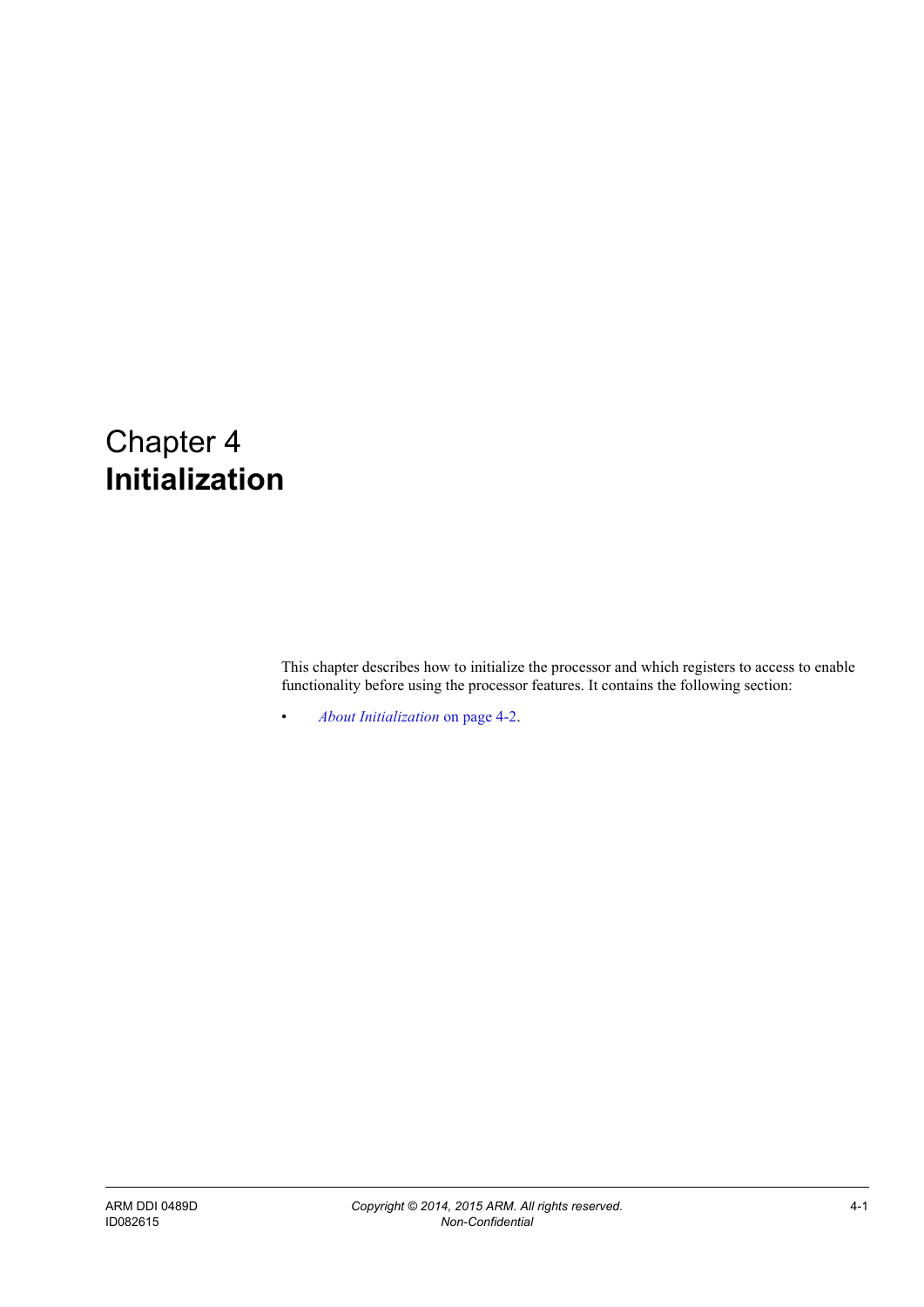## <span id="page-58-0"></span>**4.1 About Initialization**

Before you run the application, you might want to:

- Program particular values into various registers, for example, stack pointers.
- Enable various processor features, for example, error correction.
- Program particular values into memory, for example, the *Tightly Coupled Memories* (TCMs).

Other initialization requirements are described in:

- *[Initializing the MPU](#page-58-1)*.
- *[Initializing the FPU](#page-58-2)*.
- *[Initializing and enabling the L1 cache](#page-59-0)* on page 4-3.
- *[Disabling cache error checking and correction](#page-60-0)* on page 4-4.
- *[Enabling the TCM](#page-60-1)* on page 4-4.
- *[Preloading TCM](#page-61-0)* on page 4-5.
- *[Enabling the TCM retry and read-modify-write](#page-61-1)* on page 4-5.
- *[Enabling the AHBP interface](#page-62-0)* on page 4-6

Some of the requirements for initialization are optional depending on the features implemented in the Cortex-M7 processor.

**Note**

 The Branch predictor is always enabled in the processor, therefore CCR.BP is RAO/WI. See *ARM®v7-M Architecture Reference Manual* for more information on the Configuration and Control register.

## <span id="page-58-1"></span>**4.1.1 Initializing the MPU**

If the processor has been implemented with a *Memory Protection Unit* (MPU), before you can use it you must enable the MPU in the MPU\_CTRL register. See the *ARM®v7-M Architecture Reference Manual* for more information.

When setting up the MPU, and if the MPU has previously been programmed, disable unused regions to prevent any previous region settings from affecting the new MPU setup.

## <span id="page-58-2"></span>**4.1.2 Initializing the FPU**

If the processor has been implemented with a *Floating Point Unit* (FPU) you must enable it before floating point instructions can be executed. The following code is an example of how to enable the feature.

CPACR EQU 0xE000ED88

LDR r0, =CPACR LDR r1, [R0] ; Read CPACR ORR r1, R1, #(0xF << 20) ; Set bits 20-23 to enable CP10 and CP11 coprocessors STR r1, [R0] ; Write back the modified value to the CPACR DSB ISB

See the *ARM®v7-M Architecture Reference Manual* for more information.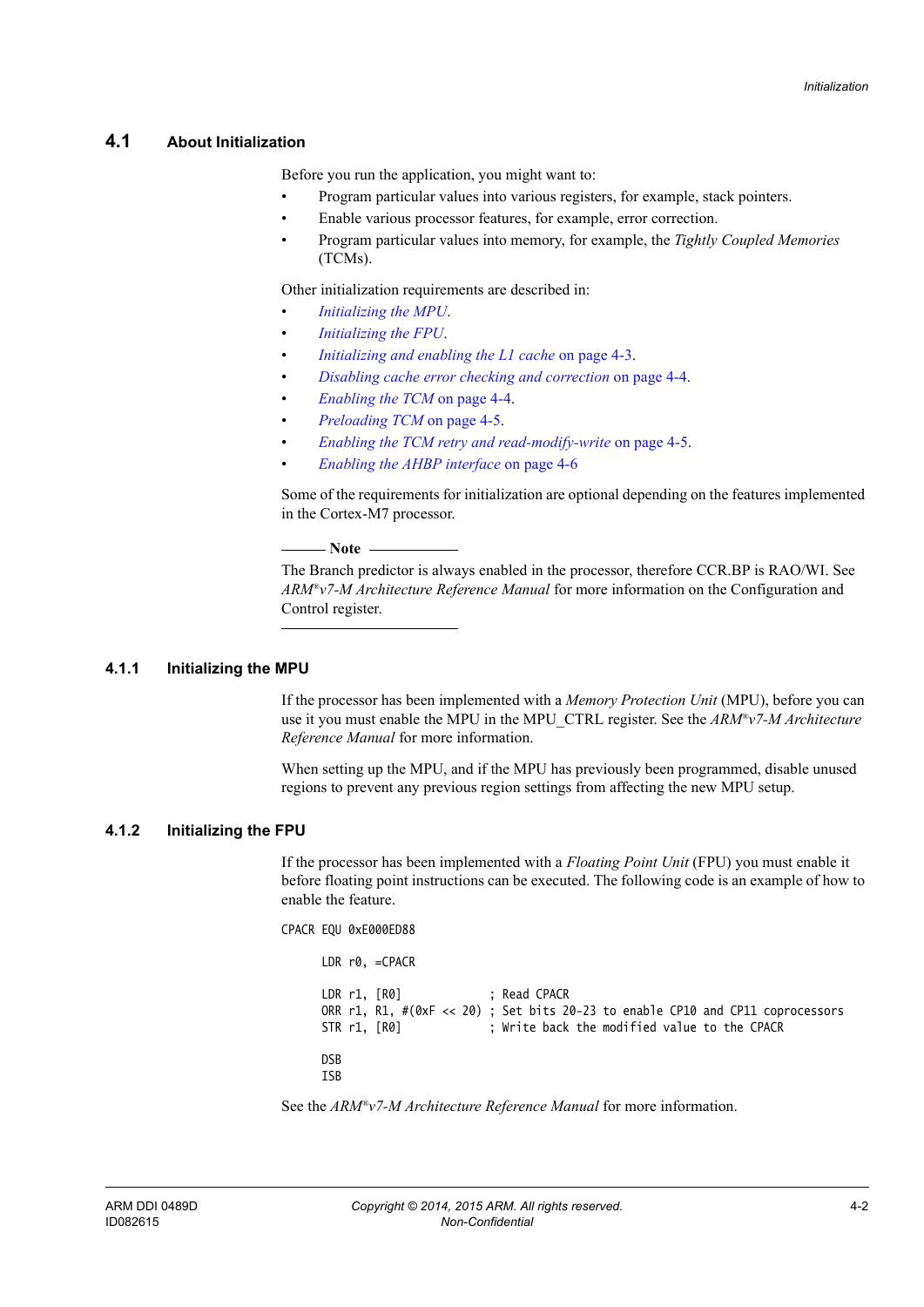- Note ——

Floating point logic is only available with the Cortex-M7 processor with FPU.

## <span id="page-59-0"></span>**4.1.3 Initializing and enabling the L1 cache**

If the processor has been implemented with L1 data or instruction caches, they must be invalidated before they are enabled in software, otherwise UNPREDICTABLE behavior can occur.

#### **Invalidate the entire data cache**

Software can use the following code example to invalidate the entire data cache, if it has been included in the processor. The operation is carried out by iterating over each line of the cache and using the DCISW register in the *Private Peripheral Bus* (PPB) memory region to invalidate the line. The number of cache ways and sets is determined by reading the CCSIDR register.

|                                                                                                                | $m$ and sets to determined by reading the existing register.                                                                                                         |
|----------------------------------------------------------------------------------------------------------------|----------------------------------------------------------------------------------------------------------------------------------------------------------------------|
| CCSIDR EQU 0xE000ED80<br>CSSELR EQU 0xE000ED84<br>DCISW<br>EQU 0xE000EF60                                      | ; Cache size ID register address<br>; Cache size selection register address<br>; Cache maintenance op address: data cache clean and invalidate by set/way            |
| MOV r0, #0x0<br>LDR r11, =CSSELR<br>STR r0, [r11]<br><b>DSB</b>                                                | : CSSELR selects the cache visible in CCSIDR<br>; 0 = select "level 1 data cache"<br>; Ensure write to CSSELR before proceeding                                      |
| $LDR r11, =CCSIDR$<br>LDR r2, [r11]<br>AND r1, r2, #0x7<br>ADD r7, r1, #0x4                                    | : From CCSIDR<br>; Read data cache size information<br>$: r1 = cache line size$<br>; r7 = number of words in a cache line                                            |
| UBFX r4, r2, #3, #10                                                                                           | ; r4 = number of "ways"-1 of data cache                                                                                                                              |
| UBFX r2, r2, #13, #15                                                                                          | ; r2 = number of "set"-1 of data cache                                                                                                                               |
| CLZ r6, r4                                                                                                     | ; calculate bit offset for "way" in DCISW                                                                                                                            |
| LDR $r11$ , =DCISW                                                                                             | ; invalidate cache by set/way                                                                                                                                        |
| inv_loop1<br>MOV r1, r4<br>LSLS r8, r2, r7                                                                     | ; For each "set"<br>; $r1 =$ number of "ways"-1<br>shift "set" value to bit 5 of r8                                                                                  |
| inv_loop2<br>LSLS $r3$ , $r1$ , $r6$<br>ORRS r3, r3, r8<br>STR r3, [r11]<br>SUBS r1, r1, #0x1<br>BGE inv_loop2 | ; For each "way"<br>shift "way" value to bit 30 in r6<br>merge "way" and "set" value for DCISW<br>invalidate D-cache line<br>decrement "way"<br>; End for each "way" |
| SUBS r2, r2, #0x1<br>BGE inv_loop1                                                                             | : Decrement "set"<br>; End for each "set"                                                                                                                            |
| <b>DSB</b><br><b>ISB</b>                                                                                       | ; Data sync barrier after invalidate cache<br>; Instruction sync barrier after invalidate cache                                                                      |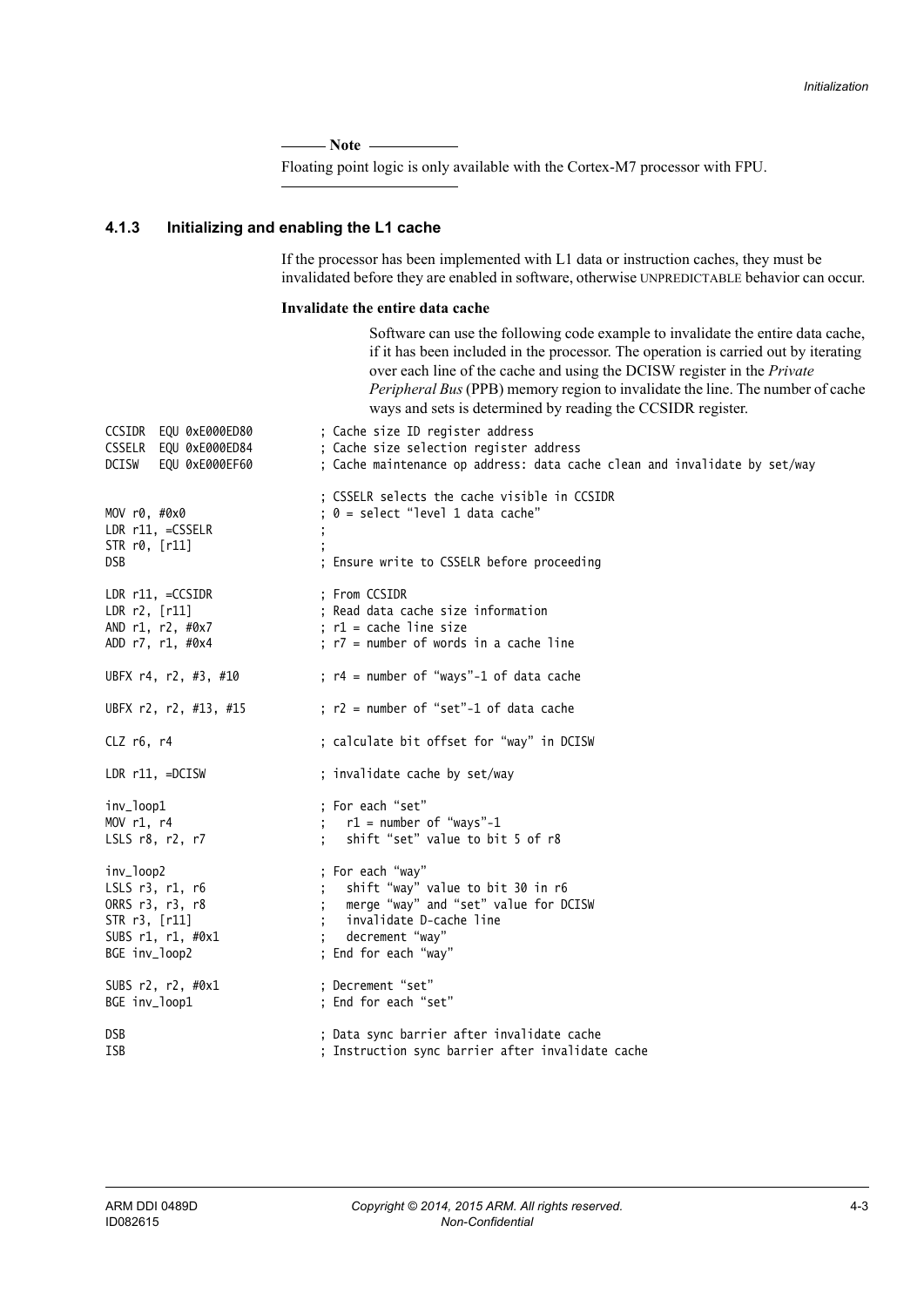#### **Invalidate instruction cache**

You can use the following code example to invalidate the entire instruction cache, if it has been included in the processor. The operation is carried out by writing to the ICIALLU register in the PPB memory region.

ICIALLU EQU 0xE000EF50

MOV r0, #0x0 LDR r11, =ICIALLU STR r0, [r11] DSB **TSB** 

#### **Enabling data and instruction caches**

You can use the following code example to enable the data and instruction cache after they have been initialized. The operation is carried out by modifying the CCR.IC and CCR.DC fields in the PPB memory region.

CCR EQU 0xE000ED14 LDR r11, =CCR LDR r0, [r11] ORR r0, r0, #0x1:SHL:16 ; Set CCR.DC field ORR r0, r0, #0x1:SHL:17 ; Set CCR.IC field STR r0, [r11] DSB ISB

### <span id="page-60-0"></span>**4.1.4 Disabling cache error checking and correction**

If cache error checking and correction is included in the processor it is enabled by default from reset. The following code example can be used to disable the feature. The operation is carried out by modifying the CM7\_CACR.ECCEN bit the PPB memory region.

CM7\_CACR EQU 0xE000EF9C LDR r11, =CM7\_CACR LDR r0, [r11] BFC r0, #0x1, #0x1 ; Clear CM7\_CACR.ECCEN STR r0, [r11] DSB ISB

Care must be taken when software changes the error checking fields in the CM7\_CACR. If the fields are changed when the caches contain data, ECC information in the caches might not be correct for the new setting, resulting in unexpected errors and data loss. Therefore the fields in the CM7\_CACR must only be changed when both caches are turned off and the entire cache must be invalidated after the change.

## <span id="page-60-1"></span>**4.1.5 Enabling the TCM**

The TCM interfaces can be enabled at reset in the system by an external signal on the processor. If they are disabled at reset then the following code example can be used to enable both the instruction and data TCM interfaces in software:

CM7\_ITCMCR EQU 0xE000EF90 CM7\_DTCMCR EQU 0xE000EF94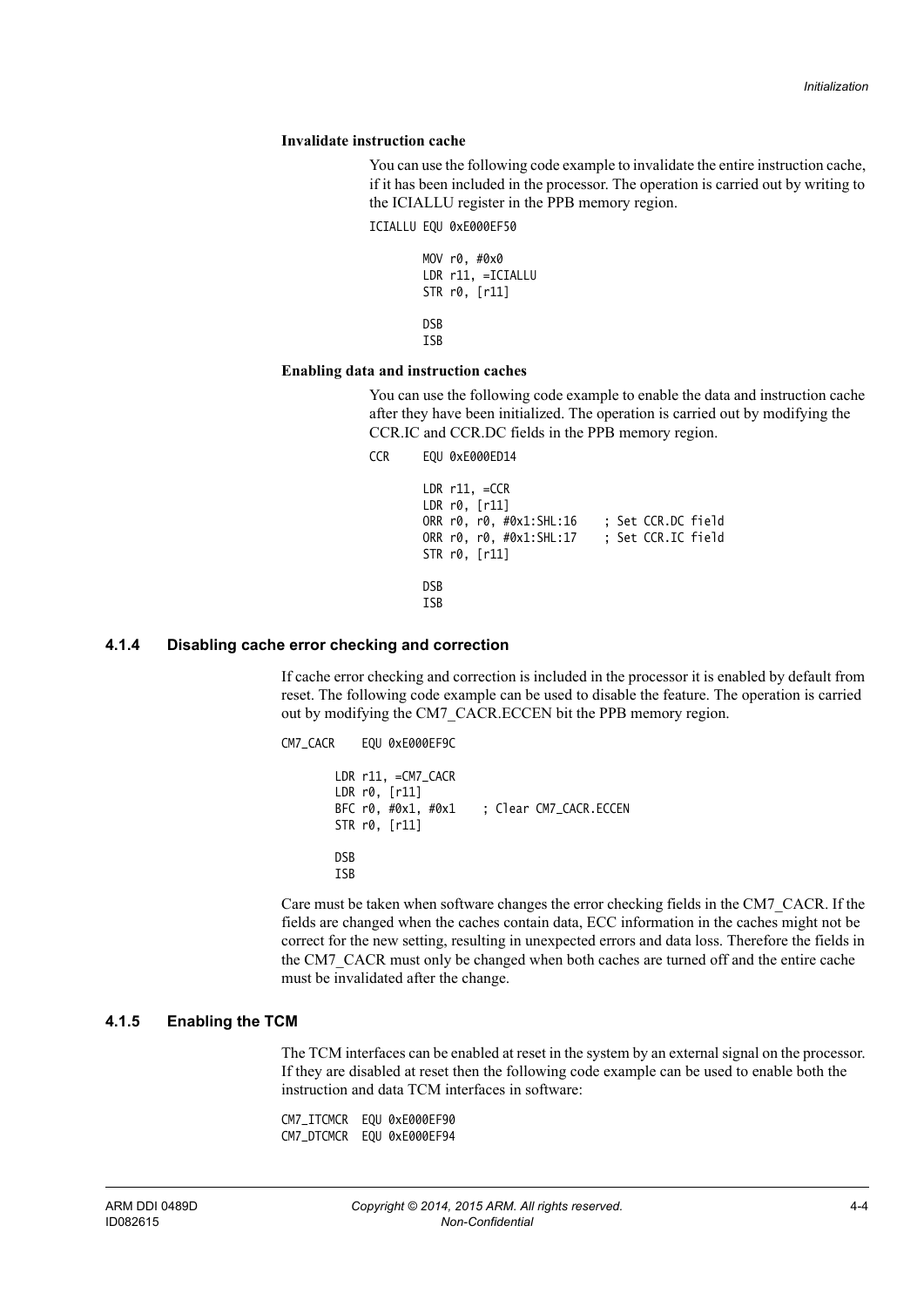```
LDR r11, =CM7_ITCMCR
LDR r0, [r11]
ORR r0, r0, #0x1 ; Set CM7_ITCMCR.EN field
STR r0, [r11]
LDR r11, =CM7_DTCMCR
LDR r0, [r11]
ORR r0, r0, #0x1 ; Set CM7_DTCMCR.EN field
STR r0, [r11]
DSB
ISB
```
#### <span id="page-61-0"></span>**4.1.6 Preloading TCM**

Methods to preload TCMs include:

#### **Memory copy with running boot code**

Where boot code includes a memory copy routine that reads data from a ROM, and writes it into the appropriate TCM, you must enable the TCM to do this. This bootcode must be run from an address outside the TCM region.

**DMA into TCM** The System includes a DMA device that reads data from a ROM, and writes it to the TCMs through the AHB slave interface. This method can be used to preload the TCM so they can be used by the processor from reset.

#### **Using the TCM from reset**

If the TCM interface is configured to enable the TCM at reset and the reset vector address is inside the TCM memory region then the processor boots from TCM. The system must ensure that the bootcode software is present in the appropriate memory region before execution starts. This can be accomplished by either initializing the memory before reset or by transferring the data after reset using the AHB slave interface and asserting the **CPUWAIT** input signal. Asserting this signal stops the processor fetching or executing instructions after reset. When the **CPUWAIT** signal is deasserted the processor starts fetching instructions from the reset vector address in the normal way.

— Note —

When **CPUWAIT** has been deasserted to start the processor fetching, **CPUWAIT** must not be asserted again except when the processor is under processor reset or Power-on reset; that is **nSYSRESET** or **nPORESET** asserted. The processor does not halt if the **CPUWAIT** is asserted while the processor is running.

#### <span id="page-61-1"></span>**4.1.7 Enabling the TCM retry and read-modify-write**

If the TCM connected to the processor supports error detection and correction then the TCM interface must be configured to support the retry and read-modify-write features. These can be enabled at reset in the system by external signals on the processor. If they are disabled at reset then the following code example can be used to enable them in software:

CM7\_ITCMCR EQU 0xE000EF90 CM7\_DTCMCR EQU 0xE000EF94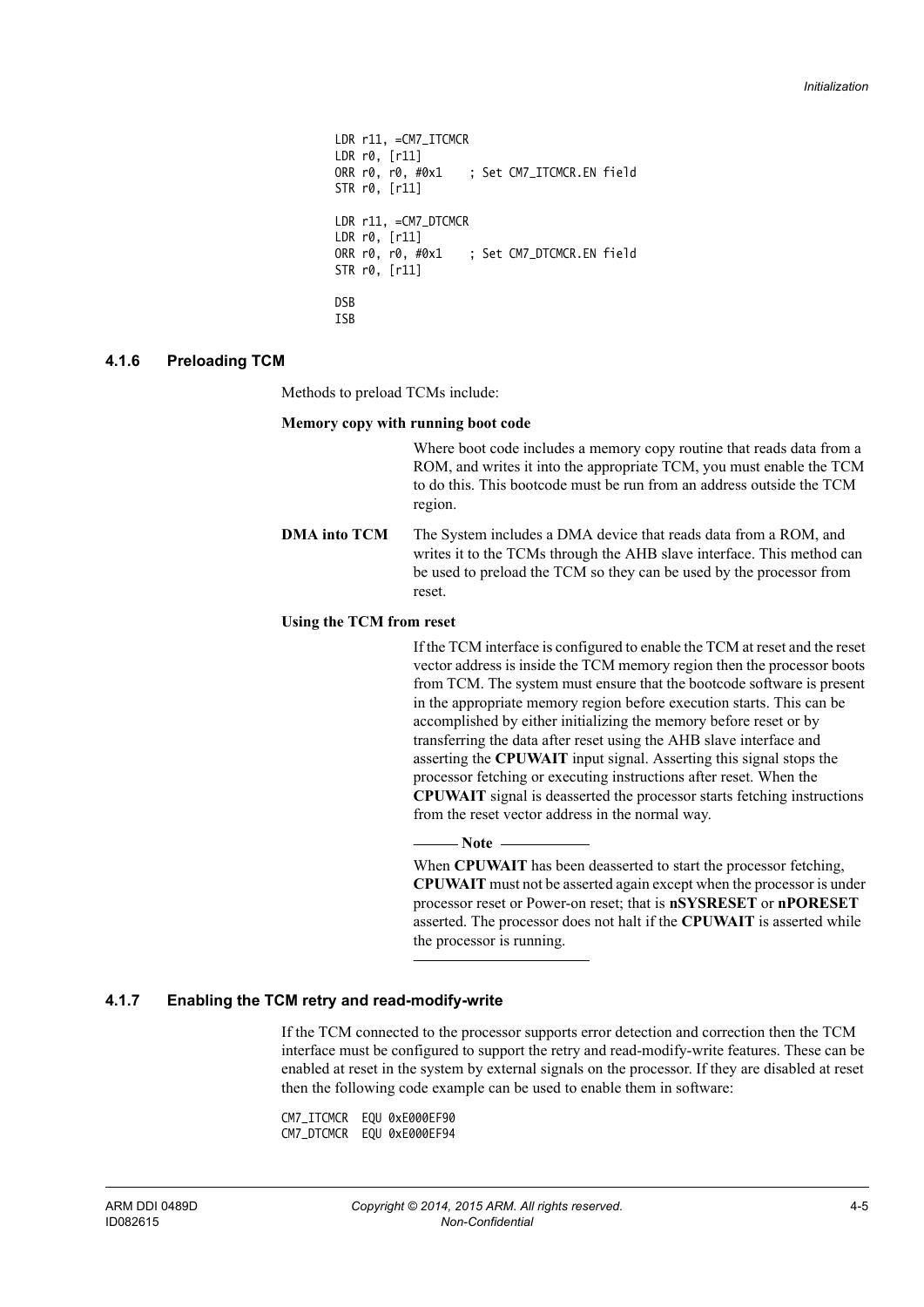```
LDR r11, =CM7_ITCMCR
LDR r0, [r11]
ORR r0, r0, #0x1:SHL:1 ; Set CM7_ITCMCR.RMW field
ORR r0, r0, #0x1:SHL:2 ; Set CM7_ITCMCR.RETEN field
STR r0, [r11]
LDR r11, =CM7_DTCMCR
LDR r0, [r11]
ORR r0, r0, #0x1:SHL:1 ; Set CM7_DTCMCR.RMW field
ORR r0, r0, #0x1:SHL:2 ; Set CM7_DTCMCR.RETEN field
STR r0, [r11]
DSB
ISB
```
## <span id="page-62-0"></span>**4.1.8 Enabling the AHBP interface**

The AHBP interface can be enabled at reset in the system by an external signal on the processor. If it is disabled at reset then the following code example can be used to enable the AHBP interface from software:

CM7\_AHBPCR EQU 0xE000EF98

| $LDR r11, = CM7_AHBPCR$<br>LDR r0, [r11]<br>ORR r0, r0, #0x1<br>STR r0, [r11] | : Set CM7_AHBPCR.EN field |
|-------------------------------------------------------------------------------|---------------------------|
| <b>DSB</b><br>TCR                                                             |                           |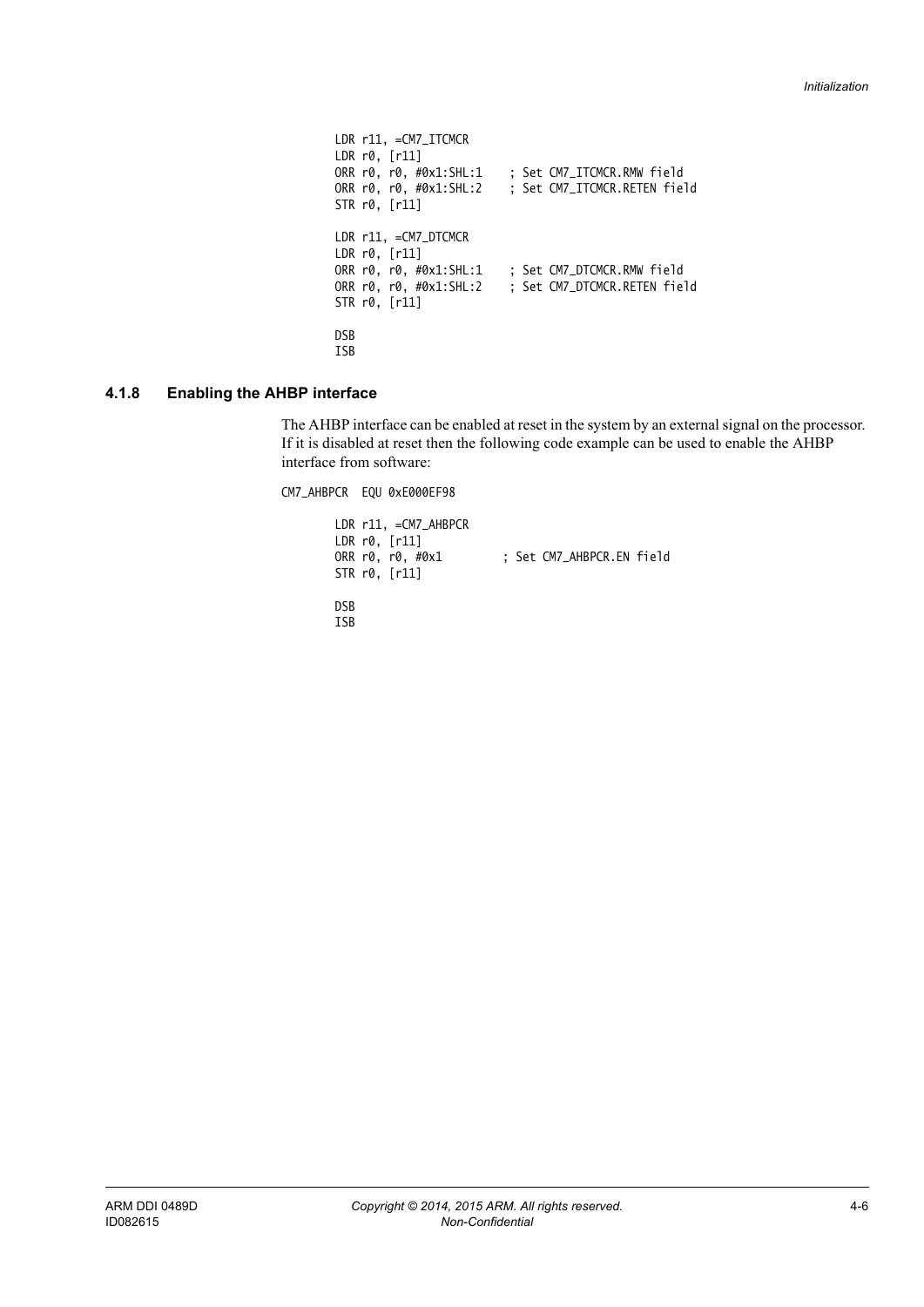# Chapter 5 **Memory System**

This chapter describes the Cortex-M7 processor memory system. It contains the following sections:

- *[About the memory system](#page-64-0)* on page 5-2.
- *[Fault handling](#page-65-0)* on page 5-3.
- *[Memory types and memory system behavior](#page-67-0)* on page 5-5.
- *[AXIM interface](#page-68-0)* on page 5-6.
- *[AHB peripheral interface](#page-84-0)* on page 5-22.
- *[AHB slave interface](#page-92-0)* on page 5-30.
- *[TCM interfaces](#page-95-0)* on page 5-33.
- *L1 caches* [on page 5-37](#page-99-0).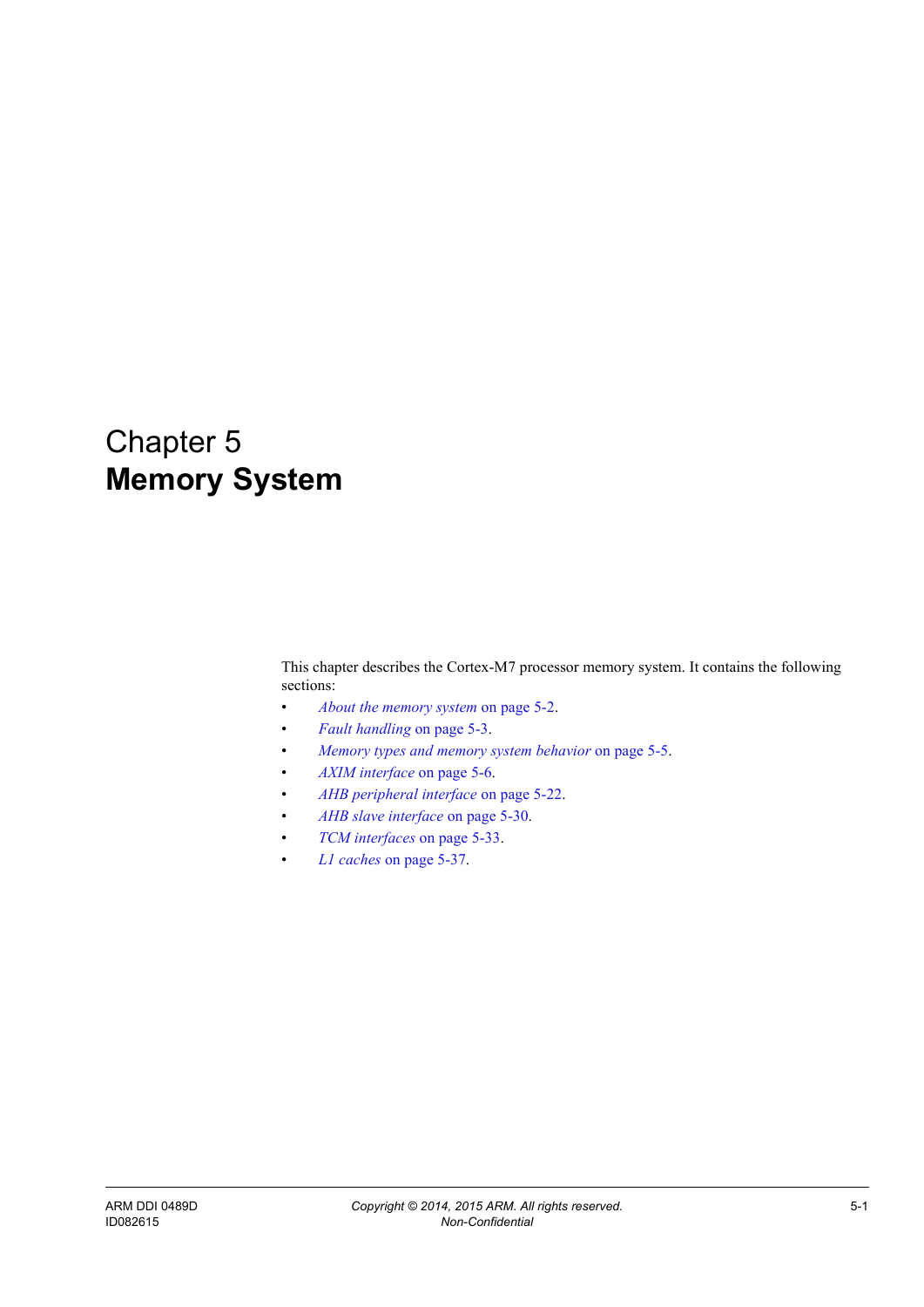## <span id="page-64-0"></span>**5.1 About the memory system**

This section provides an overview of the Cortex-M7 processor memory system.

The Cortex-M7 processor memory system can be configured during implementation and integration. It consists of:

- Separate optional instruction and data caches.
- Multiple optional *Tightly-Coupled Memory* (TCM) areas.
- An *AHB Slave* (AHBS) interface.
- An optional *Memory Protection Unit* (MPU). See Chapter 6 *[Memory Protection Unit](#page-103-0)*.
- MBIST interface.

The cache architecture is Harvard, that is, only instructions can be fetched from the instruction cache, and only data can be read from and written to the data cache.

In parallel with each of the caches are two areas of dedicated RAM accessible to both the instruction and data sides. These are regions of TCM.

*Instruction TCM* (ITCM) uses the ITCM interface and the *Data TCM* (DTCM) uses two interfaces, D0TCM and D1TCM. *[Cortex-M7 functional diagram](#page-16-0)* on page 1-6 shows this.

The ITCM interface is 64-bits wide. The DTCM is divided into two 32-bit wide interfaces, D0TCM and D1TCM. The upper 32-bits of data is on the D1TCM interface and the lower 32-bits of the data is on the D0TCM interface.

Memory accesses to the ITCM, required for fetching instructions and for data transfer instructions, are performed if the address is in an enabled TCM region. Remaining instruction accesses and remaining data accesses that are not in a peripheral interface region are looked up in the appropriate L1 cache if they are cacheable. Accesses that are not serviced by the memory system are passed through the *AXI master* (AXIM) interface or the AHBP interface to the external memory system connected to the processor.

Both instruction and data cache RAM can be configured at implementation time to have *Error Correcting Code* (ECC) to protect the data stored in the memory from errors. Each TCM interface can support external logic to the processor to report to the processor that an error has occurred.

The processor includes support for direct access to the TCM through the AHBS interface. The interface provides high bandwidth for DMA traffic to the memory and can be used when the remainder of the processor is in low-power standby mode, with the internal clock disabled.

The optional MPU handles both the instruction and data memory accesses. The MPU is responsible for protection checking, address access permissions, and memory attributes for all accesses. Some of these attributes can be passed through the AXIM interface or AHBP interface to the external memory system.

The memory system includes a monitor for exclusive accesses. Exclusive load and store instructions, for example LDREX and STREX, can be used with the appropriate memory monitoring to provide inter-process or inter-processor synchronization and semaphores. See the *ARM®v7-M Architecture Reference Manual* for more information.

The processor is designed for use in chip designs that use the AMBA 4 AXI and AMBA 3 AHB-Lite protocols.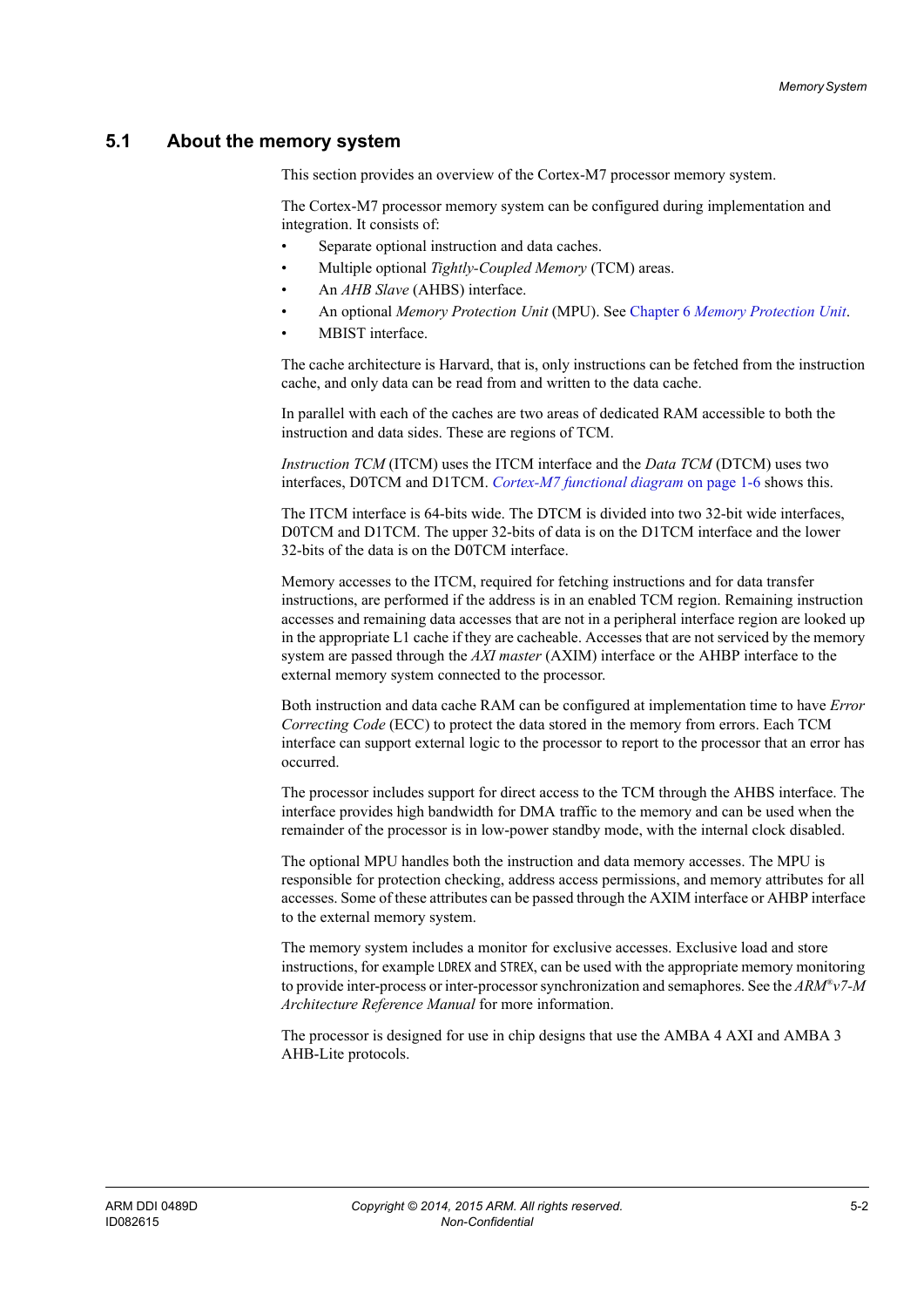# <span id="page-65-0"></span>**5.2 Fault handling**

Faults can occur on instruction fetches for the following reasons:

- MPU MemManage.
- External AXI *slave error* (SLVERR).
- External AXI *decode error* (DECERR).
- TCM external error.
- Breakpoints, and vector capture events.

Faults can occur on data accesses for the following reasons:

- MPU MemManage.
- Alignment UsageFault.
- External AXI slave error (SLVERR).
- External AXI decode error (DECERR).
- External AHB error from the AHBP port.
- TCM external error.
- Watchpoints.

Fault handling is described in:

- *[Faults](#page-65-1)*.
- *[Usage models](#page-66-0)* on page 5-4.

## <span id="page-65-1"></span>**5.2.1 Faults**

The classes of fault that can occur are:

- *[MPU faults](#page-65-2)*.
- *[External faults](#page-65-3)*.
- *[Debug events](#page-66-1)* on page 5-4.
- *[Synchronous and asynchronous faults](#page-66-2)* on page 5-4.

## <span id="page-65-2"></span>**MPU faults**

The MPU can generate a fault for various reasons. MPU faults are always synchronous, and take priority over external faults. If an MPU fault occurs on an access that is not in the TCM, the AXI or AHB transactions for that access are not performed.

## <span id="page-65-3"></span>**External faults**

A memory access or instruction fetch performed through the AXIM interface can generate two different types of error response, a *slave error* (SLVERR) or *decode error* (DECERR). These are known as external AXI errors, because they are generated by the AXI system outside the processor.

A memory access performed through the AHBP interface can generate a single error response. The processor manages this in the same way as a response of SLVERR from the AXI interface.

A memory or instruction fetch access performed on the TCM interface can generate a single error response. The processor manages this in the same way as a response of SLVERR from the AXI interface.

Synchronous faults are generated for instruction fetches and data loads. All stores generate asynchronous faults.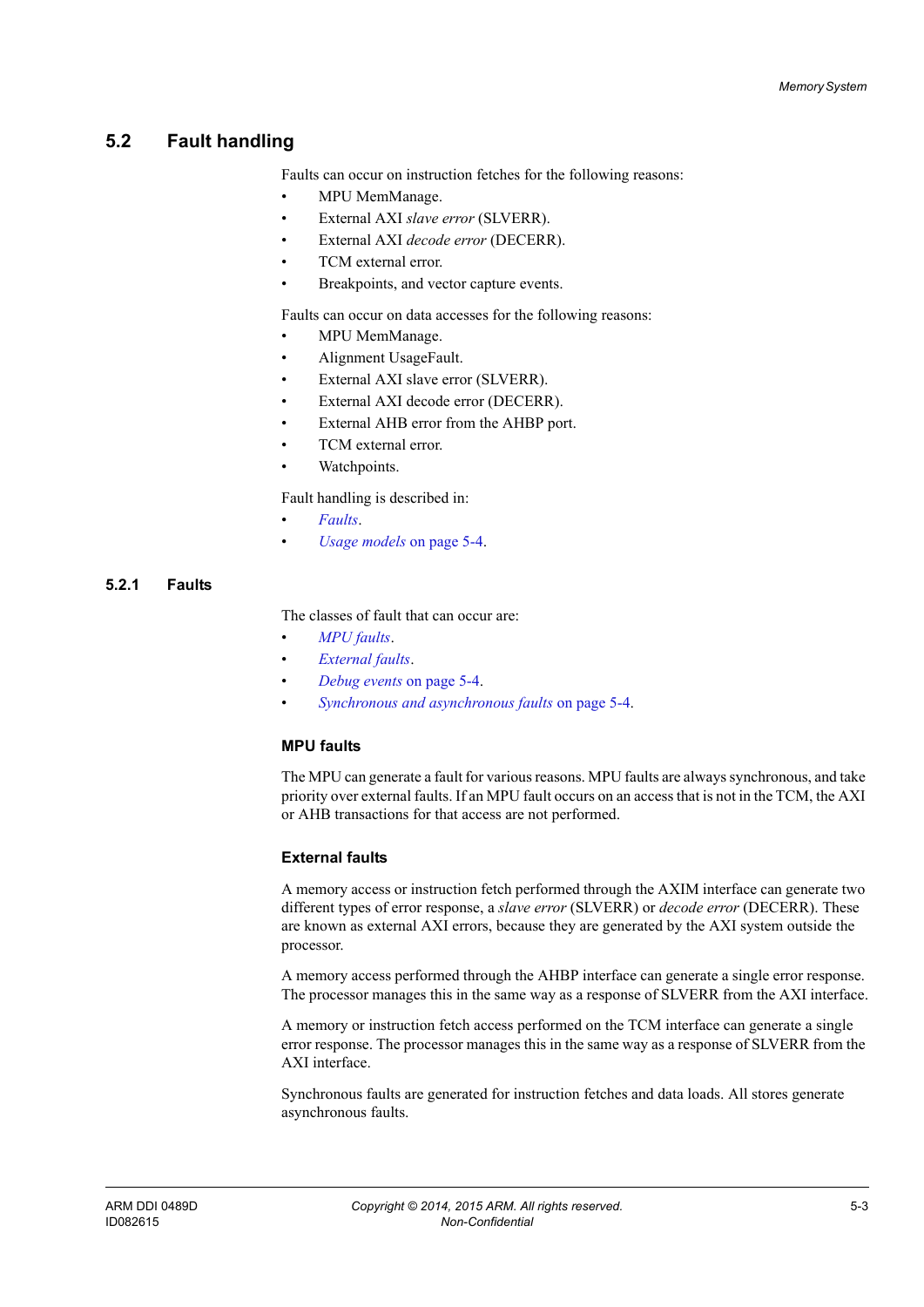**Note**

 An AXI slave device in the system that cannot handle exclusive transactions returns OKAY in response to an exclusive read. This is also treated as an external error, and the processor behaves as if the response was SLVERR.

#### <span id="page-66-1"></span>**Debug events**

The debug logic in the processor can be configured to generate breakpoints or vector capture events on instruction fetches, and watchpoints on data accesses. If the processor is software-configured for monitor-mode debugging, a fault is taken when one of these events occurs, or when a BKPT instruction is executed. For more information, see [Chapter 9](#page-117-0) *Debug*.

#### <span id="page-66-2"></span>**Synchronous and asynchronous faults**

See *[External faults](#page-65-3)* on page 5-3 for more information about the differences between synchronous and asynchronous faults.

## <span id="page-66-0"></span>**5.2.2 Usage models**

This section describes some methods for handling errors in a system. Exactly how you program the processor to handle faults depends on the configuration of your processor and system, and what you are trying to achieve.

If a fault exception is taken, the fault handler reads the information in the link register, *Program Status Register* (PSR) in the stack, and fault status registers to determine the type of fault. Some types of fault are fatal to the system, and others can be fixed, and program execution resumed. For example, an MPU background MemManage might indicate a stack overflow, and be rectified by allocating more stack and reprogramming the MPU to reflect this. Alternatively, an asynchronous external fault might indicate that a software error meant that a store instruction occurred to an unmapped memory address. Such a fault is fatal to the system or process because no information is recorded about the address the error occurred on, or the instruction that caused the fault.

<span id="page-66-3"></span>[Table 5-1](#page-66-3) shows the types of fault that are typically fatal because either the location of the error is not recorded or the error is unrecoverable. Some faults that are marked as not fatal might turn out to be fatal in some systems when the cause of the error has been determined. For example, an MPU background MemManage fault might indicate a stack overflow, that can be rectified, or it might indicate that, because of a bug, the software has accessed a nonexistent memory location, that can be fatal. These cases can be distinguished by determining the location where the error occurred.

| Type of fault         | <b>Conditions</b>                                                   | <b>Source</b> | <b>Synchronous</b> | Fatal |
|-----------------------|---------------------------------------------------------------------|---------------|--------------------|-------|
| <b>MPU</b>            | Access not permitted by MPU <sup>a</sup>                            | <b>MPU</b>    | Yes                | No    |
| Synchronous external  | Load using external memory interface                                | AXIM, AHBP    | Yes                | No    |
| Asynchronous external | Store to Normal or Device memory using external memory<br>interface | AXIM, AHBP    | No                 | Yes   |

**Table 5-1 Types of faults**

a. See the *ARM®v7-M Architecture Reference Manual* for more information.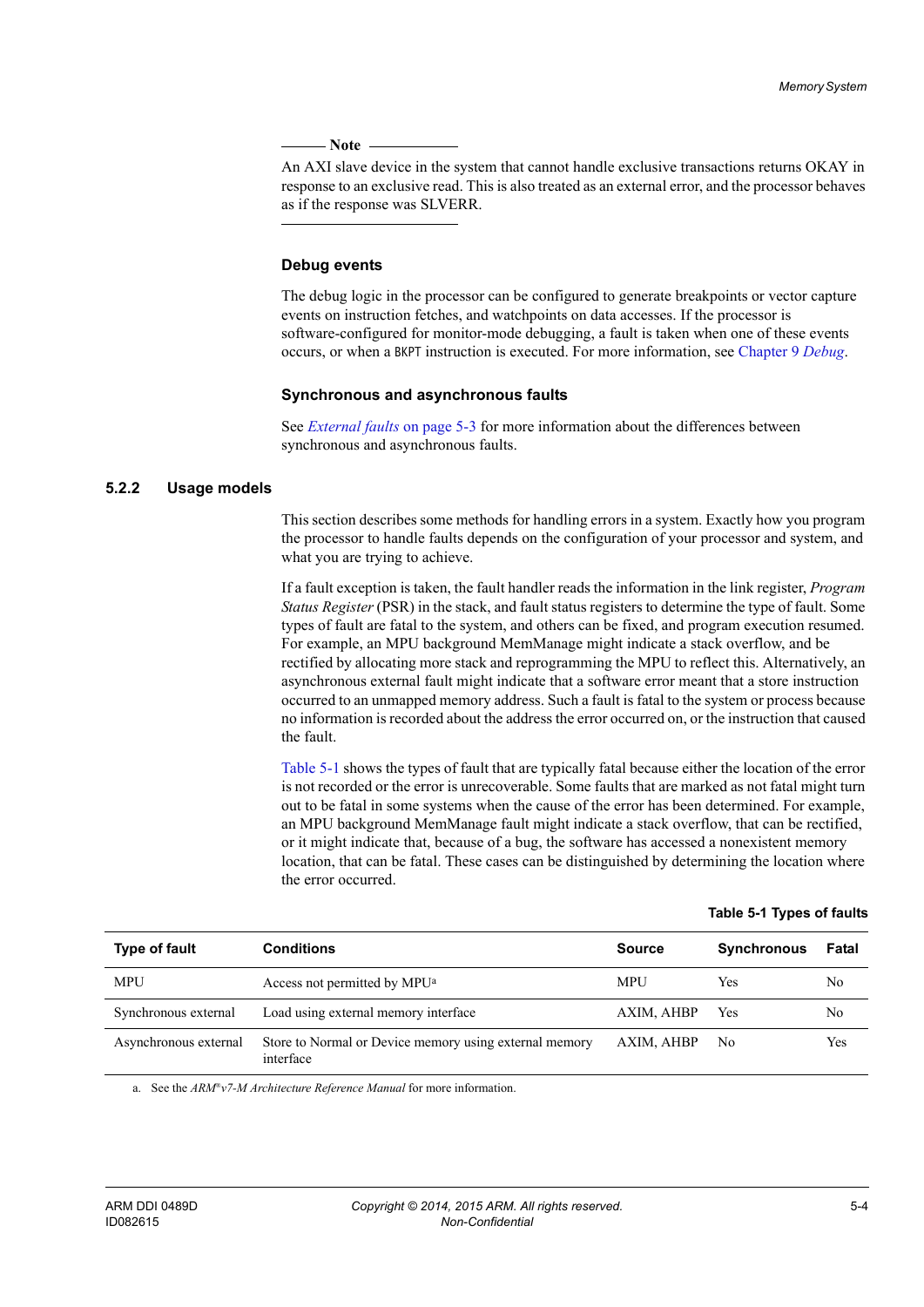## <span id="page-67-0"></span>**5.3 Memory types and memory system behavior**

The behavior of the memory system depends on the type attribute of the memory that is being accessed:

- By default, only Normal, Non-shareable memory regions can be cached in the RAMs. Caching only takes place if the appropriate cache is enabled and the memory type is cacheable. Shared cacheable memory regions can be cached if CACR.SIWT is set to 1.
- The store buffer can merge any stores to Normal memory if they are not from a store exclusive instruction accessing a memory region marked as Shared. See *[Store buffer](#page-100-0)* on [page 5-38](#page-100-0) for more information.
- Only non-cached Shared exclusive transactions are marked as exclusive on the external interface. Load and store exclusive instructions to Shared cacheable memory regions do not result in any accesses marked as exclusive on the external interface if CACR.SIWT is set to 1.
- Only Normal memory is considered restartable, that is, a multi-word transfer can be abandoned part way through because of an interrupt, to be restarted after the interrupt has been handled. See *[Exception handling](#page-35-0)* on page 2-9 for more information about interrupt behavior.
- For exclusive accesses to Non-shared memory only the internal exclusive monitor is updated and checked. Exclusive accesses to Shared memory are checked using the internal monitor and also, if necessary, using an external monitor using the external memory interface AXIM or AHBP.

<span id="page-67-1"></span>

| Table 5-2 summarizes the processor memory types and associated behavior. |  |
|--------------------------------------------------------------------------|--|
|                                                                          |  |

| <b>Memory type</b> |            | Can be cached   | <b>Merging</b> | <b>Restartable</b> | <b>Exclusives</b><br>handled |
|--------------------|------------|-----------------|----------------|--------------------|------------------------------|
| Normal             | Shared     | No <sup>a</sup> | <b>Yes</b>     | Yes                | Internal and external        |
|                    | Non-shared | Yes             | <b>Yes</b>     | Yes                | Internal only                |
| Device             | Shared     | No.             | No.            | N <sub>0</sub>     | Internal and external        |
|                    | Non-shared | No              | No             | No                 | Internal only                |
| Strongly-ordered   | Shared     | No              | No             | No                 | Internal and external        |

**Table 5-2 Memory types and associated behavior**

a. Unless CACR.SIWT is set to 1.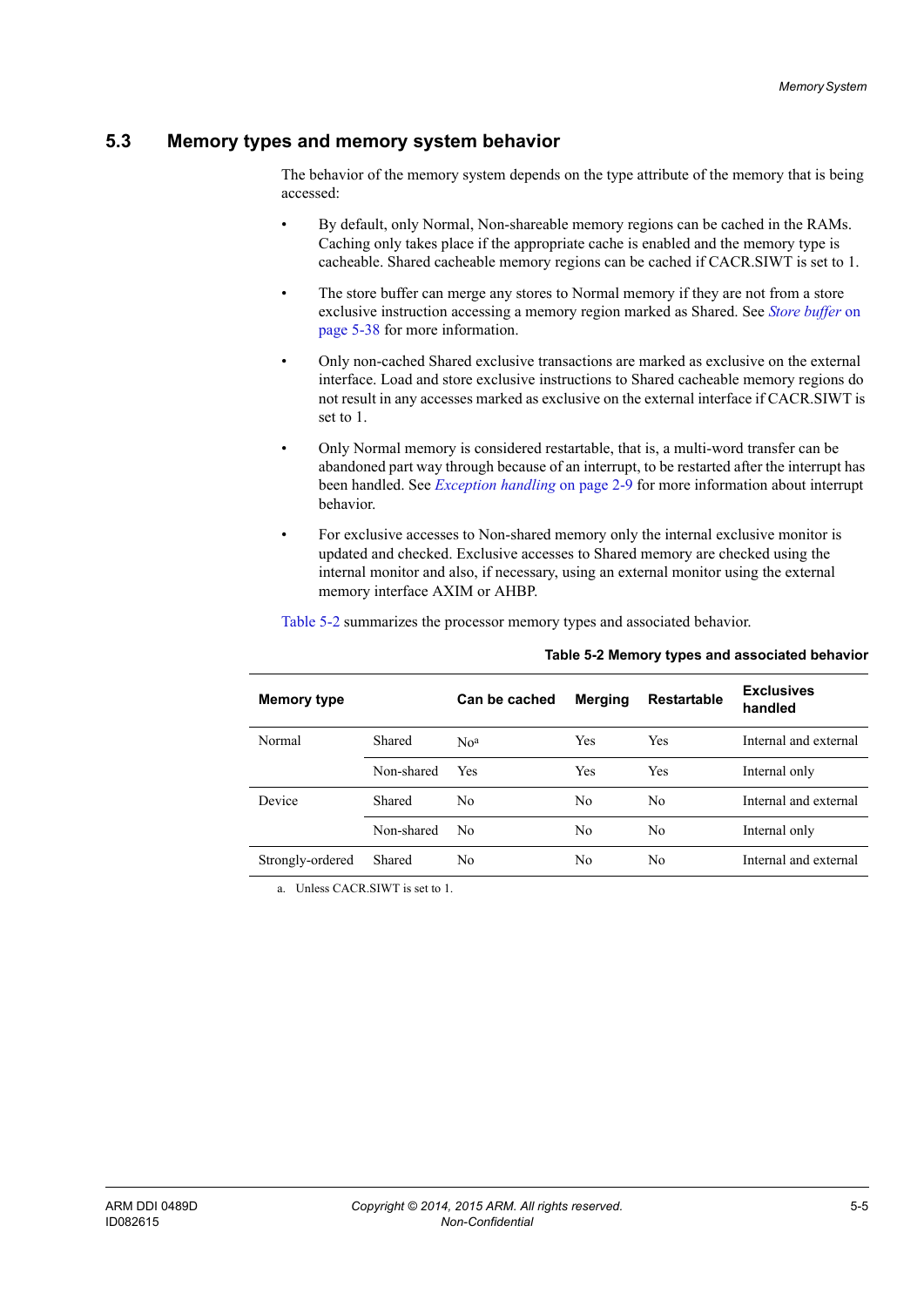## <span id="page-68-0"></span>**5.4 AXIM interface**

This section describes the AXIM interface. The AXIM interface is a single 64-bit wide interface that connects to a external memory system. It is used for:

- Instruction fetches.
- Data cache linefills and evictions.
- Non-cacheable Normal-type memory data accesses.
- Device and Strongly-ordered type data accesses, normally to peripherals.

The AXIM interface conforms to the AXI4 standard as described in the *ARM® AMBA® AXI and ACE Protocol Specification*. Within the AXI standard, the AXIM interface uses a number of extension signals to indicate inner memory attributes and the request source. See *[AXI extensions](#page-72-0)* [on page 5-10.](#page-72-0)

The AXIM interface can run at the same frequency as the processor or at a lower synchronous frequency.

**Note**

 References in this section to an *AXI slave* refer to the AXI slave in the external system that is connected to the processor AXIM interface.

The following sections describe the attributes of the AXIM interface, and provide information about the types of burst generated:

- *[AXI attributes and transactions](#page-68-1)*.
- *[Identifiers for AXIM interface accesses](#page-71-0)* on page 5-9.
- *[AXI extensions](#page-72-0)* on page 5-10.
- *[Memory system implications for AXI accesses](#page-72-1)* on page 5-10.

## <span id="page-68-1"></span>**5.4.1 AXI attributes and transactions**

<span id="page-68-2"></span>[Table 5-3](#page-68-2) shows the AXI attributes and transactions for the AXIM interface when the processor is configured with the L1 data cache. This is for use in a native AXI system with high memory bandwidth and supports multiple outstanding transactions, also known as a high performance AXIM interface.

| <b>Attribute</b>         | Value | <b>Description</b>                                                                                                                                                                                                                                                              |  |
|--------------------------|-------|---------------------------------------------------------------------------------------------------------------------------------------------------------------------------------------------------------------------------------------------------------------------------------|--|
| Write issuing capability | 39    | Consisting of:<br>15 writes to Strongly-ordered or Device memory.<br>24 writes to Normal memory, that can be evictions, write bursts or single writes. A<br>٠<br>maximum of 17 of these can be to cacheable memory and a maximum of 10 to<br>Non-cacheable or shareable memory. |  |
| Read issuing capability  |       | Consisting of:<br>2 data linefills.<br>٠<br>4 Non-cacheable data reads.<br>٠<br>l instruction fetch or instruction linefill.                                                                                                                                                    |  |

#### **Table 5-3 High performance AXIM attributes and transactions**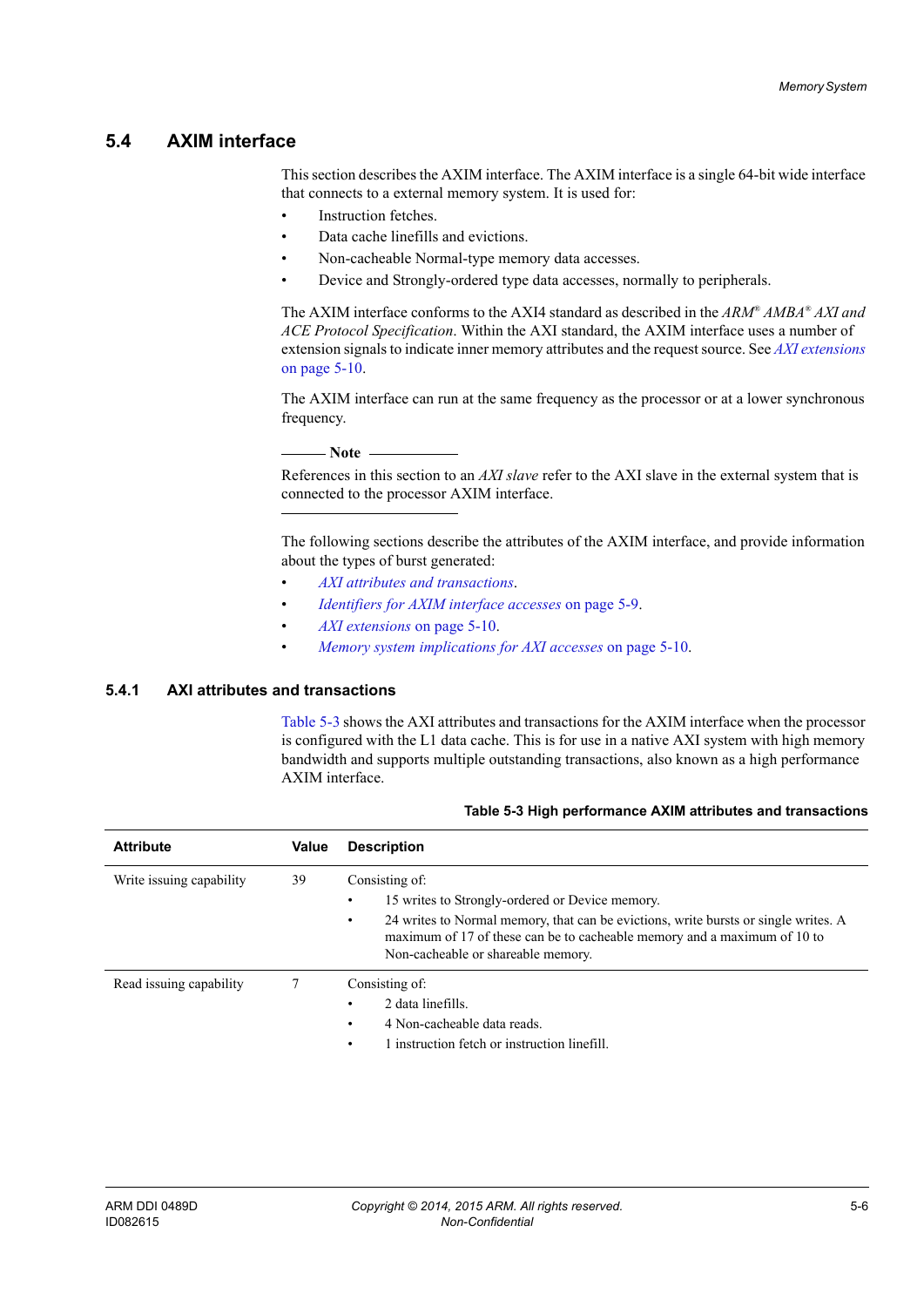| <b>Attribute</b>            | Value | <b>Description</b>                                                                                                                                                                                                                                                                           |
|-----------------------------|-------|----------------------------------------------------------------------------------------------------------------------------------------------------------------------------------------------------------------------------------------------------------------------------------------------|
| Write ID capability         | 4     | Consisting of:<br>1 reserved for Strongly-ordered or Device memory.<br>1 reserved for Normal, cacheable and Non-shareable memory.<br>٠<br>1 reserved for Normal, Non-cacheable or Shareable memory.<br>٠<br>1 reserved for cache line evictions (Normal, cacheable, Write-Back memory).<br>٠ |
| Read ID capability          | 4     | $\overline{\phantom{0}}$                                                                                                                                                                                                                                                                     |
| Combined issuing capability | 40    | Consisting of:<br>39 outstanding writes.<br>instruction fetch <sup>a</sup> .                                                                                                                                                                                                                 |

## **Table 5-3 High performance AXIM attributes and transactions (continued)**

a. The maximum issuing capability of the memory system is limited to one outstanding instruction read because all data reads are hazarded in the BIU when the maximum number of write transactions have been issued.

Only a subset of all possible AXI transactions can be generated. These are:

- For Normal, cacheable memory:
	- WRAP4 64-bit reads, for load and Write-Back Write-Allocate store linefills and instruction linefills.
	- INCR4 64-bit writes, for evictions.
	- INCR N (N:1-4) 64-bit for write transfers, for coalesced individual Write-Through or Write-Back, no Write-Allocate stores.
	- INCR N (N:1-4) 64-bit for read transfers, for loads when the data cache is disabled, or for instruction fetches when the instruction cache is disabled.
- For Normal, Non-cacheable memory:
	- INCR N (N:1-4) 64-bit for read transfers, for individual loads and load multiplies.
	- INCR N (N:1-4) 64-bit for write transfers, for coalesced individual stores and store multiples.
	- INCR  $N(N:1-4)$  64-bit for read transfers, for instruction fetches.
	- INCR 1 8-bit, 16-bit, and 32-bit exclusive reads and writes, for shared exclusives.
- For Strongly-ordered or Device memory:
	- INCR 1 8-bit, 16-bit and 32-bit reads and writes, for individual load and stores.
	- INCR 1 32-bit for read transfers, load multiples.
	- INCR N (N:1-2) 32-bit for write transfers, for store multiples.
	- INCR 1 8-bit, 16-bit and 32-bit exclusive reads and writes, for shared exclusives.
- No FIXED bursts are used.
- Write bursts to Normal memory can use the following optimizations:
	- Entire beats with no strobes set.
	- Non-contiguous strobes per beat.

These are allowed on AXI but have implications for bridging to AHB.

For more information on IDs used for different transactions, see *[Identifiers for AXIM interface](#page-71-0)  accesses* [on page 5-9.](#page-71-0)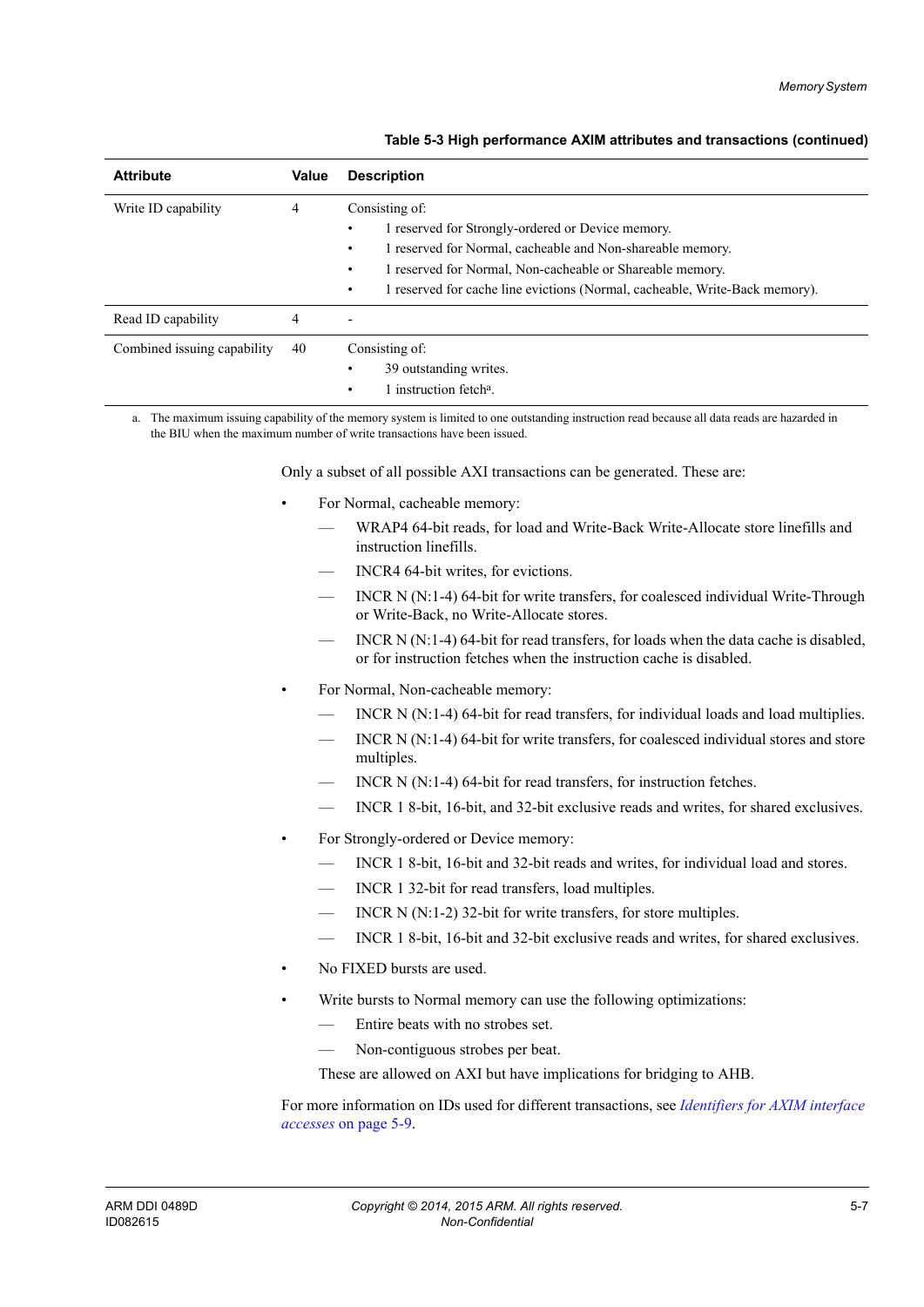<span id="page-70-0"></span>[Table 5-4](#page-70-0) shows the AXI attributes and transactions for when the processor is not configured to include the L1 data cache. That is, if you want to use it in a low-cost AXI system, or bridged to AHB, that has a low-bandwidth memory system, like on an off-chip memory system.

| <b>Attribute</b>            | Value          | <b>Description</b>                                                                                   |  |
|-----------------------------|----------------|------------------------------------------------------------------------------------------------------|--|
| Write issuing capability    | 25             | Consisting of:<br>15 writes to Strongly-ordered or Device memory.<br>10 writes to Normal memory.     |  |
| Read issuing capability     | 5              | Consisting of:<br>4 data read.<br>1 instruction fetch or instruction linefill.                       |  |
| Write ID capability         | 2              | Consisting of:<br>1 reserved for Strongly-ordered or Device memory.<br>1 reserved for Normal memory. |  |
| Read ID capability          | $\overline{2}$ |                                                                                                      |  |
| Combined issuing capability | 26             | Consisting of:<br>25 outstanding writes.<br>٠<br>1 instruction fetch <sup>a</sup> .                  |  |

#### **Table 5-4 Area optimized AXIM attributes and transactions**

a. The maximum issuing capability of the memory system is limited to one outstanding instruction read because all data reads are hazarded in the BIU when the maximum number of write transactions have been issued.

Only a subset of all possible AXI transactions is generated. These are:

- For Normal memory:
	- WRAP4 64-bit read transfers, for instruction linefills where instruction cache is included.
	- INCR N  $(N:1-4)$  64-bit for read transfers, for individual loads and load multiplies.
	- INCR  $N(N:1-4)$  64-bit for write transfers, for coalesced individual stores and store multiples.
	- INCR N (N:1-4) 64-bit for read transfers, for Non-cacheable instruction fetches or all instruction fetches with no instruction cache.
	- INCR 1 8-bit, 16-bit and 32-bit exclusive reads and writes, for shared exclusives.
- For Strongly-ordered or Device memory:
	- INCR N (N:1-2) 32-bit for read transfers, for individual loads and load multiples.
	- INCR N  $(N:1-2)$  32-bit for write transfers, for individual stores and store multiples.
	- INCR 1 8-bit, 16-bit and 32-bit exclusive reads and writes, for shared exclusives.
- No FIXED bursts are used.
- Write bursts to Normal memory can use the following optimizations:
	- Entire beats with no strobes set.
	- Non-contiguous strobes per beat.

These are allowed on AXIM interface but have implications for bridging to AHB.

For more information on IDs used for different transactions, see *[Identifiers for AXIM](#page-71-0)  [interface accesses](#page-71-0)* on page 5-9.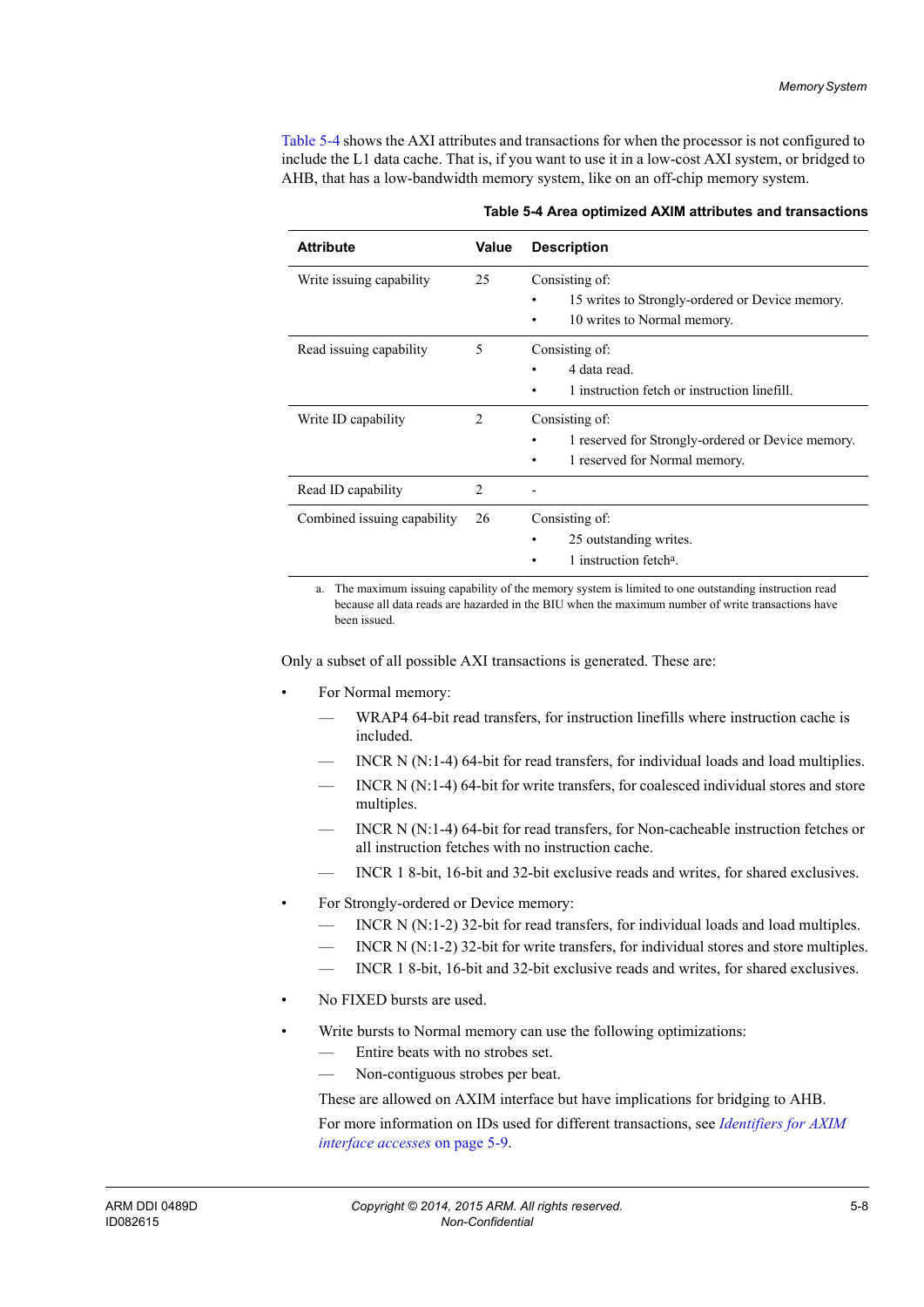## <span id="page-71-0"></span>**5.4.2 Identifiers for AXIM interface accesses**

The following ID values are for read and write channels, and Write-Allocate memory accesses on the AXIM interface:

| ٠                                                            | Read channels, ARID[2:0], RID[2:0]: |                                                                                        |  |  |  |  |  |
|--------------------------------------------------------------|-------------------------------------|----------------------------------------------------------------------------------------|--|--|--|--|--|
|                                                              | 0b000                               | Normal Non-cacheable, Device, and Strongly-ordered reads.                              |  |  |  |  |  |
|                                                              | 0b011,0b010                         | Data cache line-fills.                                                                 |  |  |  |  |  |
|                                                              | 0b100                               | Instruction fetches.                                                                   |  |  |  |  |  |
| Write channels, $AWID[1:0]$ , $WID[1:0]$ , $BID[1:0]$ :<br>٠ |                                     |                                                                                        |  |  |  |  |  |
|                                                              | 0b00                                | Normal, Non-cacheable writes, All shared exclusive writes, for<br>example from STREX.  |  |  |  |  |  |
|                                                              | 0b01                                | Normal cacheable writes to Write-Through and Write-Back, Non<br>Write-Allocate memory. |  |  |  |  |  |
|                                                              | 0b10                                | Device and Strongly-ordered writes.                                                    |  |  |  |  |  |
|                                                              | 0b11                                | Evictions to Normal cacheable Write-Back memory.                                       |  |  |  |  |  |
|                                                              |                                     |                                                                                        |  |  |  |  |  |

**WID** is not a required signal for AMBA 4 AXI. It is included for compatibility with AMBA 3 AXI systems.

## **5.4.3 AXI privilege information**

AXI provides information about the privilege level of an access on the **ARPROT** and **AWPROT** signals. However, when accesses might be cached or merged together, the resulting transaction can have both privileged and user data combined. If this happens, the Cortex-M7 processor marks the transaction as privileged, even if it was initiated by a user process.

<span id="page-71-1"></span>[Table 5-5](#page-71-1) shows Cortex-M7 mode and APROT values.

| <b>Processor mode</b> | <b>Type of access</b>      | <b>Value of APROT</b>                                                      |
|-----------------------|----------------------------|----------------------------------------------------------------------------|
|                       | Cacheable read access      | Always marked as Privileged                                                |
| User                  | Non-cacheable read access  | User except for LDM, LDRD and POP when the L1 data cache is<br>implemented |
| Privileged            |                            | Privileged                                                                 |
| User                  | Device or Strongly-ordered | User                                                                       |
| Privileged            | read access                | Privileged                                                                 |
|                       | Cacheable write access     | Always marked as Privileged                                                |
| User                  | Device or Strongly-ordered | User                                                                       |
| Privileged            | write access               | Privileged                                                                 |
| User                  | Normal non-cacheable write | Privileged, except for STREXB, STREXH, and STREX                           |
| Privileged            | access                     | Privileged                                                                 |

#### **Table 5-5 Cortex-M7 mode and APROT values**

#### **5.4.4 Write response**

The AXIM interface requires that the slave does not return a write response until it has received the write address.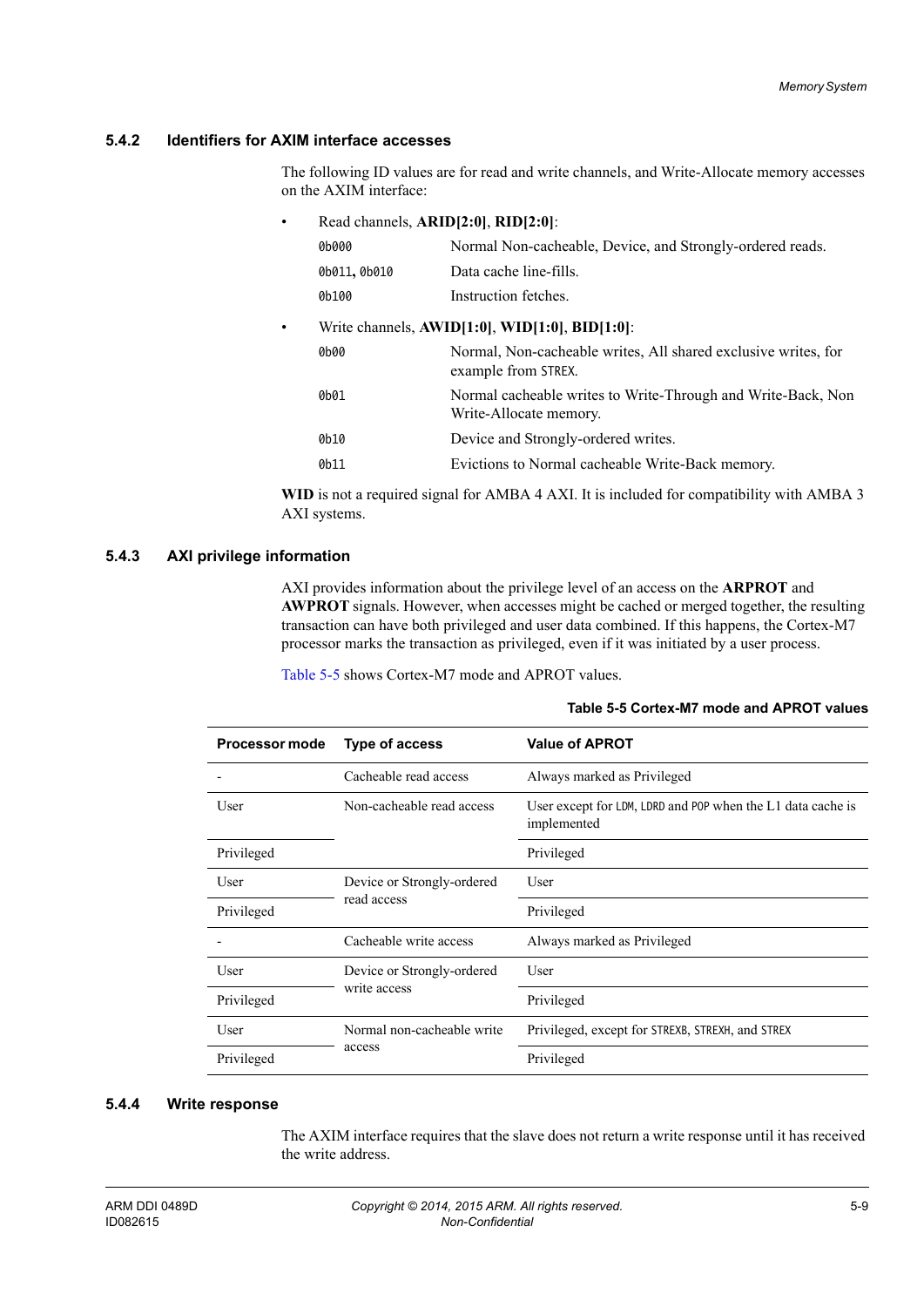**Note**

 This write response requirement is mandatory for systems using the AMBA 4 AXI protocol. It is also required if the Cortex-M7 processor is used with an external memory system using the AMBA 3 AXI protocol.

#### **5.4.5 AXI extensions**

The AXIM interface uses the **ARCACHE** and **AWCACHE** AXI signals and the **ARSHARE**, **AWSHARE**, **ARINNER**, and **AWINNER** extension signals to indicate the memory attributes of the transfer, as returned by the MPU:

- **ARCACHE** and **AWCACHE** of the master interface are generated from the memory type and outer region attributes.
- **ARINNER** and **AWINNER** are generated from the memory type and inner region attributes.
- **ARSHARE** and **AWSHARE** are asserted for transactions to shared memory regions.

In additional to these attribute extension signals the AXIM interface includes the following signals:

#### **AWMASTER and ARMASTER**

Indicates the source of the memory request. When set to:

**0** The request has been generated by software running on the processor. **1** The request has been generated by a debug request on the *AHB Debug* (AHBD) interface. **AWSPARSE** The **AWSPARSE** is part of the write address channel signal group and indicates the burst uses sparse byte write-strobes, that is some of the beats of the write burst do not contain data. You can use this signal to optimize systems that bridge the AMBA 4 AXI protocol to AHB protocol.

See the *ARM® AMBA® AXI and ACE Protocol Specification* for valid encodings for all the **AxCACHE** and **AxINNER** signals.

#### **5.4.6 Memory system implications for AXI accesses**

The attributes of the memory being accessed can affect an AXI access. The memory system can cache any Normal memory address that is marked as either:

- Cacheable, Write-Back, Read-Allocate, Write-Allocate, Non-shareable.
- Cacheable, Write-Back, Read-Allocate only, Non-shareable.
- Cacheable, Write-Through, Read-Allocate only, Non-shareable.

However, Device and Strongly-ordered memory is always Non-cacheable. Also, any unaligned access to Device or Strongly-ordered memory generates alignment UsageFault and therefore does not cause any AXI transfer. This means that the access examples given in this chapter never show unaligned accesses to Device or Strongly-ordered memory.

#### — Note —

 Memory regions marked as Non-Cacheable Normal must not be used to access read-sensitive peripherals in a system. This is because read transactions to these regions from the processor can be repeated multiple times if the originating load instruction is interrupted.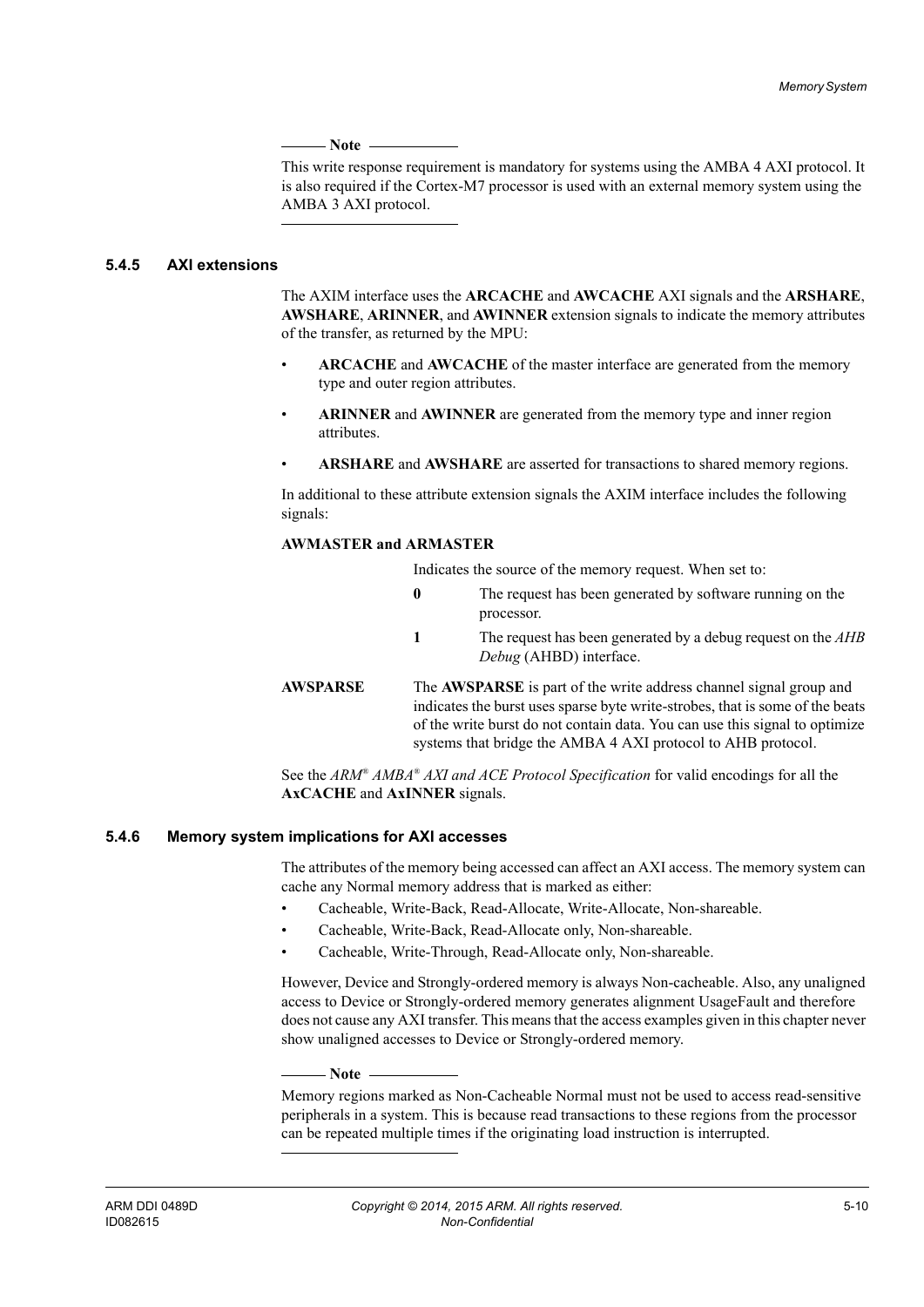#### **5.4.7 AXIM interface transfers**

The processor conforms to the *ARM® AMBA® AXI and ACE Protocol Specification*, but it does not generate all the AXI transaction types that the specification permits. This section describes the types of AXI transaction that the AXIM interface does not generate.

If you are designing an AXI slave to work only with the Cortex-M7 processor, and there are no other AXI masters in your system, you can take advantage of these restrictions and the interface attributes, described in [Table 5-3 on page 5-6](#page-68-0), to simplify the slave.

This section also contains tables that show some examples of the types of AXI burst that the processor generates. However, because a particular type of transaction is not shown here does not mean that the processor does not generate such a transaction.

 $-$  Note -

 An AXI slave device connected to the AXIM interface must be capable of handling every kind of transaction permitted by the *ARM® AMBA® AXI and ACE Protocol Specification*, except where there is an explicit statement in this chapter that such a transaction is not generated. You must not infer any additional restrictions from the example tables given.

Load and store instructions to Non-cacheable memory might not result in an AXI transfer because the data might either be retrieved from, or merged into the internal store data buffers. The exceptions to this are loads or stores to Strongly-ordered or Device memory. These always result in AXI transfers. See *[Strongly-ordered and Device transactions](#page-74-0)* on page 5-12.

*[Restrictions on AXI transfers](#page-74-1)* on page 5-12 describes restrictions on the type of transfers that the AXIM interface generates. If the processor is powered up, the buffered write response and read data channel ready signals, **BREADY** and **RREADY,** are always asserted. They are deasserted when the processor enters Dormant or Shutdown mode. You must not make any other assumptions about the AXI handshaking signals, except that they conform to the *ARM® AMBA® AXI and ACE Protocol Specification*.

The following sections give examples of transfers generated by the AXIM interface:

- *[Restrictions on AXI transfers](#page-74-1)* on page 5-12.
- *[Strongly-ordered and Device transactions](#page-74-0)* on page 5-12.
- *Linefills* [on page 5-17.](#page-79-0)
- *[Cache line write-back \(eviction\)](#page-79-1)* on page 5-17.
- *[Non-cacheable reads](#page-79-2)* on page 5-17.
- *[Non-cacheable, Write-Back no Write-Allocate or Write-Through writes](#page-79-3)* on page 5-17.
- *[AXI transaction splitting](#page-80-0)* on page 5-18.
- *[Normal write merging](#page-81-0)* on page 5-19.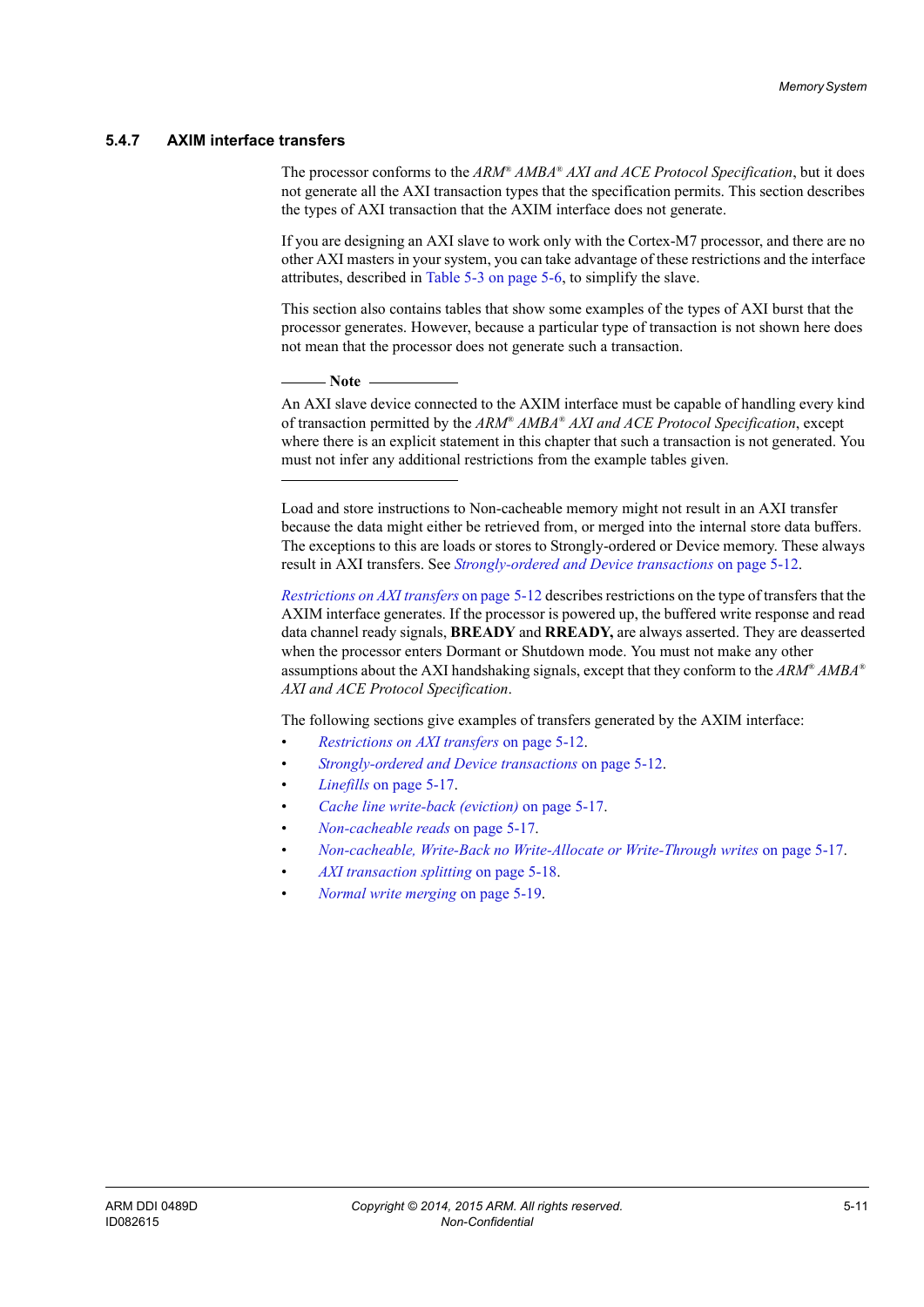#### <span id="page-74-1"></span>**Restrictions on AXI transfers**

The AXIM interface applies the following restrictions to the AXI transactions it generates:

- A burst never transfers more than 32 bytes.
- The burst length is never more than four transfers.
- The maximum length of a Strongly-ordered or Device write burst is two transfers. Strongly-ordered or Device reads are always one transfer.
- No transaction ever crosses a 32-byte boundary in memory. See *[AXI transaction splitting](#page-80-0)* [on page 5-18.](#page-80-0)
- FIXED bursts are never used.
- The write address channel always issues INCR type bursts, and never WRAP or FIXED.
- WRAP type read bursts, see *Linefills* [on page 5-17:](#page-79-0)
	- Are used only for linefills (reads) of cacheable Normal memory.
	- Always have a size of 64 bits, and a length of four transfers.
	- Always have a start address that is 64-bit aligned.
- If the transfer size is 8 bits or 16 bits then the burst length is always one transfer.
- The transfer size is never greater than 64 bits, because it is a 64-bit AXI bus.
- Instruction fetches, identified by **ARPROT[2]**, are always a 64 bit transfer size, and never locked or exclusive.
- Transactions to Device and Strongly-ordered memory are always to addresses that are aligned for the transfer size. See *[Strongly-ordered and Device transactions](#page-74-0)*.
- Exclusive accesses are always to addresses that are aligned for the transfer size.
- Only exclusive accesses to shared memory result in exclusive accesses on the AXIM, identified by **ARLOCK** and **AWLOCK**. Exclusive accesses to non-shared memory are marked as non-exclusive accesses on the bus.

#### <span id="page-74-0"></span>**Strongly-ordered and Device transactions**

A load or store instruction to or from Strongly-ordered or Device memory always generates AXI transactions of the same size as implied by the instruction. All accesses using LDM, STM, LDRD, or STRD instructions to Strongly-ordered or Device memory occur as 32-bit transfers.

#### *LDRB*

<span id="page-74-2"></span>[Table 5-6](#page-74-2) shows the values of **ARADDR**, **ARBURST**, **ARSIZE**, and **ARLEN** for a LDRB from bytes 0-7 in Strongly-ordered or Device memory.

| Address[2:0]   | <b>ARADDR</b> | <b>ARBURST</b> | <b>ARSIZE</b> | <b>ARLEN</b>    |
|----------------|---------------|----------------|---------------|-----------------|
| $0x0$ (byte 0) | 0x00          | Incr           | 8-bit         | 1 data transfer |
| $0x1$ (byte 1) | 0x01          | Incr           | 8-bit         | 1 data transfer |
| $0x2$ (byte 2) | 0x02          | Incr           | 8-bit         | 1 data transfer |
| $0x3$ (byte 3) | 0x03          | Incr           | 8-bit         | 1 data transfer |

|  | Table 5-6 LDRB from Strongly-ordered or Device |
|--|------------------------------------------------|
|--|------------------------------------------------|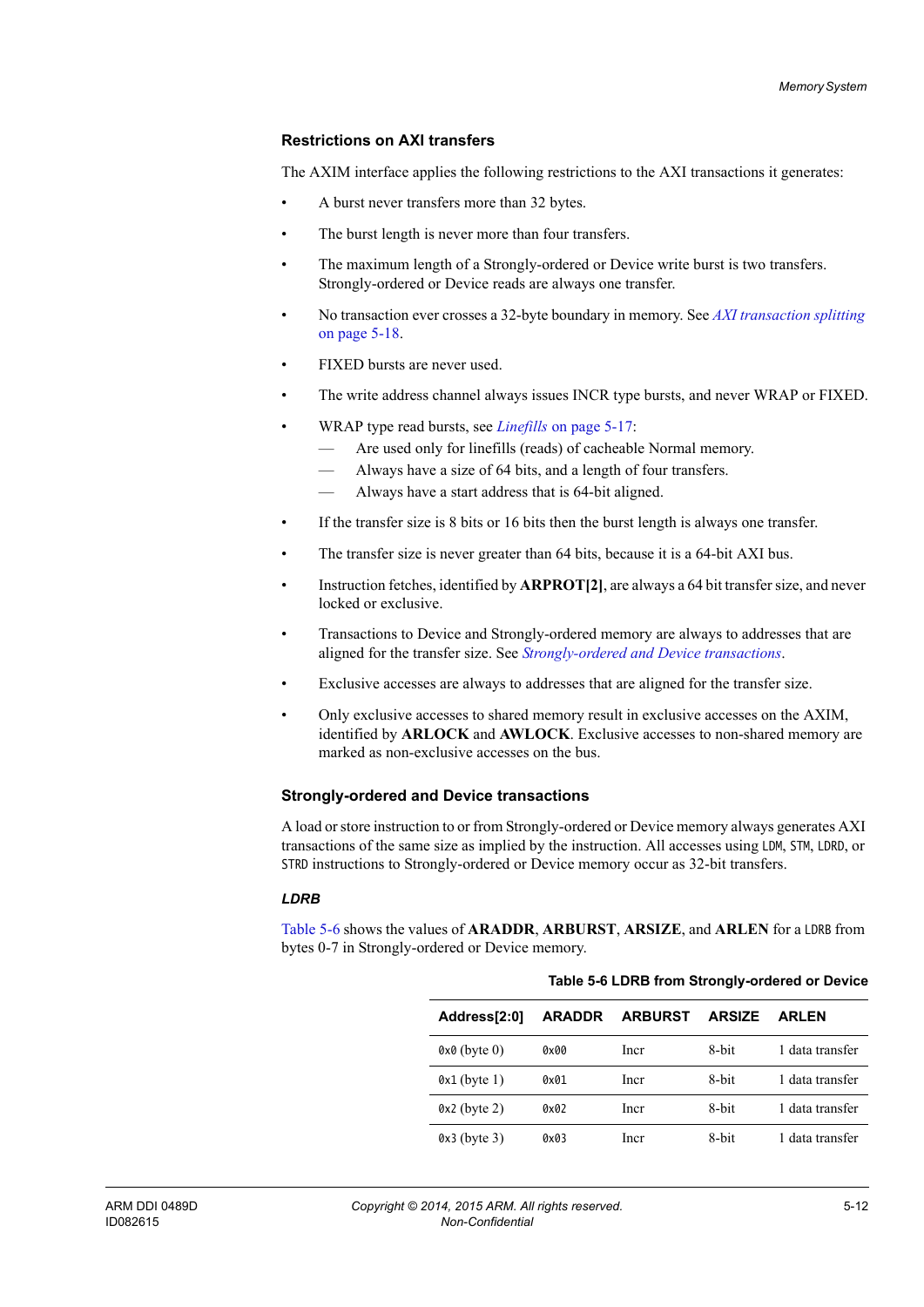| Address[2:0]      | <b>ARADDR</b> | <b>ARBURST</b> | <b>ARSIZE</b> | <b>ARLEN</b>    |
|-------------------|---------------|----------------|---------------|-----------------|
| $0x4$ (byte 4)    | 0x04          | Incr           | 8-bit         | 1 data transfer |
| $0x5$ (byte 5)    | 0x05          | Incr           | 8-bit         | 1 data transfer |
| $0x6$ (byte 6)    | 0x06          | Incr           | 8-bit         | 1 data transfer |
| $0x7$ (byte $7$ ) | 0x07          | Incr           | 8-bit         | 1 data transfer |

**Table 5-6 LDRB from Strongly-ordered or Device (continued)**

#### *LDRH*

<span id="page-75-0"></span>[Table 5-7](#page-75-0) shows the values of **ARADDR**, **ARBURST**, **ARSIZE**, and **ARLEN** for a LDRH from halfwords 0-3 in Strongly-ordered or Device memory.

| Address[2:0]     | <b>ARADDR</b> | <b>ARBURST</b> | <b>ARSIZE</b> | <b>ARLEN</b>    |
|------------------|---------------|----------------|---------------|-----------------|
| 0x0 (halfword 0) | 0x00          | Incr           | $16$ -bit     | 1 data transfer |
| 0x2 (halfword 1) | 0x02          | Incr           | $16$ -bit     | 1 data transfer |
| 0x4 (halfword 2) | 0x04          | Incr           | $16$ -bit     | 1 data transfer |
| 0x6 (halfword 3) | 0x06          | Incr           | 16-bit        | 1 data transfer |

**Table 5-7 LDRH from Strongly-ordered or Device memory**

**Note**

 A load of a halfword from Strongly-ordered or Device memory addresses 0x1, 0x3, 0x5, or 0x7 generates an alignment UsageFault.

#### *LDR or LDM that transfers one register*

<span id="page-75-1"></span>[Table 5-8](#page-75-1) shows the values of **ARADDR**, **ARBURST**, **ARSIZE**, and **ARLEN** for a LDR or an LDM that transfers one register (an LDM1) in Strongly-ordered or Device memory.

| Address[2:0]   |      | ARADDR ARBURST ARSIZE ARLEN |           |                 |
|----------------|------|-----------------------------|-----------|-----------------|
| $0x0$ (word 0) | 0x00 | <b>Incr</b>                 | $32$ -bit | 1 data transfer |
| $0x4$ (word 1) | 0x04 | Incr                        | 32-bit    | 1 data transfer |

**Table 5-8 LDR or LDM1 from Strongly-ordered or Device memory**

**Note**

 A load of a word from Strongly-ordered or Device memory addresses 0x1, 0x2, 0x3, 0x5, 0x6, or 0x7 generates an alignment UsageFault.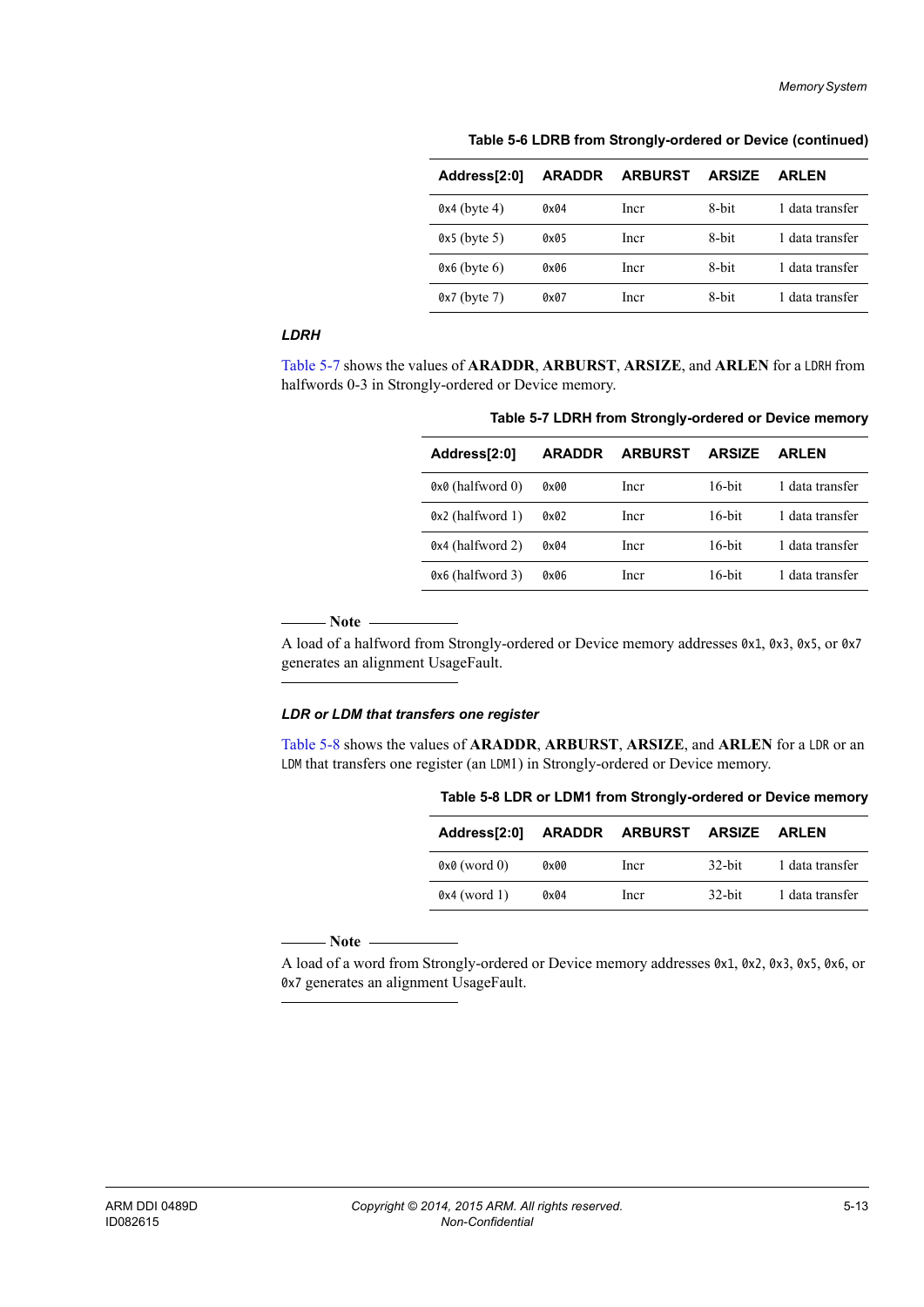#### *LDM that transfers two registers*

<span id="page-76-0"></span>[Table 5-9](#page-76-0) shows the values of **ARADDR**, **ARBURST**, **ARSIZE**, and **ARLEN** for a LDM that transfers two registers (an LDM2) in Strongly-ordered or Device memory.

| Address[3:0]   | <b>ARADDR</b> | <b>ARBURST</b> | <b>ARSIZE</b> | <b>ARLEN</b>    |
|----------------|---------------|----------------|---------------|-----------------|
| $0x0$ (word 0) | 0x00          | Incr           | $32$ -bit     | 1 data transfer |
|                | 0x04          | Incr           | $32$ -bit     | 1 data transfer |
| $0x4$ (word 1) | 0x04          | Incr           | $32$ -bit     | 1 data transfer |
|                | 0x08          | Incr           | $32$ -bit     | 1 data transfer |
| $0x8$ (word 2) | 0x08          | Incr           | $32$ -bit     | 1 data transfer |
|                | 0x0C          | Incr           | $32$ -bit     | 1 data transfer |
| $0xC$ (word 3) | 0x0C          | Incr           | $32$ -bit     | 1 data transfer |
|                | 0x10          | Incr           | $32$ -bit     | 1 data transfer |

**Table 5-9 LDM2, Strongly-ordered or Device memory**

#### Note ——

 A load-multiple from address 0x1, 0x2, 0x3, 0x5, 0x6, 0x7, 0x9, 0xA, 0xB, 0xD, 0xE, or 0xF generates an alignment UsageFault.

#### *STRB*

<span id="page-76-1"></span>[Table 5-10](#page-76-1) shows the values of **AWADDR**, **AWBURST**, **AWSIZE**, **AWLEN**, and **WSTRB** for an STRB to Strongly-ordered or Device memory over the AXIM interface.

| Table 5-10 STRB to Strongly-ordered or Device memory |
|------------------------------------------------------|
|------------------------------------------------------|

| Address[2:0]      | <b>AWADDR</b> | <b>AWBURST</b> | <b>AWSIZE</b> | <b>AWLEN</b>    | <b>WSTRB</b> |
|-------------------|---------------|----------------|---------------|-----------------|--------------|
| $0x0$ (byte 0)    | 0x00          | Incr           | 8-bit         | 1 data transfer | 0b00000001   |
| $0x1$ (byte 1)    | 0x01          | Incr           | 8-bit         | 1 data transfer | 0b00000010   |
| $0x2$ (byte 2)    | 0x02          | Incr           | 8-bit         | 1 data transfer | 0b00000100   |
| $0x3$ (byte 3)    | 0x03          | Incr           | 8-bit         | 1 data transfer | 0b00001000   |
| $0x4$ (byte 4)    | 0x04          | Incr           | 8-bit         | 1 data transfer | 0b00010000   |
| $0x5$ (byte 5)    | 0x05          | Incr           | 8-bit         | 1 data transfer | 0b00100000   |
| $0x6$ (byte 6)    | 0x06          | Incr           | 8-bit         | 1 data transfer | 0b01000000   |
| $0x7$ (byte $7$ ) | 0x07          | Incr           | 8-bit         | 1 data transfer | 0b10000000   |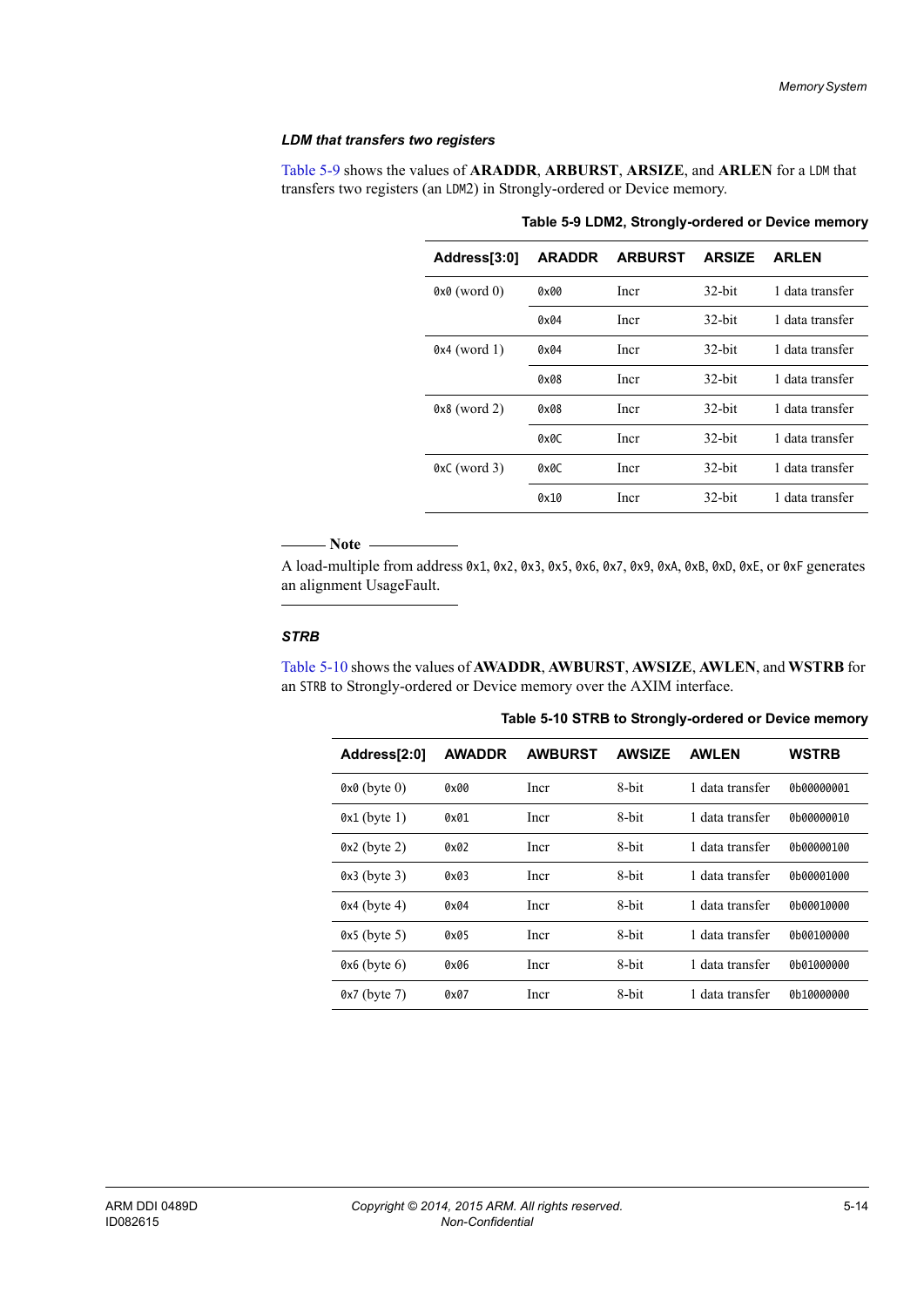#### *STRH*

<span id="page-77-0"></span>[Table 5-11](#page-77-0) shows the values of **AWADDR**, **AWBURST**, **AWSIZE**, **AWLEN**, and **WSTRB** for an STRH over the AXIM interface to Strongly-ordered or Device memory.

**Table 5-11 STRH to Strongly-ordered or Device memory**

| Address[2:0]     | <b>AWADDR</b> | <b>AWBURST</b> | <b>AWSIZE</b> | AWI FN          | <b>WSTRB</b> |
|------------------|---------------|----------------|---------------|-----------------|--------------|
| 0x0 (halfword 0) | 0x00          | Incr           | $16$ -bit     | 1 data transfer | 0b00000011   |
| 0x2 (halfword 1) | 0x02          | Incr           | $16$ -bit     | 1 data transfer | 0b00001100   |
| 0x4 (halfword 2) | 0x04          | Incr           | $16$ -bit     | 1 data transfer | 0b00110000   |
| 0x6 (halfword 3) | 0x06          | Incr           | $16$ -bit     | 1 data transfer | 0b11000000   |

#### $-$  Note  $-$

 A store of a halfword to Strongly-ordered or Device memory addresses 0x1, 0x3, 0x5, or 0x7 generates an alignment UsageFault.

#### *STR or STM of one register*

<span id="page-77-1"></span>[Table 5-12](#page-77-1) shows the values of **AWADDR**, **AWBURST**, **AWSIZE**, **AWLEN**, and **WSTRB** for an STR or an STM that transfers one register (an STM1) over the AXIM interface to Strongly-ordered or Device memory.

| Address[2:0]   | <b>AWADDR</b> | <b>AWBURST</b> | AWSIZE    | <b>AWLEN</b>    | <b>WSTRB</b> |
|----------------|---------------|----------------|-----------|-----------------|--------------|
| $0x0$ (word 0) | 0x00          | Incr           | $32$ -bit | 1 data transfer | 0b00001111   |
| $0x4$ (word 1) | 0x04          | Incr           | $32$ -bit | 1 data transfer | 0b11110000   |

**Table 5-12 STR or STM1 to Strongly-ordered or Device memory**

**Note**

 A store of a word to Strongly-ordered or Device memory addresses 0x1, 0x2, 0x3, 0x5, 0x6, or 0x7 generates an alignment UsageFault.

#### *STM of five registers*

<span id="page-77-2"></span>[Table 5-13](#page-77-2) shows the values of **AWADDR**, **AWBURST**, **AWSIZE**, **AWLEN**, and first **WSTRB** for an STM that writes five registers (an STM5) over the AXIM interface to Strongly-ordered or Device memory.

**Table 5-13 STM5 to Strongly-ordered or Device memory to word 0 or 1**

| Address[4:0]    |      | AWADDR AWBURST AWSIZE |           | AWLEN            | <b>First WSTRB</b> |
|-----------------|------|-----------------------|-----------|------------------|--------------------|
| $0x00$ (word 0) | 0x00 | <b>Incr</b>           | $32$ -bit | 2 data transfer  | 0b00001111         |
|                 | 0x08 | Incr                  | $32$ -bit | 2 data transfers | 0b00001111         |
|                 | 0x10 | Incr                  | $32$ -bit | 1 data transfer  | 0b00001111         |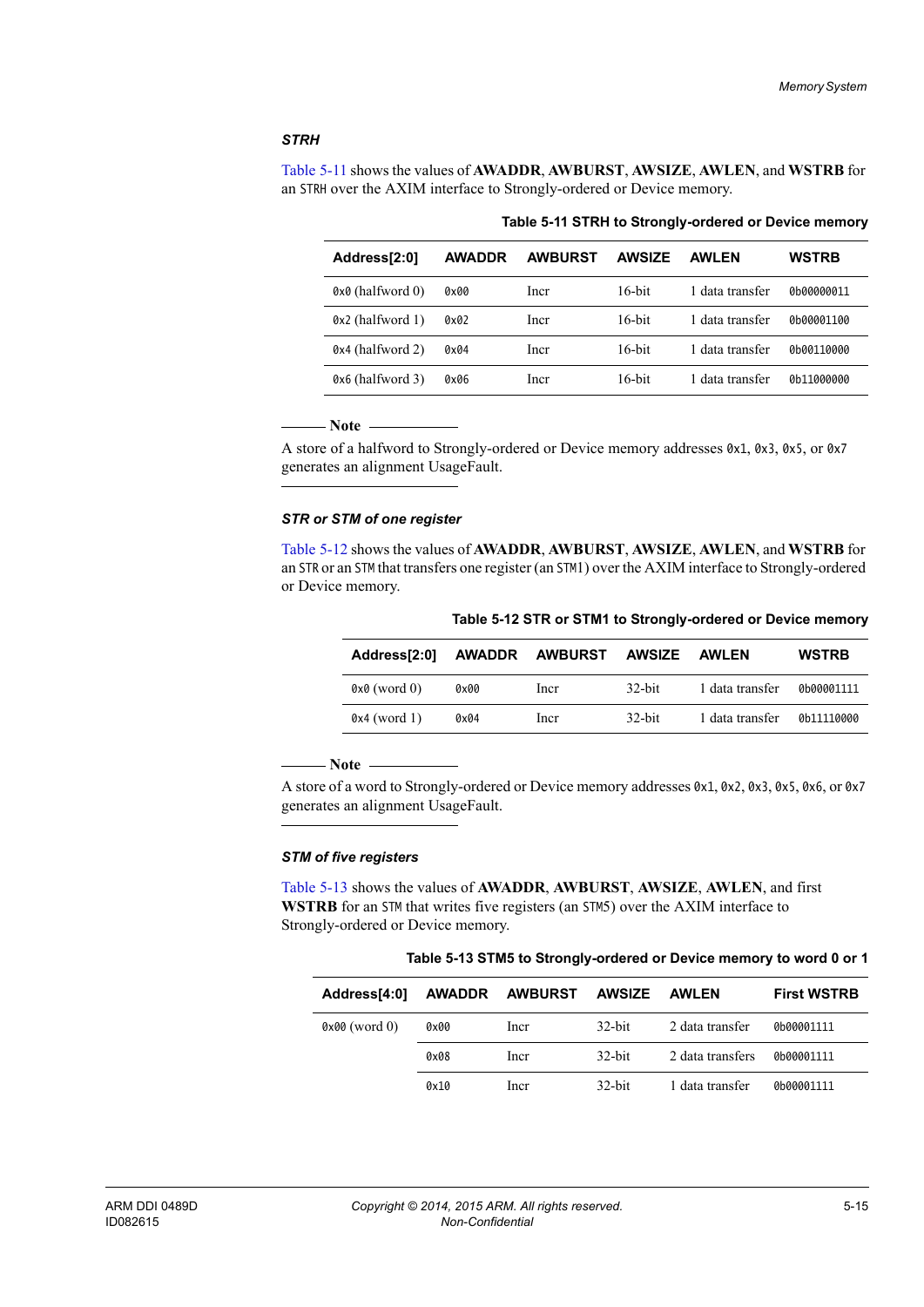| $0x04$ (word 1)<br>$32$ -bit<br>1 data transfer<br>0b11110000<br>0x04<br><sub>lncr</sub><br>$32$ -bit<br>2 data transfers<br>0x08<br>0b00001111<br><b>Incr</b> | Address[4:0] | <b>AWADDR</b> | AWBURST | <b>AWSIZE</b> | <b>AWLEN</b> | <b>First WSTRB</b> |
|----------------------------------------------------------------------------------------------------------------------------------------------------------------|--------------|---------------|---------|---------------|--------------|--------------------|
|                                                                                                                                                                |              |               |         |               |              |                    |
|                                                                                                                                                                |              |               |         |               |              |                    |
| $32$ -bit<br>2 data transfers<br>0x10<br>0b00001111<br>Incr                                                                                                    |              |               |         |               |              |                    |

**Table 5-13 STM5 to Strongly-ordered or Device memory to word 0 or 1 (continued)**

 $-$  Note  $-$ 

A store-multiple to address 0x1, 0x2, 0x3, 0x5, 0x6, or 0x7 generates an alignment UsageFault.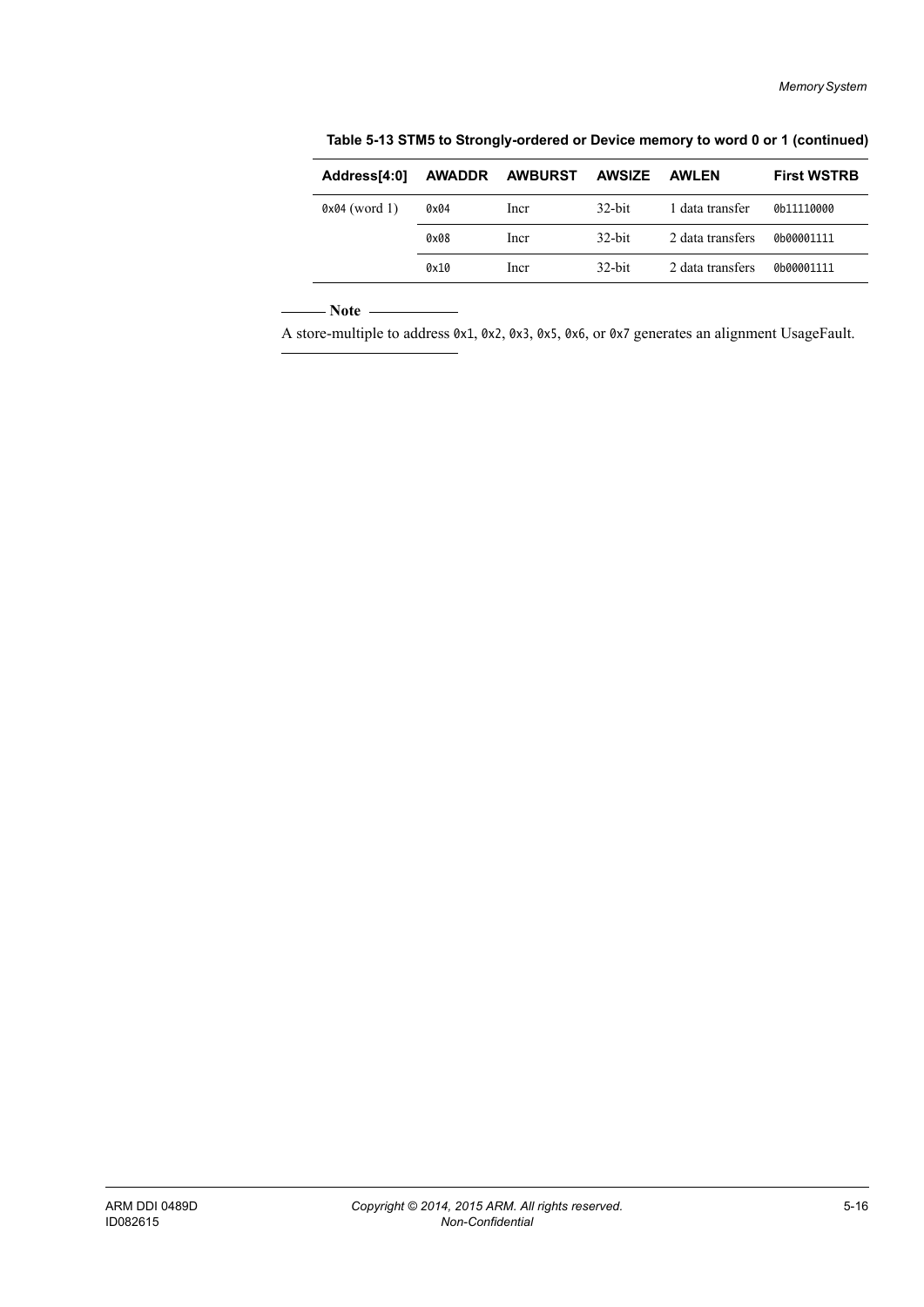#### <span id="page-79-0"></span>**Linefills**

<span id="page-79-4"></span>Loads and instruction fetches from Normal, cacheable memory that do not hit in the cache generate a cache linefill when the appropriate cache is enabled. [Table 5-14](#page-79-4) shows the values of **ARADDR**, **ARBURST**, **ARSIZE**, and **ARLEN** for cache linefills.

| <b>ARADDR</b> | <b>ARBURST</b> | <b>ARSIZE</b> | <b>ARLEN</b>     |
|---------------|----------------|---------------|------------------|
| 0x00          | Wrap           | 64-bit        | 4 data transfers |
| 0x08          | Wrap           | 64-bit        | 4 data transfers |
| 0x10          | Wrap           | 64-bit        | 4 data transfers |
| 0x18          | Wrap           | 64-bit        | 4 data transfers |
|               |                |               |                  |

#### **Table 5-14 Linefill behavior on the AXI interface**

a. These are the bottom five bits of the address of the access that cause the linefill, that is, the address of the critical word.

#### <span id="page-79-1"></span>**Cache line write-back (eviction)**

<span id="page-79-5"></span>When a valid and dirty cache line is evicted from the data cache, a write-back of the data must occur. [Table 5-15](#page-79-5) shows the values of **AWADDR**, **AWBURST**, **AWSIZE**, and **AWLEN** for cache line write-backs, over the AXIM interface.

#### **Table 5-15 Cache line write-back**

| AWADDR[4:0] AWBURST AWSIZE AWLEN |      |        |                  |
|----------------------------------|------|--------|------------------|
| 0x00                             | Incr | 64-bit | 4 data transfers |

#### <span id="page-79-2"></span>**Non-cacheable reads**

Load instructions accessing Non-cacheable Normal memory generate AXI bursts that are not necessarily the same size or length as the instruction implies. In addition, if the data to be read is contained in the store buffer, the instruction might not generate an AXI read transaction at all.

#### <span id="page-79-3"></span>**Non-cacheable, Write-Back no Write-Allocate or Write-Through writes**

Store instructions to Non-cacheable, Write-Back no Write-Allocate Cacheable and Write-Through Cacheable memory generate AXI bursts that are not necessarily the same size or length as the instruction implies. The AXIM interface asserts byte-lane-strobes, **WSTRB[7:0]**, to ensure that only the bytes that were written by the instruction are updated.

The tables in this section give examples of the types of AXI transaction that might result from various store instructions, accessing various addresses in Normal memory. They are provided as examples only, and are not an exhaustive description of the AXI transactions. Depending on the state of the processor, and the timing of the accesses, the actual bursts generated might have a different size and length to the examples shown, even for the same instruction.

In addition, write operations to Normal memory can be merged to create more complex AXI transactions. See *[Normal write merging](#page-81-0)* on page 5-19 for examples.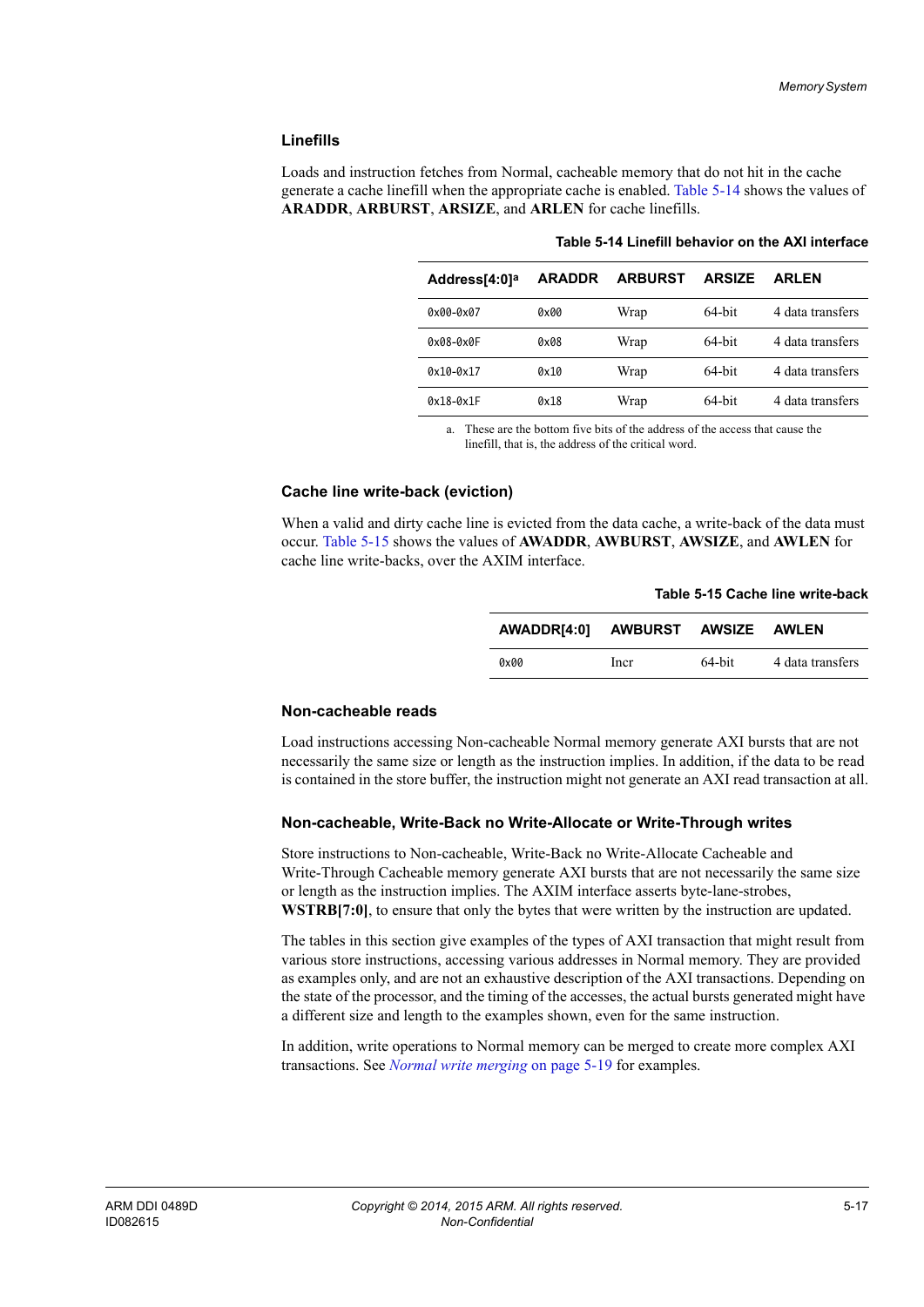<span id="page-80-1"></span>[Table 5-16](#page-80-1) shows possible values of **AWADDR**, **AWBURST**, **AWSIZE**, **AWLEN**, and **WSTRB** for an STRH to Normal memory.

| Address[2:0]   | <b>AWADDR</b> | <b>AWBURST</b> | <b>AWSIZE</b> | <b>AWLEN</b>    | WSTRB      |
|----------------|---------------|----------------|---------------|-----------------|------------|
| $0x0$ (byte 0) | 0x00          | Incr           | 64-bit        | 1 data transfer | 0b00000011 |
| $0x1$ (byte 1) | 0x00          | Incr           | 64-bit        | 1 data transfer | 0b00000110 |
| $0x2$ (byte 2) | 0x00          | Incr           | 64-bit        | 1 data transfer | 0b00001100 |
| $0x3$ (byte 3) | 0x00          | Incr           | 64-bit        | 1 data transfer | 0b00011000 |
| $0x4$ (byte 4) | 0x00          | Incr           | 64-bit        | 1 data transfer | 0b00110000 |
| $0x5$ (byte 5) | 0x00          | Incr           | 64-bit        | 1 data transfer | 0b01100000 |
| $0x6$ (byte 6) | 0x00          | Incr           | 64-bit        | 1 data transfer | 0b11000000 |
| $0x7$ (byte 7) | 0x00          | Incr           | 64-bit        | 1 data transfer | 0b10000000 |
|                | 0x08          | Incr           | 64-bit        | 1 data transfer | 0b00000001 |

**Table 5-16 STRH to Cacheable write-through or Non-cacheable Normal memory**

<span id="page-80-2"></span>[Table 5-17](#page-80-2) shows possible values of **AWADDR**, **AWBURST**, **AWSIZE**, **AWLEN**, and **WSTRB** for an STR that transfers one register to Normal memory through the AXIM interface.

| Address[2:0]                   | <b>AWADDR</b> | <b>AWBURST</b> | <b>AWSIZE</b>    | <b>AWLEN</b>                       | <b>WSTRB</b>             |
|--------------------------------|---------------|----------------|------------------|------------------------------------|--------------------------|
| $0 \times 0$ (byte 0) (word 0) | 0x00          | Incr           | 64-bit           | 1 data transfer                    | 0b00001111               |
| $0x1$ (byte 1)                 | 0x00          | Incr           | 64-bit           | 1 data transfer                    | 0b00011110               |
| $0x2$ (byte 2)                 | 0x00          | Incr           | 64-bit           | 1 data transfer                    | 0b00111100               |
| $0x3$ (byte 3)                 | 0x00          | Incr           | 64-bit           | 1 data transfer                    | 0b01111000               |
| $0x4$ (byte 4) (word 1)        | 0x00          | Incr           | 64-bit           | 1 data transfer                    | 0b11110000               |
| $0x5$ (byte 5)                 | 0x00          | Incr           | 64-bit           | 1 data transfer                    | 0b11100000               |
|                                | 0x08          | Incr           | 64-bit           | 1 data transfer                    | 0b00000001               |
| $0x6$ (byte 6)                 | 0x00          | Incr           | 64-bit           | 1 data transfer                    | 0b11000000               |
|                                | 0x08          | Incr           | 64-bit           | 1 data transfer                    | 0b00000011               |
| $0x7$ (byte 5)                 | 0x00<br>0x08  | Incr<br>Incr   | 64-bit<br>64-bit | 1 data transfer<br>1 data transfer | 0b10000000<br>0b00000111 |

**Table 5-17 STR to Cacheable write-through or Non-cacheable Normal memory**

#### <span id="page-80-0"></span>**AXI transaction splitting**

The processor splits AXI bursts when it accesses addresses across a cache line boundary, that is, a 32-byte boundary. An instruction that accesses memory across one or two 32-byte boundaries generates two or three AXI bursts respectively. The following examples show this behavior. They are provided as examples only, and are not an exhaustive description of the AXI transactions. Depending on the state of the processor, and the timing of the accesses, the actual bursts generated might have a different size and length to the examples shown, even for the same instruction.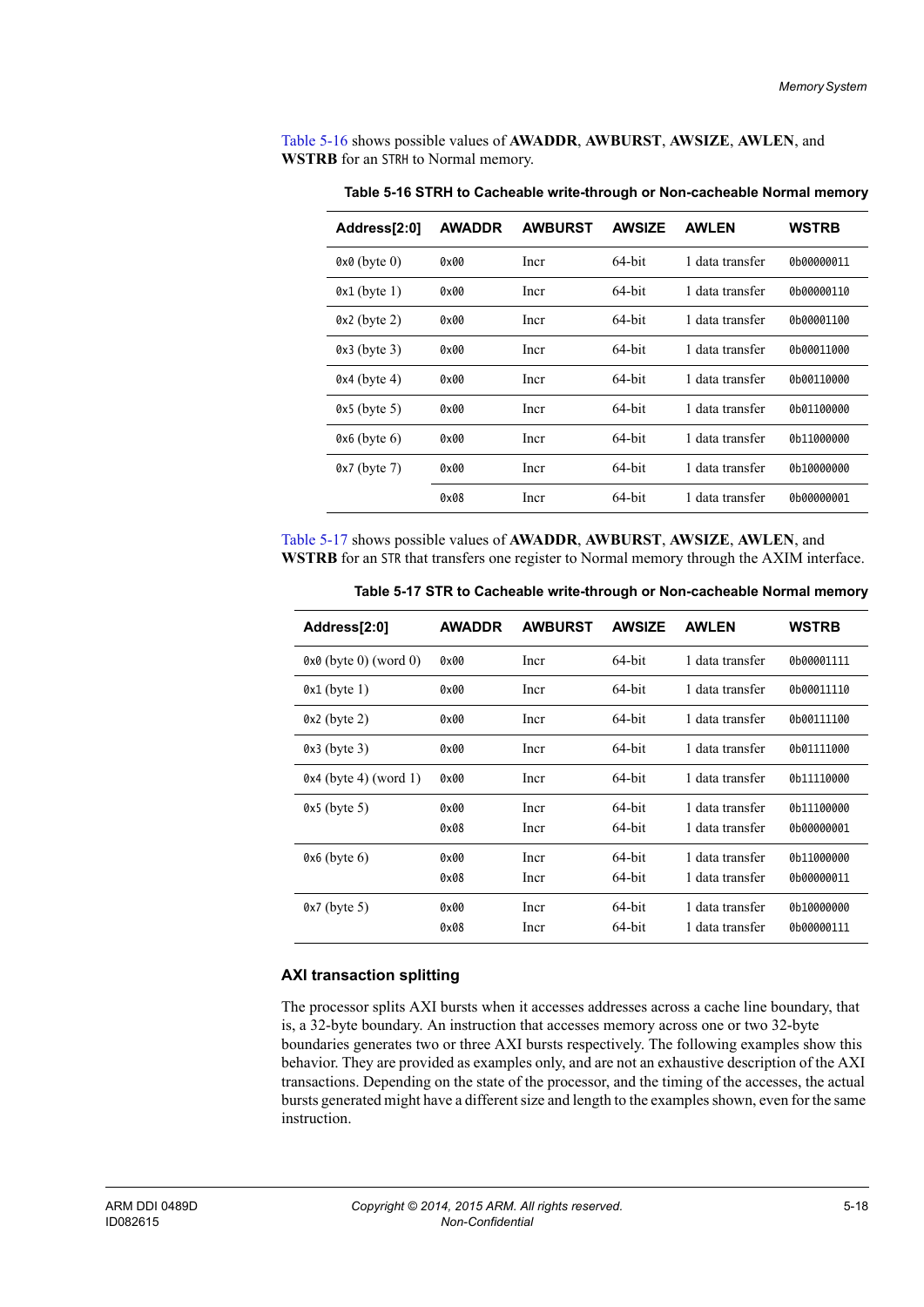For example, LDMIA R10, {R0-R5} loads six words from Non-cacheable, Normal memory. The number of AXI transactions generated by this instruction depends on the base address, R10:

<span id="page-81-1"></span>• If all six words are in the same cache line, there is a single AXI transaction. For example, for LDMIA R10, {R0-R5} with R10 = 0x1008, the interface might generate a burst of three, 64-bit read transfers, as shown in [Table 5-18](#page-81-1).

#### **Table 5-18 AXI transaction splitting, all six words in same cache line**

|        | ARADDR ARBURST ARSIZE ARLEN |        |                  |
|--------|-----------------------------|--------|------------------|
| 0x1008 | Incr                        | 64-bit | 3 data transfers |

<span id="page-81-2"></span>• If the data comes from two cache lines, then there are two AXI transactions. For example, for LDMIA R10,  $\{R0 - R5\}$  with R10 = 0x1010, the interface might generate one burst of two 64-bit reads, and one burst of a single 64-bit read, as shown in [Table 5-19.](#page-81-2)

#### **Table 5-19 AXI transaction splitting, data in two cache lines**

| ARADDR | <b>ARBURST ARSIZE ARLEN</b> |           |                  |
|--------|-----------------------------|-----------|------------------|
| 0x1010 | Incr                        | $64$ -bit | 2 data transfers |
| Qx1020 | Incr                        | $64$ -bit | 1 data transfer  |

<span id="page-81-3"></span>[Table 5-20](#page-81-3) shows possible values of **ARADDR**, **ARBURST**, **ARSIZE**, and **ARLEN** for an LDR to Non-cacheable Normal memory that crosses a cache line boundary.

| Table 5-20 Non-cacheable LDR or LDM1 crossing a cache line boundary |  |  |
|---------------------------------------------------------------------|--|--|
|                                                                     |  |  |

| Address[4:0]     | <b>ARADDR</b> | <b>ARBURST</b> | <b>ARSIZE</b> | <b>ARLEN</b>    |
|------------------|---------------|----------------|---------------|-----------------|
| $0x1D$ (byte 29) | 0x1D          | Incr           | $32$ -bit     | 1 data transfer |
|                  | 0x20          | Incr           | 32-bit        | 1 data transfer |
| $0x1E$ (byte 30) | 0x1E          | Incr           | $32$ -bit     | 1 data transfer |
|                  | 0x20          | Incr           | $32$ -hit     | 1 data transfer |
| $0x1F$ (byte 31) | 0x1F          | Incr           | $32$ -bit     | 1 data transfer |
|                  | 0x20          | Incr           | 32-bit        | 1 data transfer |

<span id="page-81-4"></span>[Table 5-21](#page-81-4) shows possible values of **AWADDR**, **AWBURST**, **AWSIZE**, **AWLEN**, and **WSTRB** for an STRH to Non-cacheable Normal memory that crosses a cache line boundary.

#### **Table 5-21 Non-cacheable STRH crossing a cache line boundary**

| Address[4:0]     |      | AWADDR AWBURST AWSIZE |           | AWLEN           | <b>WSTRB</b> |
|------------------|------|-----------------------|-----------|-----------------|--------------|
| $0x1F$ (byte 31) | 0x18 | Incr                  | 64-bit    | 1 data transfer | 0b10000000   |
|                  | 0x20 | Incr                  | $64$ -bit | 1 data transfer | 0b00000001   |

#### <span id="page-81-0"></span>**Normal write merging**

A store instruction to Non-cacheable, Write-Back no Write-Allocate Cacheable, or Write-Through Cacheable Normal memory might not result in an AXI transfer because of the merging of store data in the internal buffers.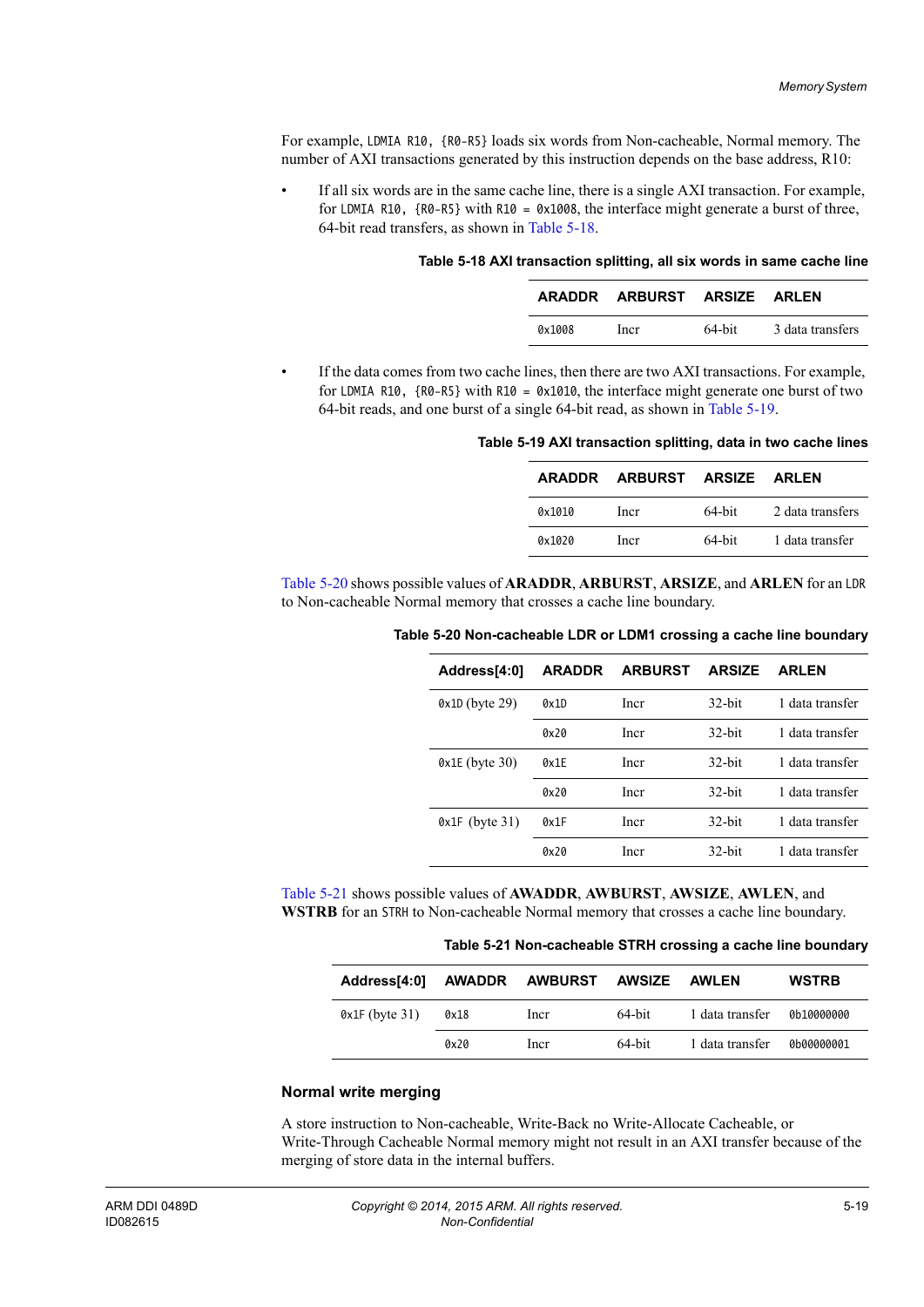The store buffer can detect when it contains more than one write request to the same cache line for Write-Through Cacheable or Non-cacheable Normal memory. This means it can combine the data from more than one instruction into a single write burst to improve the efficiency of the AXI interface. If the AXIM receives several write requests that do not form a single contiguous burst it can choose to output a single burst, with the **WSTRB** signal low for the bytes that do not have any data.

For write accesses to Normal memory, the store can perform writes out of order, if there are no address dependencies. It can do this to best use its ability to merge accesses.

<span id="page-82-0"></span>The instruction sequence in [Example 5-1](#page-82-0) shows the merging of writes.

#### **Example 5-1 Write merging**

```
MOV r0, #0x4000
STRH r1, [r0, #0x18]; Store a halfword at 0x4018
STR r2, [r0, #0xC] ; Store a word at 0x400C
STMIA r0, {r4-r7} ; Store four words at 0x4000
STRB r3, [r0, #0x1D]; Store a byte at 0x401D
```
<span id="page-82-1"></span>[Table 5-22](#page-82-1) shows the values of **AWADDR**, **AWBURST**, **AWSIZE**, **AWLEN**, and **WSTRB** generated if the memory at address 0x4000 is marked as Strongly-ordered or Device type memory.

| <b>AWADDR</b> | <b>AWBURST</b> | <b>AWSIZE</b> | <b>AWLEN</b>     | <b>WSTRB</b>             |
|---------------|----------------|---------------|------------------|--------------------------|
| 0x4018        | Incr           | $16$ -bit     | 1 data transfer  | 0b00000011               |
| 0x400C        | Incr           | $32$ -bit     | 1 data transfer  | 0b11110000               |
| 0x4000        | Incr           | $32$ -hit     | 2 data transfers | 0b00001111<br>0b11110000 |
| 0x4008        | Incr           | $32$ -bit     | 2 data transfers | 0b00001111<br>0b11110000 |
| 0x401D        | Incr           | 8-bit         | 1 data transfer  | 0b00100000               |

**Table 5-22 AXI transactions for Strongly-ordered or Device type memory**

In [Example 5-1,](#page-82-0) each store instruction produces an AXI burst of the same size as the data written by the instruction.

<span id="page-82-2"></span>[Table 5-23](#page-82-2) shows a possible resulting transaction if the same memory is marked as Non-cacheable Normal, or Write-Through Cacheable.

#### **Table 5-23 AXI transactions for Non-cacheable Normal or Write-Through Cacheable memory**

| <b>AWADDR</b> | <b>AWBURST</b> | AWSIZE | AWLEN            | <b>WSTRB</b> |
|---------------|----------------|--------|------------------|--------------|
| 0x4000        | Incr           | 64-bit | 4 data transfers | 0b11111111   |
|               |                |        |                  | 0b11111111   |
|               |                |        |                  | 0b00000000   |
|               |                |        |                  | 0b00100011   |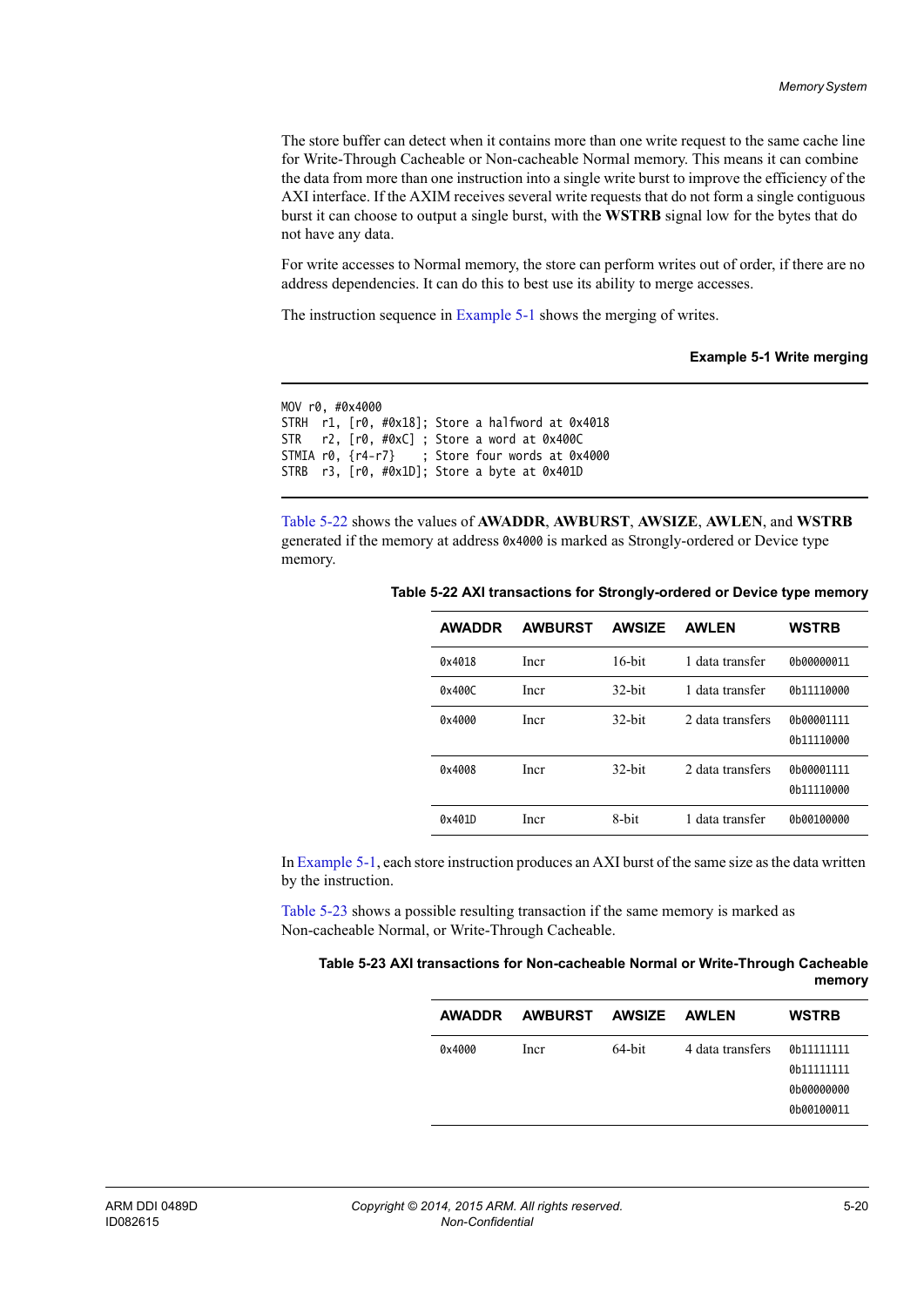In this example:

- The store buffer has merged the STRB and STRH writes into one buffer entry, and therefore a single AXI transfer, the fourth in the burst.
- The writes, that occupy three buffer entries, have been merged into a single AXI burst of four transfers.
- The write generated by the STR instruction has not occurred, because it was overwritten by the STM instruction.
- The write transfers have occurred out of order with respect to the original program order.

The transactions shown in [Table 5-23 on page 5-20](#page-82-2) show this behavior. They are provided as examples only, and are not an exhaustive description of the AXI transactions. Depending on the state of the processor, and the timing of the accesses, the actual bursts generated might have a different size and length to the examples shown, even for the same instruction.

If the same memory is marked as Write-Back Cacheable, and the addresses are allocated into a cache line, no AXI write transactions occur until the cache line is evicted and performs a write-back transaction. See *[Cache line write-back \(eviction\)](#page-79-1)* on page 5-17.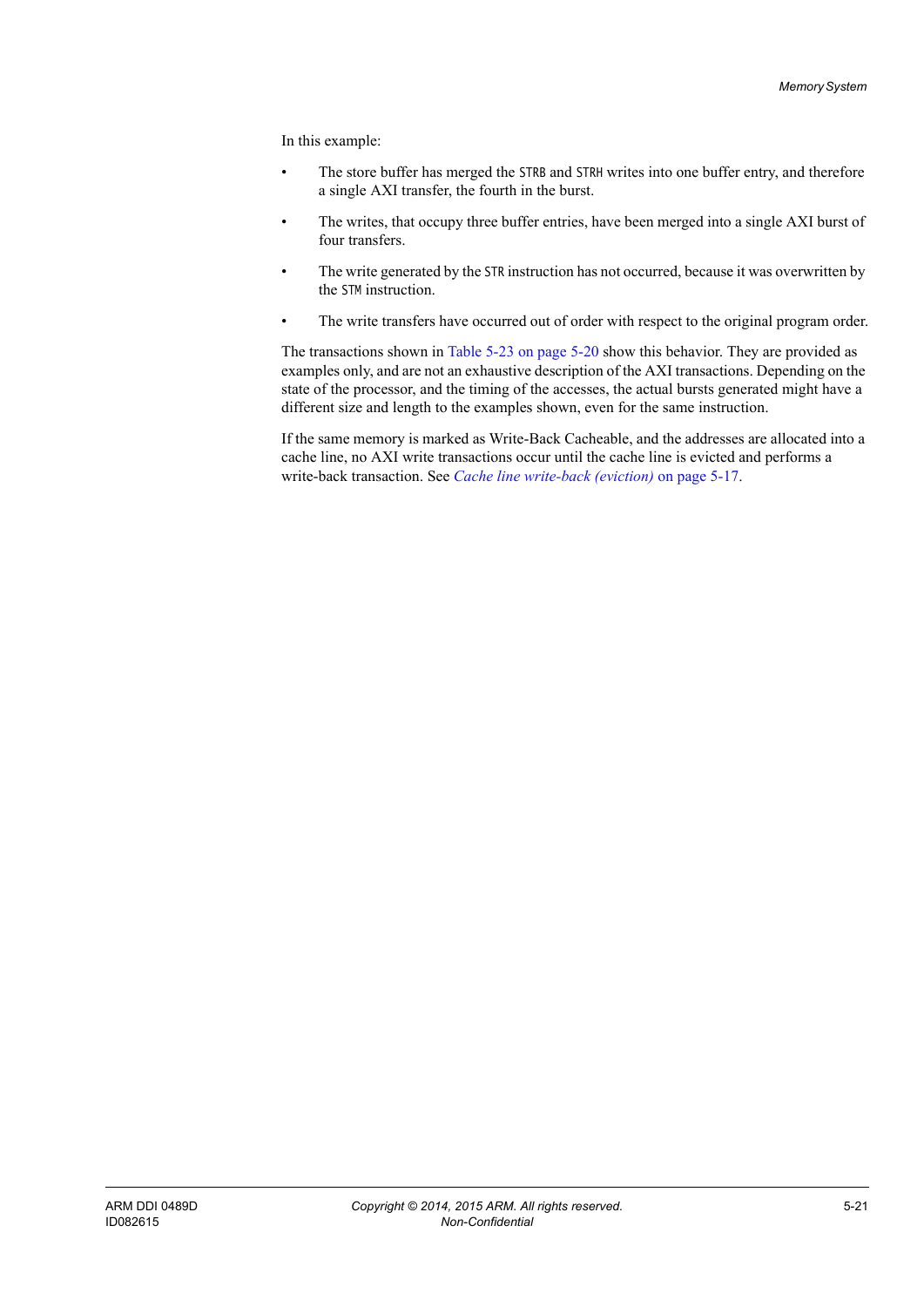# **5.5 AHB peripheral interface**

This section describes the attributes of the *AHB-Lite Peripheral* (AHBP) interface, and provides information about the types of burst generated.

The AHBP interface is a single 32-bit wide interface that connects to an external memory system. It is used only for data access. Instruction fetches are never performed on the interface.

### **5.5.1 AHBP interface transfers**

The AHBP interface conforms to the AHB-Lite specification, but it does not generate all the AHB transaction types that the specification permits. This section describes the types of AHB transaction that the AHBP interface does not generate. If you are designing an AHB slave to work only with the Cortex-M7 processor AHBP interface, you can take advantage of these restrictions and the interface attributes described in the following sections to simplify the slave.

This section also contains tables that show some of the types of AHB transaction that the processor generates. However, because a particular type of transaction is not shown here does not mean that the processor does not generate such a transaction.

**Note**

 An AHB slave device connected to the AHBP interface must be capable of handling every kind of transaction permitted by the AHB specification, except where there is an explicit statement in this chapter that such a transaction is not generated. You must not infer any additional restrictions from the example tables given.

*[Restrictions on AHBP interface transfers](#page-84-0)* describes restrictions on the type of transfers that the AHBP interface generates.

The following sections give examples of transfers generated by the AHBP interface:

- *[Restrictions on AHBP interface transfers](#page-84-0)*.
- *[Strongly-ordered and Device transactions](#page-85-0)* on page 5-23.
- *[Normal reads](#page-88-0)* on page 5-26.
- *[Normal writes](#page-89-0)* on page 5-27.

#### <span id="page-84-0"></span>**Restrictions on AHBP interface transfers**

The AHBP interface applies the following restrictions to the AHB transactions it generates:

- The interface only uses one transfer and all bursts are single, that is **HBURSTP[2:0]** is always SINGLE.
- No transaction ever crosses a 4-byte boundary in memory.
- The transfer type, that is, **HTRANSP[2:0]** is never BUSY or SEQUENTIAL.
- The transfer size is never greater than 32 bits because it is a 32-bit AHB bus.
- All transactions are data accesses, that is **HPROTP[0]** is always 1.
- Transactions to Device and Strongly-ordered memory are always to addresses that are aligned for the transfer size.
- Exclusive accesses are always to addresses that are aligned for the transfer size.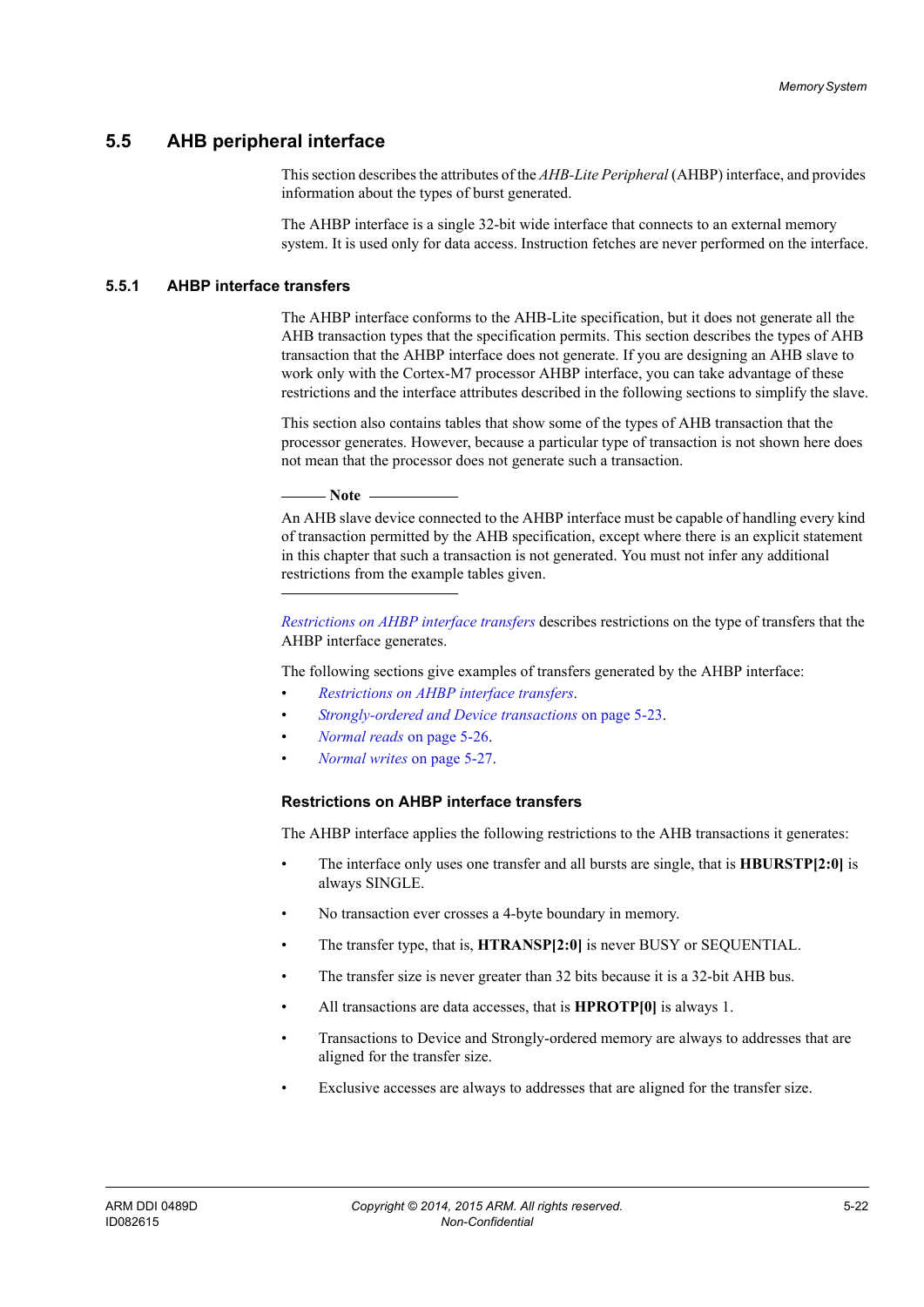#### <span id="page-85-0"></span>**Strongly-ordered and Device transactions**

A load or store instruction, to or from Strongly-ordered or Device memory, always generates AHB transactions of the size implied by the instruction. All accesses using LDM, STM, LDRD, or STRD instructions to Strongly-ordered or Device memory occur as single 32-bit transfers.

#### *LDRB*

<span id="page-85-1"></span>[Table 5-24](#page-85-1) shows the values of **HADDRP[1:0]**, **HBURSTP**, and **HSIZEP** for an LDRB from bytes 0-3 in Strongly-ordered or Device memory.

| Address[1:0]   | HADDRP[1:0] | <b>HBURSTP</b> | <b>HSIZEP</b> |
|----------------|-------------|----------------|---------------|
| $0x0$ (byte 0) | 0x00        | Single         | 8-bit         |
| $0x1$ (byte 1) | 0x01        | Single         | 8-bit         |
| $0x2$ (byte 2) | 0x02        | Single         | 8-bit         |
| $0x3$ (byte 3) | 0x03        | Single         | 8-bit         |

#### *LDRH*

<span id="page-85-2"></span>[Table 5-25](#page-85-2) shows the values of **HADDRP[1:0]**, **HBURSTP**, and **HSIZEP** for an LDRH from halfwords 0-1 in Strongly-ordered or Device memory.

| Address[1:0]     | HADDRP[1:0] | <b>HBURSTP</b> | <b>HSIZEP</b> |
|------------------|-------------|----------------|---------------|
| 0x0 (halfword 0) | 0x00        | Single         | 16-bit        |
| 0x2 (halfword 1) | 0x02        | Single         | 16-bit        |

#### **Table 5-25 LDRH transfers**

**Table 5-24 LDRB transfers**

 $-$  Note  $-$ 

 A load of a halfword from Strongly-ordered or Device memory addresses 0x1 or 0x3 generates an alignment UsageFault.

#### *LDR or LDM of one register*

<span id="page-85-3"></span>[Table 5-26](#page-85-3) shows the values of **HADDRP[1:0]**, **HBURSTP**, and **HSIZEP** for an LDR or an LDM that transfers one register, an LDM1, in Strongly-ordered or Device memory.

|                | Table 5-26 LDR or LDM of one register |                       |           |
|----------------|---------------------------------------|-----------------------|-----------|
|                | Address[1:0] HADDRP[1:0]              | <b>HBURSTP HSIZEP</b> |           |
| $0x0$ (word 0) | 0x00                                  | Single                | $32$ -bit |

 $-$  Note  $-$ 

 A load of a word from Strongly-ordered or Device memory addresses 0x1, 0x02, 0x3, 0x5, 0x06, or 0x7 generates an alignment UsageFault.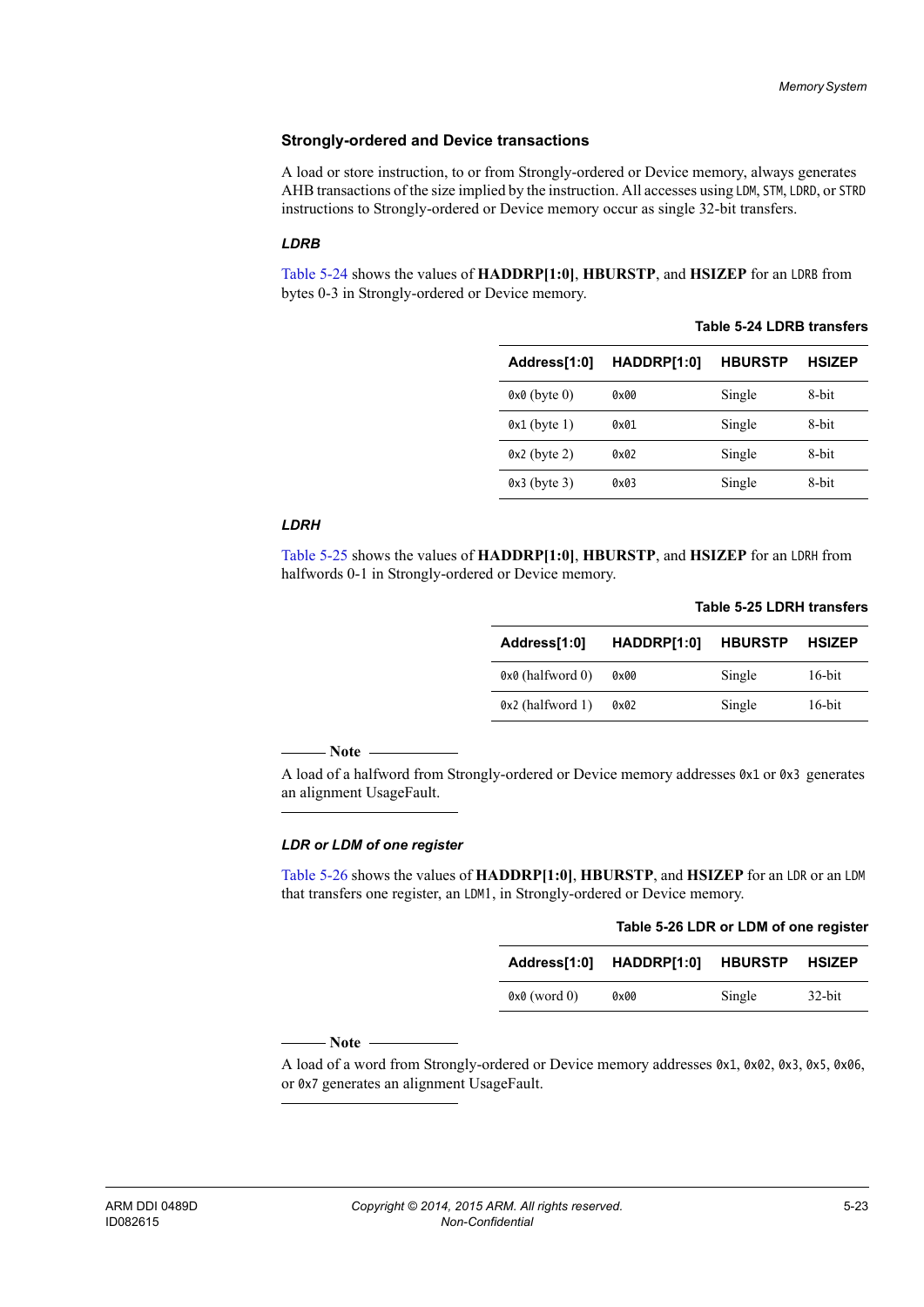#### *LDM that transfers five registers*

<span id="page-86-0"></span>[Table 5-27](#page-86-0) shows the values of **HADDRP[1:0]**, **HBURSTP**, and **HSIZEP** for an LDM that transfers five registers, an LDM5, in Strongly-ordered or Device memory.

| Address[1:0]   | HADDRP[1:0] | <b>HBURSTP</b> | <b>HSIZEP</b> |
|----------------|-------------|----------------|---------------|
| $0x0$ (word 0) | 0x00        | Single         | $32$ -bit     |
|                | 0x04        | Single         | $32$ -bit     |
|                | 0x08        | Single         | $32$ -bit     |
|                | 0x0C        | Single         | $32$ -bit     |
|                | 0x10        | Single         | $32$ -bit     |
| $0x4$ (word 1) | 0x04        | Single         | $32$ -bit     |
|                | 0x08        | Single         | $32$ -bit     |
|                | 0x0C        | Single         | $32$ -bit     |
|                | 0x10        | Single         | $32$ -bit     |
|                | 0x14        | Single         | $32$ -bit     |

#### **Table 5-27 LDM that transfers five registers**

#### $-$  Note  $-$

 A load of a word from Strongly-ordered or Device memory addresses 0x1, 0x2, or 0x3 generates an alignment UsageFault.

#### *STRB*

<span id="page-86-1"></span>[Table 5-28](#page-86-1) shows the values of **HADDRP[1:0]**, **HBURSTP**, and **HSIZEP** for an STRB from bytes 0-3 in Strongly-ordered or Device memory.

#### **Table 5-28 STRB transfers**

| Address[1:0]   | HADDRP[1:0] | <b>HBURSTP</b> | <b>HSIZEP</b> |
|----------------|-------------|----------------|---------------|
| $0x0$ (byte 0) | 0x00        | Single         | 8-bit         |
| $0x1$ (byte 1) | 0x01        | Single         | 8-bit         |
| $0x2$ (byte 2) | 0x02        | Single         | 8-bit         |
| $0x3$ (byte 3) | 0x03        | Single         | 8-bit         |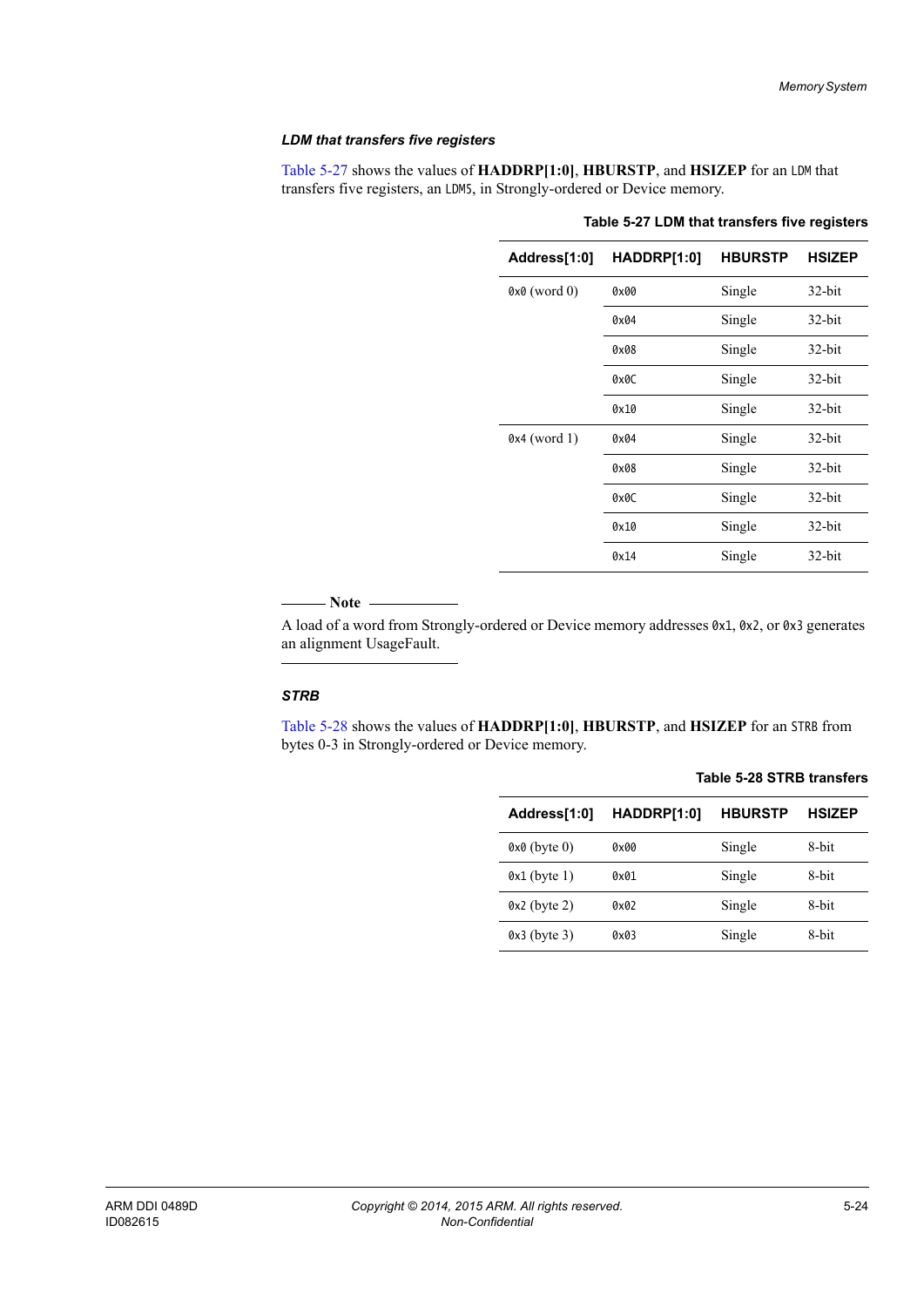#### *STRH*

<span id="page-87-0"></span>[Table 5-29](#page-87-0) shows the values of **HADDRP[1:0]**, **HBURSTP**, and **HSIZEP** for an STRH from halfwords 0-1 in Strongly-ordered or Device memory.

| Address[1:0]     | HADDRP[1:0] HBURSTP HSIZEP |        |           |
|------------------|----------------------------|--------|-----------|
| 0x0 (halfword 0) | 0x00                       | Single | $16$ -bit |
| 0x2 (halfword 1) | 0x02                       | Single | $16$ -bit |

#### **Table 5-29 STRH transfers**

#### $-$  Note -

 A store of a halfword to Strongly-ordered or Device memory addresses 0x1 or 0x3 generates an alignment UsageFault.

#### *STR of one register*

<span id="page-87-1"></span>[Table 5-30](#page-87-1) shows the values of **HADDRP[1:0]**, **HBURSTP**, and **HSIZEP** for an STR that transfers one register in Strongly-ordered or Device memory.

|  |  |  |  |  | Table 5-30 STR of one register |
|--|--|--|--|--|--------------------------------|
|--|--|--|--|--|--------------------------------|

|                | Address[1:0] HADDRP[1:0] HBURSTP HSIZEP |        |           |
|----------------|-----------------------------------------|--------|-----------|
| $0x0$ (word 0) | 0x00                                    | Single | $32$ -bit |

 $-$  Note  $-$ 

 A store of a word to Strongly-ordered or Device memory addresses 0x1, 0x2, or 0x3 generates an alignment UsageFault.

#### *STM of five registers*

<span id="page-87-2"></span>[Table 5-31](#page-87-2) shows the values of **HADDRP[1:0]**, **HBURSTP**, and **HSIZEP** for an STM that transfers five registers, an STM5, over the AHBP interface to Strongly-ordered or Device memory.

| Address[1:0]   | HADDRP[1:0]   | <b>HBURSTP</b> | <b>HSIZEP</b> |
|----------------|---------------|----------------|---------------|
| $0x0$ (word 0) | $0 \times 00$ | Single         | $32$ -bit     |
|                | 0x04          | Single         | $32$ -bit     |
|                | 0x08          | Single         | $32$ -bit     |
|                | 0x0C          | Single         | $32$ -bit     |
|                | 0x10          | Single         | $32$ -bit     |

# **Table 5-31 STM of five registers**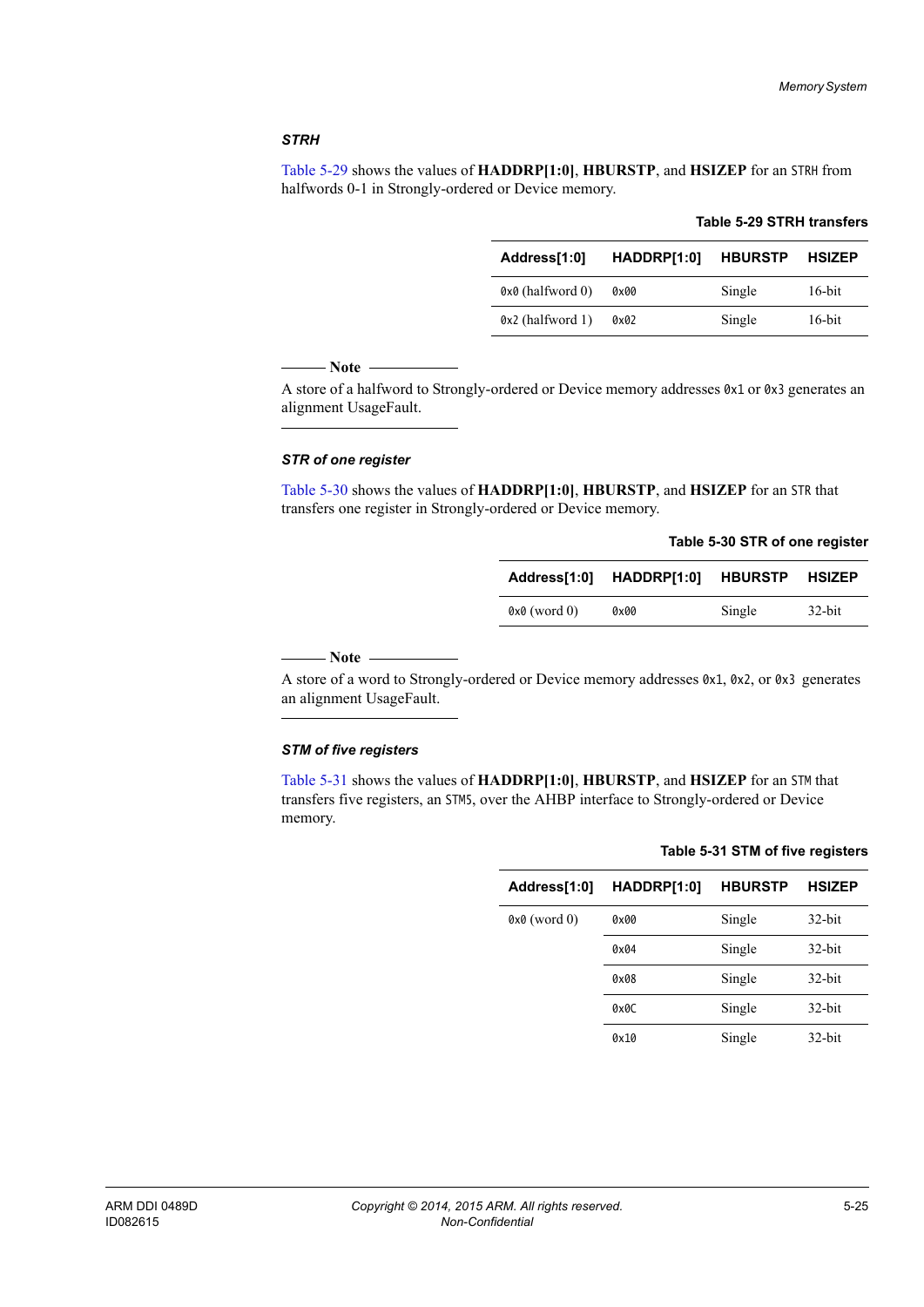**Table 5-31 STM of five registers (continued)**

| Address[1:0]   | HADDRP[1:0] | <b>HBURSTP</b> | <b>HSIZEP</b> |
|----------------|-------------|----------------|---------------|
| $0x4$ (word 1) | 0x04        | Single         | $32$ -bit     |
|                | 0x08        | Single         | $32$ -bit     |
|                | 0x0C        | Single         | $32$ -bit     |
|                | 0x10        | Single         | $32$ -bit     |
|                | 0x14        | Single         | $32$ -bit     |

#### **Note**

 A store of a word from Strongly-ordered or Device memory addresses 0x1, 0x2, 0x3, 0x5, 0x6, or 0x7 generates an alignment UsageFault.

#### <span id="page-88-0"></span>**Normal reads**

Load instructions accessing Normal memory generate AHBP interface transactions that might not be the same size or length as the instruction implies. The tables in this section give examples of AHBP transactions that might result from various load instructions, accessing various addresses in Normal memory. They are examples only, and are not an exhaustive description of the AHBP transactions.

#### *LDRH*

<span id="page-88-1"></span>[Table 5-32](#page-88-1) shows possible values of **HADDRP[2:0]**, **HBURSTP**, and **HSIZEP** for an LDRH from bytes 0 to 3 in Normal memory.

| Address[1:0]                | HADDRP[2:0]   | <b>HBURSTP</b> | <b>HSIZEP</b> |
|-----------------------------|---------------|----------------|---------------|
| $0x0$ (byte 0)              | $0 \times 00$ | Single         | $16$ -bit     |
| $0x1$ (byte 1)              | 0x00          | Single         | $32$ -bit     |
| $0x2$ (byte 2)              | 0x02          | Single         | $16$ -bit     |
| $0x3$ (byte 3) <sup>a</sup> | $0 \times 00$ | Single         | $32$ -bit     |
|                             | 0x04          | Single         | $32$ -bit     |

**Table 5-32 LDRH transfers in Normal memory**

a. AHBP interface transactions do not cross a double word boundary.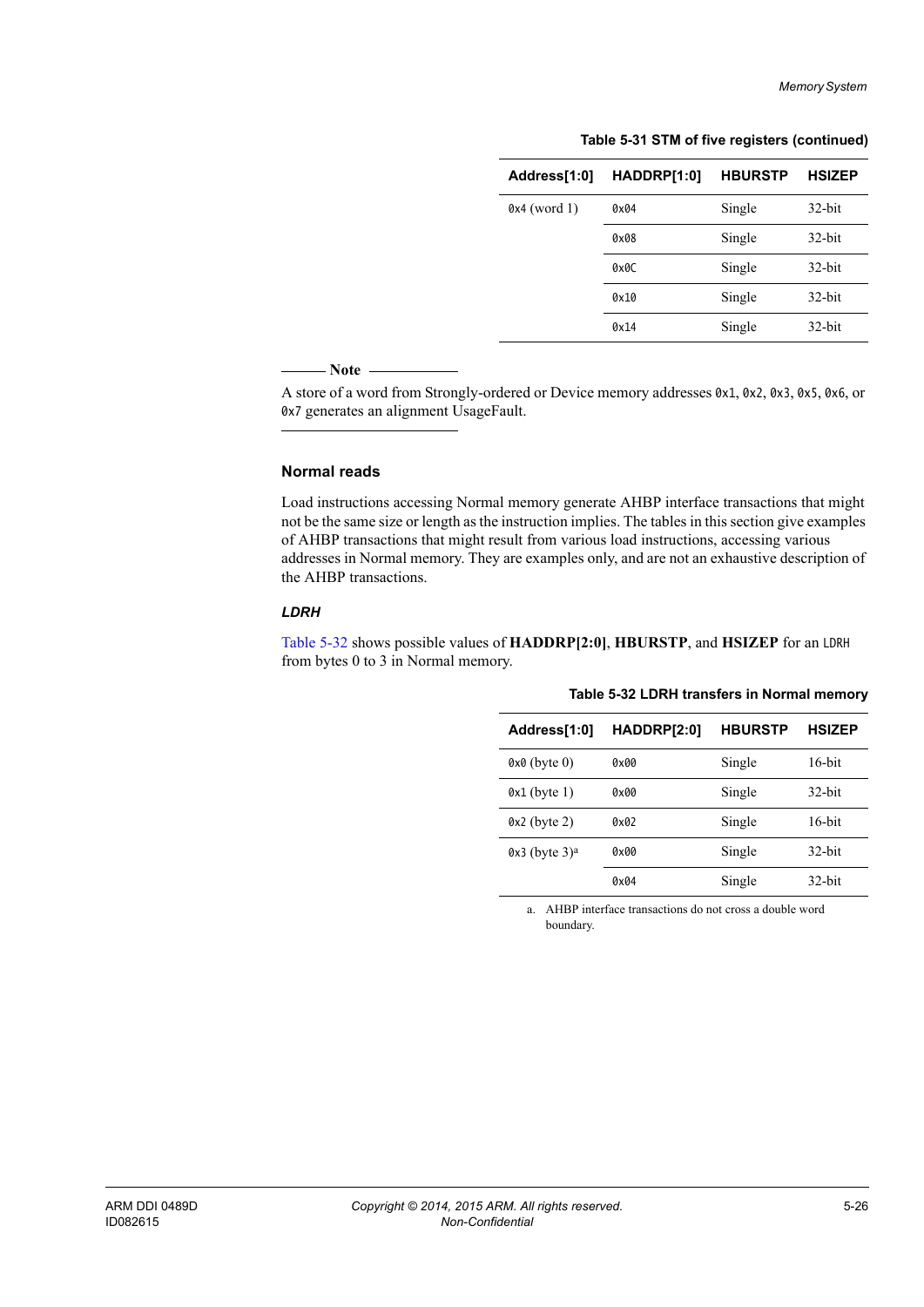#### *LDR*

<span id="page-89-1"></span>[Table 5-33](#page-89-1) shows possible values of **HADDRP[2:0]**, **HBURSTP**, and **HSIZEP** for an LDR from Normal memory.

| Address[1:0]   | HADDRP[2:0] | <b>HBURSTP</b> | <b>HSIZEP</b> |
|----------------|-------------|----------------|---------------|
| $0x0$ (byte 0) | 0x0         | Single         | $32$ -bit     |
| $0x1$ (byte 1) | 0x0         | Single         | $32$ -bit     |
|                | 0x4         | Single         | $32$ -bit     |
| $0x2$ (byte 2) | 0x0         | Single         | $32$ -bit     |
|                | 0x4         | Single         | $32$ -bit     |
| $0x3$ (byte 3) | 0x0         | Single         | $32$ -bit     |
|                | 0x4         | Single         | $32$ -bit     |

#### **Table 5-33 LDR transfers in Normal memory**

#### <span id="page-89-0"></span>**Normal writes**

Store instructions accessing Normal memory generate AHBP interface transactions that might not be the same size or length as the instruction implies. The tables in this section give examples of AHBP transactions that might result from various store instructions, accessing various addresses in Normal memory. They are examples only, and are not an exhaustive description of the AHBP transactions.

#### *STRH*

<span id="page-89-2"></span>[Table 5-34](#page-89-2) shows possible values of **HADDRP[1:0]**, **HBURSTP**, and **HSIZEP** for an STRH from bytes 0 to 3 in Normal memory.

| Address[1:0]   | HADDRP[1:0] | <b>HBURSTP</b> | <b>HSIZEP</b> |
|----------------|-------------|----------------|---------------|
| $0x0$ (byte 0) | axaa        | Single         | $16$ -bit     |
| $0x1$ (byte 1) | 0x01        | Single         | 8-bit         |
|                | 0x02        | Single         | 8-bit         |
| $0x2$ (byte 2) | axa2        | Single         | $16-hit$      |
| $0x3$ (byte 3) | 0x03        | Single         | 8-bit         |
|                | 0x04        | Single         | 8-bit         |

**Table 5-34 STRH transfers in Normal memory**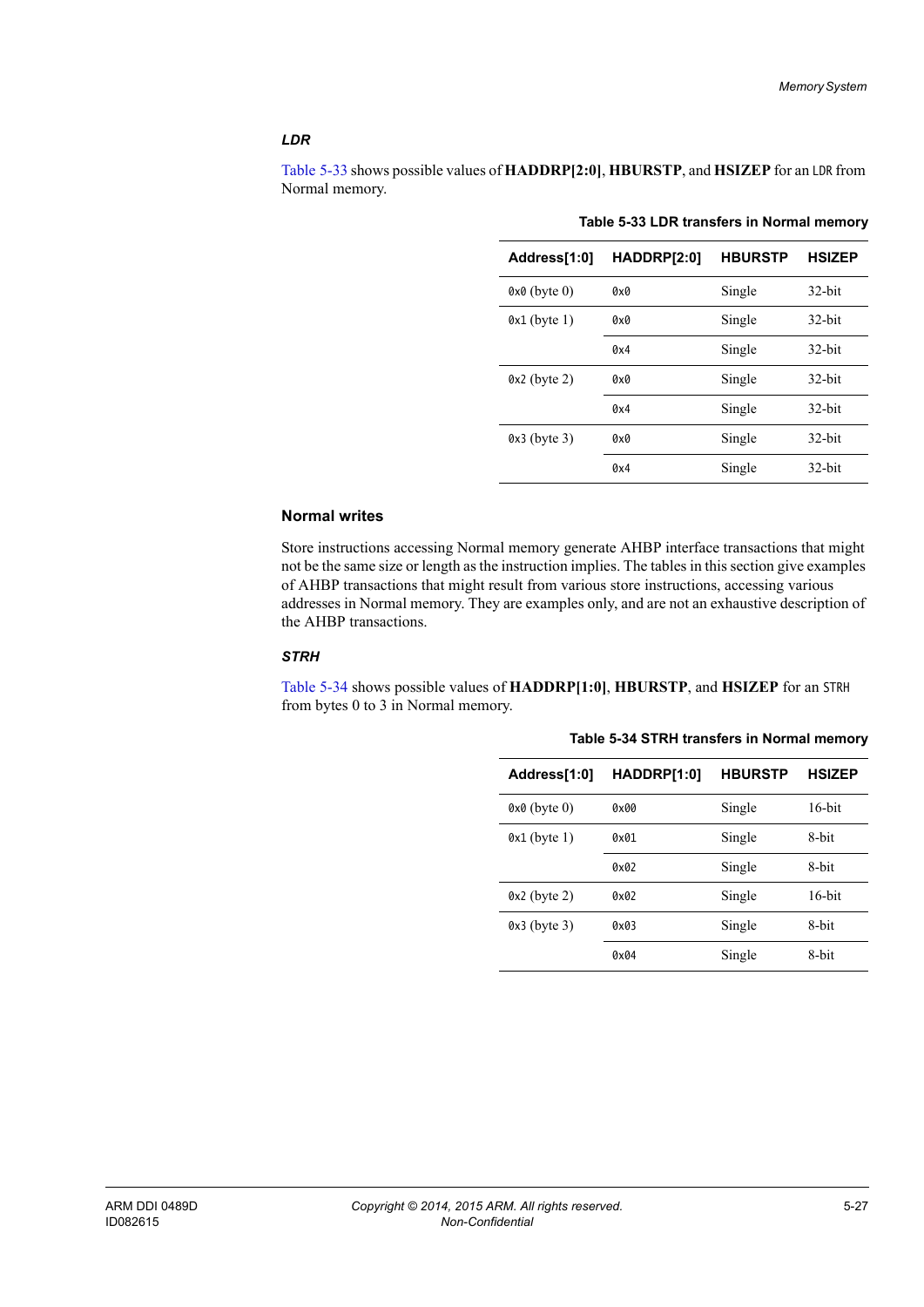#### *STR or STM of one register*

<span id="page-90-0"></span>[Table 5-35](#page-90-0) shows possible values of **HADDRP[1:0]**, **HBURSTP**, and **HSIZEP** for an STR to Normal memory.

| Address[1:0]         | HADDRP[1:0]   | <b>HBURSTP</b> | <b>HSIZEP</b> |
|----------------------|---------------|----------------|---------------|
| 0x0 (byte 0, word 0) | $0 \times 00$ | Single         | $32$ -bit     |
| $0x1$ (byte 1)       | 0x01          | Single         | 8-bit         |
|                      | 0x02          | Single         | $16$ -bit     |
|                      | 0x04          | Single         | 8-bit         |
| $0x2$ (byte 2)       | 0x02          | Single         | $16$ -bit     |
|                      | 0x04          | Single         | $16$ -bit     |
| $0x3$ (byte 3)       | 0x03          | Single         | 8-bit         |
|                      | 0x04          | Single         | $16$ -bit     |
|                      | 0x06          | Single         | 8-bit         |

**Table 5-35 STR transfers in Normal memory**

#### **5.5.2 AHBP semaphores**

The peripheral interfaces use the internal exclusive monitor of the memory system to manage load, store and clear exclusive instructions to non-shared memory. The internal monitor checks exclusive accesses to shared memory and also, if necessary, any external monitor using the AHB memory interface. You can use these instructions to construct semaphores and ensure synchronization between different processes or processors. See the *ARM®v7-M Architecture Reference Manual* for more information about how these instructions work.

Only exclusive instructions to shared memory result in exclusive accesses on the AHBP. Exclusive accesses to non-shared memory are marked as non-exclusive accesses on the bus.

The AHBP extension signals **EXREQP** and **EXRESPP** signal exclusive request and response for shared exclusive transactions on AHBP.

#### **AHBP exclusive accesses**

This section describes the **EXREQP** and **EXRESPP** signals and the transaction properties for AHBP exclusive accesses:

- **EXREQP** is an address phase signal and is only asserted when **HTRANSP** indicates a valid transaction.
- **EXRESPP** is a data phase signal and is only sampled on a data phase when **HREADYP** is 1.

The processor only asserts the **EXREQP** signal when:

- A load exclusive is performed to a Shared memory region on the AHBP.
- A store exclusive is performed to a Shared memory region on the AHBP and the internal exclusive access monitor passes. When the internal exclusive access monitor fails, no store is performed on the AHBP.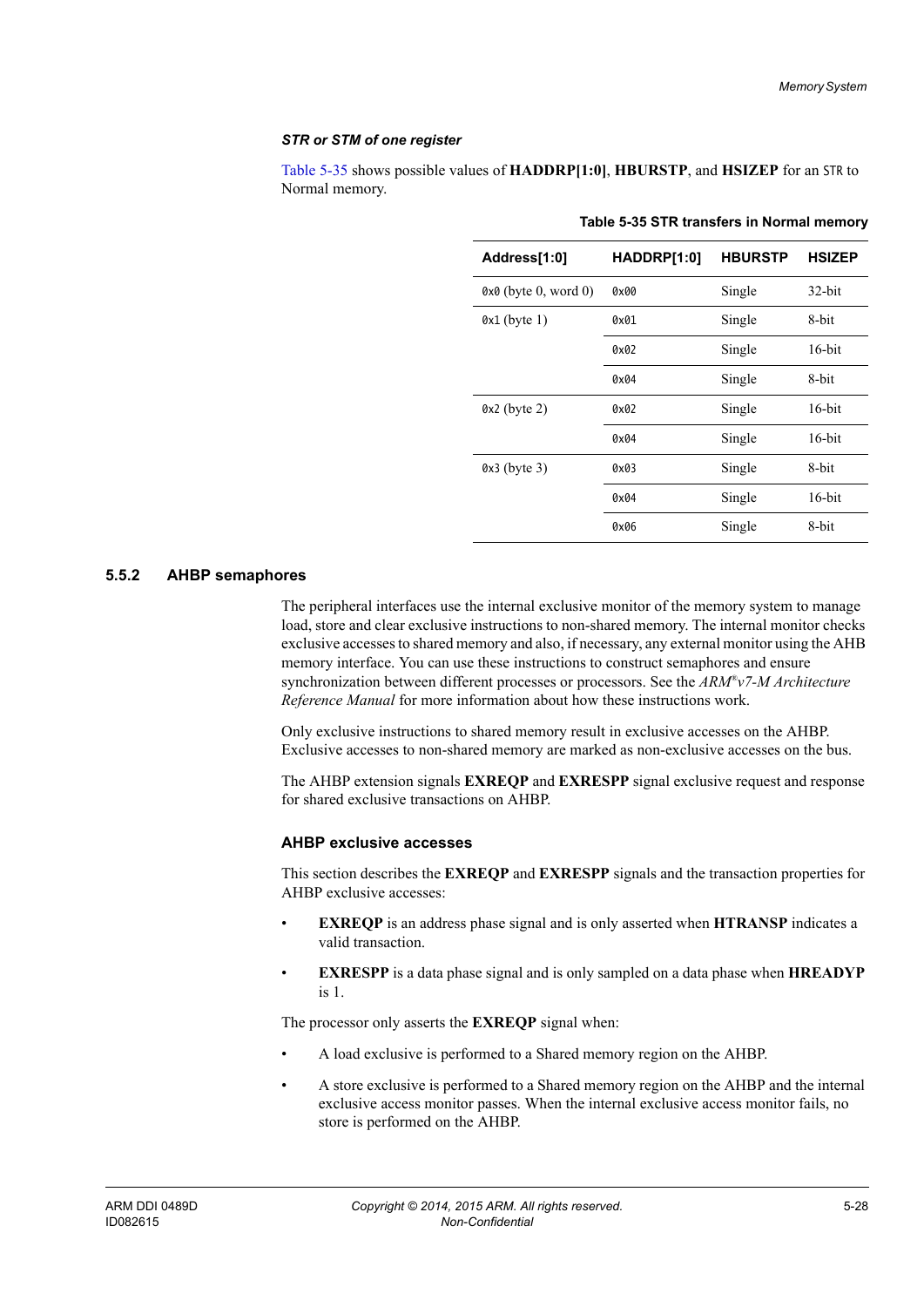#### <span id="page-91-0"></span>[Table 5-36](#page-91-0) shows the transaction properties the system must use for **EXRESPP**.

#### **Table 5-36 Transaction properties**

| <b>Transaction properties</b> |              | <b>Required EXRESPP</b>                                                                                          |  |
|-------------------------------|--------------|------------------------------------------------------------------------------------------------------------------|--|
| <b>EXREQP</b>                 | Load/Store   |                                                                                                                  |  |
| 0                             | Load/Store   | ٠                                                                                                                |  |
|                               | Load         | 0 if a system monitor is implemented that covers the access address<br>1 otherwise                               |  |
|                               | <b>Store</b> | 1 if a system monitor is implemented that covers the access address and the exclusive check fails<br>0 otherwise |  |

Software must avoid performing exclusive accesses to shared regions of memory if no global exclusive monitor is implemented that covers the region in question. The processor treats such accesses as an error condition and automatically takes a BusFault exception if a load is performed with **EXREQP** set to 1 and receives **EXRESPP** set to 1. The processor ignores **EXRESPP** for accesses that:

- Are performed with **EXREQP** set to 0. ARM recommends that the system drives **EXRESPP** to 0 in these cases.
- Return an error response on **HRESPP**.

The Cortex-M7 processor uses **EXREQP** and **EXRESPP** differently from the Cortex-M3 processor and the Cortex-M4 processor, therefore you might have to update both system hardware and software when moving to a system using the Cortex-M7 processor.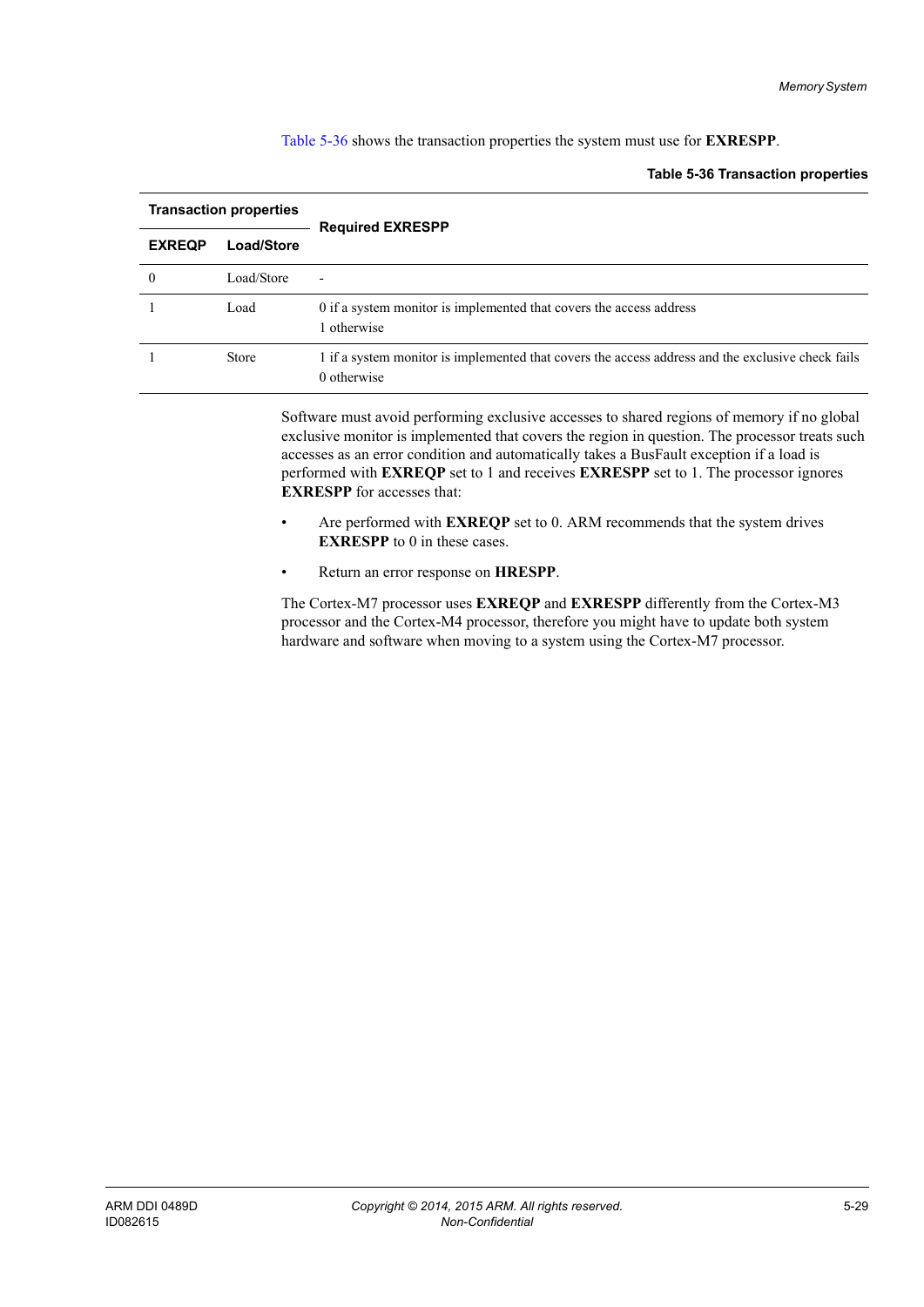## **5.6 AHB slave interface**

The 32-bit *AHB slave* (AHBS) interface provides system access to the ITCM, D1TCM, and D0TCM. It includes arbitration logic to support simultaneous system and processor TCM access requests. The AHBS implements the AMBA 3 AHB-Lite protocol.

Writes are buffered in the processor *Store Queue* (SQ). The SQ also buffers software writes to the TCM and it performs all stores in-order. Reads can be performed to the TCM out-of-order with respect to buffered writes.

If there is a data dependency between a read and a software or AHBS buffered write, hazarding logic stalls the read and attempts to drain the SQ until there are no longer any dependencies. Writes continue to be performed in-order. Hazarding is performed at byte granularity.

All AHBS accesses are treated as being the same endianness as memory. No data swizzling is performed for reads or writes.

The AHBS interface can be used when the processor is in sleep state.

#### **5.6.1 Memory map**

The memory map presented on the AHBS:

- Note -

Is consistent with the memory map presented to software running on the processor.

 The TCM enable bits, defined in the ITCMCR and DTCMCR, do not affect AHBS accesses and instead only affect software visibility of the TCMs, see *[Instruction and Data](#page-48-0)  [Tightly-Coupled Memory Control Registers](#page-48-0)* on page 3-13. AHBS accesses are handled independently of these bits.

• Has the additional restriction that only the TCM address range can be accessed. Any other addresses fail.

<span id="page-92-1"></span>[Table 5-37](#page-92-1) shows the AHBS memory map. Accesses to locations outside the address ranges shown return an error response on the AHBS interface.

| <b>Start</b><br>address | <b>End address</b>                            | <b>HADDRS[2]</b>         | <b>TCM accessed</b> | <b>TCM</b> index |
|-------------------------|-----------------------------------------------|--------------------------|---------------------|------------------|
| 0x00000000              | $0 \times 000000000 +$<br>$\le$ ITCM size $>$ | $\overline{\phantom{0}}$ | <b>ITCM</b>         | $HADDRS[n:3]^a$  |
| 0x20000000              | $0x20000000 +$<br>$\leq$ DTCM size $\geq$     | $\mathbf{0}$             | <b>D0TCM</b>        | $HADDRS[n:3]^a$  |
| 0x20000000              | $0x200000000 +$<br>$\leq$ DTCM size $\geq$    |                          | D1TCM               | $HADDRS[n:3]^a$  |

#### <span id="page-92-0"></span>**Table 5-37 AHBS memory map**

a. The value of n depends on the configured TCM size, see *[TCM configuration](#page-96-0)* on page 5-34.

#### **5.6.2 Restrictions on AHBS transactions**

Loopback of transactions from the AXIM or AHBP interface onto the AHBS is not supported because it might cause deadlock.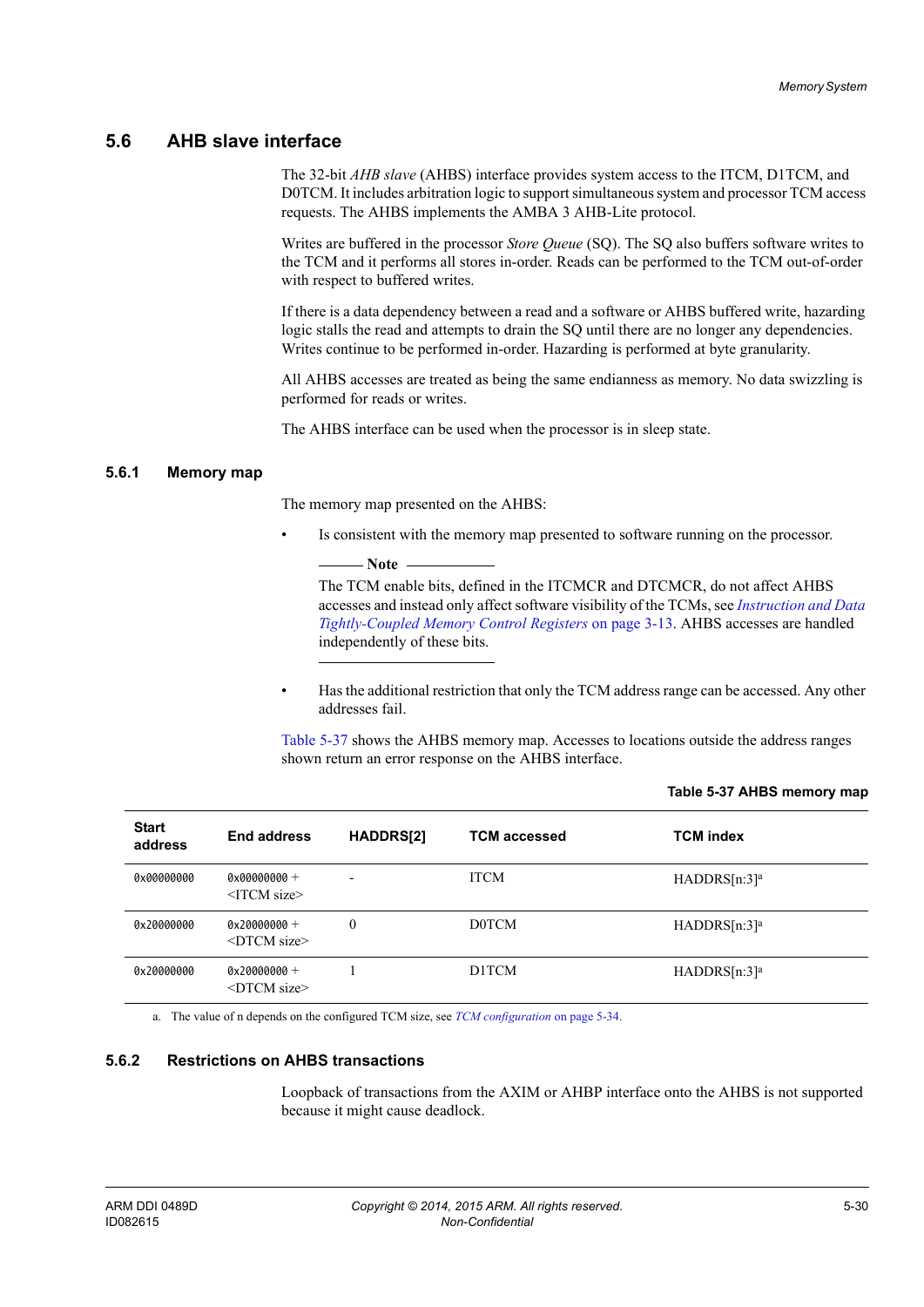- Note  $-$ 

 Loopback arrangements are unlikely to be required. The processor has higher bandwidth to TCM than the AHBS interface. This means that software can directly transfer data to and from TCM faster than through the AHBS interface.

This restriction does not preclude arrangements where there is an indirect relationship between a master interface access and an AHBS access. For example, if a write from the AHBP interface requests an external agent to perform transactions on the AHBS interface. In this case do not introduce dependency in the system between the control access that initiates the transaction and the transaction itself.

AHBS interface transactions are not capable of performing MPU lookups. No distinction is made internally between unprivileged and privileged AHBS interface accesses as indicated on **HPROTS**. The system is entirely responsible for providing TCM protection functionality for AHBS interface accesses as required.

A TCM error mechanism must be used by the external TCM interface logic to indicate back to the AHBS interface that the access was aborted. In this case, the external TCM interface logic also mask writes and obfuscate read data. For more information on the TCM interface protocol, see *[TCM interface protocol](#page-96-1)* on page 5-34.

The AHBS interface reads that are aborted on the TCM interface return the read data supplied with an error response on **HRESPS**. The AHBS interface writes are buffered and always return an OK response speculatively. If a write is subsequently aborted on the TCM interface, the AHBS raises an asynchronous abort to the system using the **WABORTS** signal.

The AHBS does not support exclusive or locked accesses and AHBS interface stores do not affect the state of the internal exclusive access monitor. This makes it unsuitable for systems requiring concurrency controls between the AHBS interface and software.

For more information on the TCM data sharing models supported between software and AHBS interface, see *[System access to TCM](#page-97-0)* on page 5-35.

#### <span id="page-93-0"></span>**5.6.3 AHBS interface arbitration**

There are two relevant points of arbitration in the processor:

- Accepting writes into the SQ from software and the AHBS interface.
- Performing TCM reads from software and the AHBS interface.

The processor supports five software-configurable arbitration modes:

- Round-robin only.
- Reduced AHBS interface bandwidth using the fairness counter.
- Reduced software bandwidth using the fairness counter.
- Round-robin but AHBS interface bandwidth is reduced using the fairness counter when execution priority is set above a defined threshold.
- Round-robin with AHBS interface bandwidth controlled by an input signal.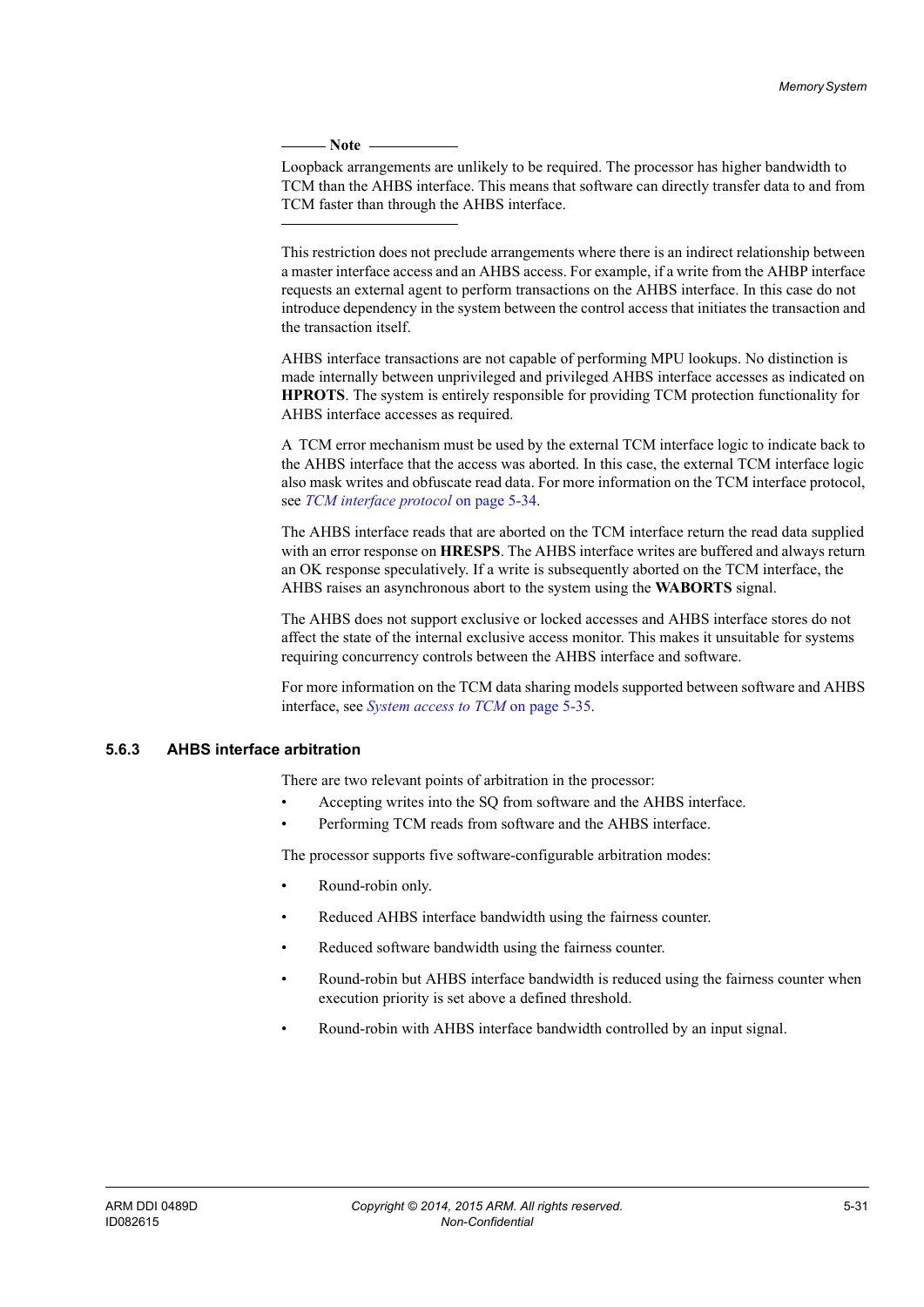When active, the round-robin AHBS arbitration scheme has the following characteristics:

- Any requestor, that is, software or AHBS interface, is granted access when there is no contention. This scheme guarantees:
	- Optimal throughput for each requestor when contention is rare. In this case, the resource usage is not evenly balanced between requestors and one requestor is more active than the other. When contention is frequent however, the scheme used tends towards even resource allocation between the requestors.
	- Optimal average throughput across all requestors when contention is common.

The fairness counter determines which requestor gets access, where there is contention. This counter is decremented for each access where contention occurs, and is initialized to the CM7\_AHBSCR.INITCOUNT field value when it reaches 0. See *[AHB Slave Control Register](#page-55-0)* [on page 3-20](#page-55-0) for more information about how to use CM7\_AHBSCR.INITCOUNT.

Some limited software configurability is provided to moderate AHBS interface bandwidth by demoting its priority to a significantly lower level without shutting it out completely. This is achieved by increasing the initialization value of the fairness counter that forces arbitration of an AHBS interface access. It is also possible to invert the priority scheme to allow AHBS interface accesses to take priority over software accesses using the fairness counter.

Typically this AHBS interface bandwidth moderation feature is expected to be used for real-time critical code that runs in a high priority ISR. To allow individual ISRs to demote AHBS interface traffic, a *threshold execution priority* (TPRI) mode is provided to enable the processor hardware to automatically do this. See *[AHB Slave Control Register](#page-55-0)* on page 3-20 for more information about how to use TPRI.

**Note**

 The processor could stop executing code if the counter initialization value is 0 and the AHBS interface fully occupies the bandwidth of a TCM or the SQ.

The system can control the AHBS interface access priority directly using the **AHBSPRI** input signal on the processor. See *[AHB Slave Control Register](#page-55-0)* on page 3-20.

**Note**

- Improper programming might directly degrade overall system performance.
- For the AHBS interface to accept AHBS transactions all resets must be de-asserted.
- Changes to CM7\_AHBSCR might not occur immediately because the processor must completed existing AHBS interface traffic.
- CM7 AHBSCR settings can be overruled and only be considered as a hint to the processor.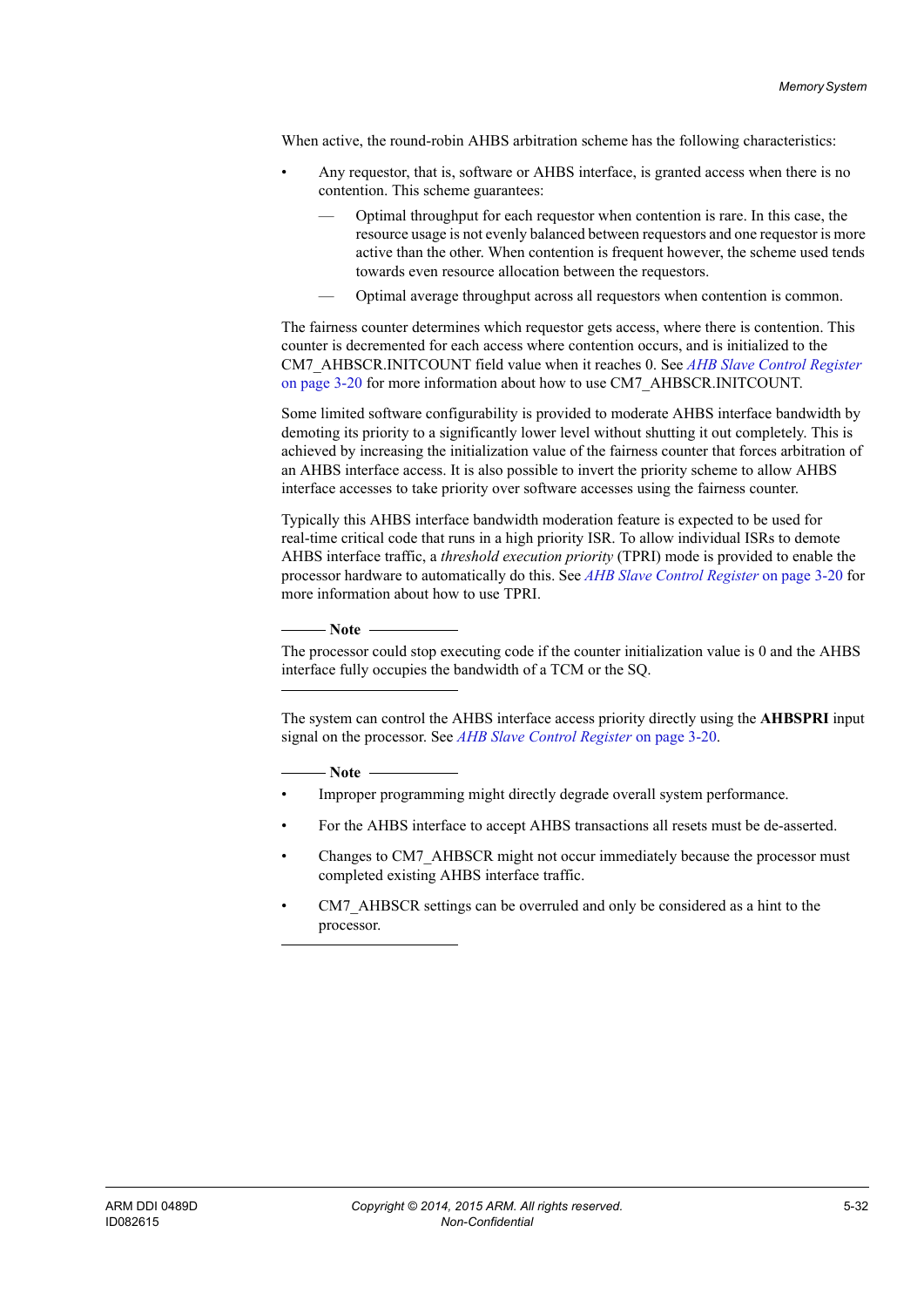# **5.7 TCM interfaces**

The memory system includes support for the connection of local Tightly Coupled Memory called ITCM and DTCM. The ITCM has one 64-bit memory interface and the DTCM has two 32-bit memory interfaces, D0TCM and D1TCM, selected on bit[2] of the request address. Each TCM interface is a physical connection on the processor that is suitable for connection to SRAM with minimal glue logic. These ports are optimized for low-latency memory.

The TCM interfaces are designed to be connected to RAM, or RAM-like memory, that is, Normal-type memory in the ARM architecture. The processor can issue speculative read accesses on these interfaces. Therefore, read accesses through the TCM interfaces can be repeated, and can access uninitialized or nonexistent memory locations. This means that the TCM interfaces are generally not suitable for read-sensitive devices such as FIFOs. If an access is speculative, the processor ignores any error or retry signaled for the access, see *[TCM interface](#page-96-1)  protocol* [on page 5-34.](#page-96-1)

The TCM interfaces also have a wait signal to support slow memories, see *[TCM interface](#page-96-1)  protocol* [on page 5-34.](#page-96-1)

The *Prefetch Unit* (PFU) can fetch instructions from any of the TCM interfaces. The *Load Store Unit* (LSU) and the AHBS interface can each read and write data using any of the TCM interfaces. Best performance is achieved if code is placed in ITCM and data in DTCM. However, there is no functional restriction in which TCM, code and data is placed.

Each TCM interface has a fixed base address, see *[System address map](#page-31-0)* on page 2-5.

This section describes:

- *[TCM attributes and permissions](#page-95-0)*.
- *[TCM configuration](#page-96-0)* on page 5-34.
- *[TCM arbitration](#page-96-2)* on page 5-34.
- *[TCM interface protocol](#page-96-1)* on page 5-34.
- *[TCM read modify write](#page-97-1)* on page 5-35.

#### <span id="page-95-0"></span>**5.7.1 TCM attributes and permissions**

Accesses to the TCMs from the LSU and PFU are checked against the MPU for access permission. Memory access attributes and permissions are not exported on this interface. Any unaligned access to Device or Strongly Ordered memory generates an alignment UsageFault. Reads that generate an MPU fault or alignment UsageFault are still sent to the TCM interface, but the data is not used and the associated load instruction does not update any processor registers, ensuring protection is maintained. Writes that generate an MPU fault or alignment UsageFault are never broadcast on the TCM interface.

TCMs always behave as Non-cacheable Non-shared Normal memory, irrespective of the memory type attributes defined in the MPU for a memory region containing addresses held in the TCM. Access permissions associated with an MPU region in the TCM address space are treated in the same way as addresses outside the TCM address space. For more information about memory attributes, types, and permissions, see the *ARM®v7-M Architecture Reference Manual*.

- Note

 For code portability to other ARM processors or systems, ARM recommends that TCM regions are always defined as Normal, Non-shared memory in the MPU. This is consistent with the default ARMv7E-M memory map attributes that apply when the MPU is either disabled or not implemented.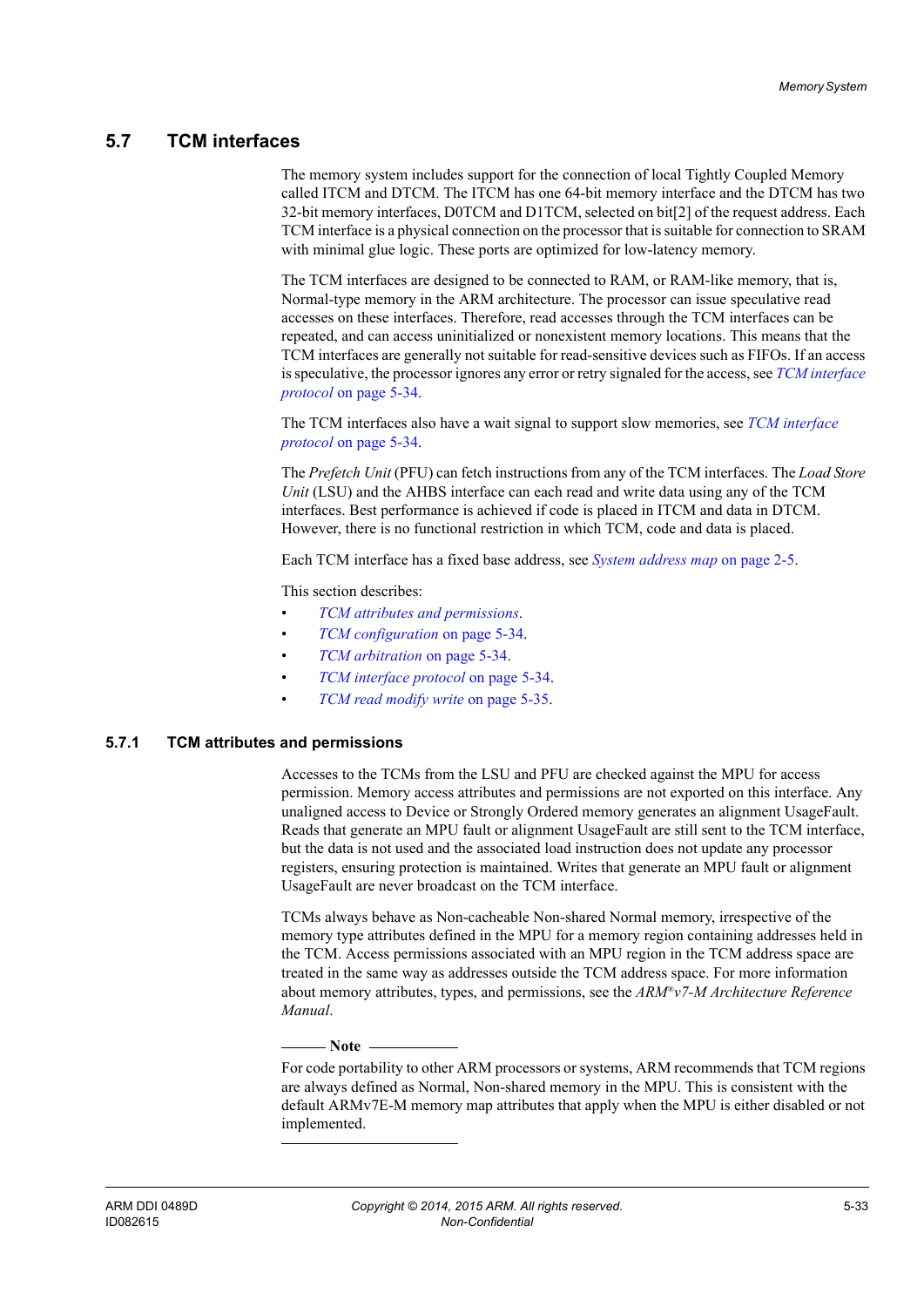#### <span id="page-96-0"></span>**5.7.2 TCM configuration**

The base address of each TCM is fixed:

- ITCM at 0x00000000.
- DTCM at 0x20000000.

The ITCM and DTCM occupy the lower parts of the code and data regions of the memory map respectively, see *[System address map](#page-31-0)* on page 2-5.

The size of each TCM is configured during integration from 4KB to 16MB in powers of two. If a TCM is not present in a system, its size is 0KB.

The DTCM has two interfaces, D0TCM and D1TCM. This means the size of the RAM attached to each interface is half the total size of the DTCM.

The size of the TCMs is visible to software in the TCM Control Registers, see *[Instruction and](#page-48-0)  [Data Tightly-Coupled Memory Control Registers](#page-48-0)* on page 3-13. Memory accesses to addresses above the implemented TCM address ranges in the code and data regions of the memory map are sent to the AXIM interface.

The ITCM and DTCM can be enabled or disabled by software using the ITCMCR.EN and DTCMCR.EN bits. See *[Instruction and Data Tightly-Coupled Memory Control Registers](#page-48-0)* on [page 3-13](#page-48-0). Input configuration signals determine the values of these bits out of reset.

#### <span id="page-96-2"></span>**5.7.3 TCM arbitration**

The TCU contains arbitration logic to arbitrate between TCM access requests for the LSU, PFU, AHBS and SQ. In most cases, the LSU has the highest priority, followed by the PFU, AHBs, and the SQ having the lowest priority.

When a higher-priority requestor is accessing a TCM, an access from a lower-priority device stalls.

In some circumstances the SQ can have the highest priority temporarily, for example, when a RAW hazard occurs because of a load from the same address as a store in the SQ. This ensures that the hazard is cleared as quickly as possible allowing the load to proceed. The AHBS interface might have the highest priority because of AHBS priority boosting, see *[AHBS](#page-93-0)  [interface arbitration](#page-93-0)* on page 5-31. If the SQ and AHBS are priority boosted at the same time, the SQ then has the highest priority.

### <span id="page-96-1"></span>**5.7.4 TCM interface protocol**

Each TCM interface operates independently of each other, and each might perform either a read or a write access in a particular clock cycle. In addition to the address and data signals, the TCM interfaces also provide information about the source of an access and whether it is privileged or not. Therefore, it is possible to determine whether an access results from an instruction fetch from the PFU, a data access from the LSU, an SQ access, an MBIST interface access, or a DMA transfer from the AHBS interface.

During read accesses, an external TCM memory controller can indicate that the processor must wait one or more clock cycles before capturing the read data from the interface. The controller can also indicate that an error occurred during a read or a write access and that the processor must take a bus fault. The controller might, for example, use this error to indicate a privilege violation by decoding the address, privilege indication, or access source information. For more information about TCM errors, see *Faults* [on page 5-3.](#page-65-0)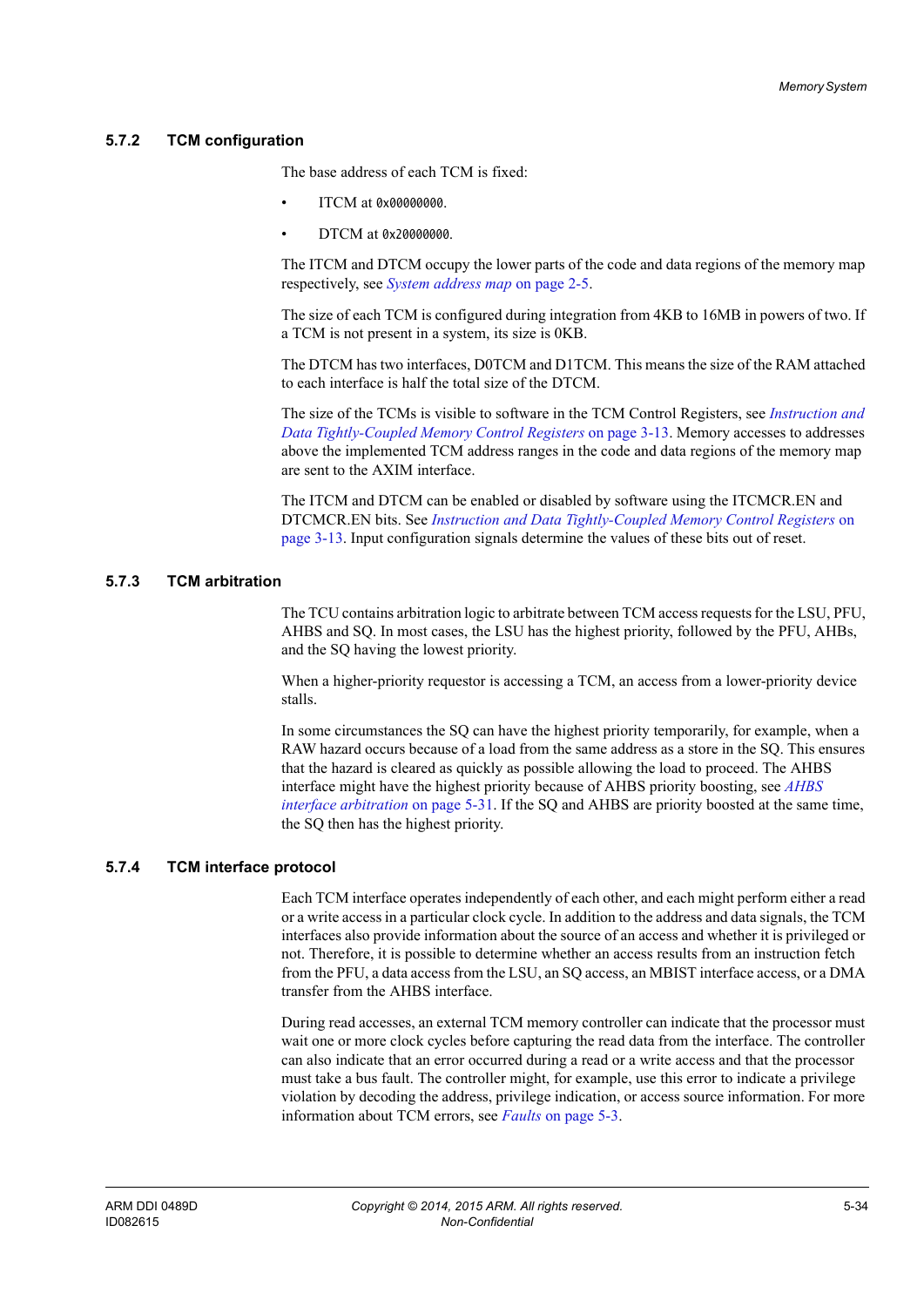If the TCM memory controller supports ECC error detection and correction it can indicate to the processor that an access must be retried to return the corrected data. The TCM retry functionality in the processor must be enabled to support external TCM error correction by setting the ITCMCR.RETEN or DTCMCR.RETEN bits to 1. See *[Instruction and Data](#page-48-0)  [Tightly-Coupled Memory Control Registers](#page-48-0)* on page 3-13.

#### <span id="page-97-1"></span>**5.7.5 TCM read modify write**

Read modify write can be enabled on the TCM interfaces by setting the ITCMCR.RMW or DTCMCR.RMW bits to 1, see *[Instruction and Data Tightly-Coupled Memory Control Registers](#page-48-0)* [on page 3-13](#page-48-0). When enabled, the processor uses the read modify write sequence for writes that have a data size that are less than the width of the interface. This feature is intended to be used in systems that implement ECC in TCM.

#### **5.7.6 Booting from TCM**

The following support is available for booting volatile TCM memory that must be initialized at reset:

- The TCMs can be enabled from reset independently of software, using configuration input signals.
- When the **CPUWAIT** signal is asserted HIGH from reset, it prevents the processor initiating its normal hardware bootup routine. This allows the TCMs to be loaded by system hardware before the processor performs any TCM accesses. When TCM loading is complete the signal is deasserted to allow the processor to boot up.
- The processor AHBS port functions while **CPUWAIT** is asserted and services transactions to load the TCMs initiated by system hardware. This avoids requiring external hardware on the TCM interface for boot-time initialization.

#### **5.7.7 Integration with Flash memory**

When executing 32-bit instructions, the processor execution bandwidth can be as high as 64 bits per cycle. For 16-bit instructions, it can be as high as 32 bits per cycle. The overall bandwidth is very application specific, however, for general-purpose products, assume 64 bits per cycle is required. The I-side memory system must sustain this bandwidth for maximum performance. ARM recommends that if Flash is integrated on the ITCM interface, you use a system cache or Flash accelerator to satisfy these fetch bandwidth requirements.

Alternatively, Flash can be integrated on the AXIM and the processor can be configured to include the I-cache.

#### <span id="page-97-0"></span>**5.7.8 System access to TCM**

The AHBS interface provides system access to the TCMs even when the processor is running. Arbitration between software and AHBS accesses to the TCMs is supported without requiring external TCM interface logic.

There is no hardware support for concurrency control between software and AHBS access to the TCMs. In particular, software exclusive accesses to the TCMs is only subject to the internal exclusive monitor that does not take AHBS accesses into account. This implies that the system must not perform AHBS accesses to any regions of TCM memory that are used with software exclusive accesses.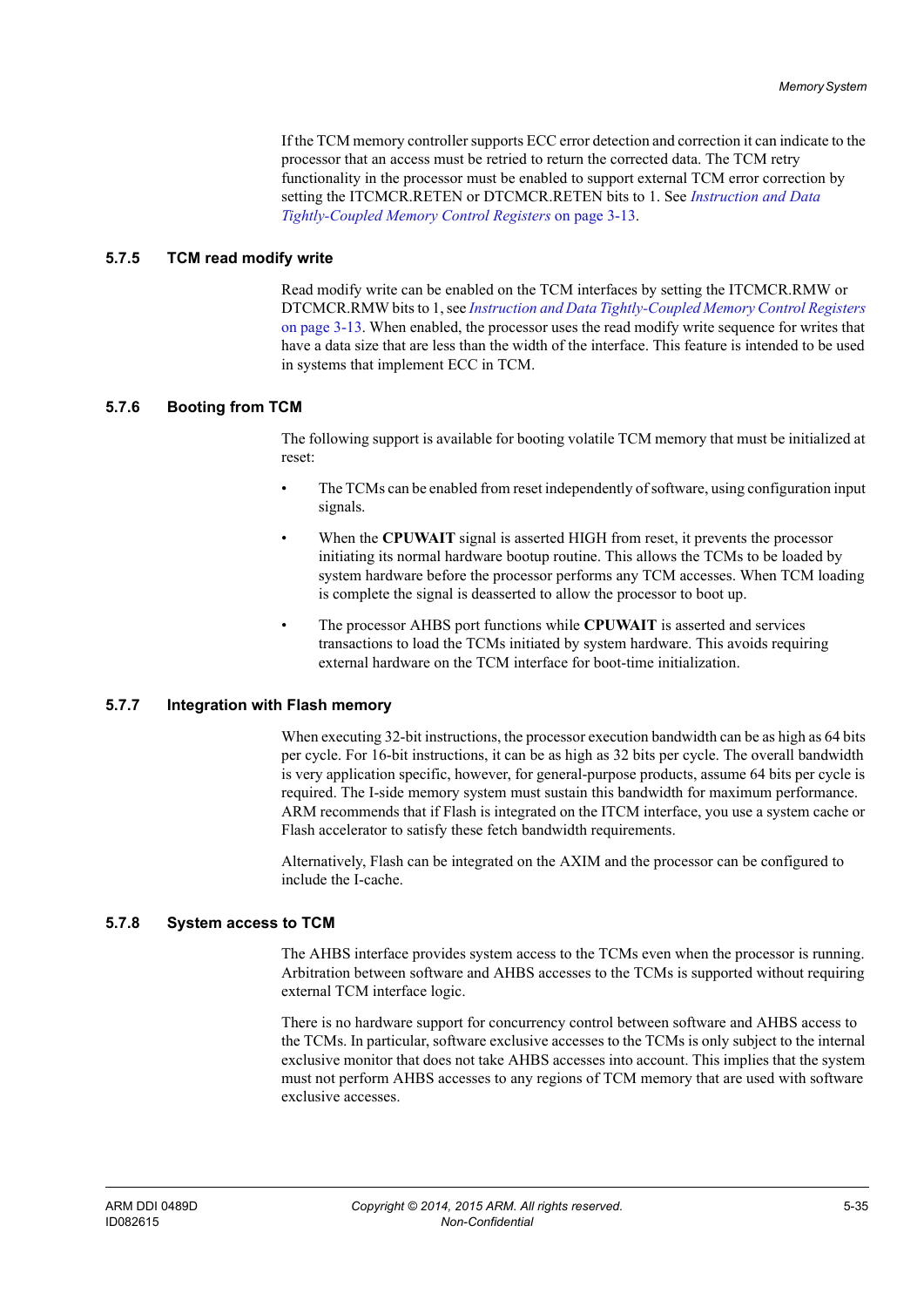However, it is possible to share data coherently between software running on the processor and the system using the AHBS interface and with the following processor hardware guarantees:

Writes to the TCMs by software or AHBS are never repeated.

 Store multiple instructions and unaligned single stores can be repeated on exception return and are therefore exempt from this guarantee and unsuitable for software synchronization. The processor guarantees that no single-copy-atomic access is repeated. For more information on atomicity, see the *ARM®v7-M Architecture Reference Manual*.

- Writes to a TCM by both software and AHBS have a single point of serialization, the TCM Store Queue. This means that when a write is observable by one master, it is guaranteed observable by the other.
- When a write on the AHBS interface is accepted, its data phase completes with an OK response, the processor assumes responsibility for the coherent observation of that data item. A read initiated by either master after the AHBS write completes, returns the updated data.

- Note

 $-$  Note -

 TCMs are implicitly Normal memory, and therefore write buffering is permitted. A completed AHBS write does not imply that the write was performed on the TCM interface, but instead that it successfully entered the Store Queue. Therefore, if all writes are required to have been committed to memory first, the system must avoid resetting the processor until the Store Queue has drained.

The standard message passing model for data sharing can be used. The ARM architecture requires this model to work where coherency is supported, and is therefore portable to other ARM processors.

<span id="page-98-0"></span>[Table 5-38](#page-98-0) shows the standard message passing software protocol.

|                     | Data generator Data consumer   |
|---------------------|--------------------------------|
| STR <data></data>   | $1DR \times$                   |
| <b>DMR</b>          | 100P until <valid> set</valid> |
| STR <valid></valid> | $IDR <$ data>                  |

#### **Table 5-38 Standard message passing software protocol**

#### **Note**

- Interrupt-based synchronization on the processor is possible when the AHBS interface is used to transfer system-generated data. In this model, an interrupt is generated when the AHBS completes the last data transfer. The first instruction in the ISR is guaranteed to observe any data items stored before, or on this transfer. In this case, the completion of the last AHBS access indicates global observability, instead of having to perform a software read of the location and waiting until it updates.
- This scheme is not guaranteed to be supported on other ARM processors and you must use it with care when you require code portability.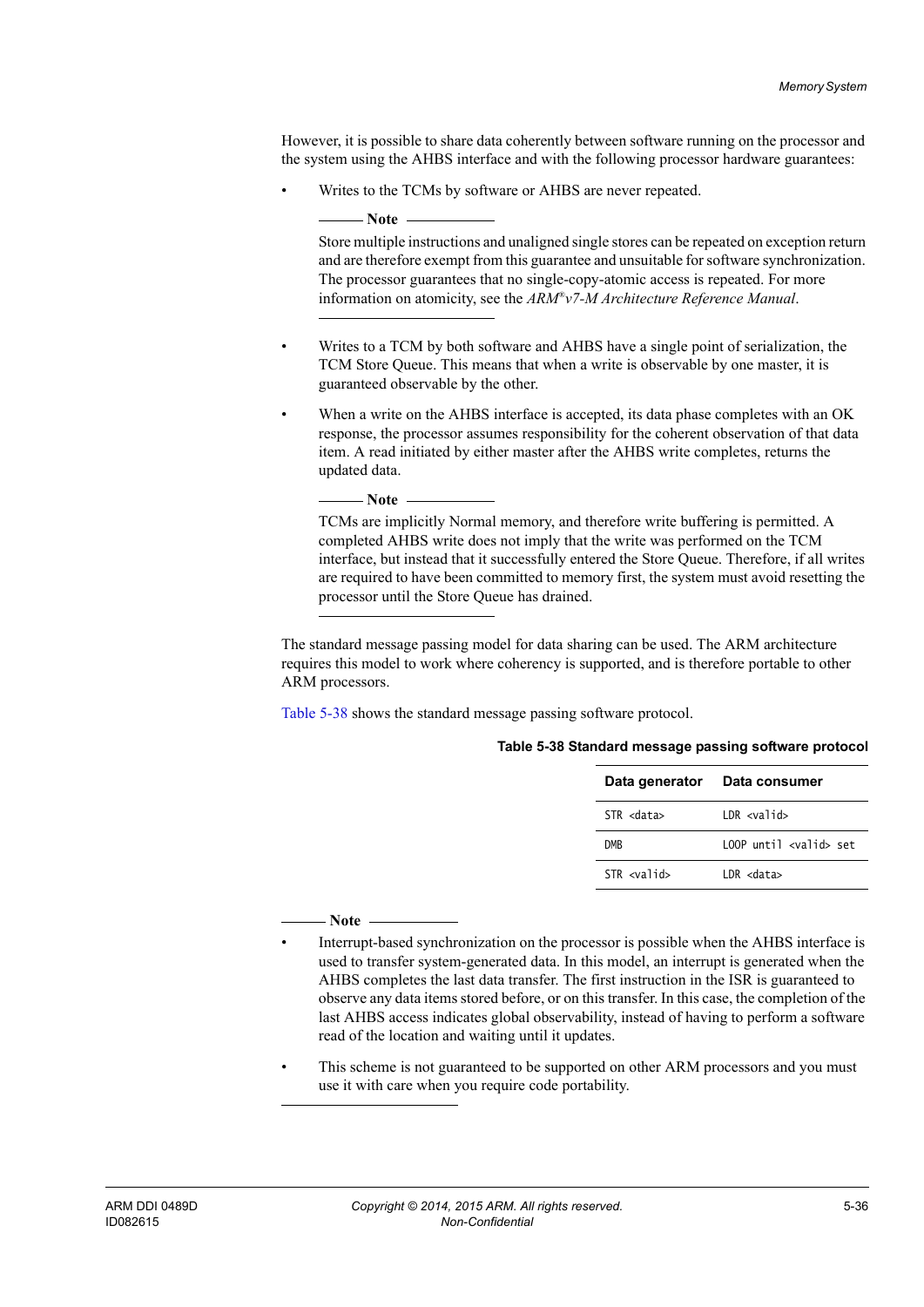## **5.8 L1 caches**

This section describes the behavior of the optional L1 caches in the Cortex-M7 processor memory system.

The memory system is configured during implementation and can include instruction and data caches of varying sizes. You can configure whether each cache controller is included and, if it is, configure the size of each cache independently. The cached instructions or data are fetched from external memory using the AXIM interface. The cache controllers use RAMs that are integrated into the Cortex-M7 processor during implementation.

Any access that is not for a TCM or the AHBP interface is handled by the appropriate cache controller. If the access is to Non-shared cacheable memory, and the cache is enabled, a lookup is performed in the cache and, if found in the cache, that is, a cache hit, the data is fetched from or written into the cache. When the cache is not enabled and for Non-cacheable or Shared memory the accesses are performed using the AXIM interface.

Both caches allocate a memory location to a cache line on a cache miss because of a read, that is, all cacheable locations are Read-Allocate. In addition, the data cache can allocate on a write access if the memory location is marked as Write-Allocate. When a cache line is allocated, the appropriate memory is fetched into a linefill buffer by the AXIM interface before being written to the cache. The linefill buffers always fetch the requested data first, return it, and fetch the rest of the cache line. This enables the data read without waiting for the linefill to complete and is known as *critical word first* and *non-blocking* behavior. If subsequent instructions require data from the same cache line, this can also be returned when it has been fetched without waiting for the linefill to complete, that is, the caches also support *streaming*. If an error is reported to the AXIM interface for a linefill, the linefill does not update the cache RAMs.

A synchronous fault is generated if the faulting data is used by a non-speculative read in the processor. An asynchronous fault is generated by a line-fill when an external fault occurs if write data from an address configured as Write-Back has been merged into the line from the store buffer. See *Store buffer* [on page 5-38](#page-100-0).

The data cache is four-way set-associative, the instruction cache is two-way set-associative. Both caches use a line-length of 32-bytes. If all the cache lines in a set are valid, to allocate a different address to the cache, the cache controller must evict a line from the cache.

Writes accesses that hit in the data cache are written into the cache RAMs. If the memory location is marked as Write-Through, the write is also performed on the AXIM interface, so that the data stored in the RAM remains coherent with the external memory system. If the memory is Write-Back, the cache line is marked as dirty, and the write is only performed on the AXIM interface when the line is evicted. When a dirty cache line is evicted, the data is passed to the write buffer in the AXIM interface to be written to the external memory system.

The cache controllers also manage the cache maintenance operations described in *[Cache](#page-101-0)  [maintenance operations](#page-101-0)* on page 5-39.

Each cache can also be configured with ECC. If ECC is implemented and enabled, then the tags associated with each line, and data read from the cache are checked whenever a lookup is performed in the cache and, if possible, the data is corrected before being used in the processor. A full description of ECC error checking and correction is beyond the scope of this document. Contact ARM if you require more information.

For more information on the general rules about memory attributes and behavior, see the *ARM®v7-M Architecture Reference Manual*.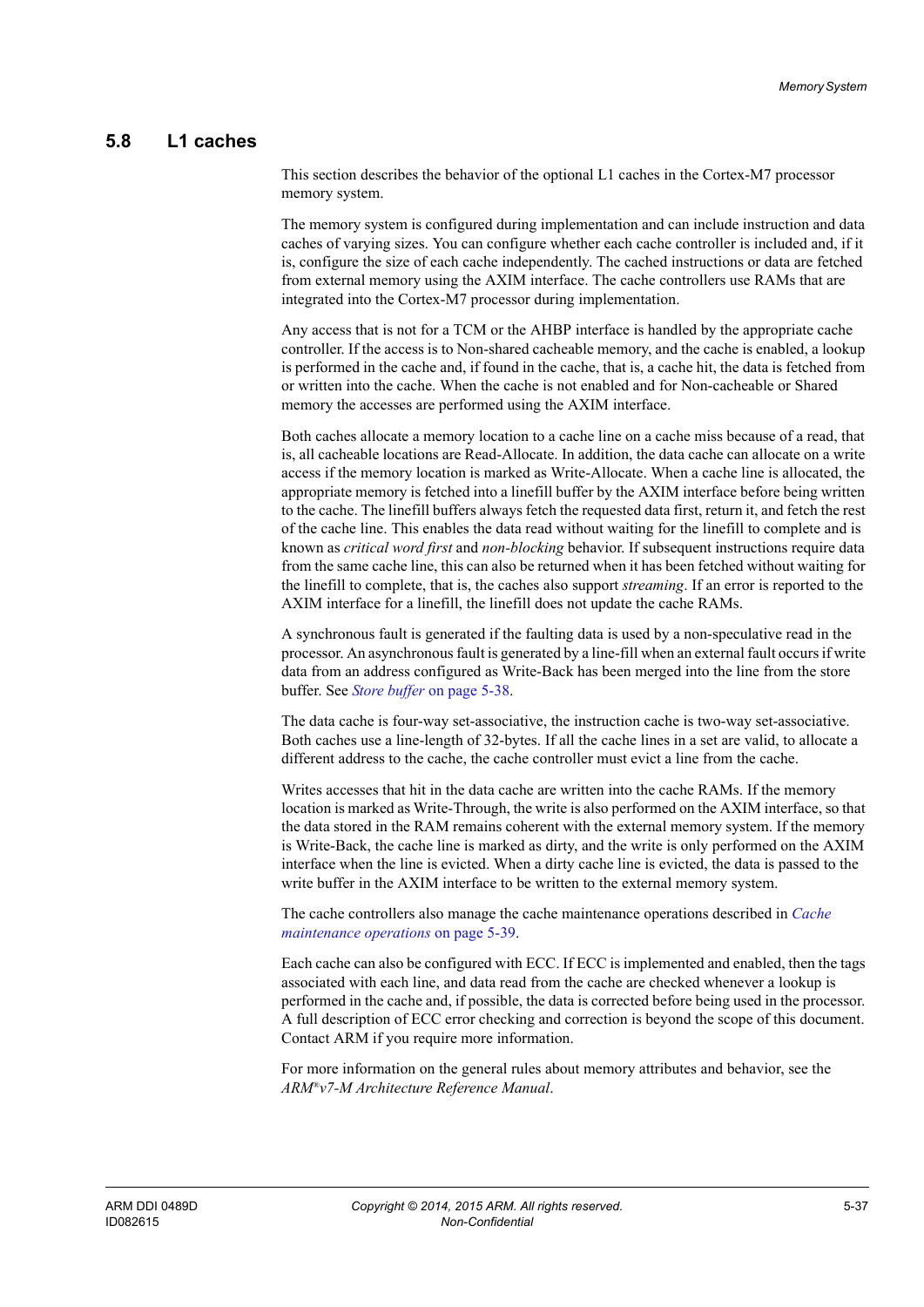#### **5.8.1 Dynamic read allocate mode**

When a memory region is marked as Write-Back Write-Allocate, it normally allocates a cache line on either a read miss or a write miss. However, there are some situations where allocating on writes is undesirable, such as executing the C standard library memset() function to clear a large block of memory to a known value. Writing large blocks of data like this can pollute the cache with unnecessary data. It can also waste power and performance if a linefill must be performed only to discard the linefill data because the entire line was subsequently written by the memset().

To prevent this, the Cortex-M7 *Bus Interface Unit* (BIU) includes logic to detect when a full cache line has been written by the core before the linefill has completed. If this situation is detected on three consecutive linefills, it switches into dynamic read allocate mode. When in dynamic read allocate mode, loads behave as normal and can still cause linefills, and writes still lookup in the cache but, if they miss, they write out to external memory rather than starting a linefill.

The BIU continues in dynamic read allocate mode until it detects either a cacheable write burst to external memory that is not a full cache line, or there is a load to the same line as is currently being written to external memory.

Dynamic read allocate mode can be disabled by setting the ACTLR.DISRAMODE to 1. See *[Auxiliary Control Register](#page-41-0)* on page 3-6.

#### <span id="page-100-0"></span>**5.8.2 Store buffer**

The memory system includes a store buffer to hold data before it is written to the cache RAMs or passed to the AXIM interface. The store buffer has four entries. Each entry can contain up to 64 bits of data and a 32-bit address. All write requests from the data-side that are not to a TCM or the AHBP interface are stored in the store buffer.

#### **Store buffer merging**

The store buffer has merging capabilities. If a previous write access has updated an entry, other write accesses on the same line can merge into this entry. Merging is only possible for stores to Normal memory.

Merging is possible between several entries that can be linked together if the data inside the different entries belong to the same cache line.

No merging occurs for writes to Strongly-ordered or Device memory. The processor automatically drains the store buffer as necessary before performing Strongly-ordered or Device reads.

#### **Store buffer behavior**

The store buffer directs write requests to the following blocks:

Cache controller for cacheable write hits:

The store buffer sends a cache lookup to check that the cache hits in the specified line, and if so, the store buffer merges its data into the cache when the entry is drained.

- AXIM interface:
	- For Non-cacheable, Write-Through Cacheable, Write-Back no Write-Allocate Cacheable stores that miss in the data cache, a write access is performed on the AXIM interface.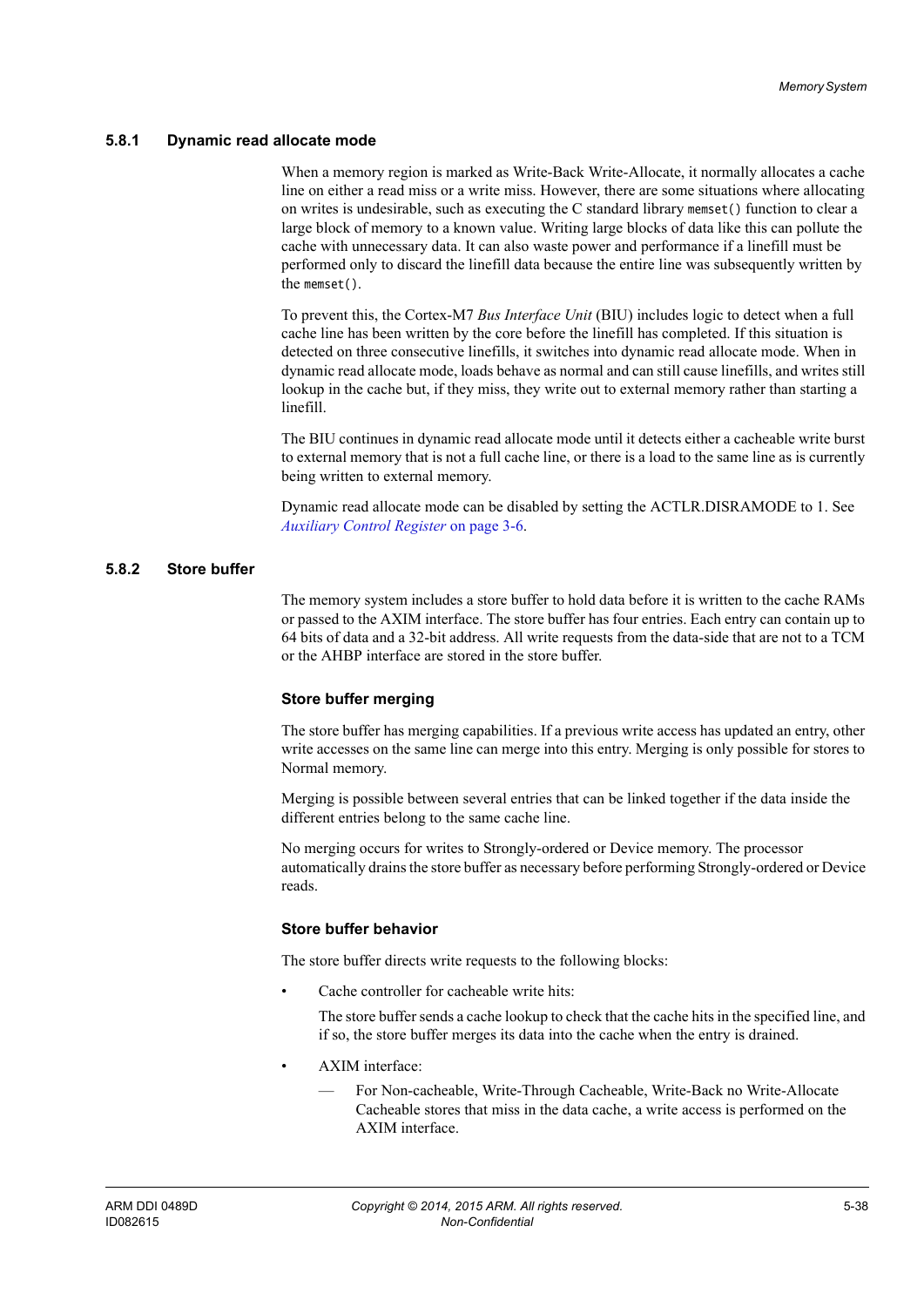— For Write-Back, Write-Allocate stores that miss in the data cache, a linefill is started using either of the two linefill buffers. When the linefill data is returned from the external memory system, the data in the store buffer is merged into the linefill buffer and subsequently written into the cache.

#### **Store buffer draining**

A store buffer entry is drained if:

- All bytes in the entry have been written. This might result from merging.
- The entry can be merged into a linefill buffer.
- The entry contains a store to Device or Strongly-ordered memory.
- The entry is Non-cacheable or Write-Through and has been waiting for merge data for too long.

The store buffer is completely drained when:

- An explicit drain request is done for:
	- Cache maintenance operations.
	- A DMB or DSB instruction.
	- An exclusive store to Shared memory.
- The store buffer is full or likely to become full.

The store buffer is drained of all stores to Strongly-ordered or Device memory before a load is performed from Strongly-ordered or Device memory.

#### <span id="page-101-0"></span>**5.8.3 Cache maintenance operations**

All cache maintenance operations are executed by writing to registers in the memory-mapped *System Control Space* (SCS) region of the internal PPB memory space. The operations supported for the data cache are:

- Invalidate by address.
- Invalidate by Set/Way combination.
- Clean by address.
- Clean by Set/Way combination.
- Clean and Invalidate by address.
- Clean and Invalidate by Set/Way combination.

The operations supported for the instruction cache are:

- Invalidate all.
- Invalidate by address.

For more information see *ARM®v7-M Architecture Reference Manual*.

#### **5.8.4 Cache interaction with memory system**

After you enable or disable the instruction cache, you must issue an ISB instruction to flush the pipeline. This ensures that all subsequent instruction fetches see the effect of enabling or disabling the instruction cache.

After reset, you must invalidate each cache before enabling it.

When disabling the data cache, you must clean the entire cache to ensure that any dirty data is flushed to external memory.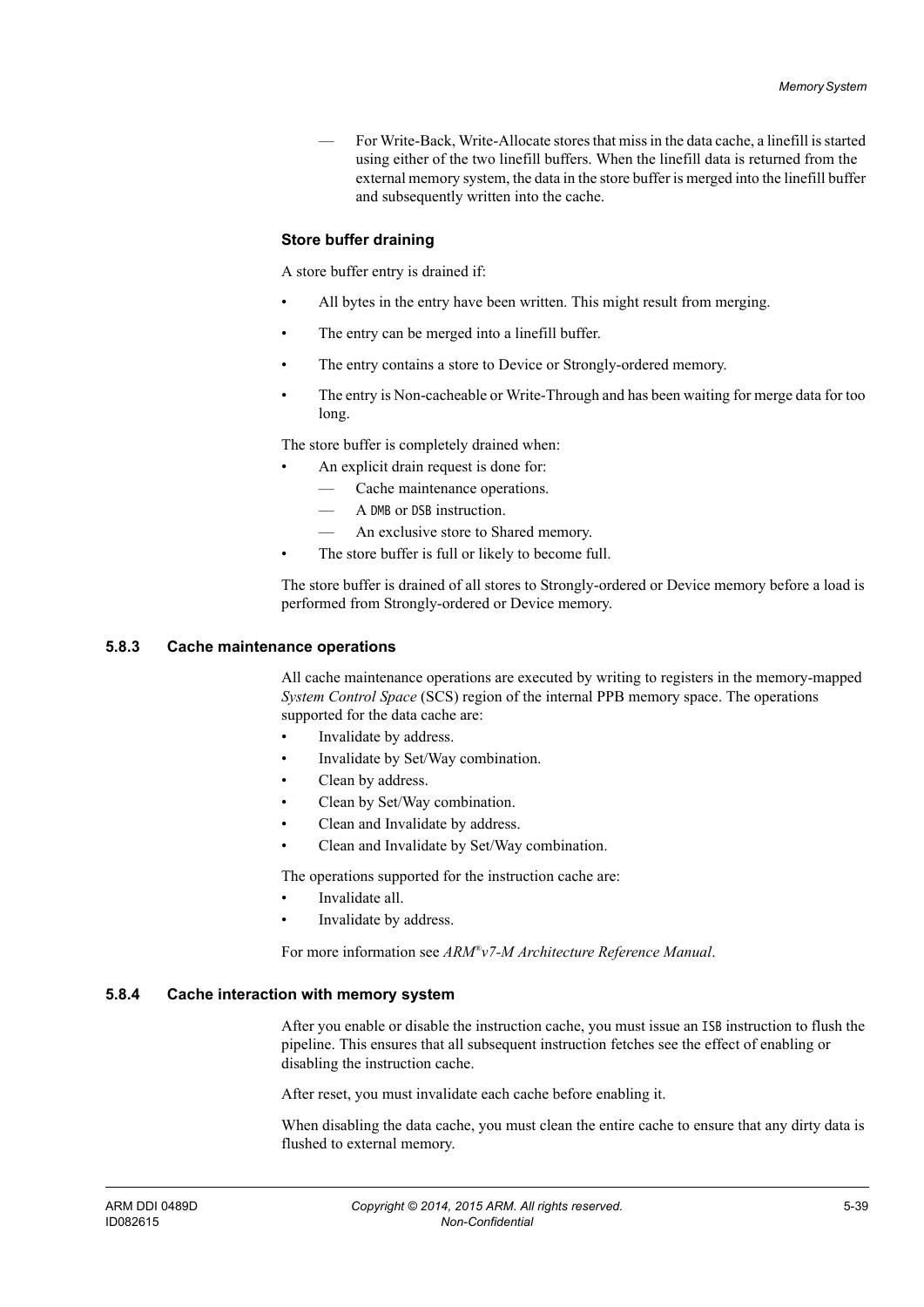Before enabling the data cache, you must invalidate the entire data cache because external memory might have changed from when the cache was disabled.

Before enabling the instruction cache, you must invalidate the entire instruction cache if external memory might have changed since the cache was disabled.

See Chapter 4 *[Initialization](#page-57-0)* for example code suitable for initializing and enabling the instruction and data caches.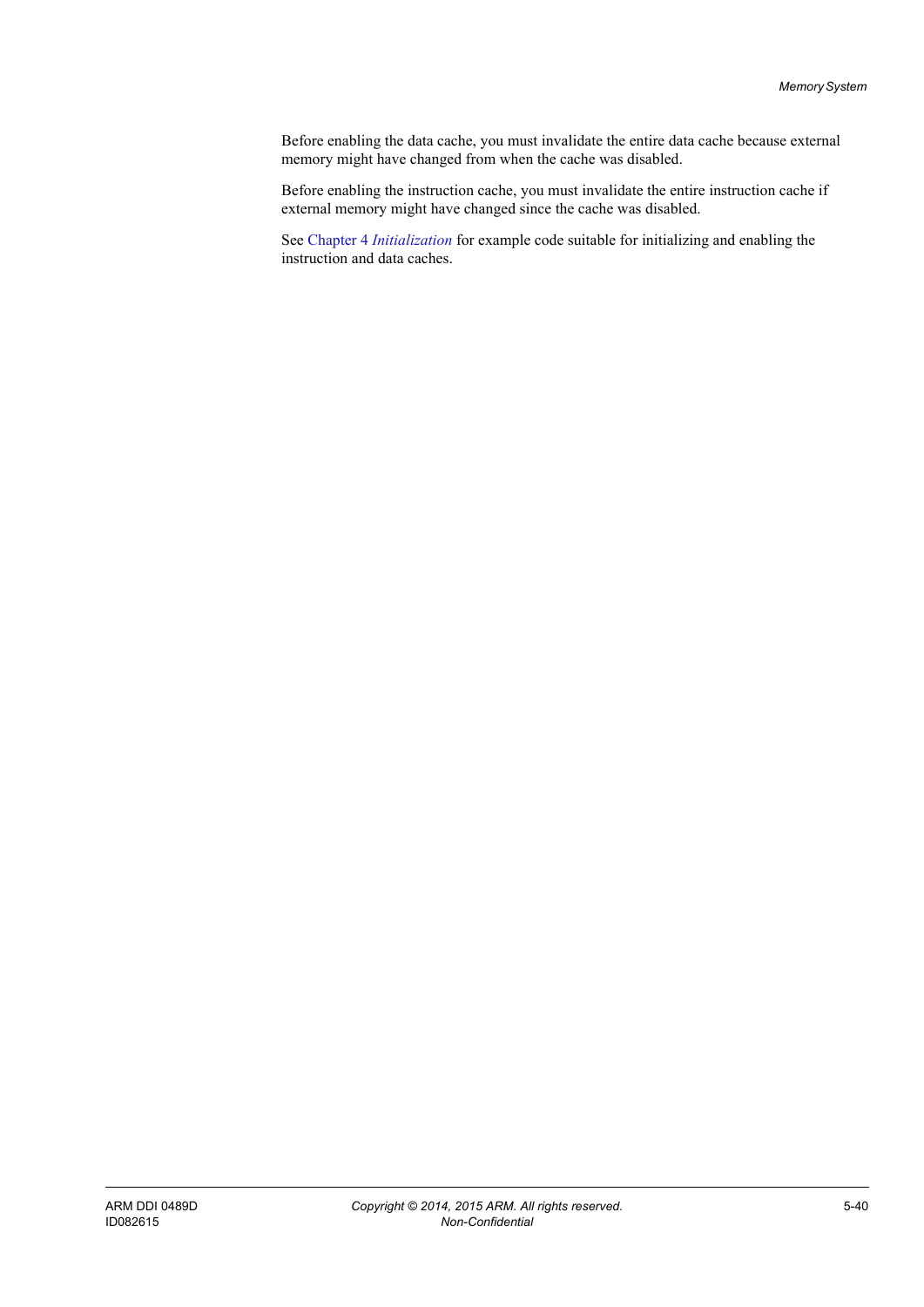# Chapter 6 **Memory Protection Unit**

This chapter describes the *Memory Protection Unit* (MPU). It contains the following sections:

- *[About the MPU](#page-104-0)* on page 6-2.
- *[MPU functional description](#page-105-0)* on page 6-3.
- *[MPU programmers model](#page-106-0)* on page 6-4.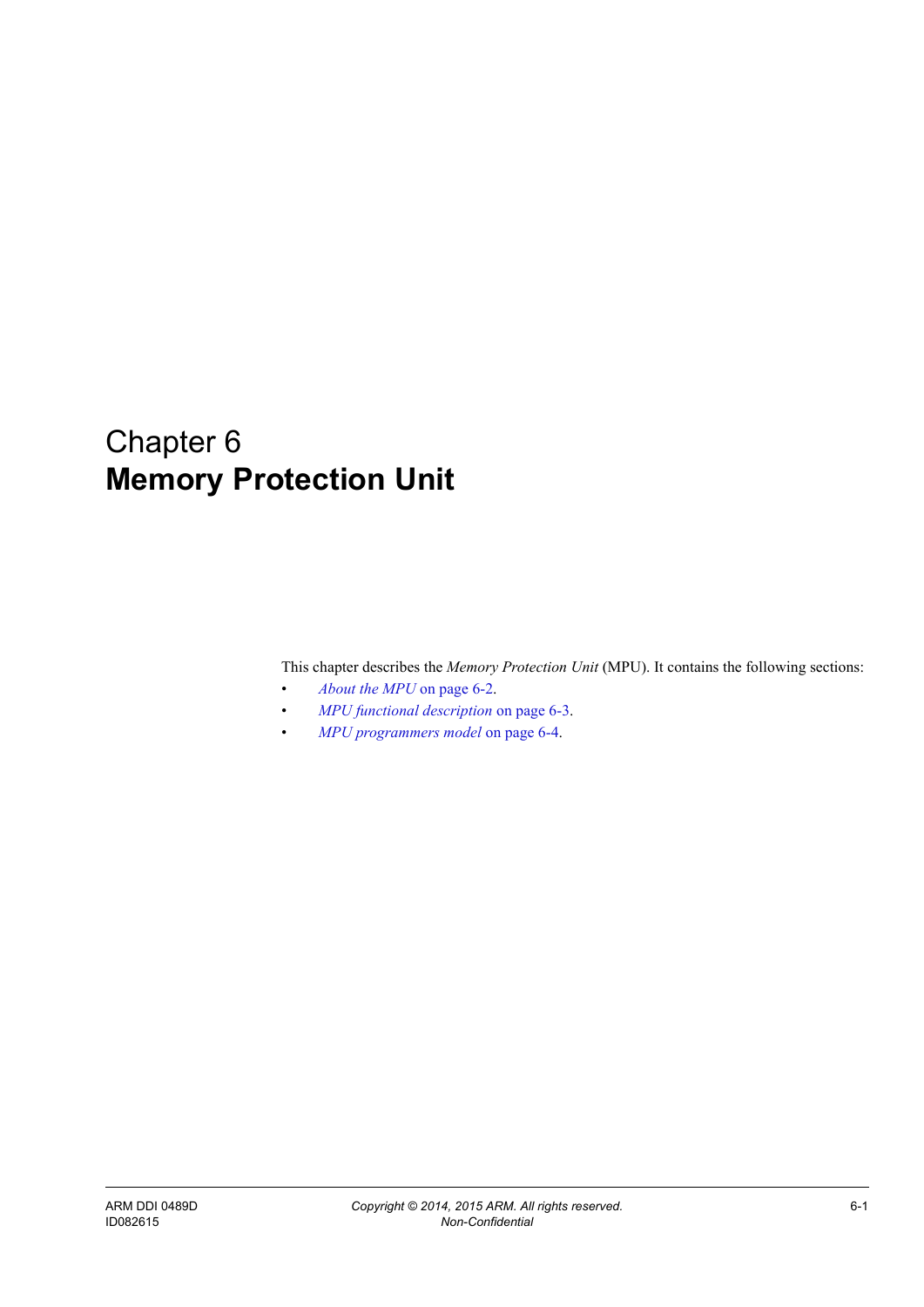# <span id="page-104-0"></span>**6.1 About the MPU**

The MPU is an optional component for memory protection. The processor supports the standard ARMv7 *Protected Memory System Architecture* model. The MPU provides full support for:

- Eight or sixteen protection regions.
- Overlapping protection regions, with ascending region priority:
	- **15** Highest priority, when 16 regions are implemented.
	- **7** Highest priority, when 8 regions are implemented.
	- **0** Lowest priority.
- Access permissions.
- Exporting memory attributes to the system.

MPU mismatches and permission violations invoke the programmable-priority MemManage fault handler. See the *ARM®v7-M Architecture Reference Manual* for more information.

You can use the MPU to:

- Enforce privilege rules.
- Separate processes.
- Enforce access rules.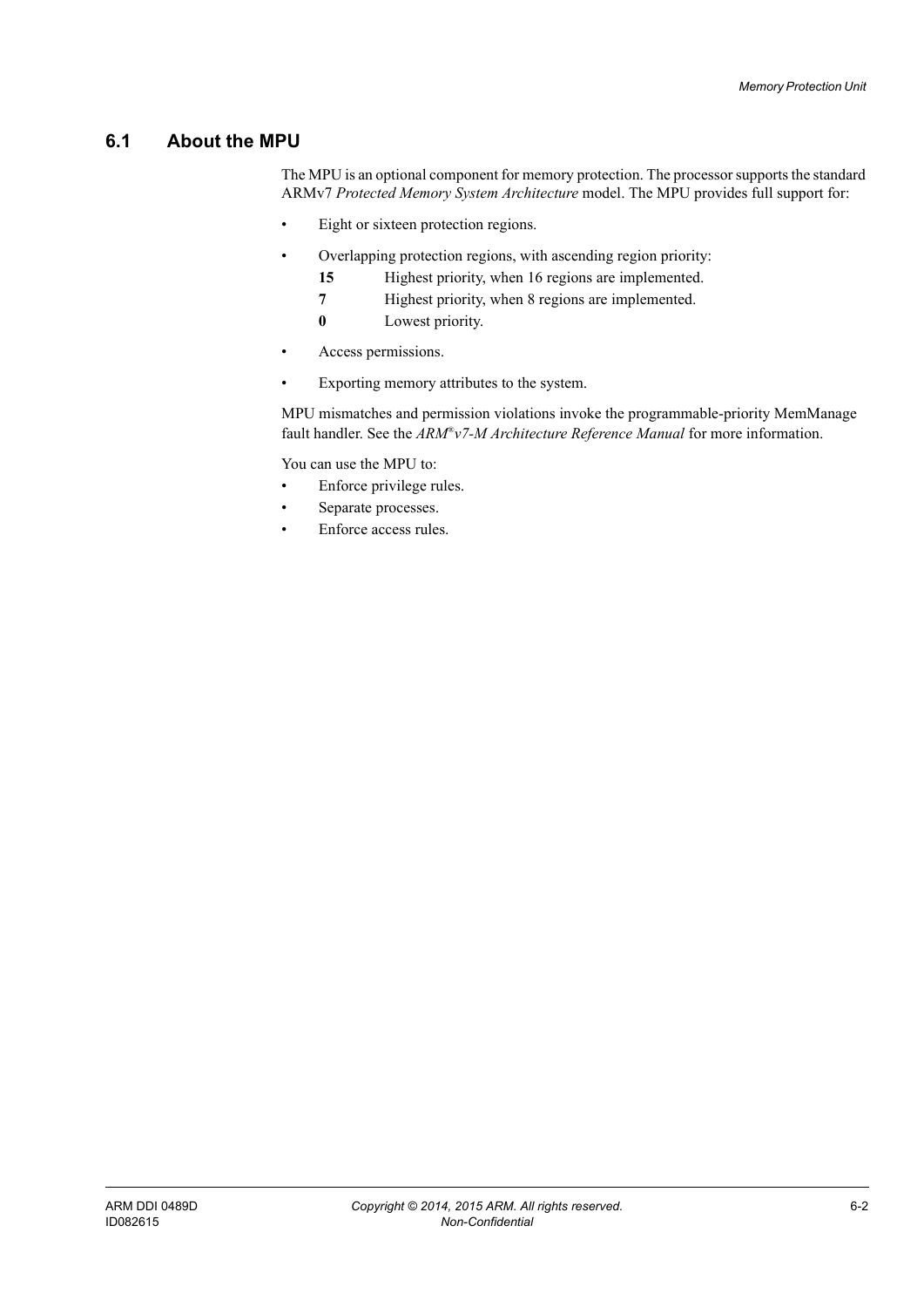# <span id="page-105-0"></span>**6.2 MPU functional description**

The access permission bits, TEX, C, B, AP, and XN, of the Region Attributes and Size Register, MPU\_RASR, control access to the corresponding memory region. If an access is made to an area of memory without the required permissions, a MemManage fault is raised. For more information, see the *ARM®v7-M Architecture Reference Manual*.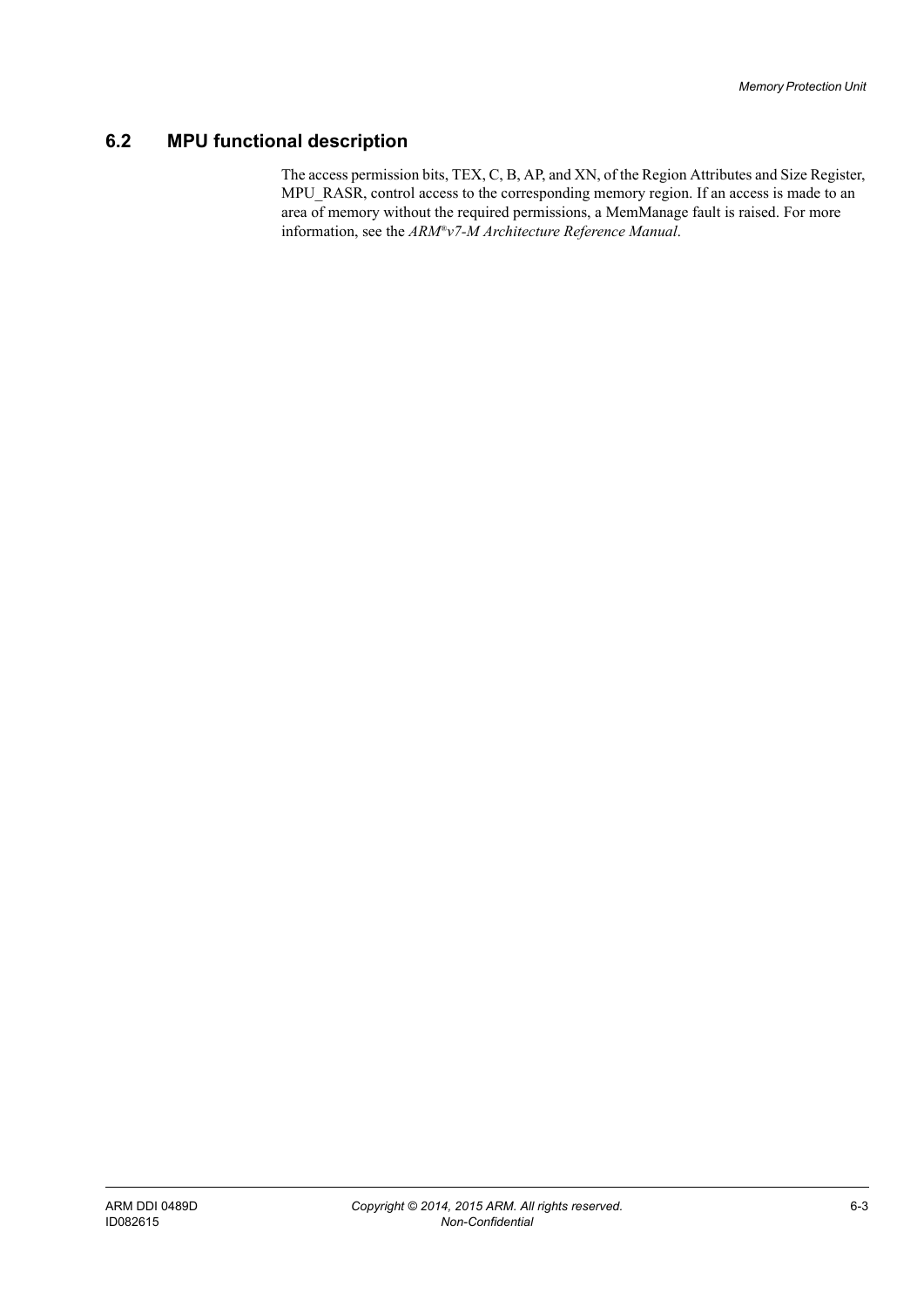# <span id="page-106-0"></span>**6.3 MPU programmers model**

<span id="page-106-1"></span>[Table 6-1](#page-106-1) shows the MPU registers. These registers are described in the *ARM®v7-M Architecture Reference Manual*.

| <b>Address</b> | Name                              | <b>Type</b> | <b>Reset</b> | <b>Description</b>                     |
|----------------|-----------------------------------|-------------|--------------|----------------------------------------|
| 0xE000ED90     | <b>MPU TYPE</b>                   | RO.         | 0x00000800a  | MPU Type Register                      |
| 0xE000ED94     | MPU_CTRL                          | RW          | 0x00000000   | <b>MPU Control Register</b>            |
| 0xE000ED98     | MPU_RNR                           | RW          | Unknown      | MPU Region Number Register             |
| 0xE000ED9C     | MPU RBAR                          | RW          | Unknown      | MPU Region Base Address Register       |
| 0xE000EDA0     | MPU_RASR                          | <b>RW</b>   | Unknown      | MPU Region Attribute and Size Register |
| 0xE000EDA4     | MPU RBAR A1                       | <b>RW</b>   | Unknown      | MPU alias registers                    |
| 0xE000EDA8     | MPU RASR A1                       | <b>RW</b>   | Unknown      |                                        |
| 0xE000EDAC     | MPU RBAR A2                       | <b>RW</b>   | Unknown      |                                        |
| 0xE000EDB0     | MPU RASR A2                       | <b>RW</b>   | Unknown      |                                        |
| 0xE000EDB4     | MPU RBAR A3                       | <b>RW</b>   | Unknown      |                                        |
| 0xE000EDB8     | MPU RASR A3                       | <b>RW</b>   | Unknown      |                                        |
|                | $\sim$ 11 12 13 16 16 16 17 17 18 |             |              |                                        |

#### **Table 6-1 MPU registers**

a. The reset value depends on the number of regions implemented: 0x00000000 0 regions.

0x00000800 8 regions.

0x00001000 16 regions.

 $-$  Note  $-$ 

 The MPU registers support aligned word accesses only. Byte and halfword accesses are UNPREDICTABLE.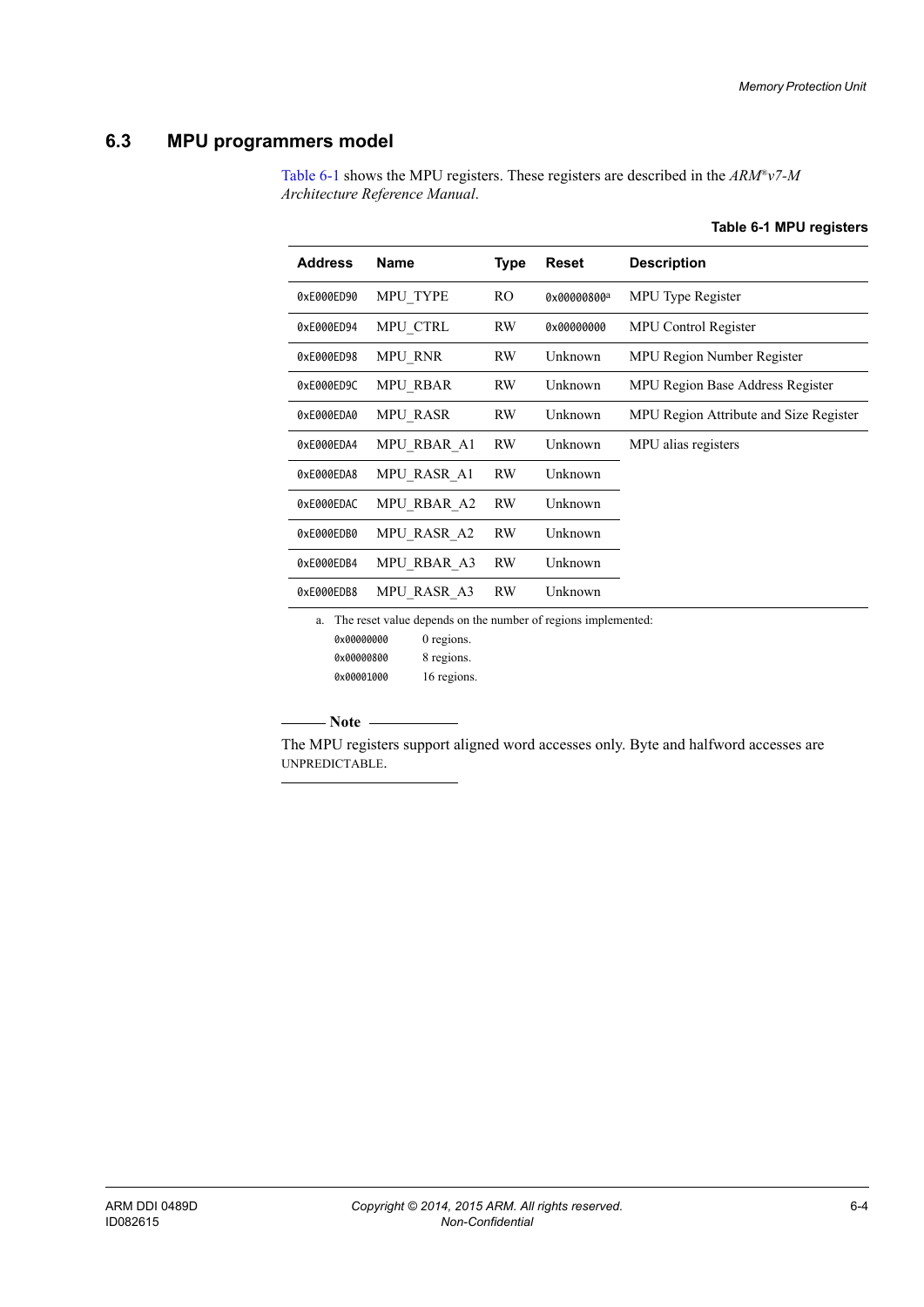# Chapter 7 **Nested Vectored Interrupt Controller**

This chapter describes the *Nested Vectored Interrupt Controller* (NVIC). It contains the following sections:

- *[About the NVIC](#page-108-0)* on page 7-2.
- *[NVIC functional description](#page-109-0)* on page 7-3.
- *[NVIC programmers model](#page-110-0)* on page 7-4.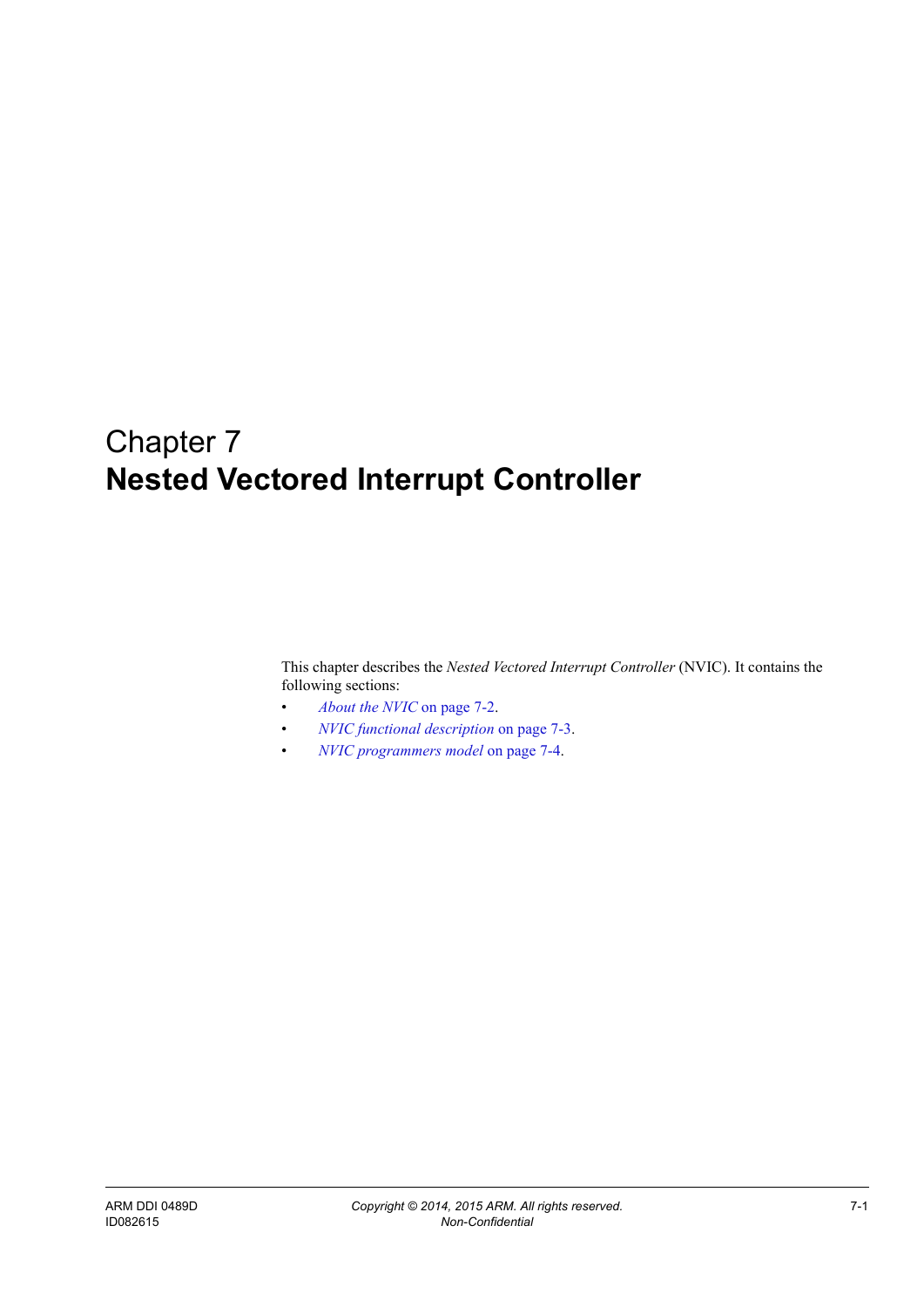## **7.1 About the NVIC**

The NVIC provides configurable interrupt handling abilities to the processor. It:

- Facilitates low-latency exception and interrupt handling.
- Controls power management.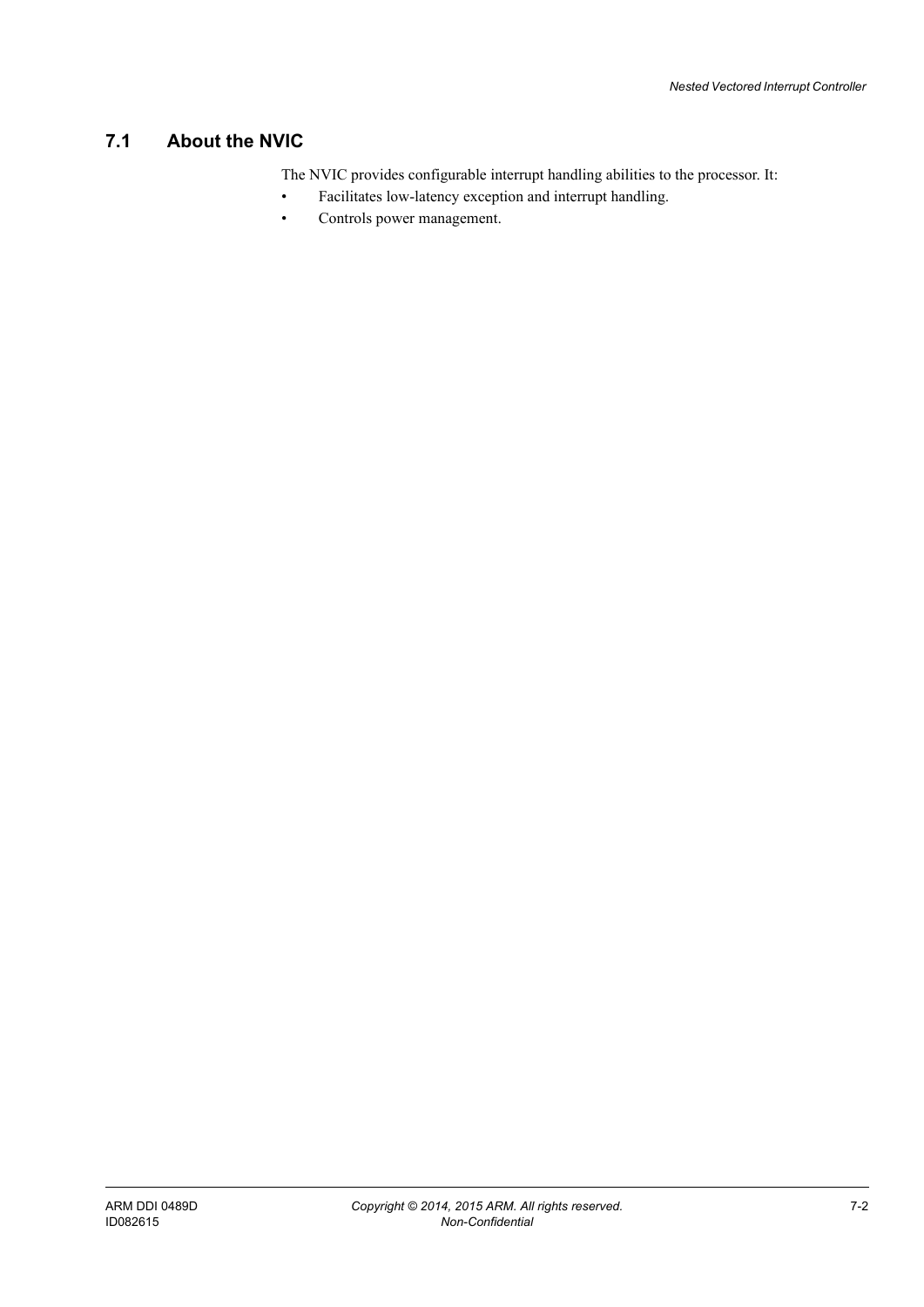## **7.2 NVIC functional description**

The NVIC supports up to 240 interrupts each with up to 256 levels of priority. You can change the priority of an interrupt dynamically. The NVIC and the processor core interface are closely coupled, to enable low-latency interrupt processing and efficient processing of late arriving interrupts. The NVIC maintains knowledge of the stacked, or nested, interrupts to enable tail-chaining of interrupts.

You can only fully access the NVIC from privileged mode, but you can cause interrupts to enter a pending state in user mode if you enable the Configuration and Control Register. Any other user mode access causes a bus fault.

You can access all NVIC registers using only word accesses. For more information on NVIC registers accessibility and their usage constraints, see the *ARM®v7-M Architecture Reference Manual*.

Processor exception handling is described in *Exceptions* [on page 2-9](#page-35-0).

### **7.2.1 Low power modes**

Your implementation can include a *Wake-up Interrupt Controller* (WIC). This enables the processor and NVIC to be put into a very low-power sleep mode leaving the WIC to identify and prioritize interrupts. When the WIC is used, you must enable SLEEPDEEP in the System Control Register.

The processor fully implements the *Wait For Interrupt* (WFI), *Wait For Event* (WFE), and the *Send Event* (SEV) instructions. In addition, the processor also supports the use of SLEEPONEXIT, that causes the processor core to enter sleep mode when it returns from an exception handler to Thread mode. See the *ARM®v7-M Architecture Reference Manual* for more information.

### **7.2.2 Level versus pulse interrupts**

The processor supports both level and pulse interrupts. A level interrupt is held asserted until it is cleared by the ISR accessing the device. A pulse interrupt is a variant of an edge model. You must ensure that the pulse is sampled on the rising edge of the processor clock, **FCLK**, instead of being asynchronous.

For level interrupts, if the signal is not deasserted before the return from the interrupt routine, the interrupt again enters the pending state and re-activates. This is particularly useful for FIFO and buffer-based devices because it ensures that they drain either by a single ISR or by repeated invocations, with no extra work. This means that the device holds the signal in assert until the device is empty.

A pulse interrupt can be reasserted during the ISR so that the interrupt can be in the pending state and active at the same time. If another pulse arrives while the interrupt is still pending, the interrupt remains pending and the ISR runs only once.

Pulse interrupts are mostly used for external signals and for rate or repeat signals.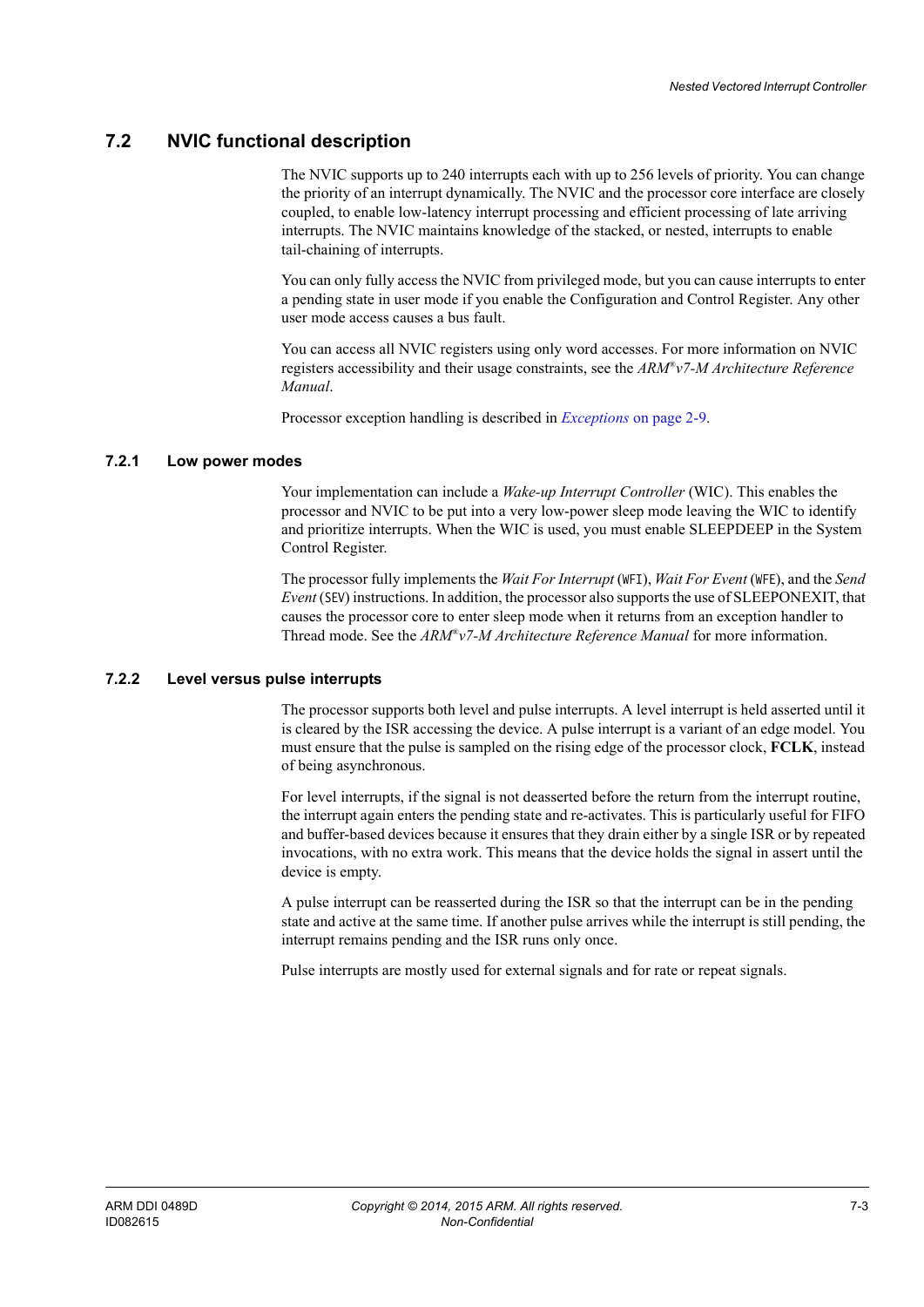## **7.3 NVIC programmers model**

<span id="page-110-0"></span>This section describes the NVIC registers whose implementation is specific to this processor. Other registers are described in the *ARM®v7-M Architecture Reference Manual*. [Table 7-1](#page-110-0) shows the NVIC registers.

|  | Table 7-1 NVIC registers |
|--|--------------------------|
|  |                          |

| <b>Address</b>        | <b>Name</b>           | <b>Type</b> | Reset      | <b>Description</b>                        |
|-----------------------|-----------------------|-------------|------------|-------------------------------------------|
| 0xE000E004            | <b>ICTR</b>           | RO.         | ٠          | <i>Interrupt Controller Type Register</i> |
| 0xE000E100-0xE000E11C | NVIC ISER0-NVIC ISER7 | <b>RW</b>   | 0x00000000 | Interrupt Set-Enable Registers            |
| 0xE000E180-0xE000E19C | NVIC ICER0-NVIC ICER7 | <b>RW</b>   | 0x00000000 | Interrupt Clear-Enable Registers          |
| 0xE000E200-0xE000E21C | NVIC ISPR0-NVIC ISPR7 | <b>RW</b>   | 0x00000000 | Interrupt Set-Pending Registers           |
| 0xE000E280-0xE000E29C | NVIC ICPR0-NVIC ICPR7 | <b>RW</b>   | 0x00000000 | Interrupt Clear-Pending Registers         |
| 0xE000E300-0xE000E31C | NVIC IABR0-NVIC IABR7 | RO.         | 0x00000000 | Interrupt Active Bit Register             |
| 0xE000E400-0xE000E4EC | NVIC IPRO-NVIC IPR59  | <b>RW</b>   | 0x00000000 | Interrupt Priority Register               |

### <span id="page-110-1"></span>**7.3.1 Interrupt Controller Type Register**

The ICTR characteristics are:

|  | Usage Constraints There are no usage constraints. |  |
|--|---------------------------------------------------|--|
|--|---------------------------------------------------|--|

**Configurations** Available in all configurations.

Attributes See the register summary in [Table 7-1](#page-110-0).

[Figure 7-1](#page-110-2) shows the ICTR bit assignments.

<span id="page-110-2"></span>

**INTLINESNUM** 

**Figure 7-1 ICTR bit assignments**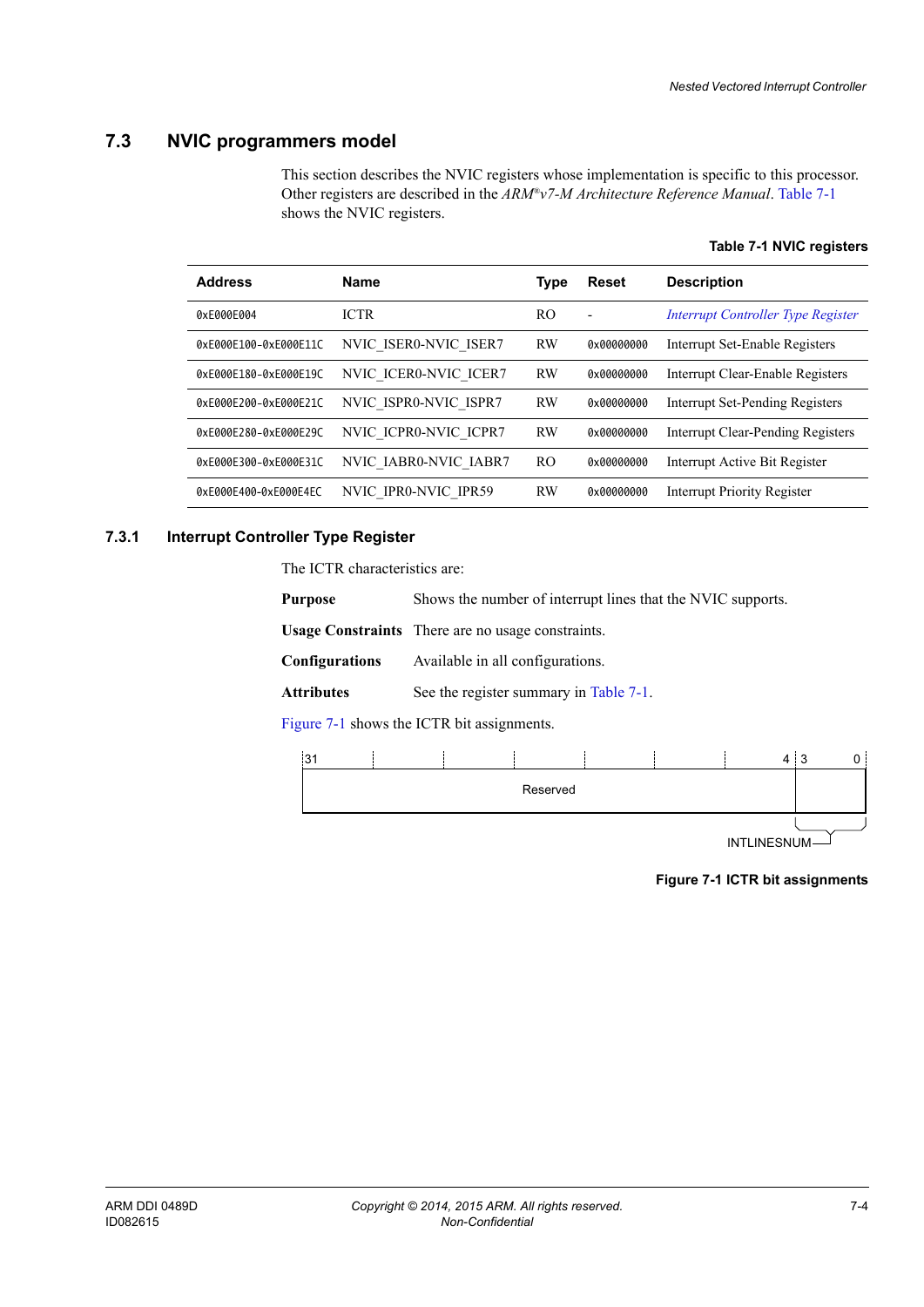<span id="page-111-0"></span>[Table 7-2](#page-111-0) shows the ICTR bit assignments.

### **Table 7-2 ICTR bit assignments**

| <b>Bits</b> | <b>Name</b>        | <b>Function</b> |                                                  |
|-------------|--------------------|-----------------|--------------------------------------------------|
| [31:4]      |                    | Reserved.       |                                                  |
| [3:0]       | <b>INTLINESNUM</b> |                 | Total number of interrupt lines in groups of 32: |
|             |                    | 0b0000          | $0-32.$                                          |
|             |                    | 0b0001          | $33 - 64$                                        |
|             |                    | 0b0010          | 65-96.                                           |
|             |                    | 0b0011          | 97-128                                           |
|             |                    | 0b0100          | 129-160.                                         |
|             |                    | 0b0101          | 161-192.                                         |
|             |                    | 0b0110          | 193-224.                                         |
|             |                    | 0b0111          | $225 - 256$ <sup>a</sup> .                       |

a. The processor supports a maximum of 240 external interrupts.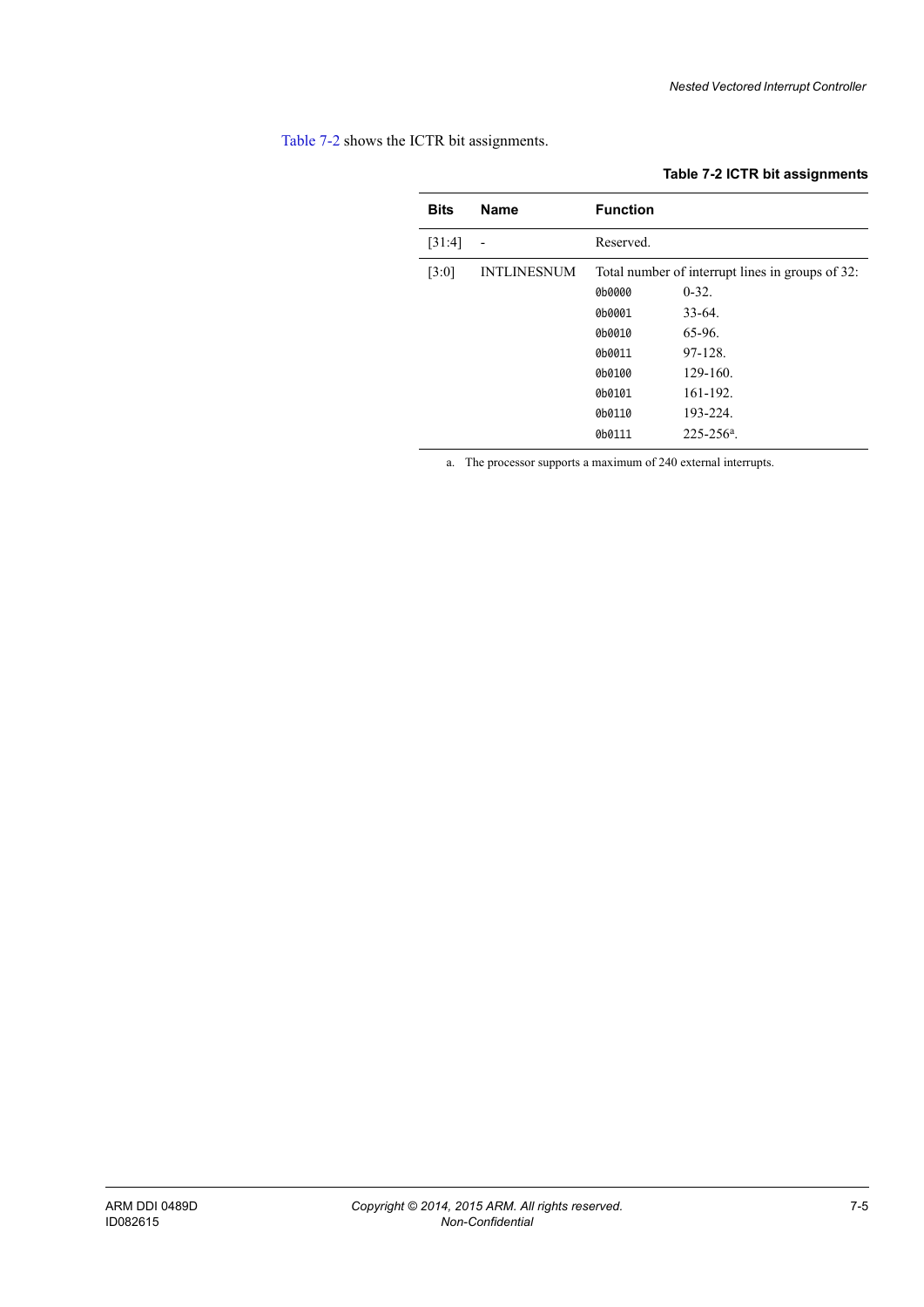# Chapter 8 **Floating Point Unit**

This chapter describes the *Floating Point Unit* (FPU). It contains the following sections:

- *[About the FPU](#page-113-0)* on page 8-2.
- *[FPU functional description](#page-114-0)* on page 8-3.
- *[FPU programmers model](#page-116-0)* on page 8-5.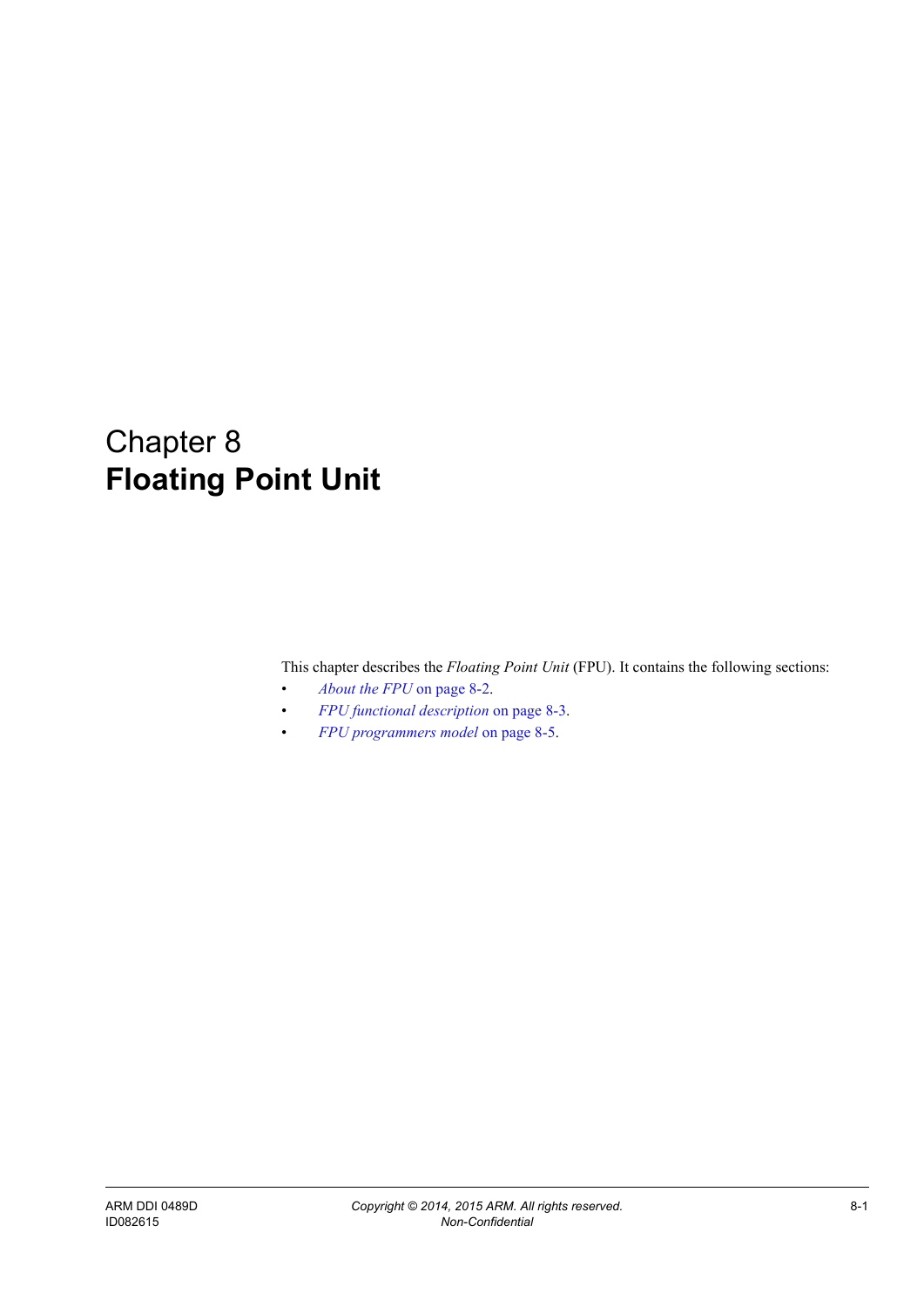**Table 8-1 Cortex-M7 ISA Support**

## <span id="page-113-0"></span>**8.1 About the FPU**

The Cortex-M7 processor with FPU is an implementation of the single-precision and double-precision variant of the ARMv7-M Architecture with Floating-Point Extension (FPv5).

The FPv5 extensions features are:

- Addition of double-precision operand support for existing data processing instructions in FPv4-SP-D16-M.
- Some new instructions for both double and single-precision operands.
- 16 double-precision registers. This is the same as for FPv4 and there are no additional registers.
- Software-enable control for single-precision and double-precision support using CPACR.
- Double-precision and single-precision support, when both are implemented, cannot be enabled independently of one another.
- Identical load/store instruction support to FPv4 extensions that already includes support for 64-bit data types.

<span id="page-113-1"></span>[Table 8-1](#page-113-1) shows the ISA supported for the different configurations of the Cortex-M7 processor.

| Configuration                                                       | <b>ISA supported</b>    |
|---------------------------------------------------------------------|-------------------------|
| Processor with no floating-point                                    | $v7E-M$                 |
| Processor with single-precision floating-point                      | $v7E-M + FPv5-SP-D16-M$ |
| Processor with single-precision and double-precision floating-point | $v7E-M + FPv5-DP-D16-M$ |

It provides floating-point computation functionality that is compliant with the *ANSI/IEEE Std 754-2008, IEEE Standard for Binary Floating-Point Arithmetic*, referred to as the IEEE 754 standard.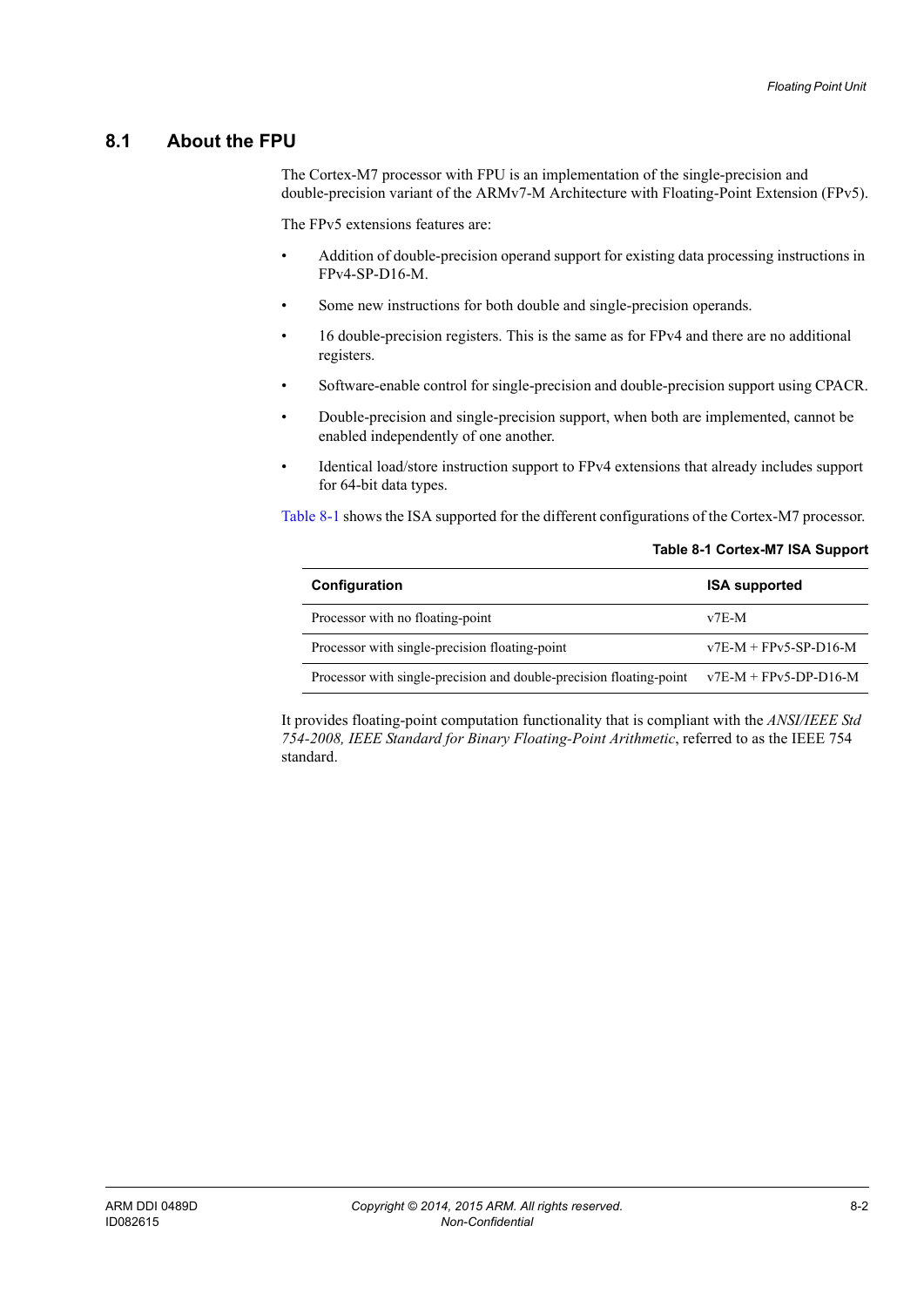## <span id="page-114-0"></span>**8.2 FPU functional description**

This section describes the operations and that the FPU supports and what exceptions the FPU generates.

The FPU fully supports single-precision and double-precision add, subtract, multiply, divide, multiply and accumulate, and square root operations. It also provides conversions between fixed-point and floating-point data formats, and floating-point constant instructions.

The FPU provides an extension register file containing 32 single-precision registers. These can be viewed as:

- Sixteen 64-bit doubleword registers,  $D0 D15$ .
- Thirty-two 32-bit single-word registers, S0-S31.
- A combination of registers from these views.

For more information about the FPU, see the *ARM®v7-M Architecture Reference Manual*.

This section contains the following:

- *[Modes of operation](#page-114-1)*.
- *[Compliance with the IEEE 754 standard](#page-115-0)* on page 8-4.
- *Exceptions* [on page 8-4.](#page-115-1)

The modes of operation are controlled using the Floating-Point Status and Control Register, FPSCR. For more information about the FPSCR see the *ARMv7-M Architecture Reference Manual*.

### <span id="page-114-1"></span>**8.2.1 Modes of operation**

The FPU provides three modes of operation to accommodate a variety of applications:

- *[Full-compliance mode](#page-114-2)*.
- *[Flush-to-zero mode](#page-114-3)*.
- *[Default NaN mode](#page-114-4)*.

### <span id="page-114-2"></span>**Full-compliance mode**

In full-compliance mode, the FPU processes all operations according to the IEEE 754 standard in hardware.

### <span id="page-114-3"></span>**Flush-to-zero mode**

Setting the FPSCR.FZ bit enables flush-to-zero mode. In this mode, the FPU treats all subnormal input operands of arithmetic operations as zeros in the operation. Exceptions that result from a zero operand are signaled appropriately. VABS, VNEG, and VMOV are not considered arithmetic operations and are not affected by flush-to-zero mode. A result that is *tiny*, as described in the IEEE 754 standard, where the destination precision is smaller in magnitude than the minimum normal value *before rounding*, is replaced with a zero. The FPSCR.IDC bit indicates when an input flush occurs. The FPSCR.UFC bit indicates when a result flush occurs.

### <span id="page-114-4"></span>**Default NaN mode**

Setting the FPSCR.DN bit enables default NaN mode. In this mode, the result of any arithmetic data processing operation that involves an input NaN, or that generates a NaN result, returns the default NaN. Propagation of the fraction bits is maintained only by VABS, VNEG, and VMOV operations. All other arithmetic operations ignore any information in the fraction bits of an input NaN.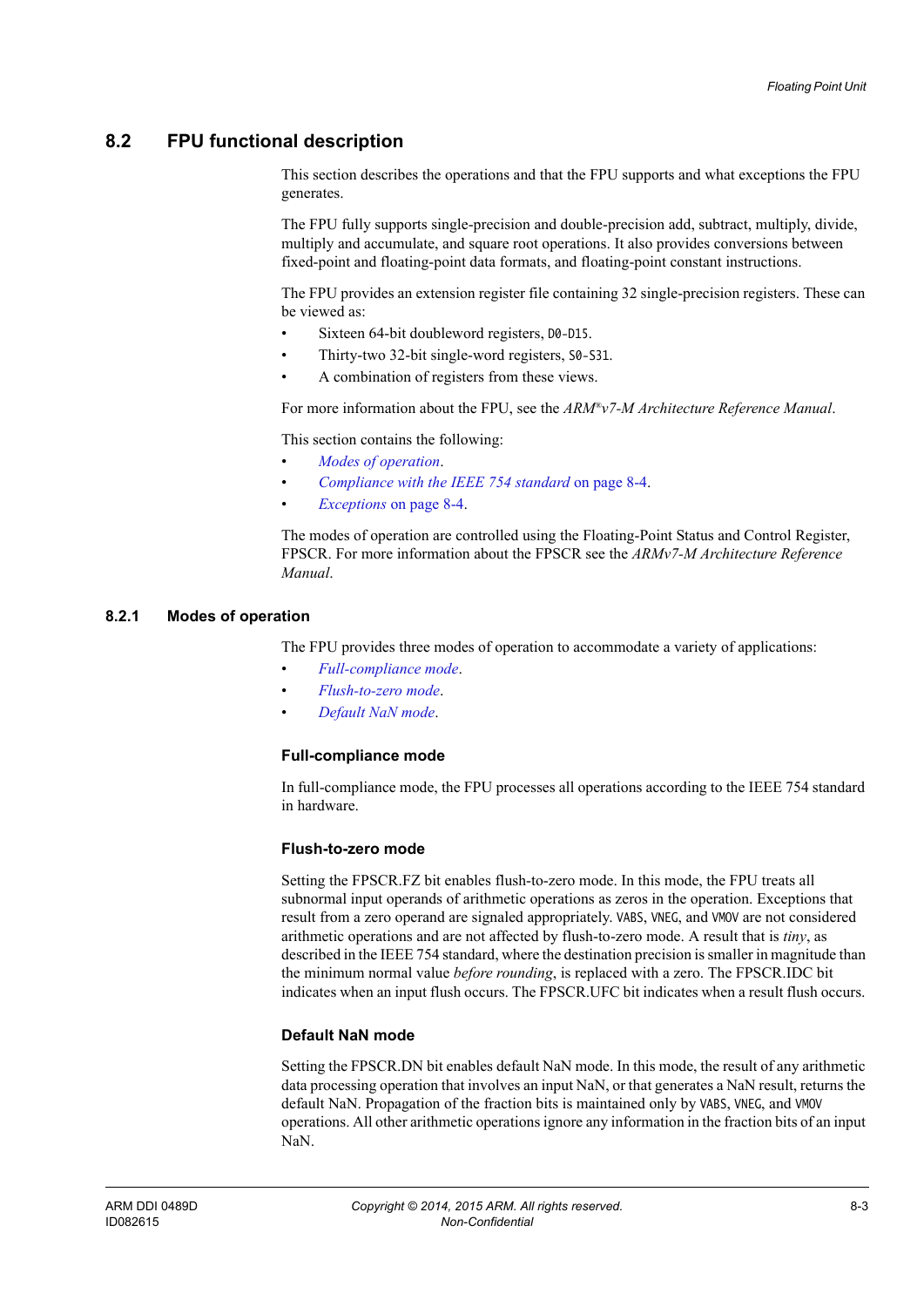### <span id="page-115-0"></span>**8.2.2 Compliance with the IEEE 754 standard**

When *Default NaN* (DN) and *Flush-to-Zero* (FZ) modes are disabled, FPv5 functionality is compliant with the IEEE 754 standard in hardware. No support code is required to achieve this compliance.

See the *ARM®v7-M Architecture Reference Manual* for information about FP architecture compliance with the IEEE 754 standard.

### <span id="page-115-1"></span>**8.2.3 Exceptions**

The FPU sets the cumulative exception status flag in the FPSCR register as required for each instruction, in accordance with the FPv5 architecture. The FPU does not support exception traps. The processor also has six output pins, **FPIXC**, **FPUFC**, **FPOFC**, **FPDZC**, **FPIDC**, and **FPIOC**, that each reflect the status of one of the cumulative exception flags.

The processor can reduce the exception latency by using lazy stacking. This means that the processor reserves space on the stack for the FP state, but does not save that state information to the stack until it is required to do so. See the *ARM®v7-M Architecture Reference Manual* for more information.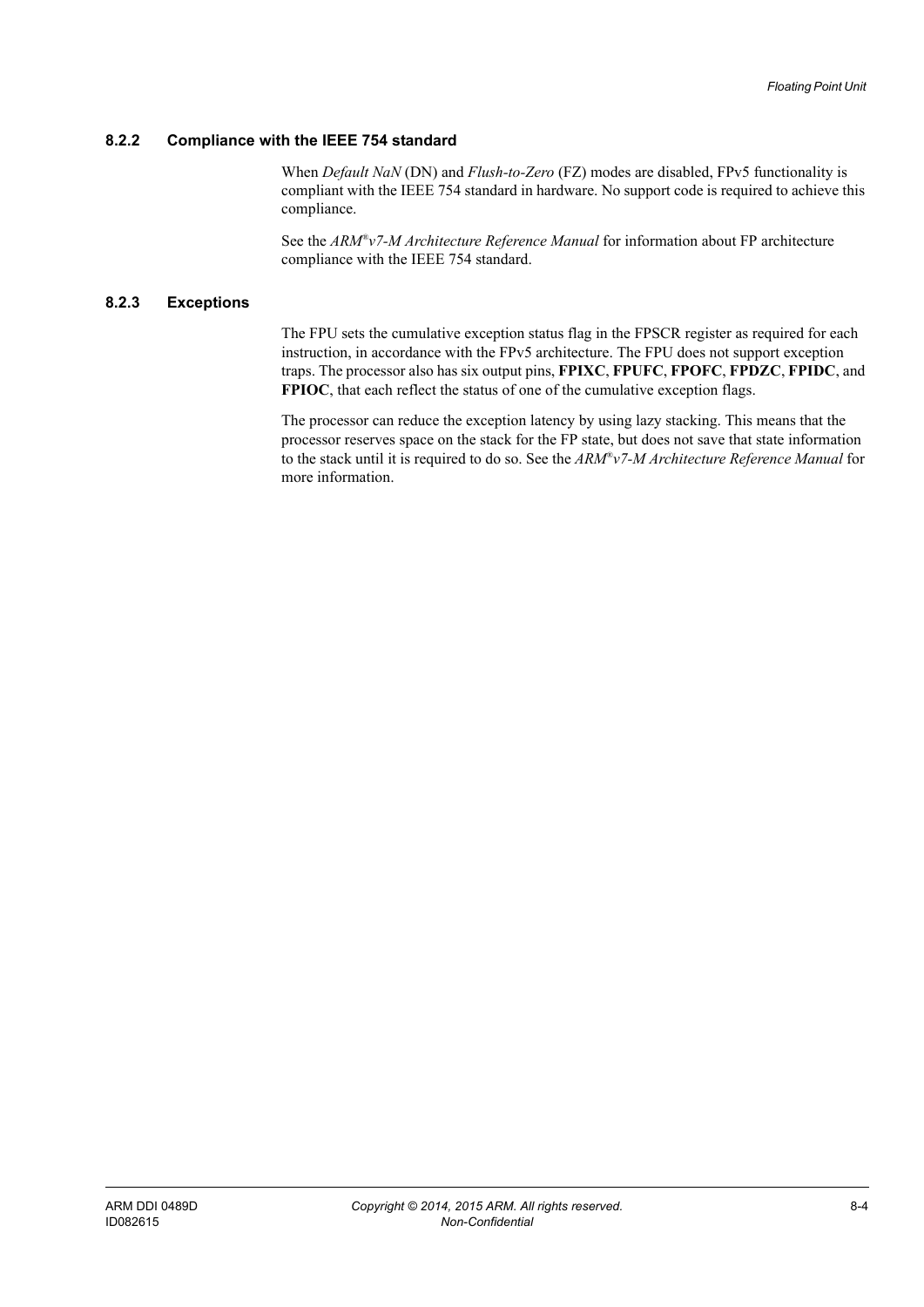## <span id="page-116-0"></span>**8.3 FPU programmers model**

<span id="page-116-1"></span>[Table 8-2](#page-116-1) shows the floating-point system registers in the Cortex-M7 processor with FPU, when implemented. These registers are described in the *ARM®v7-M Architecture Reference Manual*.

| <b>Address</b> | Name          | <b>Type</b>    | Reset       | <b>Description</b>               |
|----------------|---------------|----------------|-------------|----------------------------------|
| 0xE000EF34     | <b>FPCCR</b>  | <b>RW</b>      | 0xC0000000  | Context Control Register         |
| 0xE000EF38     | <b>FPCAR</b>  | RW             |             | Context Address Register         |
| 0xE000EF3C     | <b>FPDSCR</b> | RW             | 0x00000000  | Default Status Control Register  |
| 0xE000EF40     | MVFR0         | R <sub>O</sub> | 0x10110021ª | Media and VFP Feature Register 0 |
|                |               |                | 0x10110221b |                                  |
| 0xE000EF44     | <b>MVFR1</b>  | R <sub>O</sub> | 0x11000011ª | Media and VFP Feature Register 1 |
|                |               |                | 0x12000011b |                                  |
| 0xE000EF48     | MVFR2         | RO.            | 0x00000040  | Media and VFP Feature Register 2 |
|                |               |                |             |                                  |

<span id="page-116-3"></span><span id="page-116-2"></span>**Table 8-2 Floating-point system registers**

a. Single-precision only FPU.

b. Single-precision and double-precision FPU.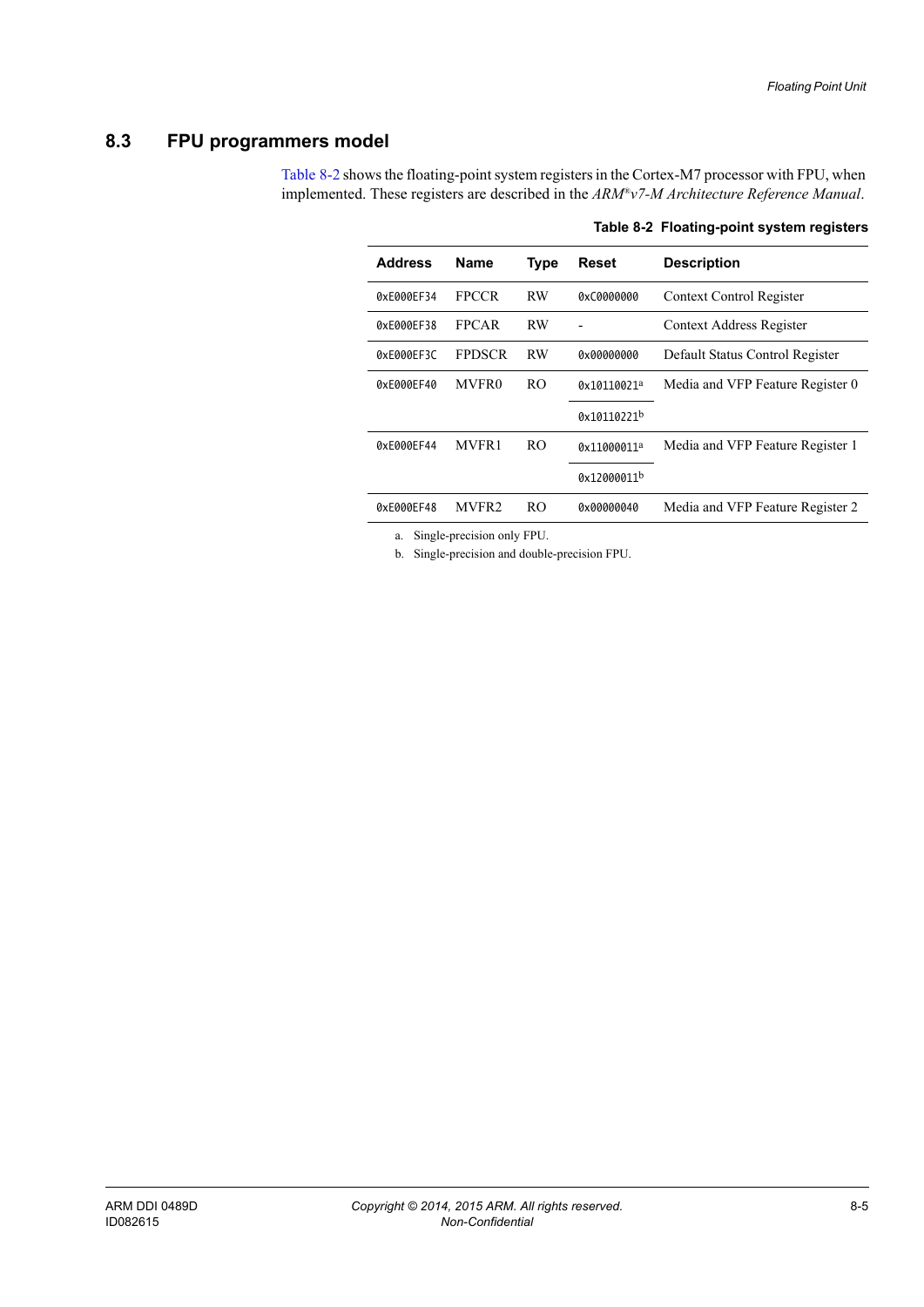## Chapter 9 **Debug**

This chapter describes how to debug and test software running on the processor. It contains the following sections:

- *[About debug](#page-118-0)* on page 9-2.
- *[About the AHBD interface](#page-123-0)* on page 9-7.
- *[About the FPB](#page-124-0)* on page 9-8.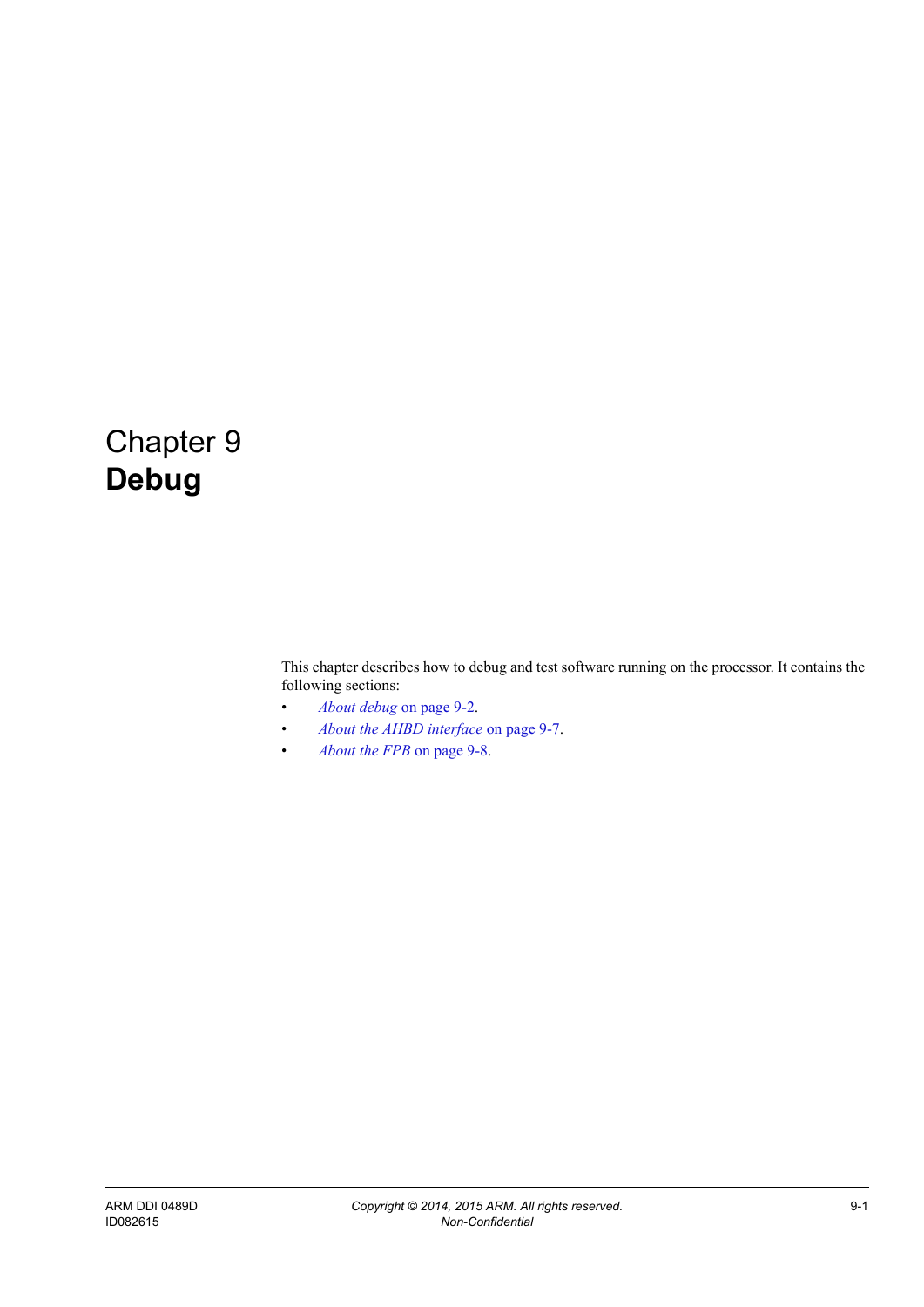### <span id="page-118-0"></span>**9.1 About debug**

Cortex-M7 debug functionality includes processor halt, single-step, processor core register access, Vector Catch, unlimited software breakpoints, and full system memory access. See the *ARM®v7-M Architecture Reference Manual* for more information. The processor also includes support for hardware breakpoints and watchpoints configured during implementation:

- A breakpoint unit supporting four to eight instruction comparators.
- A watchpoint unit supporting two or four watchpoints.

For processors that implement debug, ARM recommends that a debugger identify and connect to the debug components using the CoreSight debug infrastructure.

[Figure 9-1](#page-118-1) shows the recommended flow that a debugger can follow to discover the components in the CoreSight debug infrastructure. In this case a debugger reads the peripheral and component ID registers for each CoreSight component in the CoreSight system.



<span id="page-118-1"></span>‡ Optional component

### **Figure 9-1 CoreSight discovery**

To identify the Cortex-M7 processor within the CoreSight system, ARM recommends that a debugger perform the following actions:

1. Locate and identify the Cortex-M7 Processor ROM table using its CoreSight identification. See [Table 9-2 on page 9-4](#page-120-0) for more information.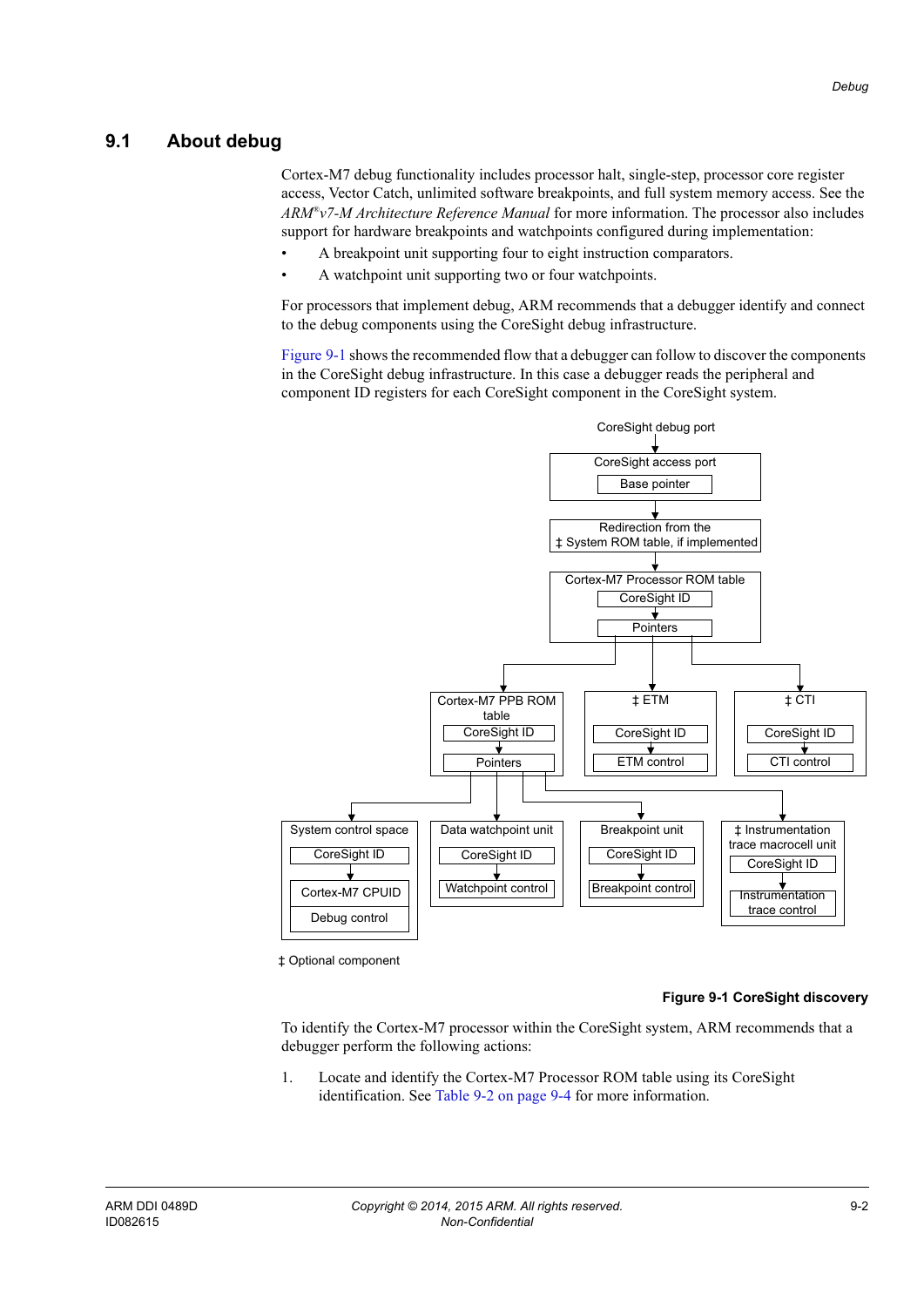- 2. Follow the pointer in the Cortex-M7 Processor ROM table to the Cortex-M7 PPB ROM table. From the PPB ROM table pointers the following components can be identified:
	- a. *System Control Space* (SCS).
	- b. *Breakpoint unit* (FPB).
	- c. *Data Watchpoint and Trace unit* (DWT).
	- d. *Instrumentation Trace Macrocell unit* (IMT).

See [Table 9-4 on page 9-5](#page-121-0) for more information.

When a debugger identifies the SCS from its CoreSight identification, it can identify the processor and its revision number from the CPUID register in the SCS at address 0xE000ED00.

A debugger cannot rely on the Cortex-M7 Processor ROM table being the first ROM table encountered. One or more system ROM tables are required between the access port and the processor ROM table if other CoreSight components are in the system. If a system ROM table is present, this can include a unique identifier for the implementation.

### <span id="page-119-1"></span>**9.1.1 Cortex-M7 Processor ROM table identification and entries**

<span id="page-119-0"></span>[Table 9-1](#page-119-0) shows the processor ROM table identification registers and values for debugger detection. This permits debuggers to identify the processor.

| <b>Address</b> |            | <b>Register</b>            | <b>Value</b> | <b>Description</b>                                  |
|----------------|------------|----------------------------|--------------|-----------------------------------------------------|
|                | 0xE00FEFD0 | Peripheral ID4             | 0x00000004   | Component and Peripheral ID register formats in the |
| 0xE00FEFD4     |            | Peripheral ID5             | 0x00000000   | ARM®v7-M Architecture Reference Manual              |
| 0xE00FEFD8     |            | Peripheral ID6             | 0x00000000   |                                                     |
|                | 0xE00FEFDC | Peripheral ID7             | 0x00000000   |                                                     |
| 0xE00FEFE0     |            | Peripheral ID0             | 0x000000C8   |                                                     |
| 0xE00FEFE4     |            | Peripheral ID1             | 0x000000B4   |                                                     |
| 0xE00FEFE8     |            | Peripheral ID <sub>2</sub> | 0x0000000B   |                                                     |
|                | 0xE00FEFEC | Peripheral ID3             | 0x00000000   |                                                     |
| 0xE00FEFF0     |            | Component ID0              | 0x0000000D   |                                                     |
| 0xE00FEFF4     |            | Component ID1              | 0x00000010   |                                                     |
| 0xE00FEFF8     |            | Component ID2              | 0x00000005   |                                                     |
|                | 0xE00FEFFC | Component ID3              | 0x000000B1   |                                                     |

#### **Table 9-1 Cortex-M7 Processor ROM table identification values**

These values for the Peripheral ID registers identify this as the Cortex-M7 Processor ROM table. The Component ID registers identify this as a CoreSight ROM table.

 $-$  Note  $-$ 

The Cortex-M7 Processor ROM table only supports word-size transactions.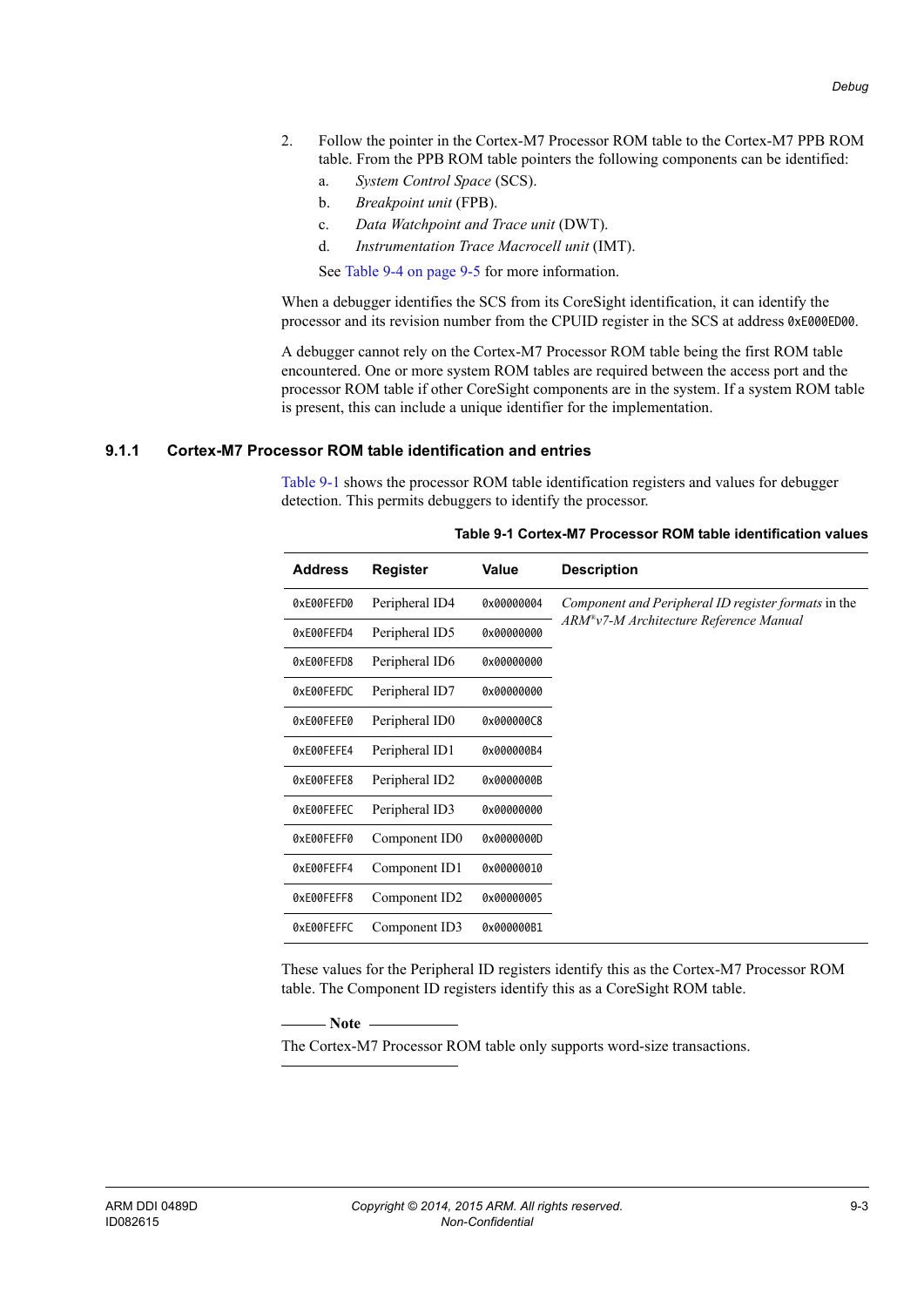<span id="page-120-0"></span>[Table 9-2](#page-120-0) shows the CoreSight components that the Cortex-M7 Processor ROM table points to.

| <b>Address</b>           | <b>Component</b>        | Value                   | <b>Description</b>                                                                |
|--------------------------|-------------------------|-------------------------|-----------------------------------------------------------------------------------|
| 0xE00FE000               | Cortex-M7 PPB ROM Table | 0x00001003              | See Cortex-M7 PPB ROM table identification and entries                            |
| 0xE00FE004               | <b>ETM</b>              | 0xFFF43003a             | See the $ARM^{\circ}$ CoreSight <sup>**</sup> ETM-M7 Technical Reference Manual   |
| 0xE00FE008               | <b>CTI</b>              | 0xFFF44003 <sup>b</sup> | See Chapter 10 Cross Trigger Interface                                            |
| 0xE00FE00C               | Reserved                | 0x1FF02002              | See the ARM <sup>®</sup> CoreSight <sup>™</sup> Architecture Specification (v2.0) |
| <b>QXFQQFFQ1Q</b>        | End marker              | 0x00000000              |                                                                                   |
| <b><i>OXFOOFFFCC</i></b> | <b>SYSTEM ACCESS</b>    | AxAAAAAAA1              |                                                                                   |

### **Table 9-2 Cortex-M7 Processor ROM table components**

a. Reads as 0xFFF43002 if the ETM is not implemented.

b. Reads as 0xFFF44002 if the CTI is not implemented.

The Cortex-M7 Processor ROM table entries point to the debug components of the processor. The offset for each entry is the offset of that component from the ROM table base address, 0xE00FE000.

See the *ARM® CoreSight™ Architecture Specification (v2.0)* for more information about the ROM table ID and component registers, and access types.

### <span id="page-120-2"></span>**9.1.2 Cortex-M7 PPB ROM table identification and entries**

<span id="page-120-1"></span>[Table 9-3](#page-120-1) shows the Cortex-M7 PPB ROM table identification registers and values for debugger detection. This permits debuggers to identify the CoreSight components on the PPB in the processor and their debug capabilities.

| <b>Address</b> | <b>Register</b>            | Value      | <b>Description</b>                                  |
|----------------|----------------------------|------------|-----------------------------------------------------|
| 0xE00FFFD0     | Peripheral ID4             | 0x00000004 | Component and Peripheral ID register formats in the |
| 0xE00FFFD4     | Peripheral ID5             | 0x00000000 | ARM®v7-M Architecture Reference Manual              |
| 0xE00FFFD8     | Peripheral ID6             | 0x00000000 |                                                     |
| 0xE00FFFDC     | Peripheral ID7             | 0x00000000 |                                                     |
| 0xE00FFFE0     | Peripheral ID0             | 0x000000C7 |                                                     |
| 0xE00FFFE4     | Peripheral ID1             | 0x000000B4 |                                                     |
| 0xE00FFFE8     | Peripheral ID <sub>2</sub> | 0x0000000B |                                                     |
| 0xE00FFFEC     | Peripheral ID3             | 0x00000000 |                                                     |
| 0xE00FFFF0     | Component ID0              | 0x0000000D |                                                     |
| 0xE00FFFF4     | Component ID1              | 0x00000010 |                                                     |
| 0xE00FFFF8     | Component ID <sub>2</sub>  | 0x00000005 |                                                     |
| 0xE00FFFFC     | Component ID3              | 0x000000B1 |                                                     |

#### **Table 9-3 Cortex-M7 PPB ROM table identification values**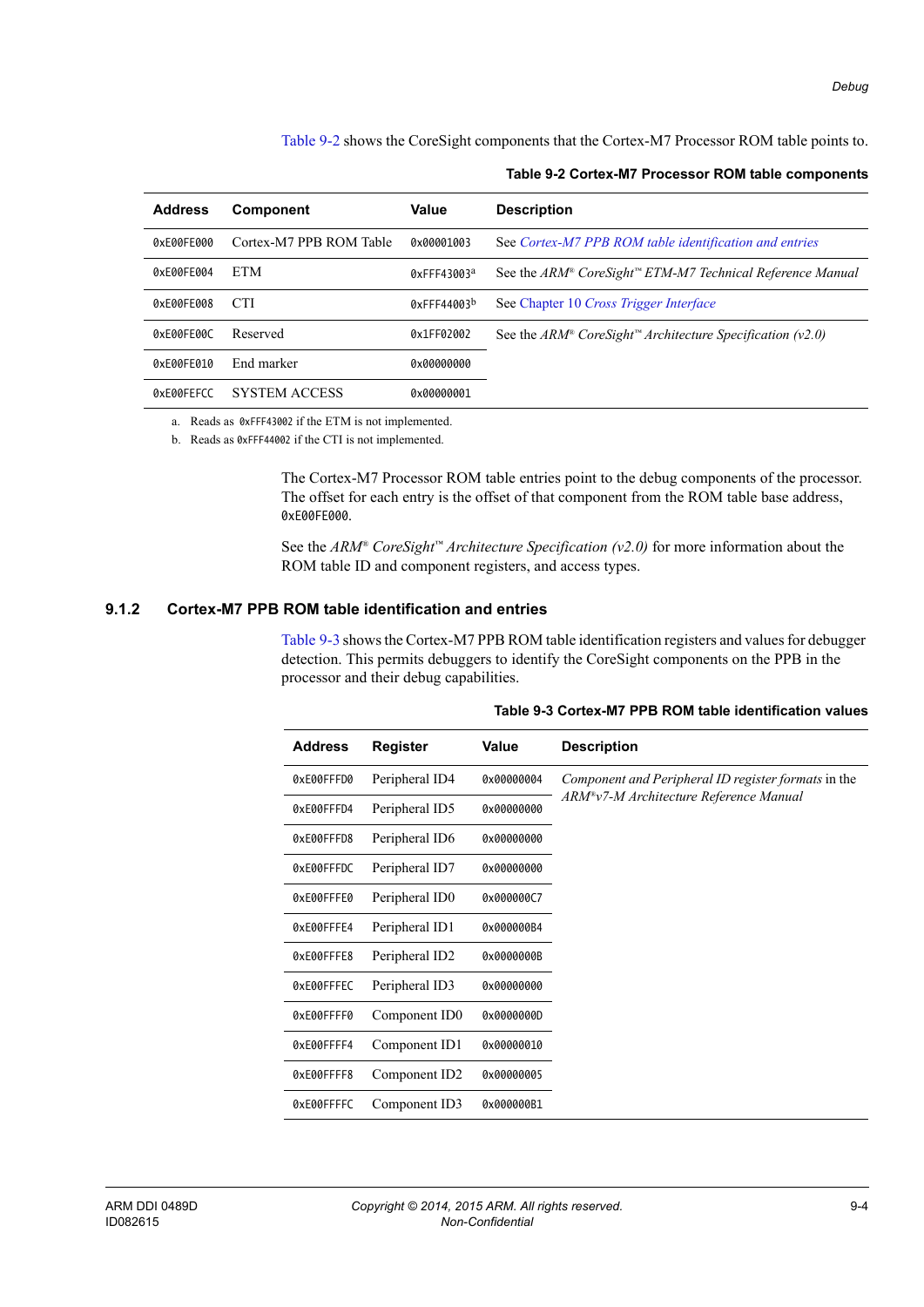These values for the Peripheral ID registers identify this as the Cortex-M7 PPB ROM table. The Component ID registers identify this as a CoreSight ROM table.

- Note

The Cortex-M7 PPB ROM table only supports word size transactions.

<span id="page-121-0"></span>[Table 9-4](#page-121-0) shows the CoreSight components that the Cortex-M7 PPB ROM table points to. The values depend on the implemented debug configuration.

| <b>Address</b> | Component            | Value       | <b>Description</b>                                                                                                                                     |
|----------------|----------------------|-------------|--------------------------------------------------------------------------------------------------------------------------------------------------------|
| 0xE00FF000     | <b>SCS</b>           | 0xFFF0F003  | See System Control Space.                                                                                                                              |
| 0xE00FF004     | <b>DWT</b>           | 0xFFF02003  | See Table 11-1 on page 11-4.                                                                                                                           |
| 0xE00FF008     | <b>FPB</b>           | 0xFFF03003  | See Table 9-7 on page 9-8.                                                                                                                             |
| 0xE00FF00C     | <b>ITM</b>           | 0xFFF01003a | See Table 12-1 on page 12-4.                                                                                                                           |
| 0xE00FF010     | Reserved (TPIU)      | 0xFFF41002  | Not present, TPIU not implemented inside<br>Cortex-M7                                                                                                  |
| 0xE00FF014     | Reserved (ETM)       | 0xFFF42002  | Not present, ETM is referenced by the<br>Cortex-M7 Processor ROM table See<br>Cortex-M7 Processor ROM table identification<br>and entries on page 9-3. |
| 0xE00FF018     | End marker           | 0x00000000  | See DAP accessible ROM table in the $ARM^{\circ}v7-M$                                                                                                  |
| 0xE00FFFCC     | <b>SYSTEM ACCESS</b> | 0x00000001  | Architecture Reference Manual.                                                                                                                         |

**Table 9-4 Cortex-M7 PPB ROM table components**

a. Reads as 0xFFF01002 if the ITM is not implemented.

The Cortex-M7 PPB ROM table entries point to the debug components of the processor. The offset for each entry is the offset of that component from the ROM table base address, 0xE00FF000.

See the *ARM®v7-M Architecture Reference Manual* and the *ARM® CoreSight™ Architecture Specification (v2.0)* for more information about the ROM table ID and component registers, and their addresses and access types.

### <span id="page-121-1"></span>**9.1.3 System Control Space**

The processor provides debug through registers in the SCS. See:

- *[Debug register summary](#page-122-0)* on page 9-6.
- *[System address map](#page-31-0)* on page 2-5.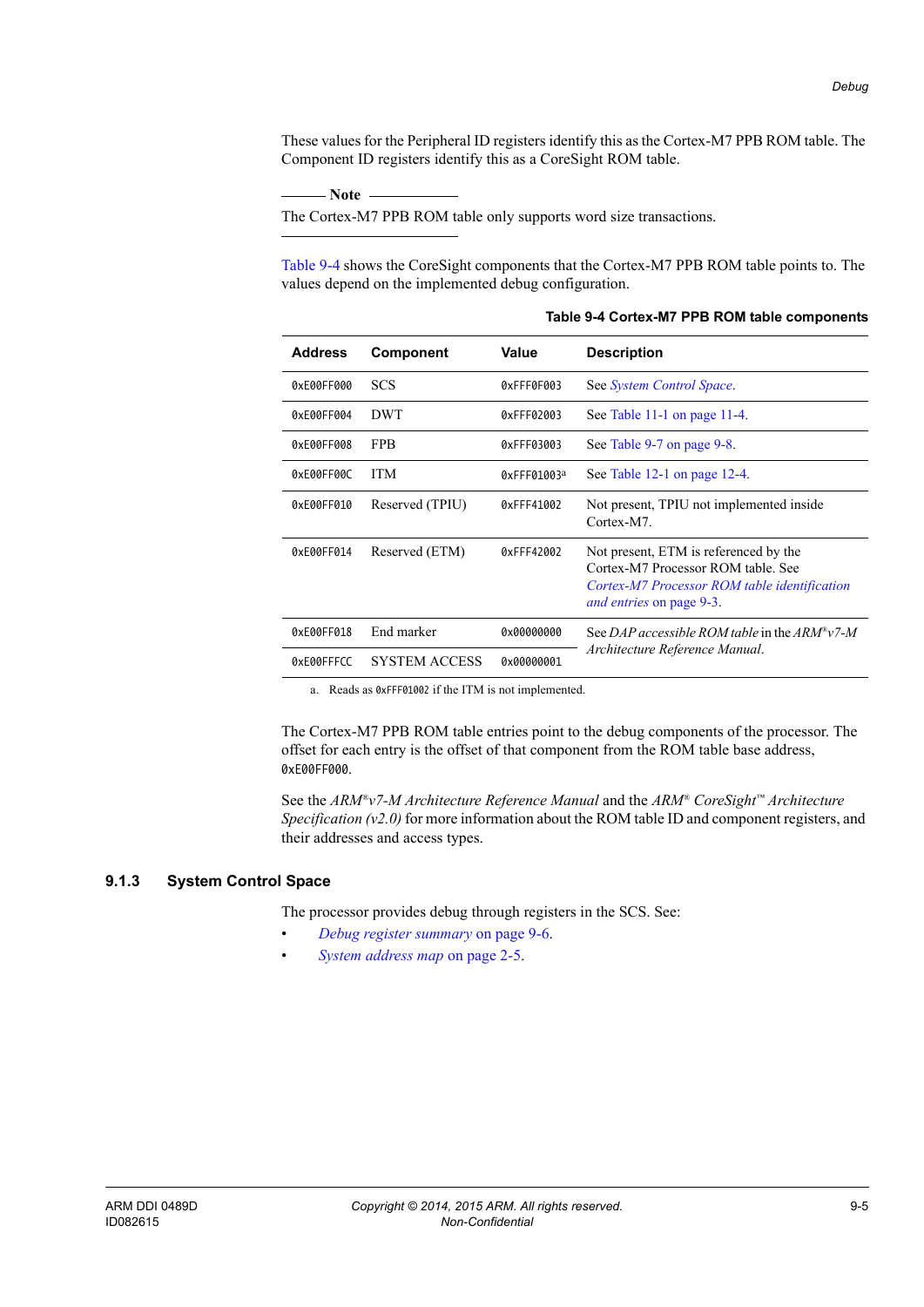### **SCS CoreSight identification**

<span id="page-122-1"></span>[Table 9-5](#page-122-1) shows the SCS CoreSight identification registers and values for debugger detection. Final debugger identification of the Cortex-M7 processor is through the CPUID register in the SCS. See *[CPUID Base Register](#page-43-0)* on page 3-8.

| <b>Address</b> | <b>Register</b>           | Value       | <b>Description</b>                                     |
|----------------|---------------------------|-------------|--------------------------------------------------------|
| 0xE000EFD0     | Peripheral ID4            | 0x00000004  | Component and Peripheral ID register formats in        |
| 0xE000EFD4     | Peripheral ID5            | 0x00000000  | the $ARM^{\circ}\nu$ 7-M Architecture Reference Manual |
| 0xE000EFD8     | Peripheral ID6            | 0x00000000  |                                                        |
| 0xE000EFDC     | Peripheral ID7            | 0x00000000  |                                                        |
| 0xE000EFE0     | Peripheral ID0            | 0x0000000Ca |                                                        |
| 0xE000EFE4     | Peripheral ID1            | 0x000000B0  |                                                        |
| 0xE000EFE8     | Peripheral ID2            | 0x0000000B  |                                                        |
| 0xE000EFEC     | Peripheral ID3            | 0x00000000  |                                                        |
| 0xE000EFF0     | Component ID0             | 0x0000000D  |                                                        |
| 0xE000EFF4     | Component ID1             | 0x000000E0  |                                                        |
| 0xE000EFF8     | Component ID <sub>2</sub> | 0x00000005  |                                                        |
| 0xE000EFFC     | Component ID3             | 0x000000B1  |                                                        |

### **Table 9-5 SCS identification values**

a. 0x0000000C SCS identification value for implementations without FPU.

See the *ARM®v7-M Architecture Reference Manual* and the *ARM® CoreSight™ Architecture Specification (v2.0)* for more information about the ROM table ID and component registers, and their addresses and access types.

### <span id="page-122-0"></span>**9.1.4 Debug register summary**

<span id="page-122-2"></span>[Table 9-6](#page-122-2) shows the debug registers. Each of these registers is 32 bits wide and is described in the *ARM®v7-M Architecture Reference Manual*.

|  |  | Table 9-6 Debug registers |
|--|--|---------------------------|
|  |  |                           |

| <b>Address</b>           | <b>Name</b>  | Type      | Reset                    | <b>Description</b>                           |
|--------------------------|--------------|-----------|--------------------------|----------------------------------------------|
| 0xF000FD30               | <b>DESR</b>  | <b>RW</b> | 0x00000000a              | Debug Fault Status Register                  |
| <b>QXFQQQFDFQ</b>        | <b>DHCSR</b> | <b>RW</b> | 0x00000000               | Debug Halting Control and Status Register    |
| 0xE000EDF4               | <b>DCRSR</b> | WΟ        | $\overline{\phantom{0}}$ | Debug Core Register Selector Register        |
| <b>QXFQQQFDF8</b>        | <b>DCRDR</b> | <b>RW</b> |                          | Debug Core Register Data Register            |
| <b><i>OXFOOOFDEC</i></b> | <b>DEMCR</b> | <b>RW</b> | AxAAAAAAAA               | Debug Exception and Monitor Control Register |
|                          |              |           |                          |                                              |

a. Power-on reset only.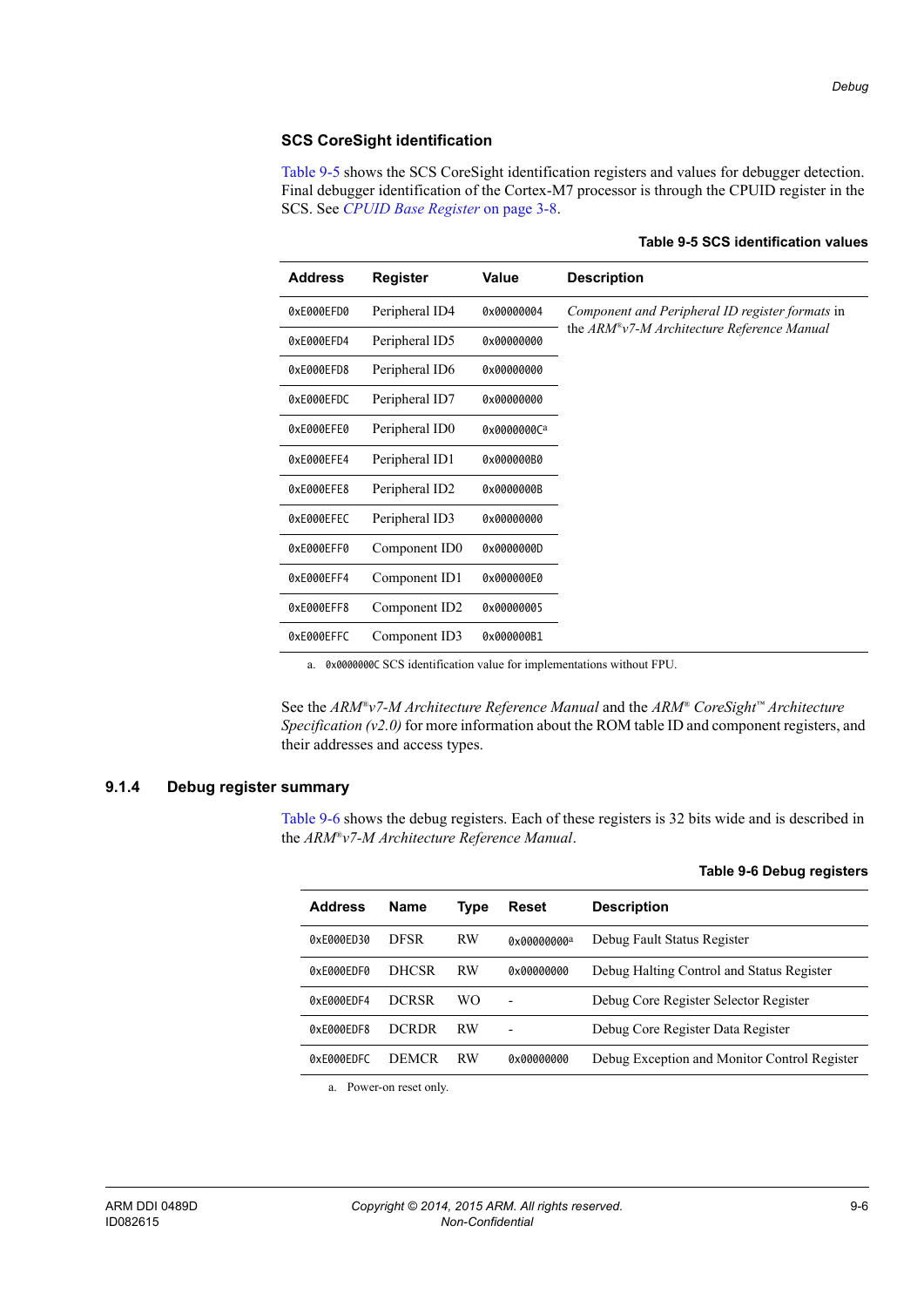## <span id="page-123-0"></span>**9.2 About the AHBD interface**

The 32-bit *AHB debug* (AHBD) interface implements the AMBA 3 AHB-Lite protocol.

It can be used with a CoreSight AHB-AP to provide debugger access to:

- All processor control and debug resources.
- A view of memory that is consistent with that observed by load/store instructions acting on the processor.

AHBD interface accesses are only in little-endian format. The processor ensures data is presented in the correct big- or little-endian format to the system. This is transparent to the debugger.

 $-$  Note  $-$ 

- The instruction cache is not accessible to a debugger. Therefore debugger accesses to cacheable, executable regions of memory might not be coherent with the instructions visible to the instruction side of the processor.
- The data cache must be enabled by setting the CCR.DC to 1 to read and write data to the cache. If CCR.DC is set to 0, all debug requests to memory regions outside the TCM and peripheral address space, access only the external memory on AXIM even if the debug request is marked as cacheable on the AHBD interface.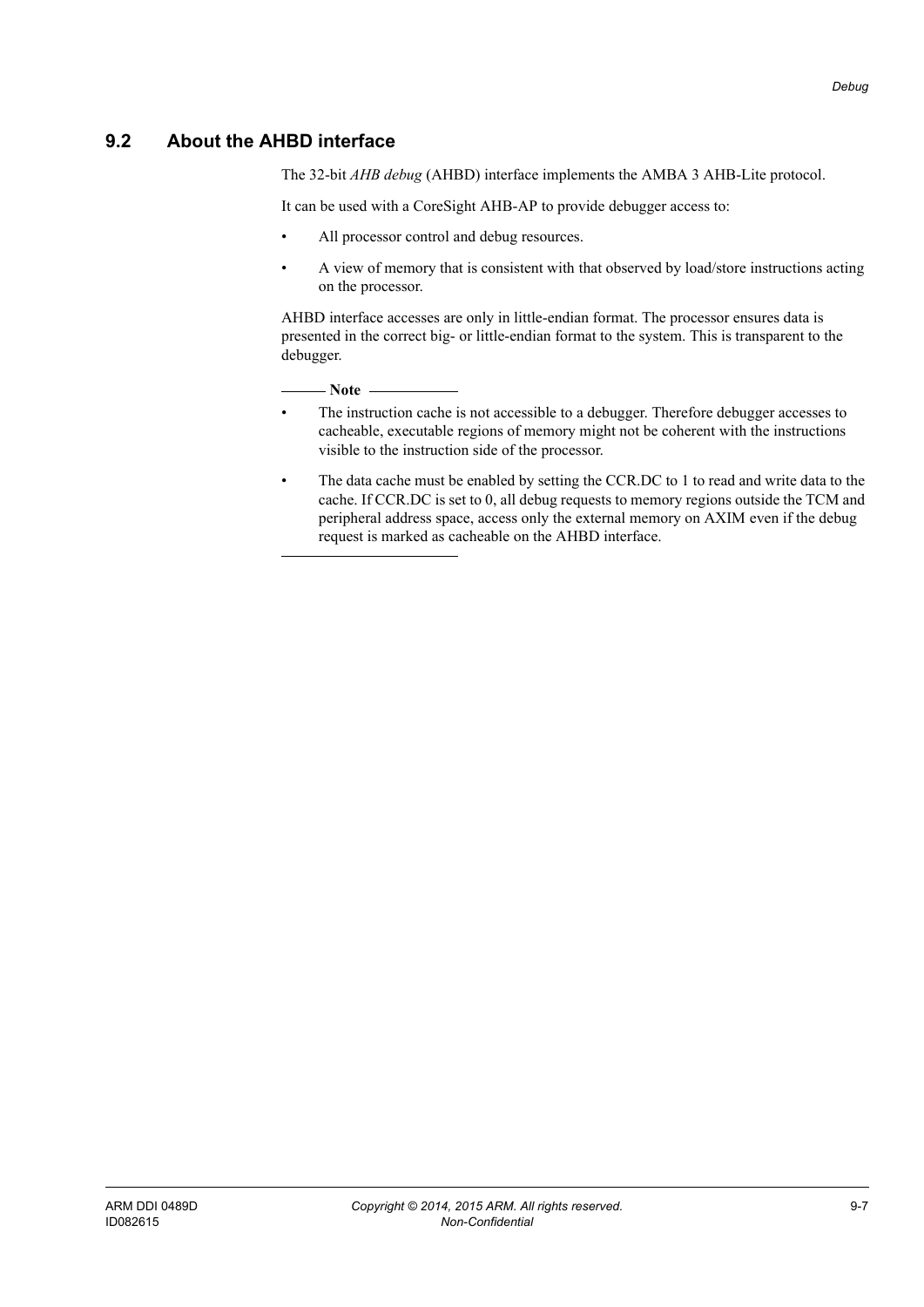**Table 9-7 FPB register summary**

### <span id="page-124-0"></span>**9.3 About the FPB**

The FPB implements hardware breakpoints.

The FPB can be configured during implementation to provide either four or eight instruction comparators. You can configure each comparator individually to return a BKPT instruction to the processor on a match, to provide hardware breakpoint capability.

The FPB does not support Flash patching. The FP\_REMAP register is not implemented and is RAZ/WI.

### **9.3.1 FPB functional description**

The FPB contains both a global enable and individual enables for each of the comparators implemented. If the comparison for an entry matches, the address is remapped to a BKPT instruction if that feature is enabled.

If the FPB supports only four breakpoints then only comparators 0-3 are used, and comparators 4-7 are implemented as RAZ/WI.

### **9.3.2 FPB programmers model**

<span id="page-124-1"></span>[Table 9-7](#page-124-1) shows the FPB registers. Depending on the implementation of your processor, some of these registers might not be present. Any register that is configured as not present reads as zero.

| <b>Address</b> | Name     | Type      | Reset                      | <b>Description</b>              |
|----------------|----------|-----------|----------------------------|---------------------------------|
| 0xE0002000     | FP CTRL  | <b>RW</b> | 0x10000040a<br>0x10000080b | FlashPatch Control Register     |
| 0xE0002004     | FP REMAP | RAZ/WI    |                            | Not implemented                 |
| 0xE0002008     | FP COMP0 | <b>RW</b> | 0b00000000c                | FlashPatch Comparator Register0 |
| 0xE000200C     | FP_COMP1 | <b>RW</b> | 0b00000000                 | FlashPatch Comparator Register1 |
| 0xE0002010     | FP COMP2 | <b>RW</b> | 0b00000000                 | FlashPatch Comparator Register2 |
| 0xE0002014     | FP COMP3 | <b>RW</b> | 0b00000000                 | FlashPatch Comparator Register3 |
| 0xE0002018     | FP COMP4 | <b>RW</b> | 0b00000000                 | FlashPatch Comparator Register4 |
| 0xE000201C     | FP COMP5 | <b>RW</b> | 0b00000000                 | FlashPatch Comparator Register5 |
| 0xE0002020     | FP COMP6 | RW        | 0b00000000                 | FlashPatch Comparator Register6 |
| 0xE0002024     | FP COMP7 | RW        | 0b00000000                 | FlashPatch Comparator Register7 |
| 0xE0000FB0     | FP LAR   | WO        |                            | FlashPatch Lock Access Register |
| 0xE0000FB4     | FP LSR   | RO        | Unknown                    | FlashPatch Lock Status Register |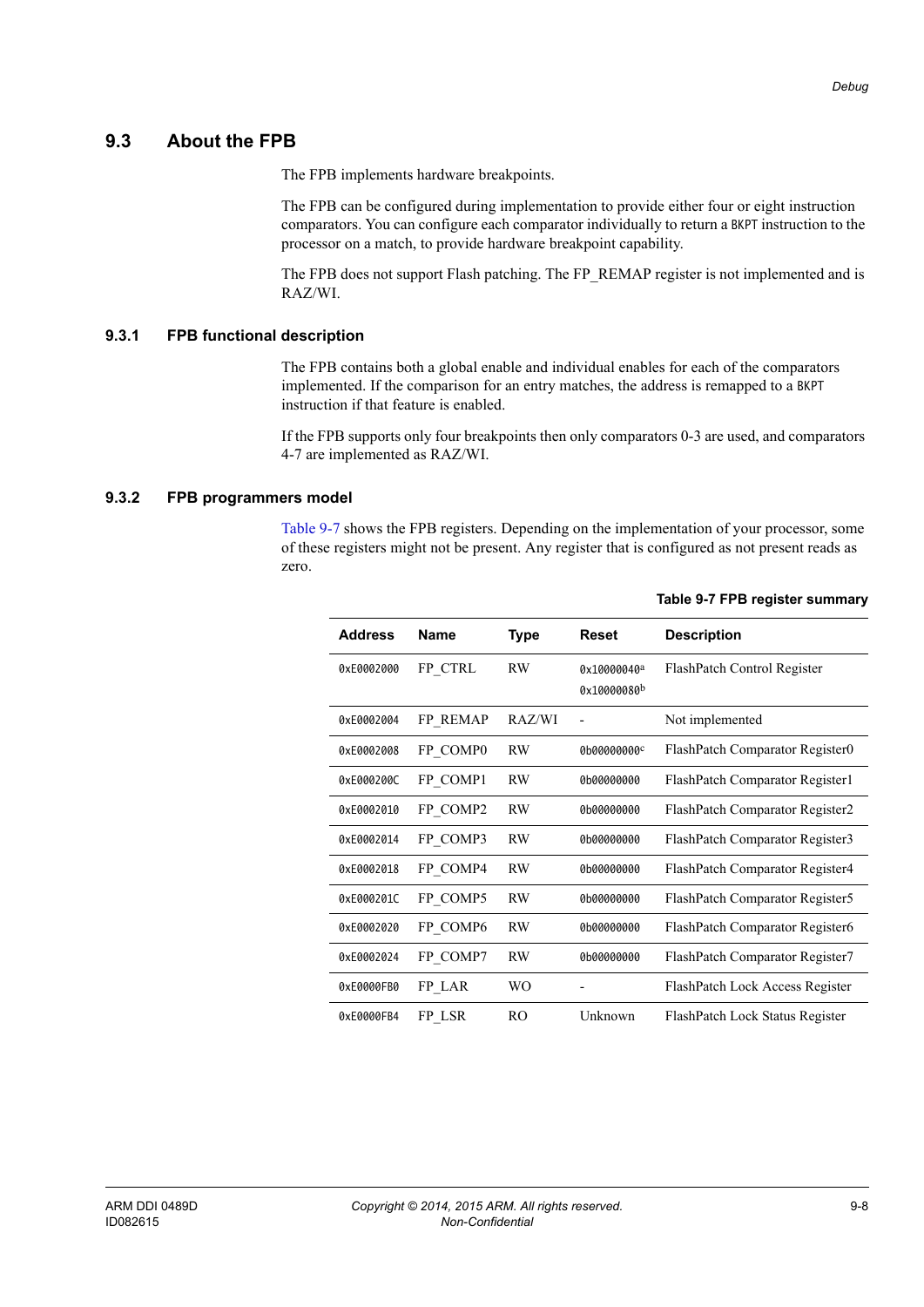| <b>Address</b> | <b>Name</b>      | Type | <b>Reset</b> | <b>Description</b>                  |
|----------------|------------------|------|--------------|-------------------------------------|
| 0xE0002FD0     | PID <sub>4</sub> | RO.  | 0x00000004   | Peripheral identification registers |
| 0xE0002FD4     | PID <sub>5</sub> | RO.  | 0x00000000   |                                     |
| 0xE0002FD8     | PID <sub>6</sub> | RO.  | 0x00000000   |                                     |
| 0xE0002FDC     | PID7             | RO.  | 0x00000000   |                                     |
| 0xE0002FE0     | PID <sub>0</sub> | RO.  | 0x0000000E   |                                     |
| 0xE0002FE4     | PID <sub>1</sub> | RO.  | 0x000000B0   |                                     |
| 0xE0002FE8     | PID <sub>2</sub> | RO.  | 0x0000000B   |                                     |
| 0xE0002FEC     | PID <sub>3</sub> | RO.  | 0x00000000   |                                     |
| 0xE0002FF0     | CID <sub>0</sub> | RO.  | 0x0000000D   | Component identification registers  |
| 0xE0002FF4     | CID1             | RO.  | 0x000000E0   |                                     |
| 0xE0002FF8     | CID <sub>2</sub> | RO   | 0x00000005   |                                     |
| 0xE0002FFC     | CID <sub>3</sub> | RO   | 0x000000B1   |                                     |

### **Table 9-7 FPB register summary (continued)**

a. If four instruction comparators are implemented.

b. If eight instruction comparators are implemented.

c. For FP\_COMP0 to FP\_COMP7, bit 0 is reset to 0. Other bits in these registers are not reset.

All FPB registers are described in the *ARM®v7-M Architecture Reference Manual*.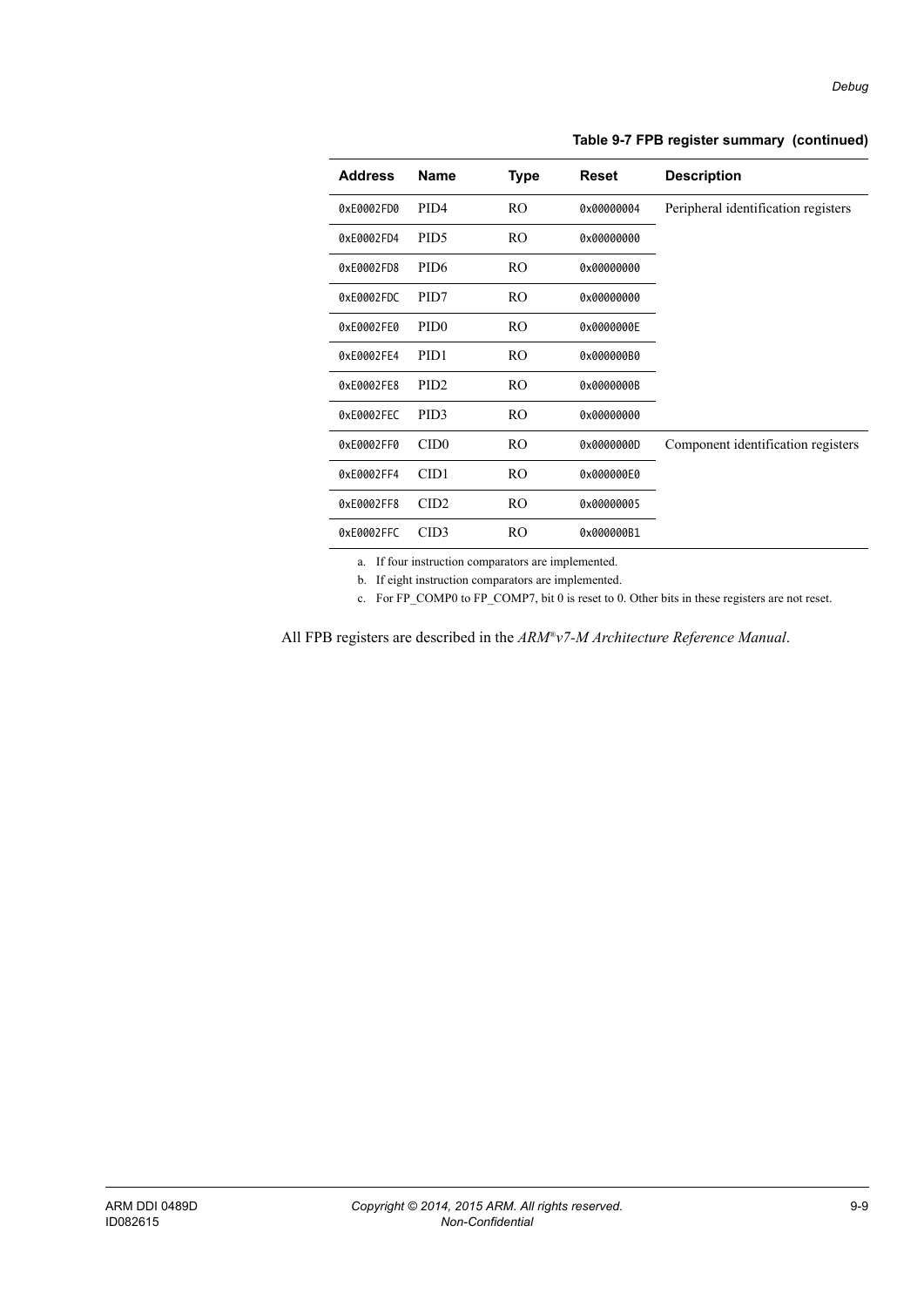# <span id="page-126-0"></span>Chapter 10 **Cross Trigger Interface**

This chapter describes the Cortex-M7 *Cross Trigger Interface* (CTI). It contains the following sections:

- *[About the CTI](#page-127-0)* on page 10-2.
- *[Cortex-M7 CTI functional description](#page-128-0)* on page 10-3.
- *[CTI programmers model](#page-130-0)* on page 10-5.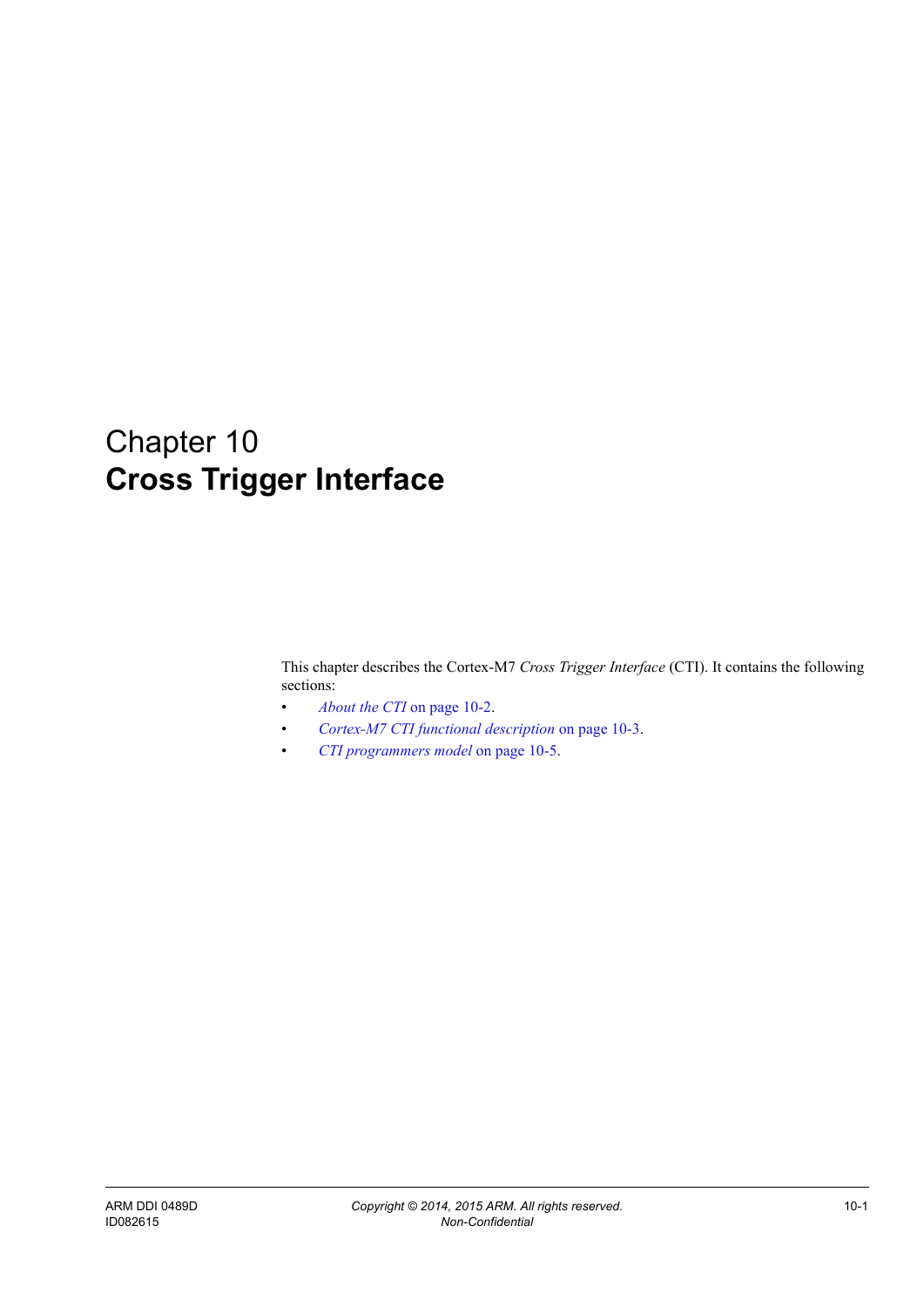## <span id="page-127-0"></span>**10.1 About the CTI**

If implemented, the CTI enables the debug logic and ETM to interact with each other and with other CoreSight components. This is called cross triggering. For example, you can configure the CTI to generate an interrupt when the ETM trigger event occurs.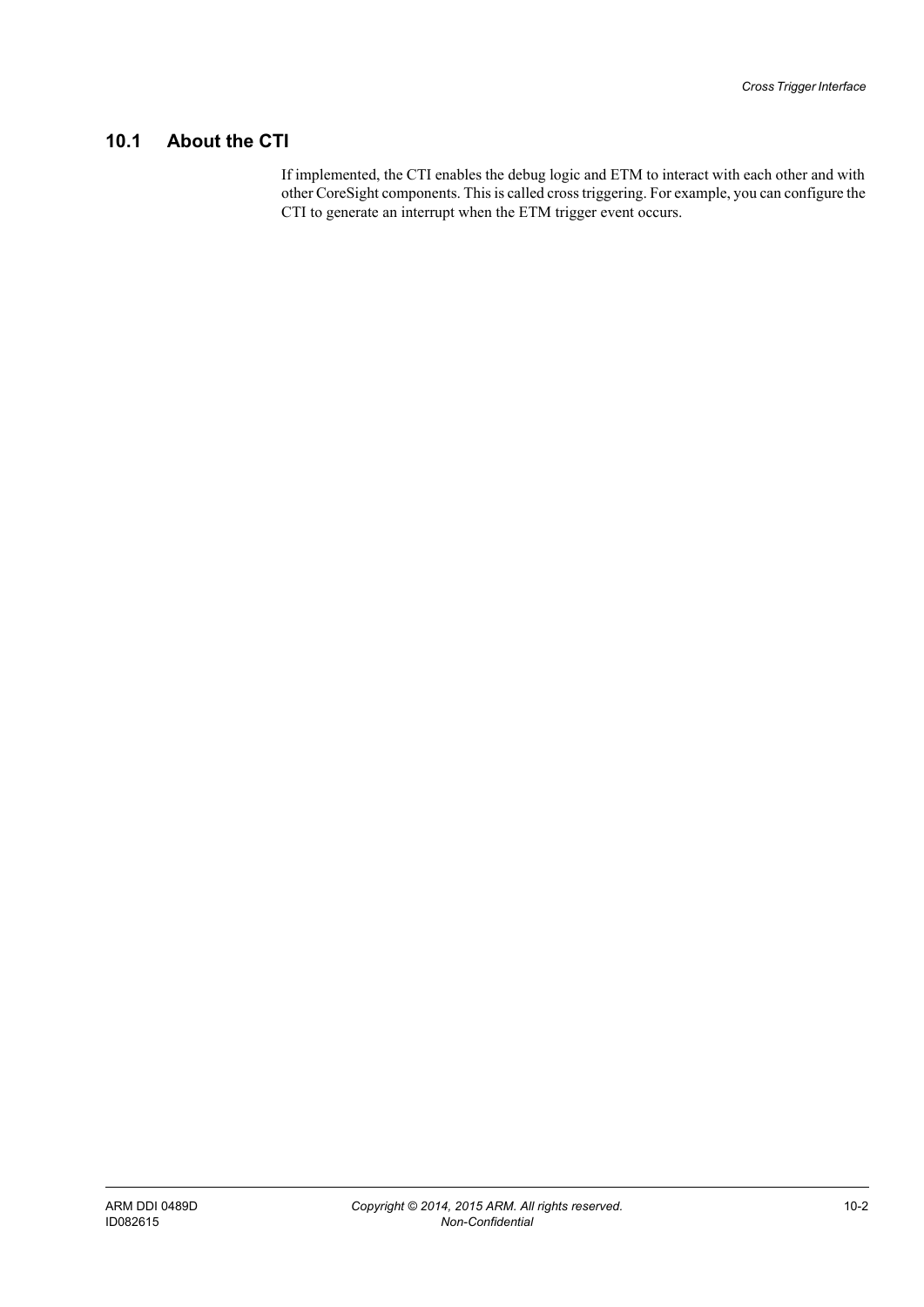## <span id="page-128-0"></span>**10.2 Cortex-M7 CTI functional description**

The Cortex-M7 CTI is connected to a number of trigger inputs and trigger outputs. [Figure 10-1](#page-128-1) shows the debug system components and the available trigger inputs and trigger outputs.



### **Figure 10-1 Debug system components**

<span id="page-128-2"></span><span id="page-128-1"></span>[Table 10-1](#page-128-2) shows how the CTI trigger inputs are connected to the Cortex-M7 processor.

#### **Table 10-1 Trigger signals to the CTI**

| Signal              | <b>Description</b>             | <b>Connection</b> | Acknowledge, handshake |
|---------------------|--------------------------------|-------------------|------------------------|
| <b>CTITRIGIN[7]</b> | ETM Event Output 3             | ETM to CTI        | Pulsed                 |
| <b>CTITRIGIN[6]</b> | ETM Event Output 2             |                   |                        |
| <b>CTITRIGIN[5]</b> | ETM Event Output 1             |                   |                        |
| <b>CTITRIGIN[4]</b> | ETM Event Output 0             |                   |                        |
| <b>CTITRIGIN31</b>  | <b>DWT</b> Comparator Output 2 | Processor to CTI  |                        |
| <b>CTITRIGINI21</b> | <b>DWT</b> Comparator Output 1 |                   |                        |
| <b>CTITRIGIN[1]</b> | <b>DWT</b> Comparator Output 0 |                   |                        |
| <b>CTITRIGIN[0]</b> | <b>Processor Halted</b>        |                   |                        |

<span id="page-128-3"></span>[Table 10-2](#page-128-3) shows how the CTI trigger outputs are connected to the processor and ETM.

### **Table 10-2 Trigger signals from the CTI**

| Signal               | <b>Description</b>       | <b>Connection</b> | Acknowledge, handshake     |
|----------------------|--------------------------|-------------------|----------------------------|
| <b>CTITRIGOUT[7]</b> | <b>Processor Restart</b> | CTI to Processor  | <b>Processor Restarted</b> |
| <b>CTITRIGOUT[6]</b> | ETM Event Input 3        | CTI to ETM        | Pulsed                     |
| <b>CTITRIGOUT[5]</b> | ETM Event Input 2        |                   | Pulsed                     |
| <b>CTITRIGOUT[4]</b> | ETM Event Input 1        |                   | Pulsed                     |
| <b>CTITRIGOUT[3]</b> | ETM Event Input 0        |                   | Pulsed                     |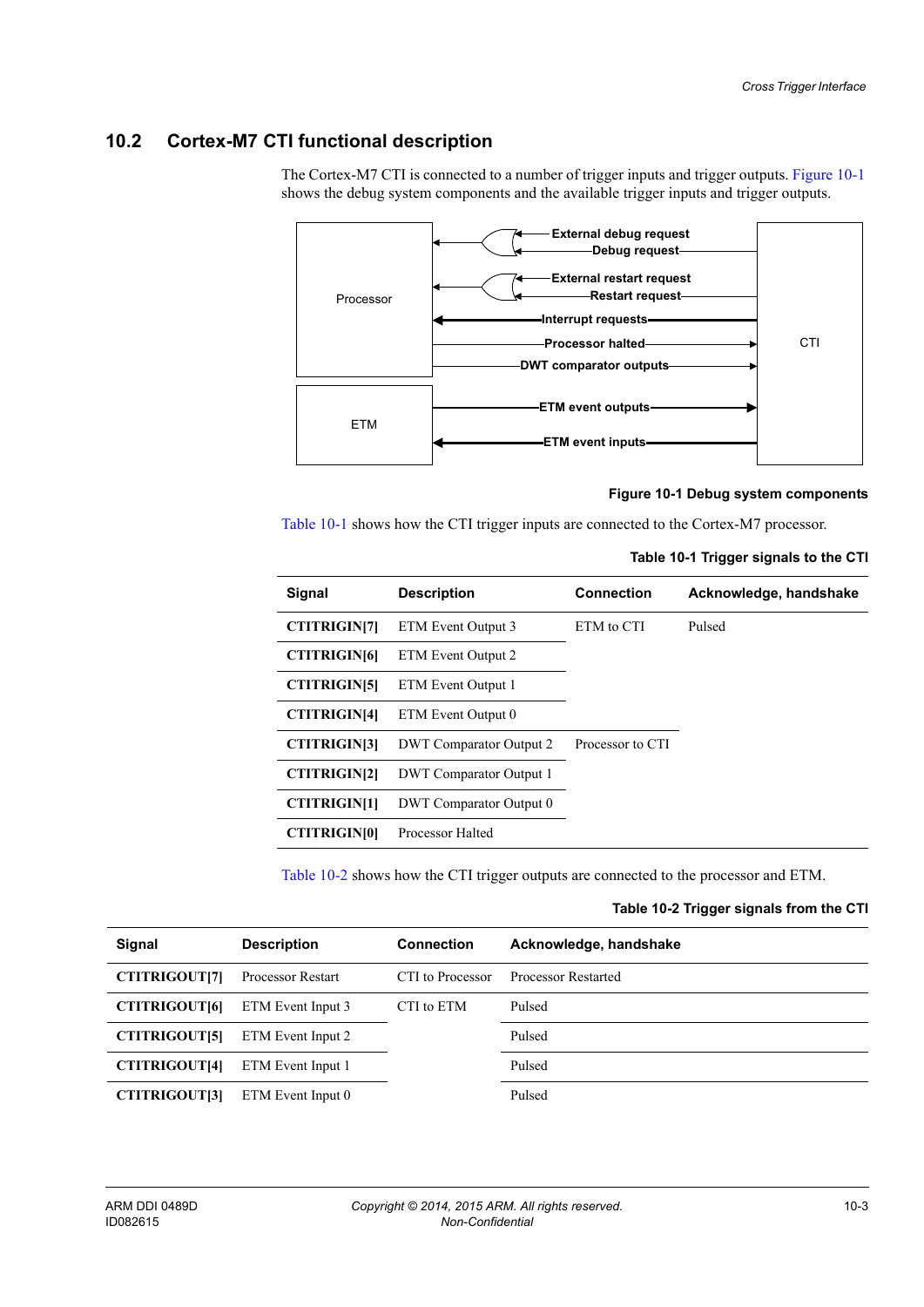### **Table 10-2 Trigger signals from the CTI (continued)**

| Signal               | <b>Description</b>      | <b>Connection</b> | Acknowledge, handshake                                            |
|----------------------|-------------------------|-------------------|-------------------------------------------------------------------|
| <b>CTITRIGOUT[2]</b> | Interrupt request 1     | CTI to system     | Acknowledged by writing to the CTIINTACK register in ISR          |
| CTITRIGOUT[1]        | Interrupt request 0     |                   |                                                                   |
| <b>CTITRIGOUTI01</b> | Processor debug request | CTI to processor  | Acknowledged by the debugger writing to the CTIINTACK<br>register |

- Note -

- After the processor is halted using CTI Trigger Output 0, the Processor Debug Request signal remains asserted. The debugger must write to CTIINTACK to clear the halting request before restarting the processor.
- After asserting an interrupt using the CTI Trigger Output 1 or 2, the *Interrupt Service Routine* (ISR) must clear the interrupt request by writing to the CTI Interrupt Acknowledge, CTIINTACK.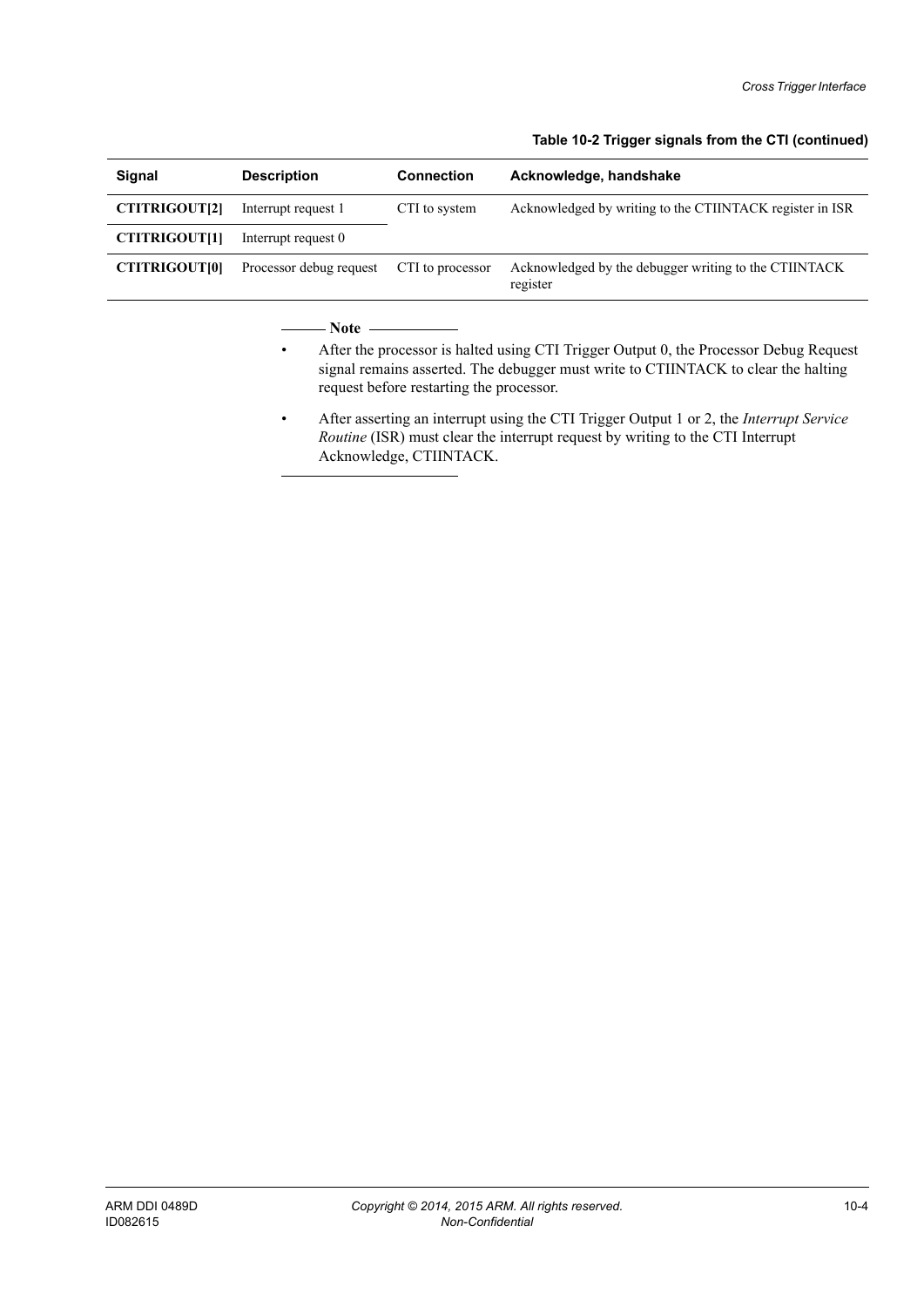## <span id="page-130-0"></span>**10.3 CTI programmers model**

<span id="page-130-1"></span>[Table 10-3](#page-130-1) shows the CTI programmable registers. See the *ARM® CoreSight™ SoC-400 Technical Reference Manual* for register descriptions.

| <b>Address</b><br>offset | <b>Register name</b>    | <b>Type</b>    | <b>Reset</b><br>value | <b>Description</b>                                             |
|--------------------------|-------------------------|----------------|-----------------------|----------------------------------------------------------------|
| 0x000                    | <b>CTICONTROL</b>       | <b>RW</b>      | 0x00000000            | CTI Control Register                                           |
| 0x010                    | <b>CTIINTACK</b>        | <b>WO</b>      | 0x00000000            | CTI Interrupt Acknowledge Register                             |
| 0x014                    | <b>CTIAPPSET</b>        | RW.            | 0x00000000            | CTI Application Trigger Set Register                           |
| 0x018                    | <b>CTIAPPCLEAR</b>      | RW             | 0x00000000            | CTI Application Trigger Clear Register                         |
| 0x01C                    | <b>CTIAPPPULSE</b>      | <b>WO</b>      | 0x00000000            | CTI Application Pulse Register                                 |
| 0x020-0x03C              | CTIINEN[7:0]            | RW             | 0x00000000            | CTI Trigger to Channel Enable Registers                        |
| 0x0A0-0x0BC              | CTIOUTEN[7:0]           | RW             | 0x00000000            | CTI Channel to Trigger Enable Registers                        |
| 0x130                    | <b>CTITRIGINSTATUS</b>  | R <sub>O</sub> | 0x00000000            | CTI Trigger In Status Register                                 |
| 0x134                    | <b>CTITRIGOUTSTATUS</b> | RO             | 0x00000000            | CTI Trigger Out Status Register                                |
| 0x138                    | <b>CTICHINSTATUS</b>    | RO.            | 0x00000000            | CTI Channel In Status Register                                 |
| 0x140                    | <b>CTIGATE</b>          | <b>RW</b>      | 0x00000000            | Enable CTI Channel Gate register                               |
| 0x144                    | <b>ASICCTL</b>          | <b>RW</b>      | 0x00000000            | External Multiplexer Control register                          |
| 0xEDC                    | <b>ITCHINACK</b>        | <b>WO</b>      | 0x00000000            | <b>Integration Test Channel Input</b><br>Acknowledge register  |
| 0xEE0                    | <b>ITTRIGINACK</b>      | <b>WO</b>      | 0x00000000            | Integration Test Trigger Input Acknowledge<br>register         |
| 0xEE4                    | <b>ITCHOUT</b>          | <b>WO</b>      | 0x00000000            | Integration Test Channel Output register                       |
| 0xEE8                    | <b>ITTRIGOUT</b>        | <b>WO</b>      | 0x00000000            | Integration Test Trigger Output register                       |
| 0xEEC                    | <b>ITCHOUTACK</b>       | <b>WO</b>      | 0x00000000            | <b>Integration Test Channel Output</b><br>Acknowledge register |
| 0xEF0                    | <b>ITTRIGOUTACK</b>     | RO.            | 0x00000000            | <b>Integration Test Trigger Output</b><br>Acknowledge register |
| 0xEF4                    | <b>ITCHIN</b>           | RO.            | 0x00000000            | Integration Test Channel Input register                        |
| 0xEF8                    | ITTRIGIN                | RO.            | 0x00000000            | Integration Test Trigger Input register                        |
| 0xF00                    | <b>ITCTRL</b>           | $\mathbf{RW}$  | 0x00000000            | Integration Mode Control register                              |
| 0xFA0                    | <b>CLAIMSET</b>         | RW             | 0x0000000F            | Claim Tag Set register                                         |
| 0xFA4                    | <b>CLAIMCLR</b>         | RW             | 0x00000000            | Claim Tag Clear register                                       |
| 0xFB0                    | LAR                     | <b>WO</b>      | 0x00000000            | Lock Access Register                                           |
| 0xFB4                    | LSR                     | RO.            | 0x00000003            | Lock Status Register                                           |
| 0xFB8                    | <b>AUTHSTATUS</b>       | RO             | 0x00000005            | Authentication Status register                                 |
| 0xFC8                    | <b>DEVID</b>            | RO.            | 0x00040800            | Device Configuration register                                  |

### **Table 10-3 CTI register summary**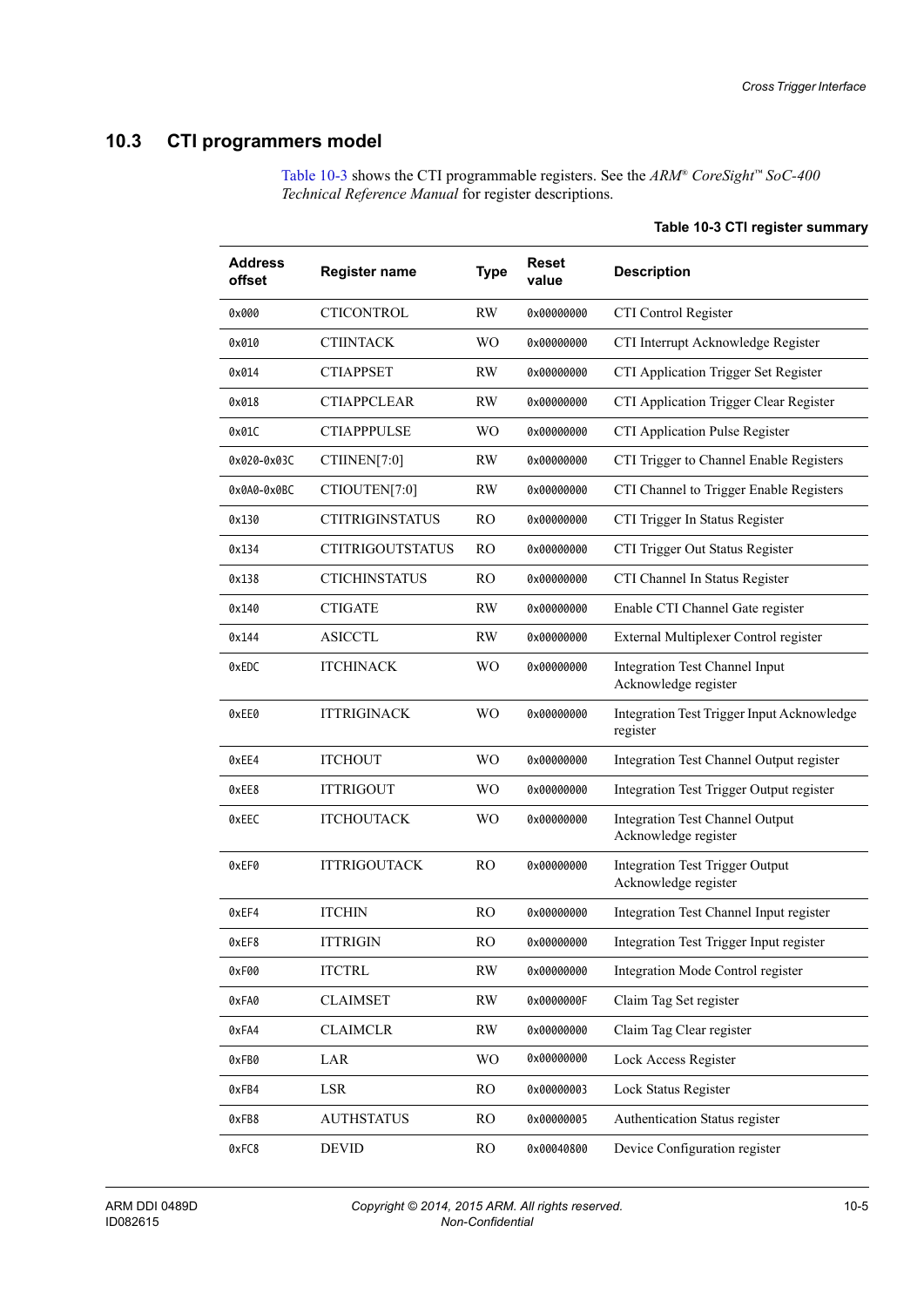### **Table 10-3 CTI register summary (continued)**

| <b>Address</b><br>offset | <b>Register name</b> | <b>Type</b>    | <b>Reset</b><br>value | <b>Description</b>              |
|--------------------------|----------------------|----------------|-----------------------|---------------------------------|
| 0xFCC                    | <b>DEVTYPE</b>       | R <sub>O</sub> | 0x00000014            | Device Type Identifier register |
| 0xFD0                    | PIDR4                | RO.            | 0x00000004            | Peripheral ID4 Register         |
| 0xFD4                    |                      |                |                       | Reserved                        |
| 0xFD8                    |                      |                |                       | Reserved                        |
| 0xFDC                    |                      |                |                       | Reserved                        |
| 0xFE0                    | PIDR <sub>0</sub>    | RO.            | 0x00000006            | Peripheral ID0 Register         |
| 0xFE4                    | PIDR <sub>1</sub>    | RO.            | 0x000000B9            | Peripheral ID1 Register         |
| 0xFE8                    | PIDR <sub>2</sub>    | RO.            | 0x0000004B            | Peripheral ID2 Register         |
| 0xFEC                    | PIDR3                | RO.            | 0x00000000            | Peripheral ID3 Register         |
| 0xFF0                    | CIDR <sub>0</sub>    | RO.            | 0x0000000D            | Component ID0 Register          |
| 0xFF4                    | CIDR1                | RO.            | 0x00000090            | Component ID1 Register          |
| 0xFF8                    | CIDR <sub>2</sub>    | RO.            | 0x00000005            | Component ID2 Register          |
| 0xFFC                    | CIDR3                | RO.            | 0x000000B1            | Component ID3 Register          |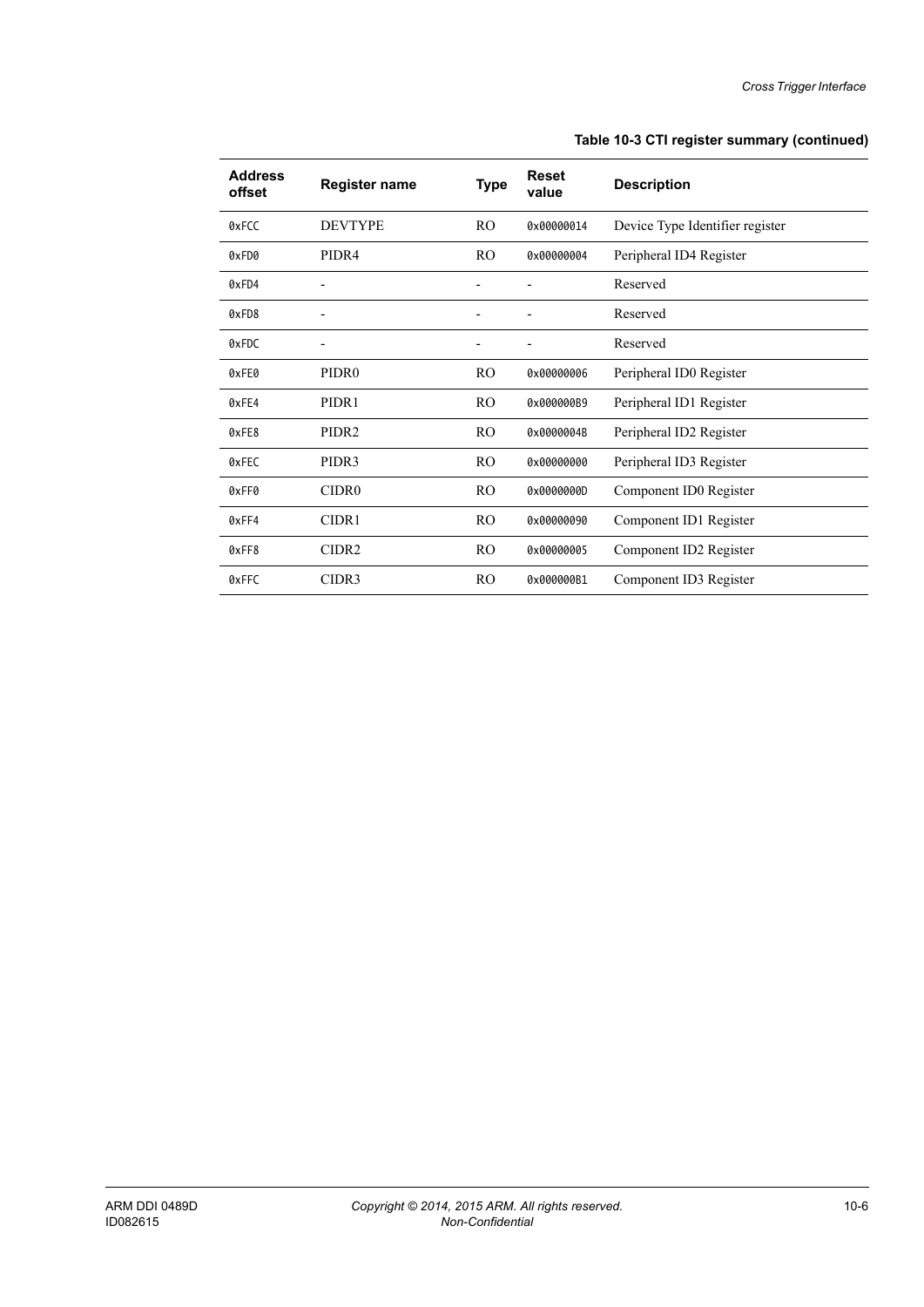# Chapter 11 **Data Watchpoint and Trace Unit**

This chapter describes the *Data Watchpoint and Trace* (DWT) unit. It contains the following sections:

- *[About the DWT](#page-133-0)* on page 11-2.
- *[DWT functional description](#page-134-0)* on page 11-3.
- *[DWT programmers model](#page-135-1)* on page 11-4.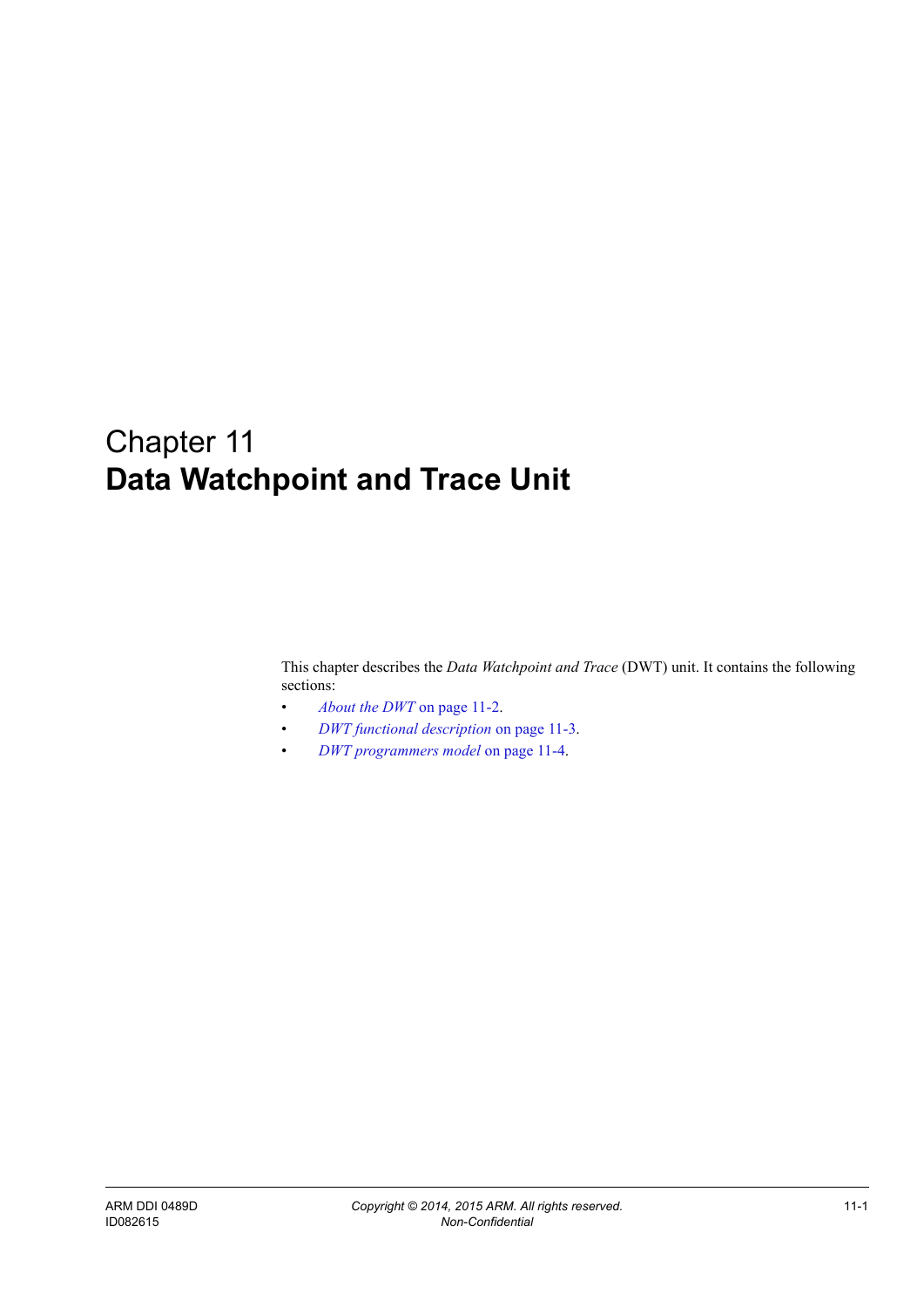## <span id="page-133-0"></span>**11.1 About the DWT**

The DWT is a debug unit that provides watchpoints and system profiling for the processor. Data tracing is also available if the processor has been implemented with DWT and ITM trace. See Chapter 12 *[Instrumentation Trace Macrocell Unit](#page-137-0)* for details about the ITM.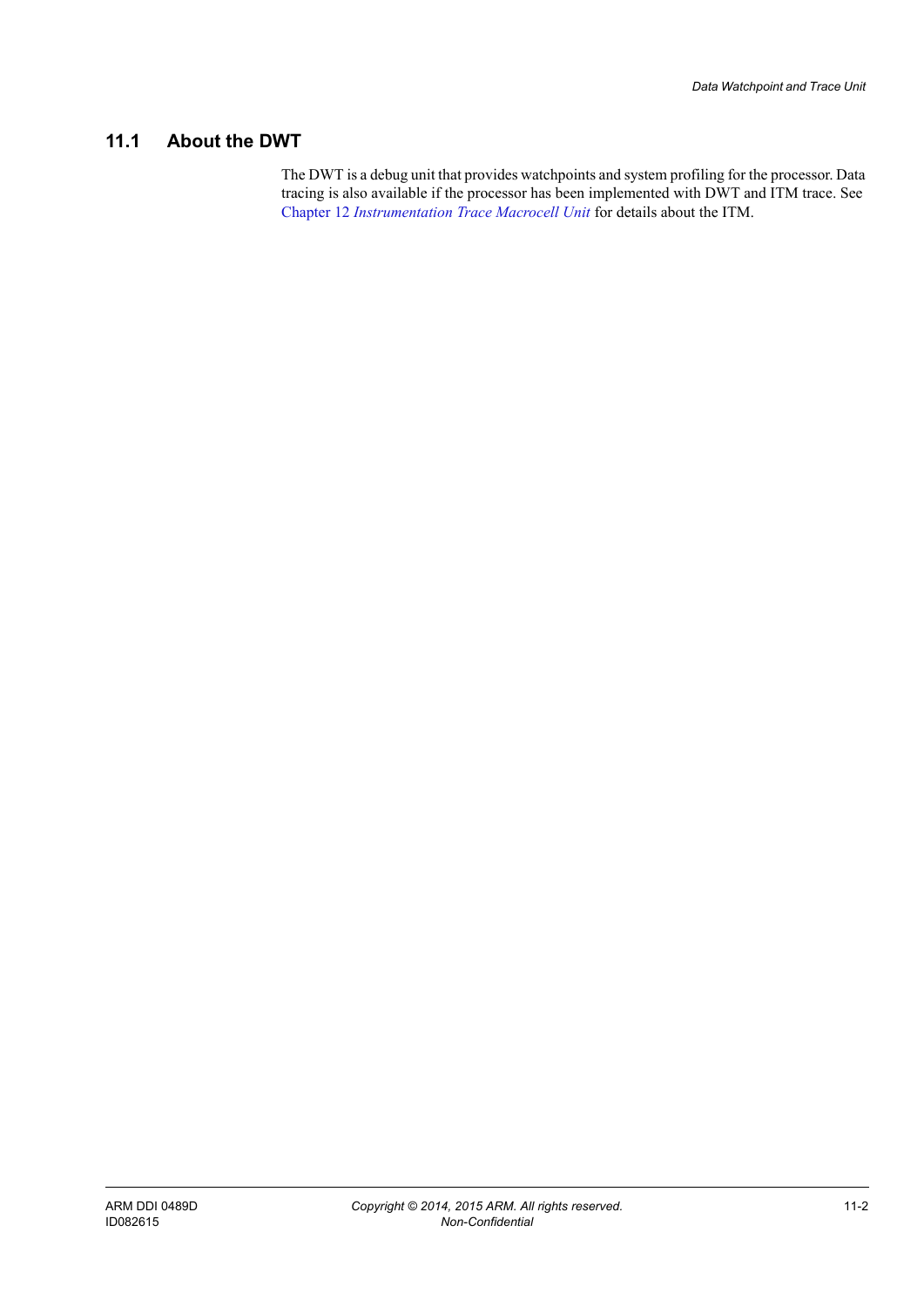## <span id="page-134-0"></span>**11.2 DWT functional description**

A full DWT contains four comparators that you can configure as:

- A hardware watchpoint.
- An ETM trigger.
- A PC sampler event trigger.
- A data address sampler event trigger.

The first comparator, DWT\_COMP0, can also compare against the clock cycle counter, CYCCNT. You can also use the second comparator, DWT\_COMP1, as a data comparator.

A reduced DWT contains two comparators that you can use as a watchpoint or as a trigger. The comparators support data matching.

The DWT if present contains counters for:

- Clock cycles, CYCCNT.
- Folded instructions.
- *Load Store Unit* (LSU) operations.
- Sleep cycles.
- CPI, that is all instruction cycles except for the first cycle.
- Interrupt overhead.

**Note**

An event is generated each time a counter overflows.

You can configure the DWT to generate PC samples at defined intervals, and to generate interrupt event information.

The DWT provides periodic requests for protocol synchronization to the ITM.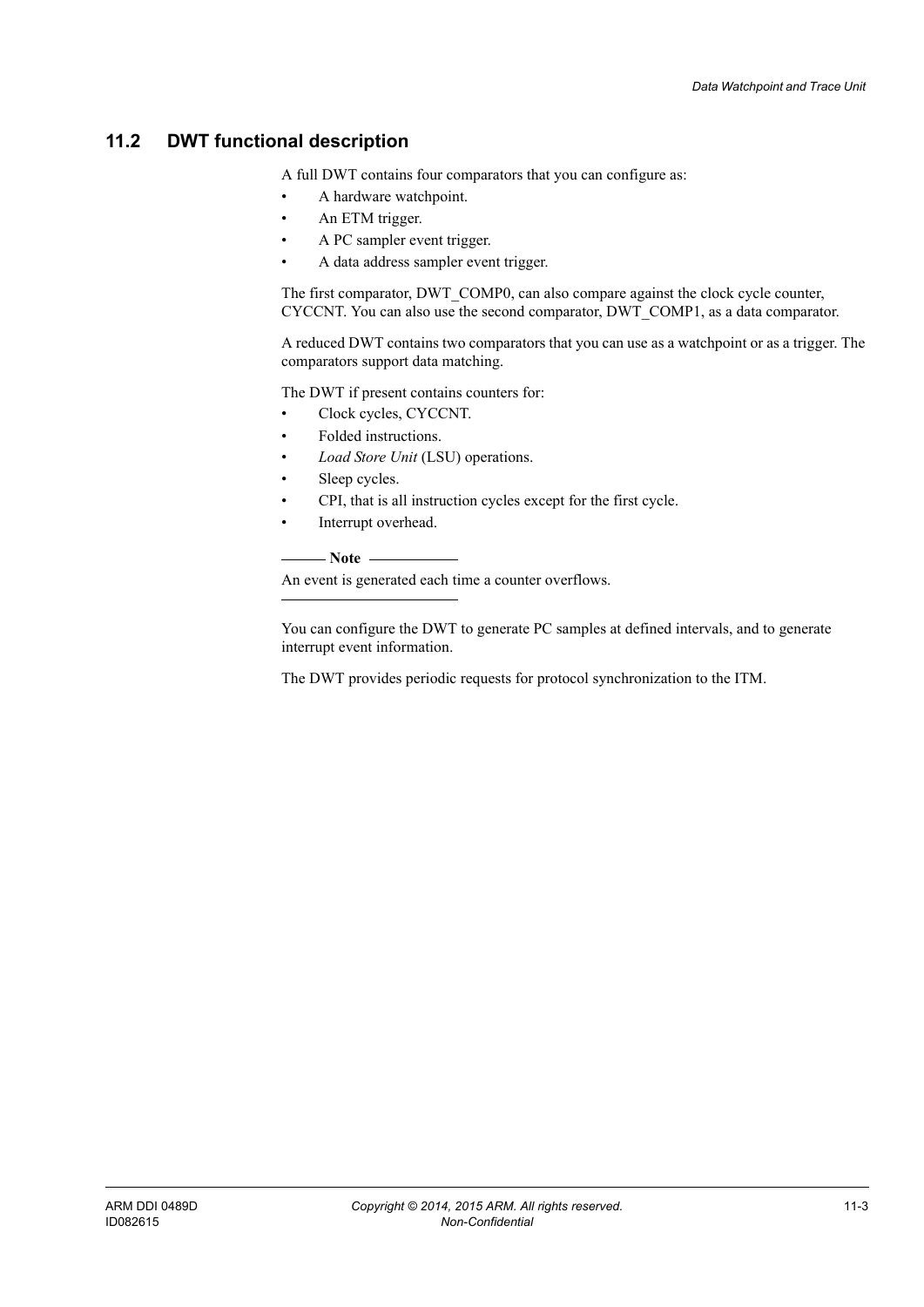## <span id="page-135-1"></span>**11.3 DWT programmers model**

<span id="page-135-2"></span><span id="page-135-0"></span>[Table 11-1](#page-135-2) shows the DWT registers. Depending on the implementation of your processor, some of these registers might not be present. Any register that is configured as not present reads as zero.

| <b>Address</b> | <b>Name</b>          | <b>Type</b>    | <b>Reset</b>   | <b>Description</b>                       |
|----------------|----------------------|----------------|----------------|------------------------------------------|
| 0xE0001000     | <b>DWT CTRL</b>      | <b>RW</b>      | See a          | Control Register                         |
| 0xE0001004     | DWT CYCCNT           | <b>RW</b>      | 0x00000000     | Cycle Count Register                     |
| 0xE0001008     | <b>DWT CPICNT</b>    | <b>RW</b>      | $\overline{a}$ | <b>CPI</b> Count Register                |
| 0xE000100C     | <b>DWT EXCCNT</b>    | <b>RW</b>      | ÷,             | <b>Exception Overhead Count Register</b> |
| 0xE0001010     | <b>DWT SLEEPCNT</b>  | <b>RW</b>      | $\overline{a}$ | Sleep Count Register                     |
| 0xE0001014     | <b>DWT LSUCNT</b>    | <b>RW</b>      | $\overline{a}$ | <b>LSU Count Register</b>                |
| 0xE0001018     | <b>DWT FOLDCNT</b>   | <b>RW</b>      | $\overline{a}$ | Folded-instruction Count Register        |
| 0xE000101C     | <b>DWT PCSR</b>      | RO.            | $\overline{a}$ | Program Counter Sample Register          |
| 0xE0001020     | DWT COMP0            | RW             | L,             | Comparator Register 0                    |
| 0xE0001024     | DWT MASK0            | <b>RW</b>      |                | Mask Register 0                          |
| 0xE0001028     | <b>DWT FUNCTION0</b> | RW             | 0x00000000     | Function Register 0                      |
| 0xE0001030     | DWT COMP1            | RW             |                | Comparator Register 1                    |
| 0xE0001034     | DWT MASK1            | <b>RW</b>      | L,             | Mask Register1                           |
| 0xE0001038     | <b>DWT FUNCTION1</b> | <b>RW</b>      | 0x00000000b    | Function Register 1                      |
| 0xE0001040     | DWT COMP2            | <b>RW</b>      |                | Comparator Register 2                    |
| 0xE0001044     | DWT_MASK2            | <b>RW</b>      |                | Mask Register 2                          |
| 0xE0001048     | <b>DWT FUNCTION2</b> | <b>RW</b>      | 0x00000000     | Function Register 2                      |
| 0xE0001050     | DWT COMP3            | <b>RW</b>      | L,             | Comparator Register 3                    |
| 0xE0001054     | DWT MASK3            | <b>RW</b>      | $\overline{a}$ | Mask Register 3                          |
| 0xE0001058     | <b>DWT FUNCTION3</b> | <b>RW</b>      | 0x00000000     | Function Register 3                      |
| 0xE0000FB0     | <b>DWT LAR</b>       | W <sub>O</sub> | ÷,             | Lock Access Register                     |
| 0xE0000FB4     | DWT LSR              | R <sub>O</sub> | Unknown        | Lock Status Register                     |

**Table 11-1 DWT register summary**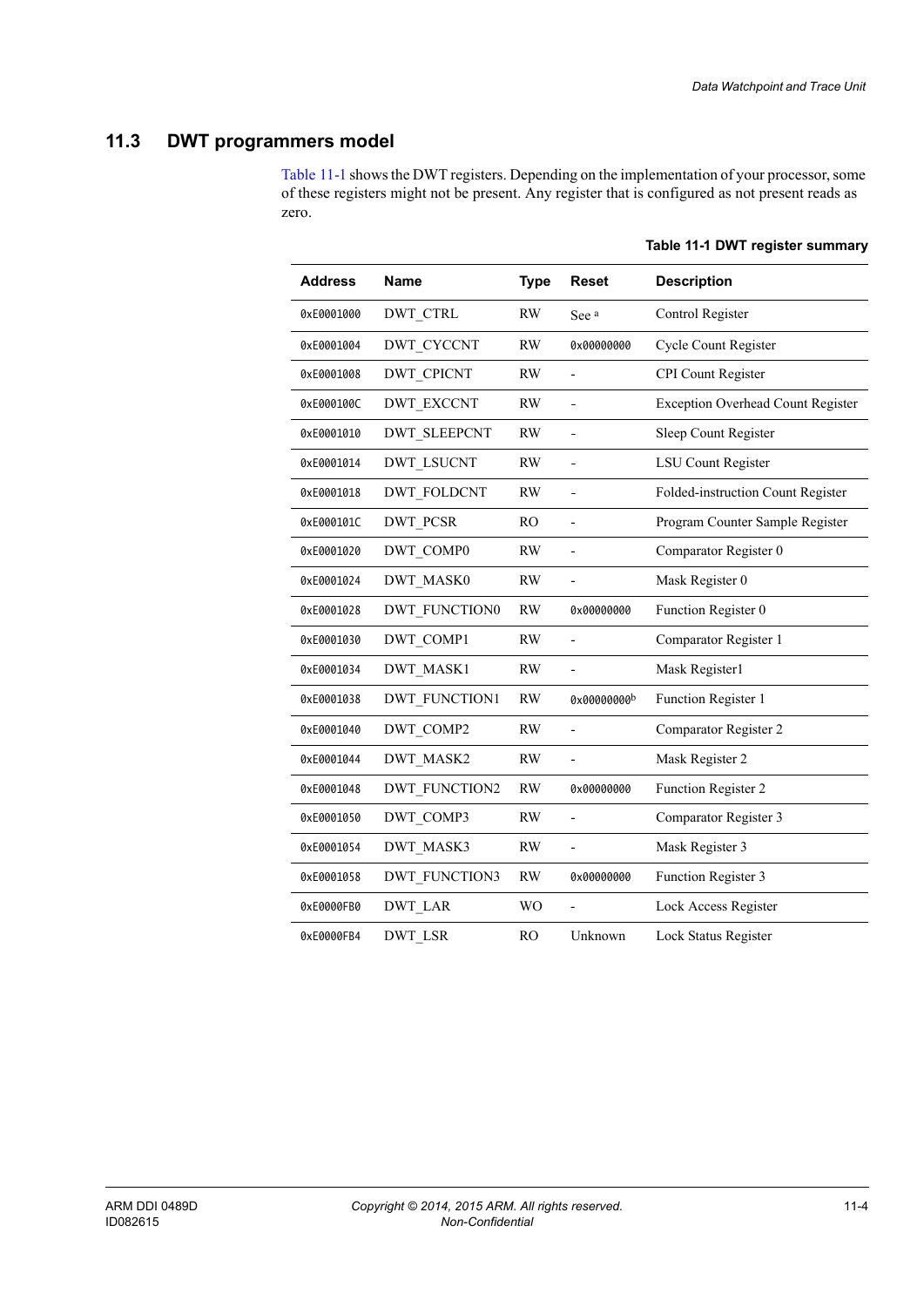| <b>Address</b> | Name             | Type           | <b>Reset</b> | <b>Description</b>                  |
|----------------|------------------|----------------|--------------|-------------------------------------|
| 0xE0001FD0     | PID <sub>4</sub> | RO.            | 0x00000004   | Peripheral identification registers |
| 0xE0001FD4     | PID <sub>5</sub> | RO             | 0x00000000   |                                     |
| 0xE0001FD8     | PID <sub>6</sub> | RO             | 0x00000000   |                                     |
| 0xE0001FDC     | PID7             | RO.            | 0x00000000   |                                     |
| 0xE0001FE0     | PID <sub>0</sub> | RO             | 0x00000002   |                                     |
| 0xE0001FE4     | PID <sub>1</sub> | RO             | 0x000000B0   |                                     |
| 0xE0001FE8     | PID <sub>2</sub> | RO             | 0x0000000B   |                                     |
| 0xE0001FEC     | PID <sub>3</sub> | R <sub>O</sub> | 0x00000000   |                                     |
| 0xE0001FF0     | CID <sub>0</sub> | RO.            | 0x0000000D   | Component identification registers  |
| 0xE0001FF4     | CID1             | RO.            | 0x000000E0   |                                     |
| 0xE0001FF8     | CID2             | RO.            | 0x00000005   |                                     |
| 0xE0001FFC     | CID3             | RO.            | 0x000000B1   |                                     |

#### **Table 11-1 DWT register summary (continued)**

a. Possible reset values are:

0x40000000 for full DWT, with trace. 0x48000000 for full DWT, without trace. 0x20000000 for reduced DWT, with trace. 0x28000000 for reduced DWT, without trace.

b. If the processor is configured for minimal debug, the DWT\_FUNCTION1[9] is always RAZ. If the processor is configured for full debug, the DWT\_FUNCTION1[9] is always RA0. All other bits in the DWT\_FUNCTION1 register are reset to zero.

DWT registers are described in the *ARM®v7-M Architecture Reference Manual*.

**Note**

- Cycle matching functionality is only available in comparator 0.
- Data matching functionality is only available in comparator 1.
- Data value is only sampled for accesses that do not produce an MPU or bus fault. The PC is sampled irrespective of any faults. The PC is only sampled for the first address of a burst.
- The FUNCTION field in the DWT\_FUNCTION1 register is overridden for comparators given by DATAVADDR0 and DATAVADDR1 if DATAVMATCH is also set in DWT\_FUNCTION1. The comparators given by DATAVADDR0 and DATAVADDR1 can then only perform address comparator matches for comparator 1 data matches.
- ARM does not recommend PC match for watchpoints because watchpoints are asynchronous to the event that causes them. It mainly guards and triggers the ETM.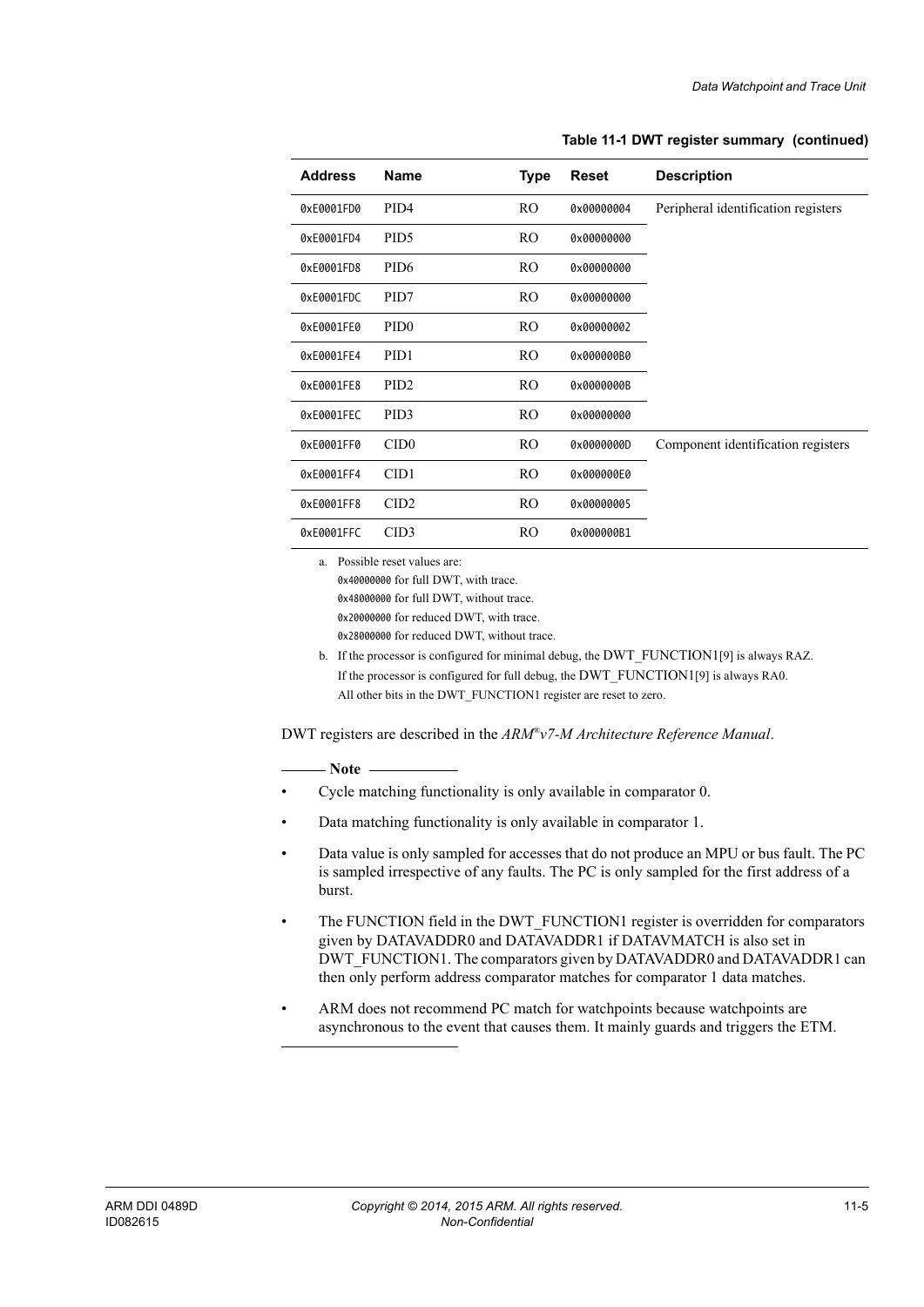## <span id="page-137-0"></span>Chapter 12 **Instrumentation Trace Macrocell Unit**

This chapter describes the *Instrumentation Trace Macrocell* (ITM) unit. It contains the following sections:

- *[About the ITM](#page-138-0)* on page 12-2.
- *[ITM functional description](#page-139-0)* on page 12-3.
- *[ITM programmers model](#page-140-1)* on page 12-4.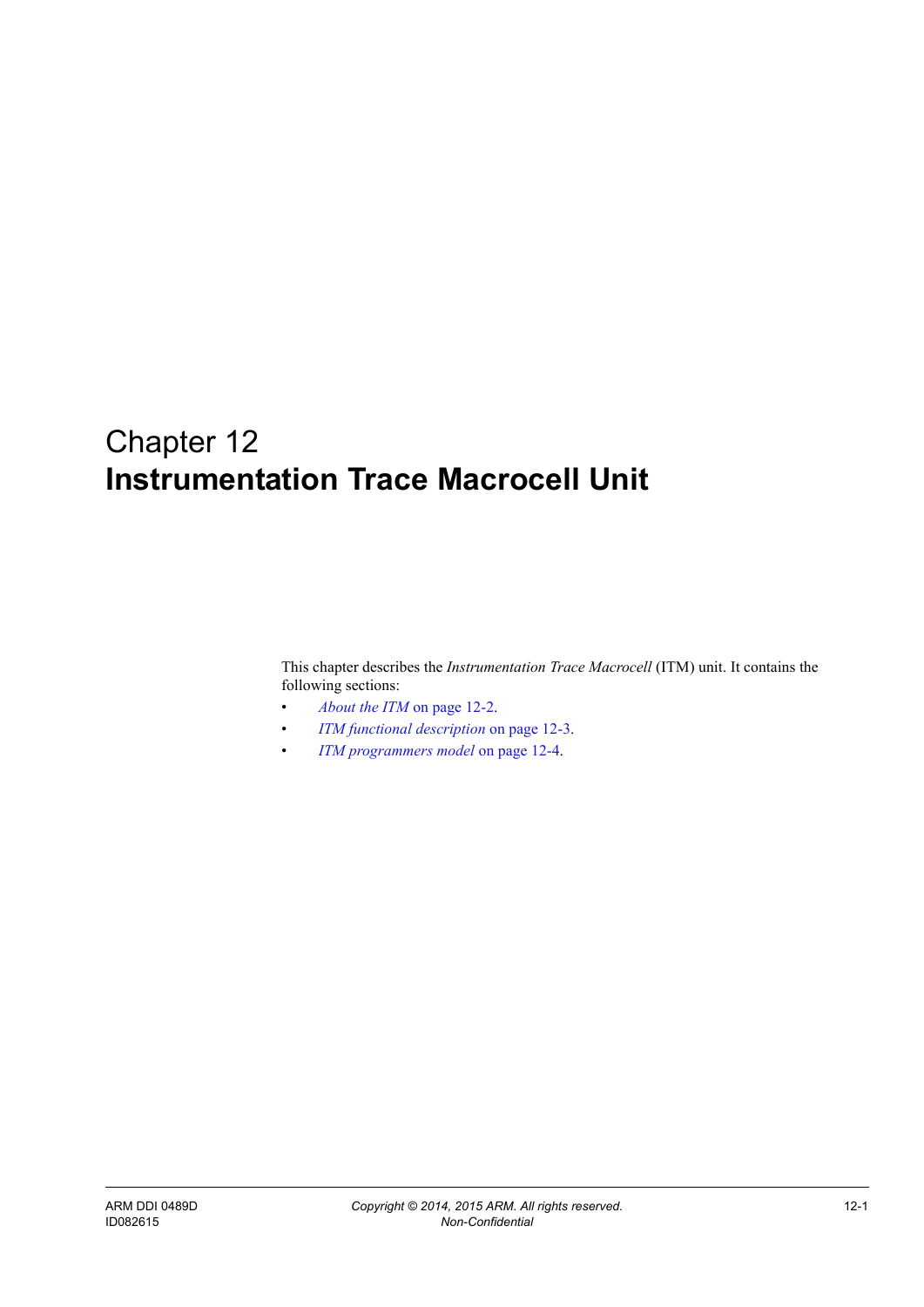## <span id="page-138-0"></span>**12.1 About the ITM**

The ITM is a an optional application-driven trace source that supports printf() style debugging to trace operating system and application events, and generates diagnostic system information.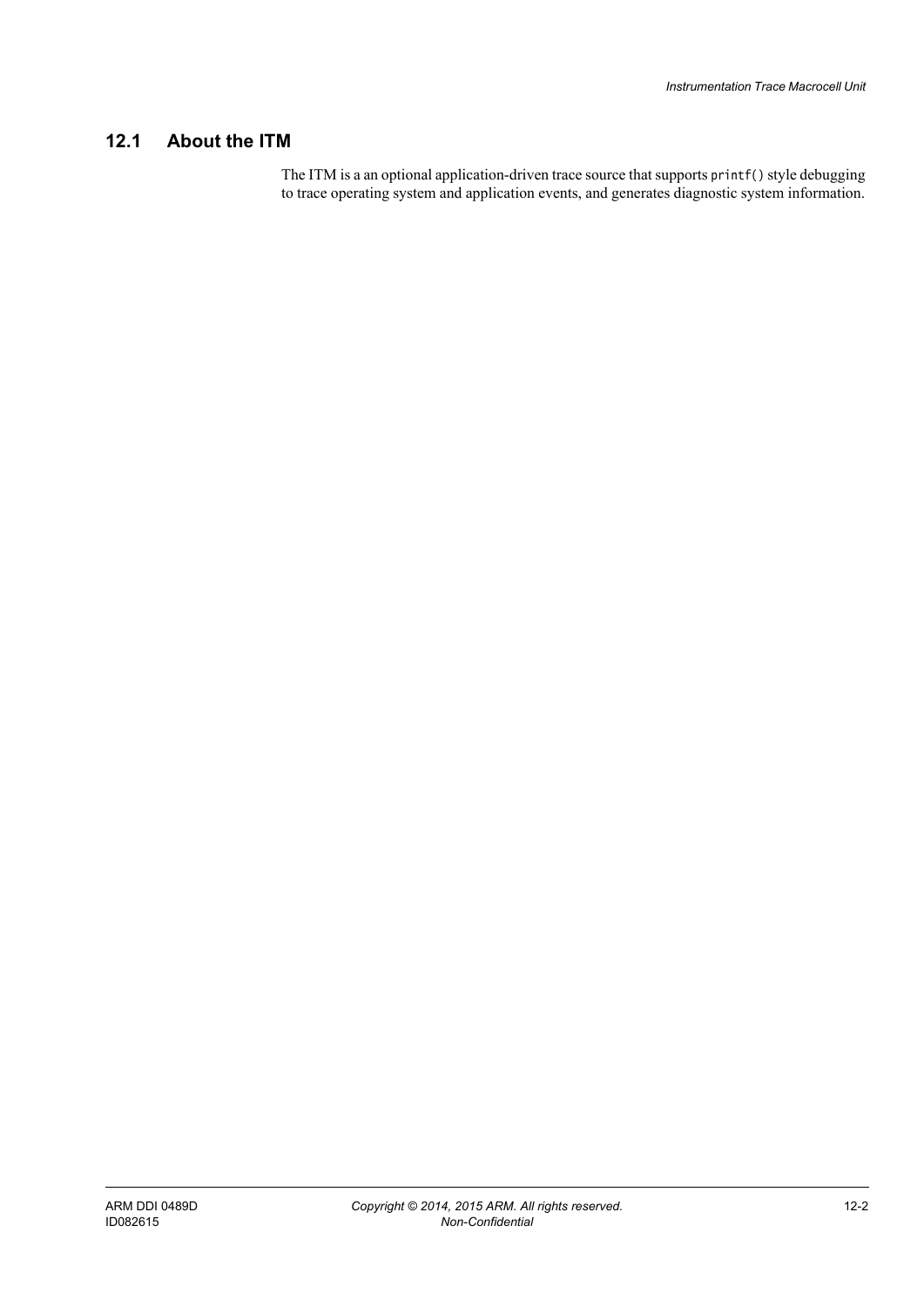## <span id="page-139-0"></span>**12.2 ITM functional description**

The ITM generates trace information as packets. There are four sources that can generate packets. If multiple sources generate packets at the same time, the ITM arbitrates the order that packets are output. The four sources in decreasing order of priority are:

| Software trace | Software can write directly to ITM stimulus registers to generate packets.                                                                                      |
|----------------|-----------------------------------------------------------------------------------------------------------------------------------------------------------------|
| Hardware trace | The DWT generates these packets, and the ITM outputs them.                                                                                                      |
| Time stamping  | Timestamps are generated relative to packets. The ITM contains a 21-bit<br>counter to generate the timestamp. The processor clock output clocks the<br>counter. |

### **Global system timestamping**

Timestamps can optionally be generated using a system-wide 64-bit count value. The same count value is used for inserting timestamps in the ETM trace stream, permitting coarse-grain correlation.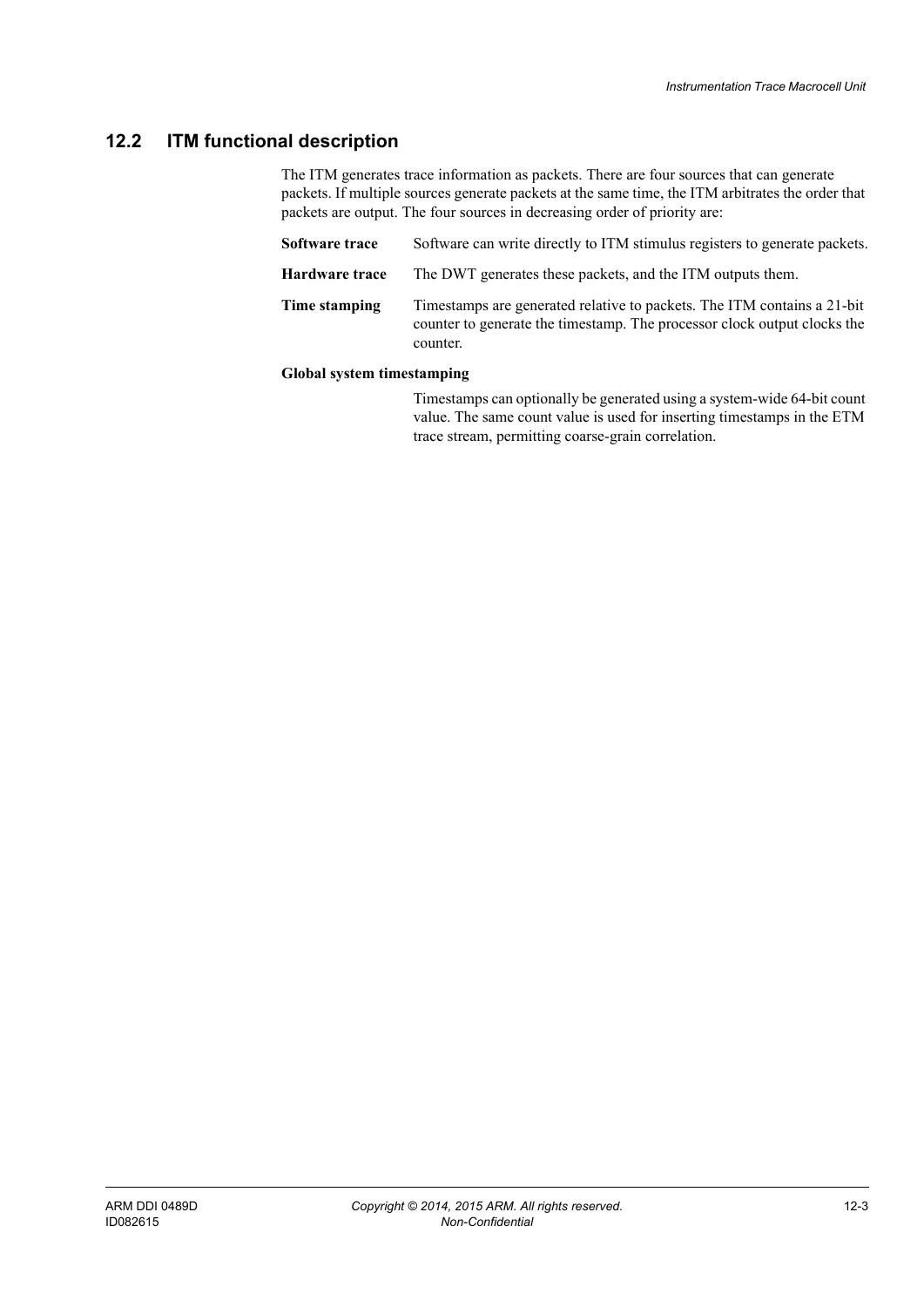## <span id="page-140-1"></span>**12.3 ITM programmers model**

[Table 12-1](#page-140-2) shows the ITM registers whose implementation is specific to this processor. Other registers are described in the *ARM®v7-M Architecture Reference Manual*.

Depending on the implementation of your processor, the ITM registers might not be present. Any register that is configured as not present reads as zero.

 $-$  Note  $-$ 

- You must enable TRCENA of the Debug Exception and Monitor Control Register before you program or use the ITM.
- <span id="page-140-2"></span><span id="page-140-0"></span>• If the ITM stream requires synchronization packets, you must configure the synchronization packet rate in the DWT.

| <b>Address</b>            | <b>Name</b>          | <b>Type</b>    | <b>Reset</b>   | <b>Description</b>                        |
|---------------------------|----------------------|----------------|----------------|-------------------------------------------|
| 0xE0000000-<br>0xE000007C | ITM STIMO-ITM STIM31 | <b>RW</b>      |                | Stimulus Port Registers 0-31              |
| 0xE0000E00                | ITM TER              | <b>RW</b>      | 0x00000000     | Trace Enable Register                     |
| 0xE0000E40                | ITM TPR              | <b>RW</b>      | 0x00000000     | ITM Trace Privilege Register on page 12-5 |
| 0xE0000E80                | ITM TCR              | <b>RW</b>      | 0x00000000     | <b>Trace Control Register</b>             |
| 0xE0000EF0                | <b>ITM ITATRDY</b>   | RO             | Unknown        | Integration Mode: Read ATB Ready          |
| 0xE0000EF8                | ITM ITATVAL          | <b>WO</b>      |                | Integration Mode: Write ATB Valid         |
| 0xE0000F00                | ITM TCTRL            | <b>RW</b>      | 0x00000000     | <b>Integration Mode Control Register</b>  |
| 0xE0000FB0                | <b>ITM LAR</b>       | W <sub>O</sub> | $\overline{a}$ | Lock Access Register                      |
| 0xE0000FB4                | ITM LSR              | <b>RO</b>      | Unknown        | Lock Status Register                      |
| 0xE0000FD0                | PID <sub>4</sub>     | R <sub>O</sub> | 0x00000004     | Peripheral identification registers       |
| 0xE0000FD4                | PID5                 | <b>RO</b>      | 0x00000000     |                                           |
| 0xE0000FD8                | PID <sub>6</sub>     | R <sub>O</sub> | 0x00000000     |                                           |
| 0xE0000FDC                | PID7                 | R <sub>O</sub> | 0x00000000     |                                           |
| 0xE0000FE0                | PID <sub>0</sub>     | RO             | 0x00000001     |                                           |
| 0xE0000FE4                | PID1                 | RO             | 0x000000B0     |                                           |
| 0xE0000FE8                | PID <sub>2</sub>     | R <sub>O</sub> | 0x0000000B     |                                           |
| 0xE0000FEC                | PID <sub>3</sub>     | RO             | 0x00000000     |                                           |
| 0xE0000FF0                | CID <sub>0</sub>     | <b>RO</b>      | 0x0000000D     | Component identification registers        |
| 0xE0000FF4                | CID1                 | <b>RO</b>      | 0x000000E0     |                                           |
| 0xE0000FF8                | CID <sub>2</sub>     | RO             | 0x00000005     |                                           |
| 0xE0000FFC                | CID <sub>3</sub>     | R <sub>O</sub> | 0x000000B1     |                                           |

### **Table 12-1 ITM register summary**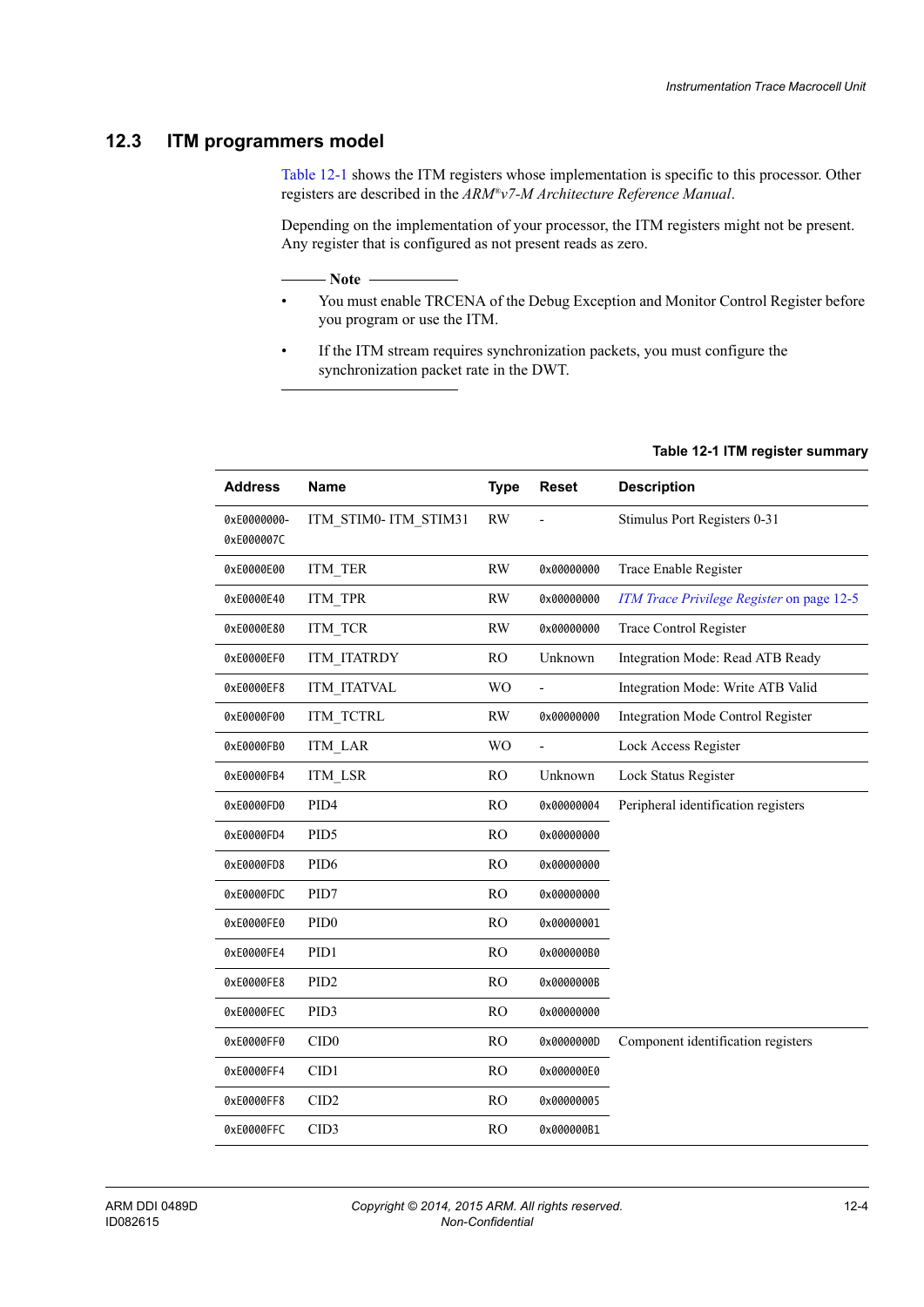### - Note ——

 ITM registers are fully accessible in privileged mode. In user mode, all registers can be read, but only the Stimulus Registers and Trace Enable Registers can be written, and only when the corresponding Trace Privilege Register bit is set. Invalid user mode writes to the ITM registers are discarded.

### <span id="page-141-0"></span>**12.3.1 ITM Trace Privilege Register**

The ITM\_TPR characteristics are:

| Purpose        | Enables an operating system to control the stimulus ports that are<br>accessible by user code. |
|----------------|------------------------------------------------------------------------------------------------|
|                | <b>Usage constraints</b> You can only write to this register in privileged mode.               |
| Configurations | This register is available if the ITM is configured in your implementation.                    |
| Attributes     | See Table 12-1 on page 12-4.                                                                   |

[Figure 12-1](#page-141-1) shows the ITM\_TPR bit assignments.



PRIVMASK

### **Figure 12-1 ITM\_TPR bit assignments**

<span id="page-141-2"></span><span id="page-141-1"></span>[Table 12-2](#page-141-2) shows the ITM\_TPR bit assignments.

### **Table 12-2 ITM\_TPR bit assignments**

| <b>Bits</b> | <b>Name</b>     | <b>Function</b>                                   |                            |  |
|-------------|-----------------|---------------------------------------------------|----------------------------|--|
| [31:4]      |                 | Reserved.                                         |                            |  |
| [3:0]       | <b>PRIVMASK</b> | Bit mask to enable tracing on ITM stimulus ports: |                            |  |
|             |                 | Bit[0]                                            | Stimulus ports $[7:0]$ .   |  |
|             |                 | Bit[1]                                            | Stimulus ports $[15:8]$ .  |  |
|             |                 | Bit[2]                                            | Stimulus ports $[23:16]$ . |  |
|             |                 | Bit[3]                                            | Stimulus ports $[31:24]$ . |  |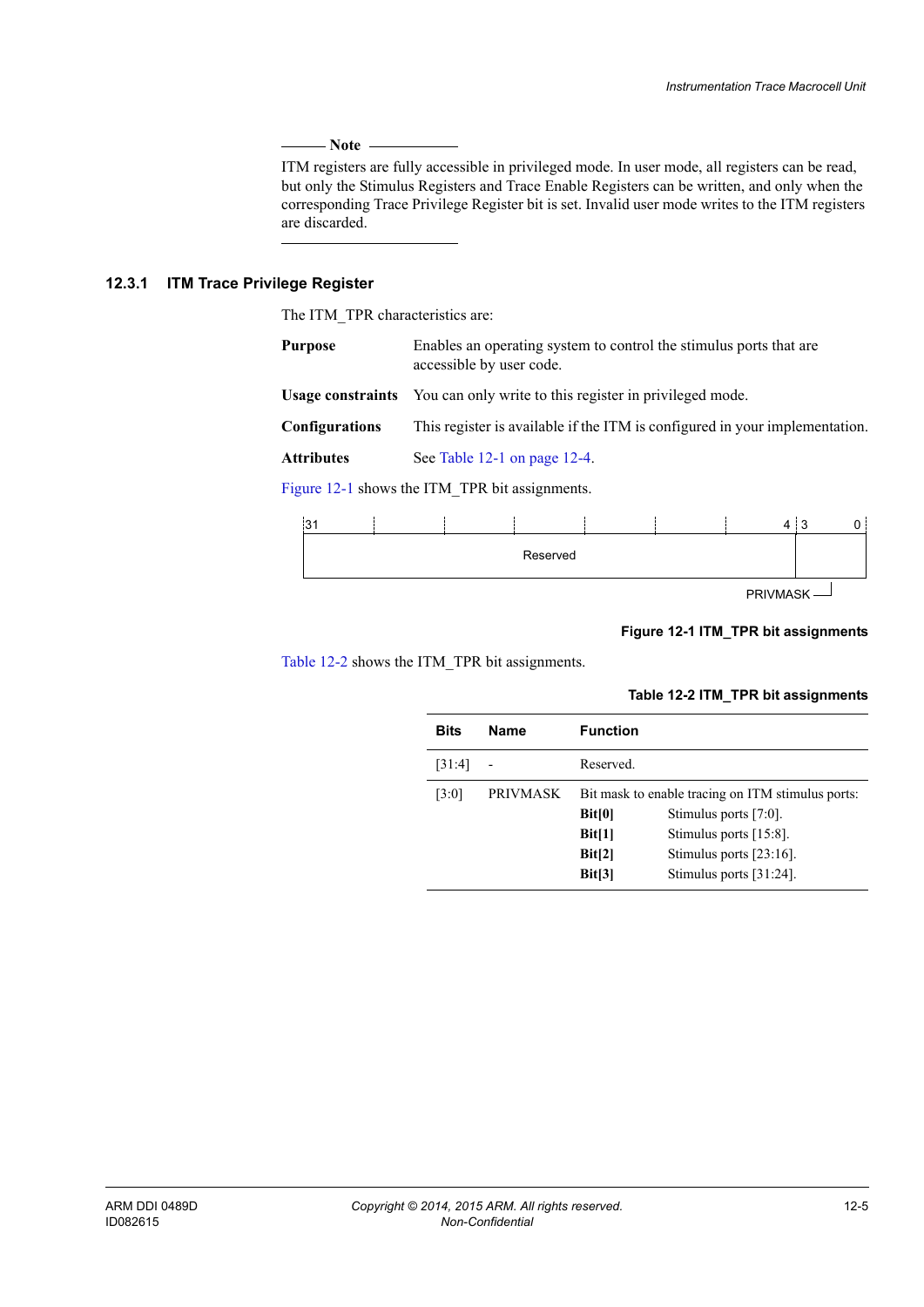# Chapter 13 **Fault detection and handling**

This chapter describes the fault detection and handling features of the Cortex-M7 processor. It contains the following sections:

- *[About fault detection and handling](#page-143-0)* on page 13-2.
- *[Cache RAM protection](#page-144-0)* on page 13-3.
- *[Logic protection](#page-147-0)* on page 13-6.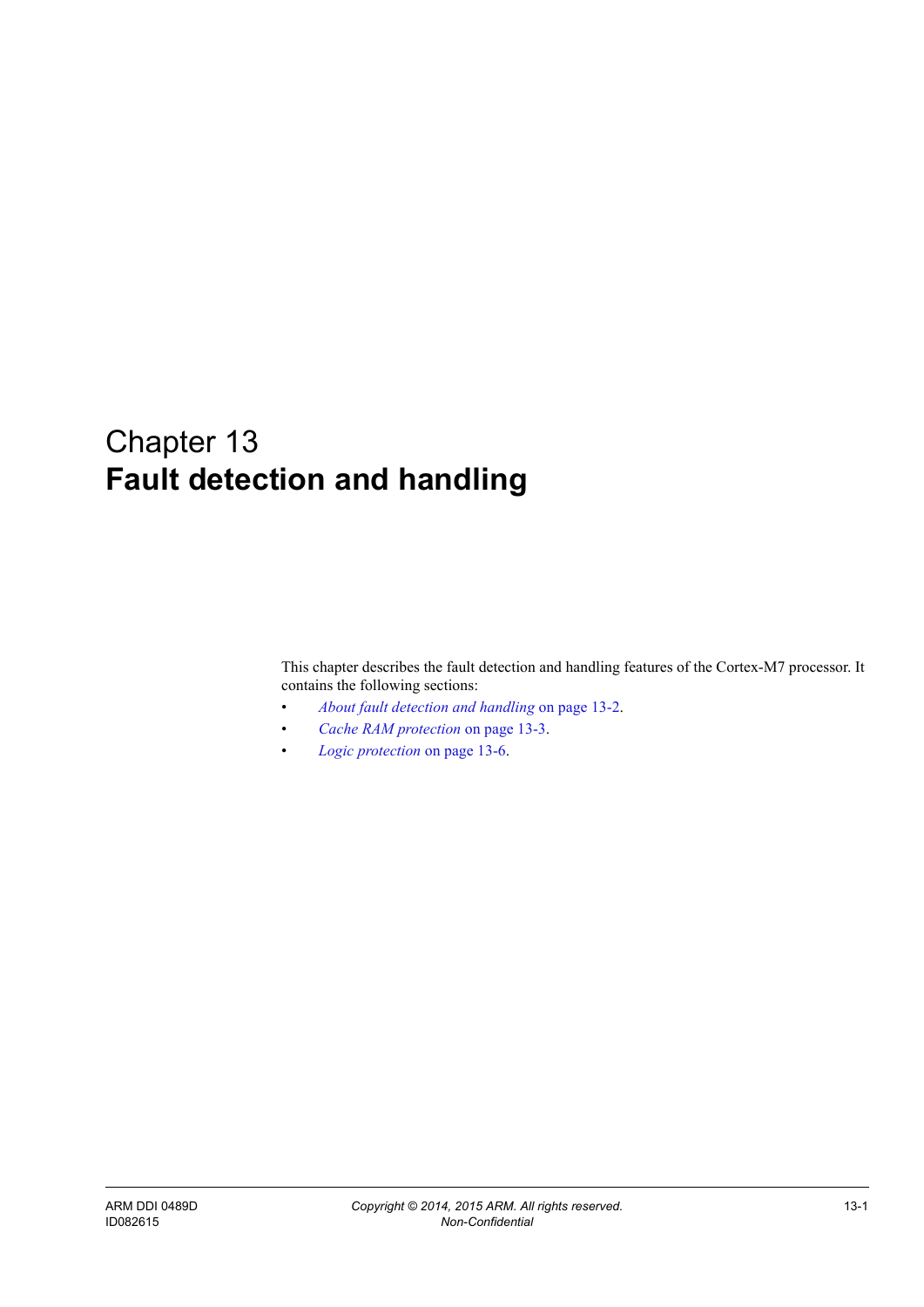## <span id="page-143-0"></span>**13.1 About fault detection and handling**

The Cortex-M7 processor fault detection and handling features:

- Report any detected error to the system.
- Correct any detected and correctable error.

When the system-on-chip reports a failure, the logging and status must provide all the required information to identify the source of the failure. The intention is to detect and correct the errors as much as possible, and identify them to the system.

For *Error Correcting Code* (ECC) on RAM, all errors explicitly seen must be reported, so that the error propagation is minimized.

### **13.1.1 RAM and logic protection**

The processor protects memories and logic in two different ways.

- The RAMs are protected with ECC.
- The logic of the individual processors is protected by duplication with diagnostic compare. This is known as redundant logic in a lock-step implementation.

These are independent, and can be used separately.

The processor uses *Single Error Correction* and *Double Error Detection* (SEC-DED) ECCs to detect and correct errors in the RAMs. A finite number of hard, that is, permanent errors can be detected and corrected with continued normal operation using dedicated error registers.

### **13.1.2 Analysis of errors**

A monitor external to the processor is responsible for analyzing the notified error and marking the corrupted entries as reusable if it has been proven to be a soft error. This analysis can be performed by reading and writing the RAM directly through the processor MBIST interface.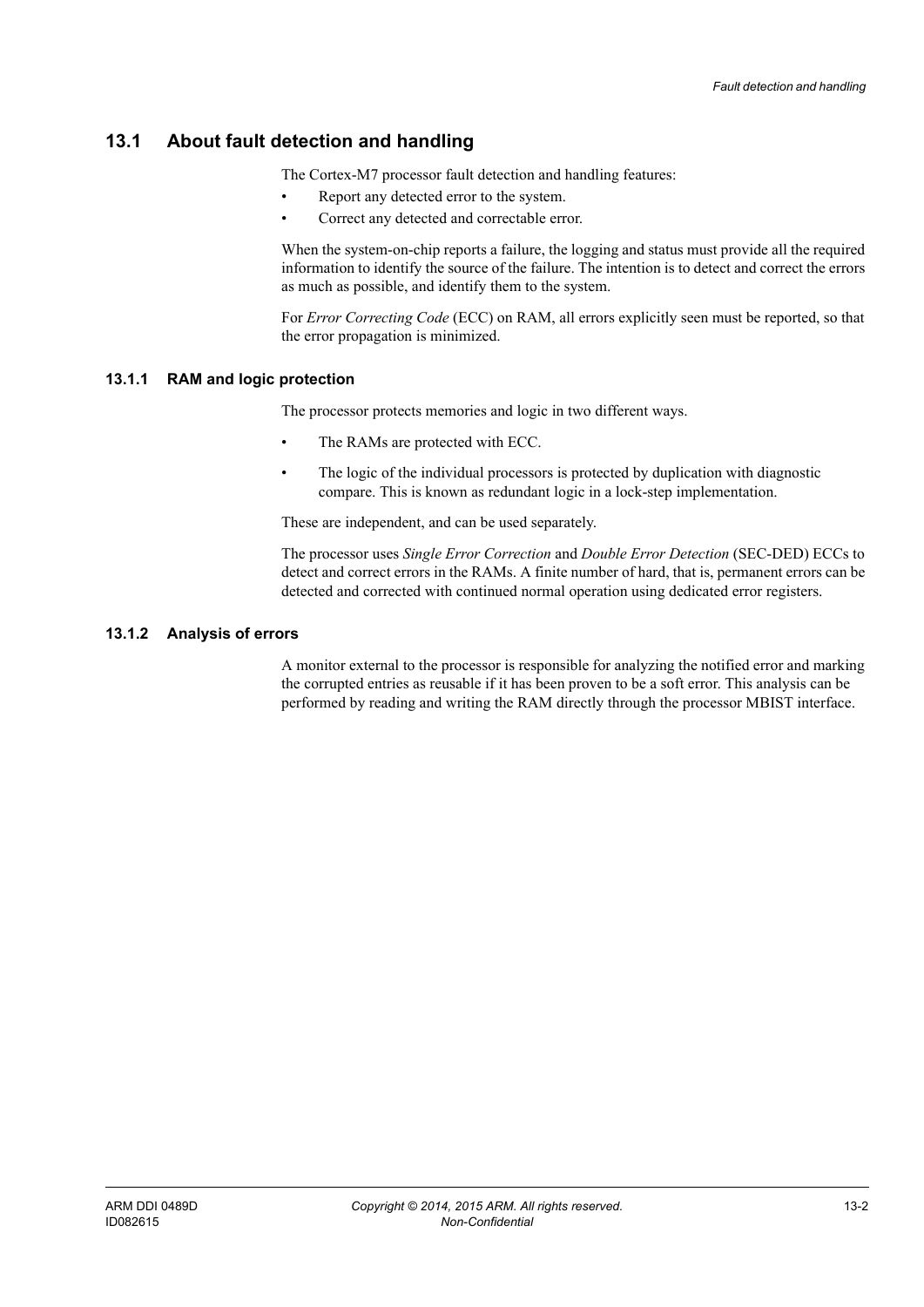## **13.2 Cache RAM protection**

The following sections describe RAM protection:

- *[Protection method](#page-144-1)*.
- *[RAM protection summary](#page-145-0)* on page 13-4.
- *ECC codes* [on page 13-4.](#page-145-1)
- *[RAM configuration](#page-146-1)* on page 13-5.
- *[Performance impact](#page-146-0)* on page 13-5.

#### <span id="page-144-4"></span><span id="page-144-1"></span>**13.2.1 Protection method**

The following sections describe how RAM errors are managed:

- *[Detecting errors](#page-144-0)*.
- *[Recovering from errors](#page-144-2)*.
- *[Handling permanent errors](#page-144-3)*.
- *[Error bank register behavior](#page-145-2)* on page 13-4.

#### <span id="page-144-0"></span>**Detecting errors**

The Cortex-M7 processor uses ECC to detect errors in the cache RAMs.

#### <span id="page-144-2"></span>**Recovering from errors**

The Cortex-M7 processor can recover from a RAM error detected in the cache by using clean and invalidate and retry. When an error is detected, as shown in [Table 13-1 on page 13-4](#page-145-3), the corresponding index/way is cleaned and invalidated. When the clean and invalidate operation completed, the requester retries its access. The ECC can also be used to correct single-bit errors in the RAM.

#### **Instruction cache**

In the instruction cache, lines are always clean so that invalidating the line is sufficient. The retried access then fetches the correct value from external memory.

#### **Data cache**

In the data cache, the cache line can be dirty. The correction of the RAM contents is done as part of the clean and invalidate operation for caches. This takes place in the write buffer and the corrected data is written back to external memory. The retried access then reads the correct value from external memory. If the data cannot be corrected then the error is non-recoverable.

#### <span id="page-144-3"></span>**Handling permanent errors**

Permanent errors are handled as follows:

#### **General behavior**

If hard, or permanent, errors occur on the RAMs, the clean, invalidate and retry scheme might cause a deadlock, and the access is continuously replayed. To prevent this, error bank registers are provided to mask the faulty locations as unusable and invalid. There are two banks for each side of the memory system. When an error is detected, the location is pushed in the bank, masking the corresponding valid bit of the location when reading and when allocating a new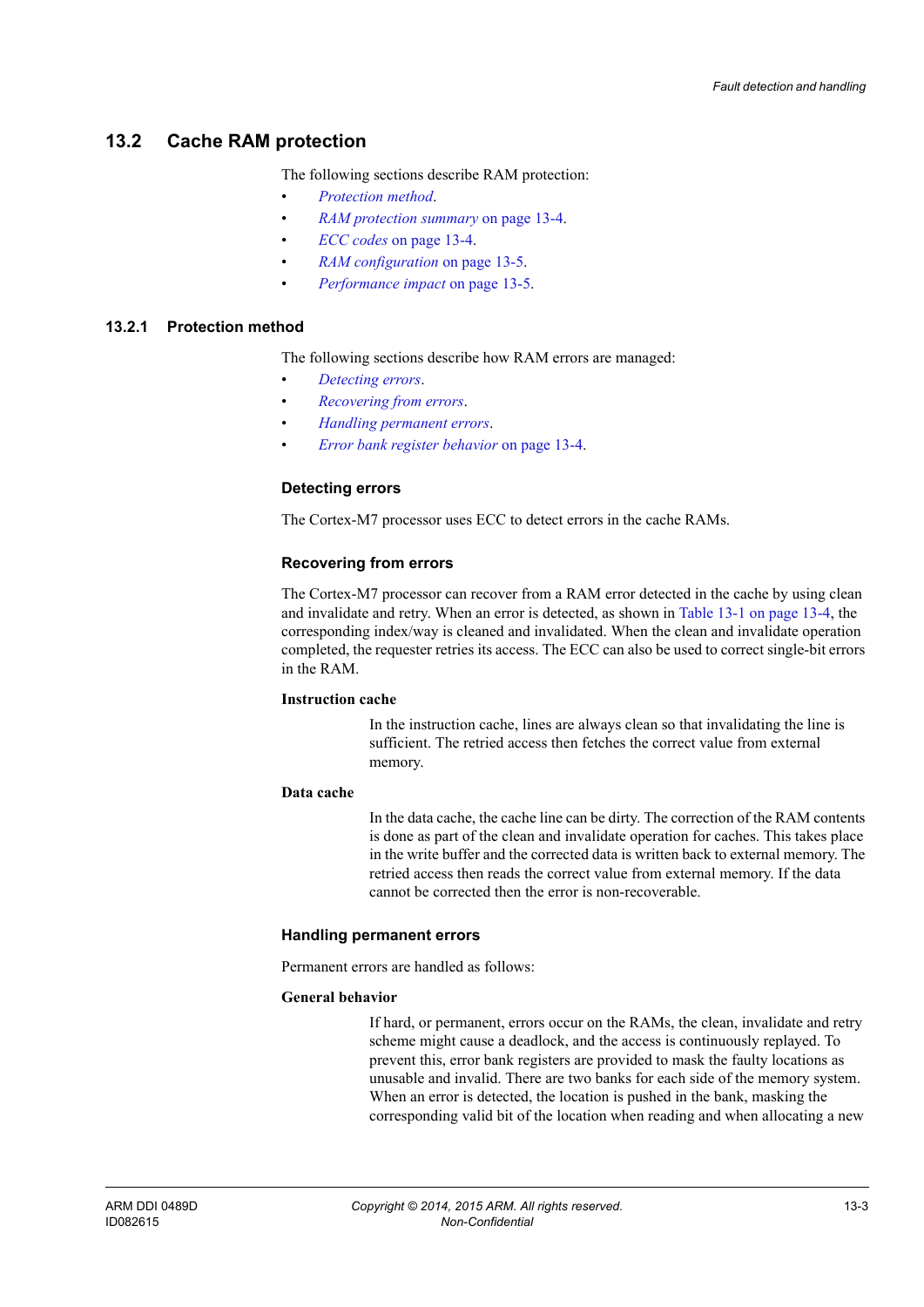line. The line is therefore no longer used unless the entry is reset. Because of implementation details, there is a short period of time when the line is still seen by the system, but is removed from the allocation pool.

The depth of the error bank determines how many errors can be supported by the system. When this limit is reached, the system might livelock. The processor provides information to the system indicating the number of corrupted locations to monitor the error bank status before it becomes full. This is a condition that can cause a potential deadlock. This information is reported on several pins signaling the use of the error bank, that is, showing if the error bank is empty or at least one error has been encountered.

#### <span id="page-145-2"></span>**Error bank register behavior**

Both the instruction and data side use the same algorithm to select the bank to update:

- If there is a non-valid, unlocked bank then it is always allocated in preference to a valid bank.
- If both banks are valid, or both banks are non-valid, and both are not locked then a round-robin counter updated on each allocation selects the bank to fill.
- If there is one locked bank then the other bank is always allocated, whether or not it is already valid.
- If both banks are locked then no allocation takes place.

#### <span id="page-145-0"></span>**13.2.2 RAM protection summary**

<span id="page-145-3"></span>[Table 13-1](#page-145-3) shows how the different types of RAM are protected.

| <b>RAM</b> type            | <b>Protection</b>  | Recoverable error                                                               | Non-recoverable error                                | Hard error support    |
|----------------------------|--------------------|---------------------------------------------------------------------------------|------------------------------------------------------|-----------------------|
| Data tag RAM               | <b>SEC-DED ECC</b> | Error seen as single bit.<br>errors                                             | Error seen as a multiple bit<br>error                | Up to two hard errors |
| Data cache data RAM        | <b>SEC-DED ECC</b> | Error seen as single bit.<br>errors                                             | Error seen as a multiple bit<br>error on dirty lines |                       |
| Instruction tag RAM        | <b>SEC-DED ECC</b> | Any error, single or<br>double, on the tag or<br>valid bit stored in the<br>RAM | Nonea                                                |                       |
| Instruction cache data RAM | <b>SEC-DED ECC</b> | Any error on the data<br>stored in the RAM                                      | Nonea                                                |                       |

#### <span id="page-145-4"></span>**Table 13-1 RAM protection summary**

a. The instruction cache is never dirty so cache RAM errors are always recoverable by invalidating the cache and retrying the instruction.

#### <span id="page-145-1"></span>**13.2.3 ECC codes**

When implemented, the instruction and data caches have:

- Separate 32-bit ECC codes with seven check bits, one for:
	- Instruction cache tag RAM, that is RAM index, tag value, outer attributes and valid bit.
	- Data cache data RAM.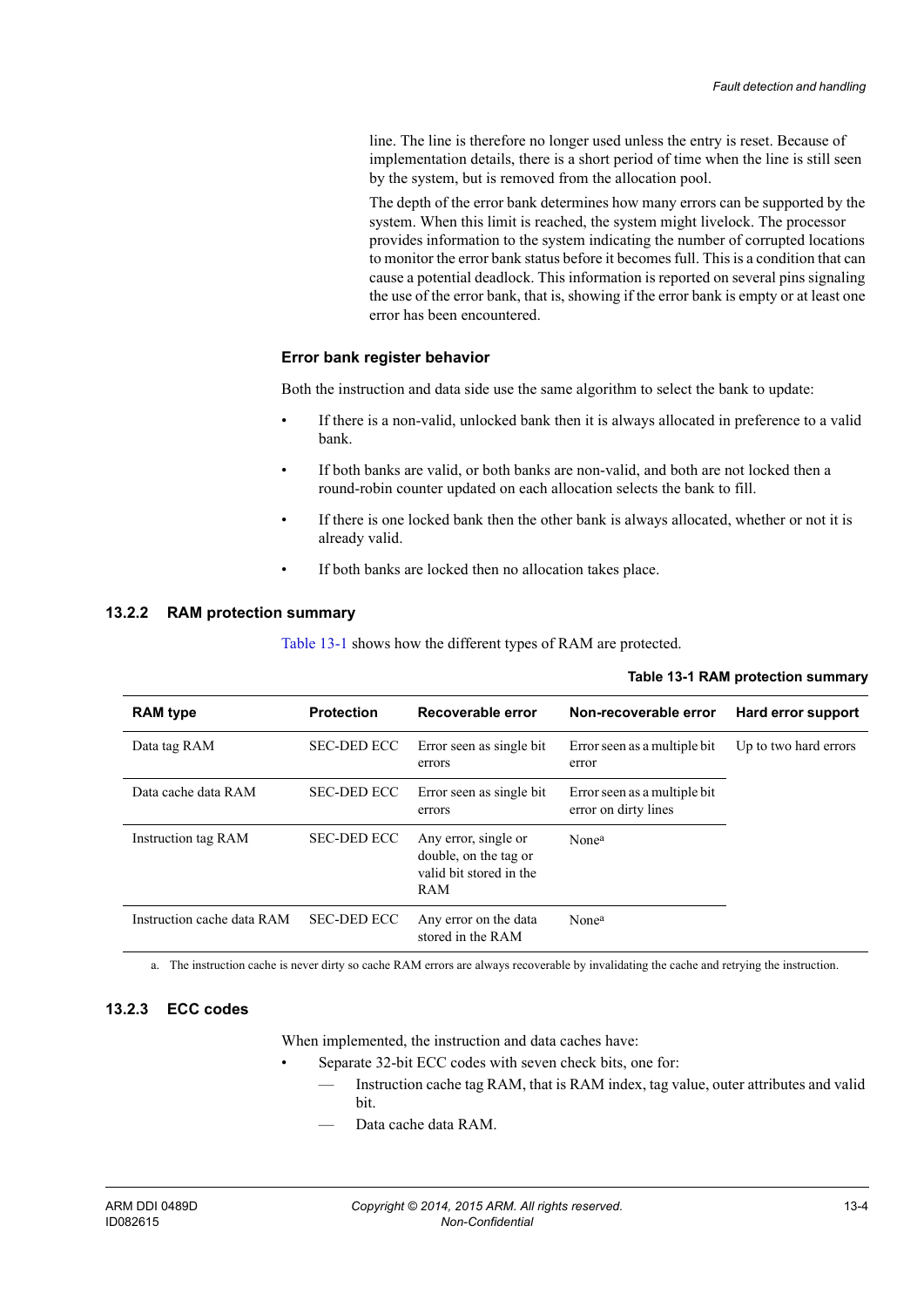- Data cache data tag RAM, that is the RAM index, tag value, outer attributes, valid bit and dirty bit.
- A 64-bit ECC code with eight check bits for the instruction cache data RAM.

## <span id="page-146-1"></span>**13.2.4 RAM configuration**

<span id="page-146-2"></span>[Table 13-2](#page-146-2) shows the RAM configuration with or without ECC when the processor is implemented with 4KB instruction and data cache.

| <b>RAM</b>           | <b>Storage for a RAM</b><br>set without ECC | <b>Storage for a RAM</b><br>set with ECC |
|----------------------|---------------------------------------------|------------------------------------------|
| Data tag RAM         | $4x26$ bits                                 | $4x(26+7)$ bits                          |
| Data data RAM        | $8x32$ hits                                 | $8x(32+7)$ bits                          |
| Instruction tag RAM  | $4x22$ hits                                 | $4x(22+7)$ bits                          |
| Instruction data RAM | $4x64$ bits                                 | $4x(64+8)$ bits                          |

#### **Table 13-2 RAM configuration with or without ECC**

## <span id="page-146-0"></span>**13.2.5 Performance impact**

In an error-free system, the major performance impact is the cost of the read-modify-write scheme for non-full stores in the data side. If a store buffer slot does not contain at least a full 32-bit word, it must read the word to be able to compute the check bits. This can occur because software only writes to an area of memory with byte or halfword store instructions. The data can then be written in the RAM. This additional read can have a negative impact on performance because it prevents the slot from being used for another write.

The buffering and outstanding capabilities of the memory system mask part of the additional read, and it is negligible for most codes. However, ARM recommends that you use as few cacheable STRB and STRH instructions as possible to reduce the performance impact.

 $-$  Note  $-$ 

 There might be a frequency impact because XOR trees are added on the data returned from the RAMs.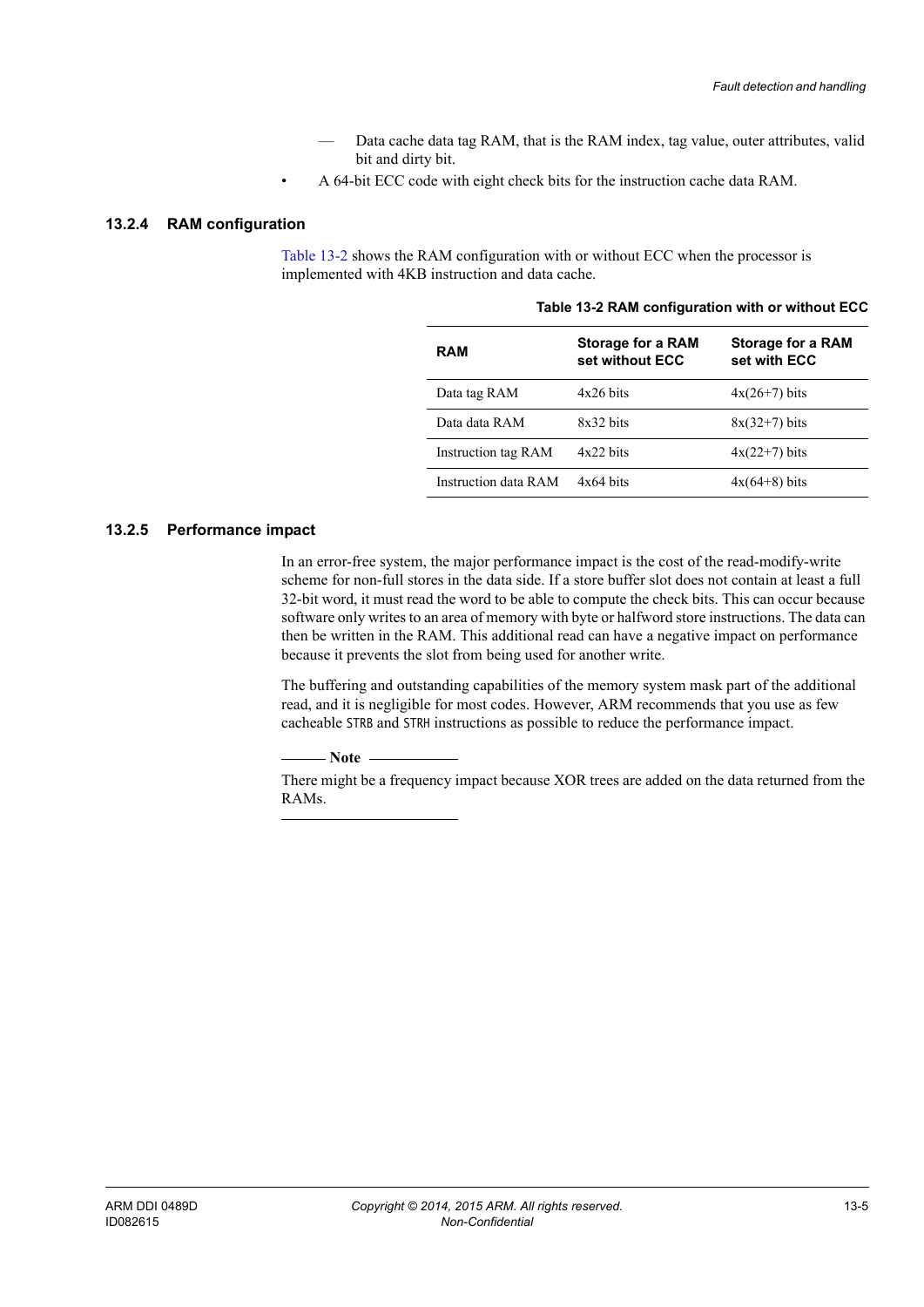# **13.3 Logic protection**

The processor logic can be protected by a duplicate, redundant, processor, that is the exact copy of the first processor. Both processors share the same RAMs protected with ECC and the same input pins. The second processor is delayed by two clock cycles so that this redundant system can detect glitches in the inputs.

The outputs of the two processors are compared on each cycle to detect any error. The outputs of the first processor are delayed so they can be synchronized with the second processor. This mechanism relies on the fact that any error occurring in the processor is eventually visible on the outputs of the processor, or is inherently a safe failure.

On detection of an error in one processor, both processors are reset before executing a code sequence, to put them in the same initial state. They can then restart execution from a previously taken snapshot.

The processor provides a template of the logic required for the comparison of the two processors.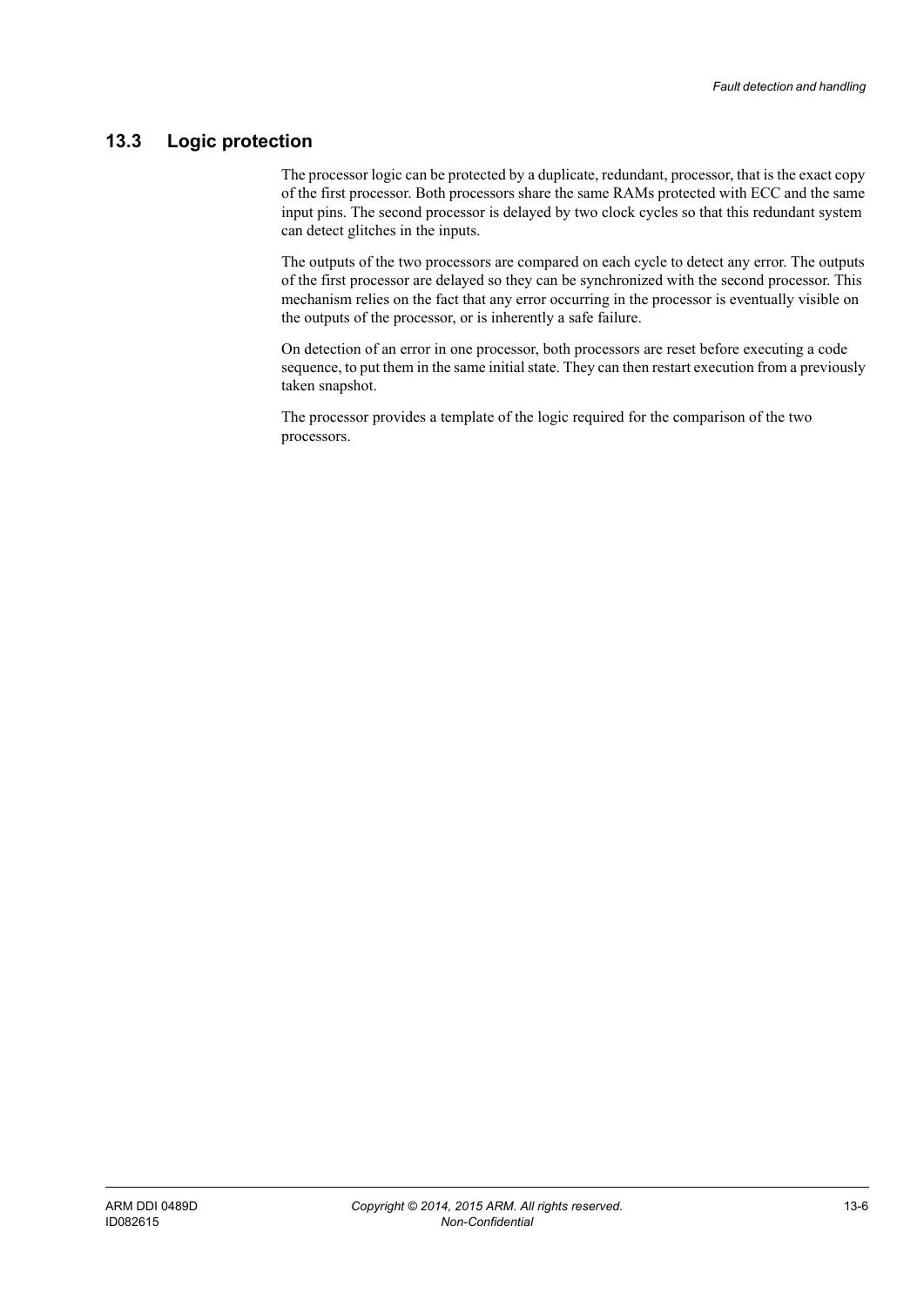# Appendix A **Revisions**

This appendix describes the technical changes between released issues of this book.

#### **Table A-1 Issue A**

| Change        | Location Affects |  |
|---------------|------------------|--|
| First release |                  |  |

## **Table A-2 Differences between issue A and issue B**

| Change                                                                                         | Location                                 | <b>Affects</b>  |
|------------------------------------------------------------------------------------------------|------------------------------------------|-----------------|
| ARM®v7-M Architecture Reference Manual, issue E.b,<br>defines Flash Patch Breakpoint version 2 | <i>ARM architecture</i> on page 1-13     | r0p2<br>onwards |
| Prefix CM7 added to register names ITCMCR,<br>DTCMCR, CACR, AHBSCR, ABFSR and AHBPCR           |                                          | r0p2            |
| Cortex-M7 processor features clarified                                                         | Features on page 1-2                     | All revisions   |
| Implementation options table updated                                                           | Table 1-1 on page 1-4                    | All revisions   |
| Data Process Unit changed to Data Processing Unit                                              | Data Processing Unit on page 1-7         | All revisions   |
| Single MAC pipeline description clarified                                                      | Data Processing Unit on page 1-7         | All revisions   |
| Prefetch Unit features clarified                                                               | <i>Prefetch Unit</i> on page 1-7         | All revisions   |
| ETM block description clarified                                                                | Cross Trigger Interface Unit on page 1-9 | All revisions   |
| TCM interface description clarified                                                            | <i>TCM interface</i> on page 1-11        | All revisions   |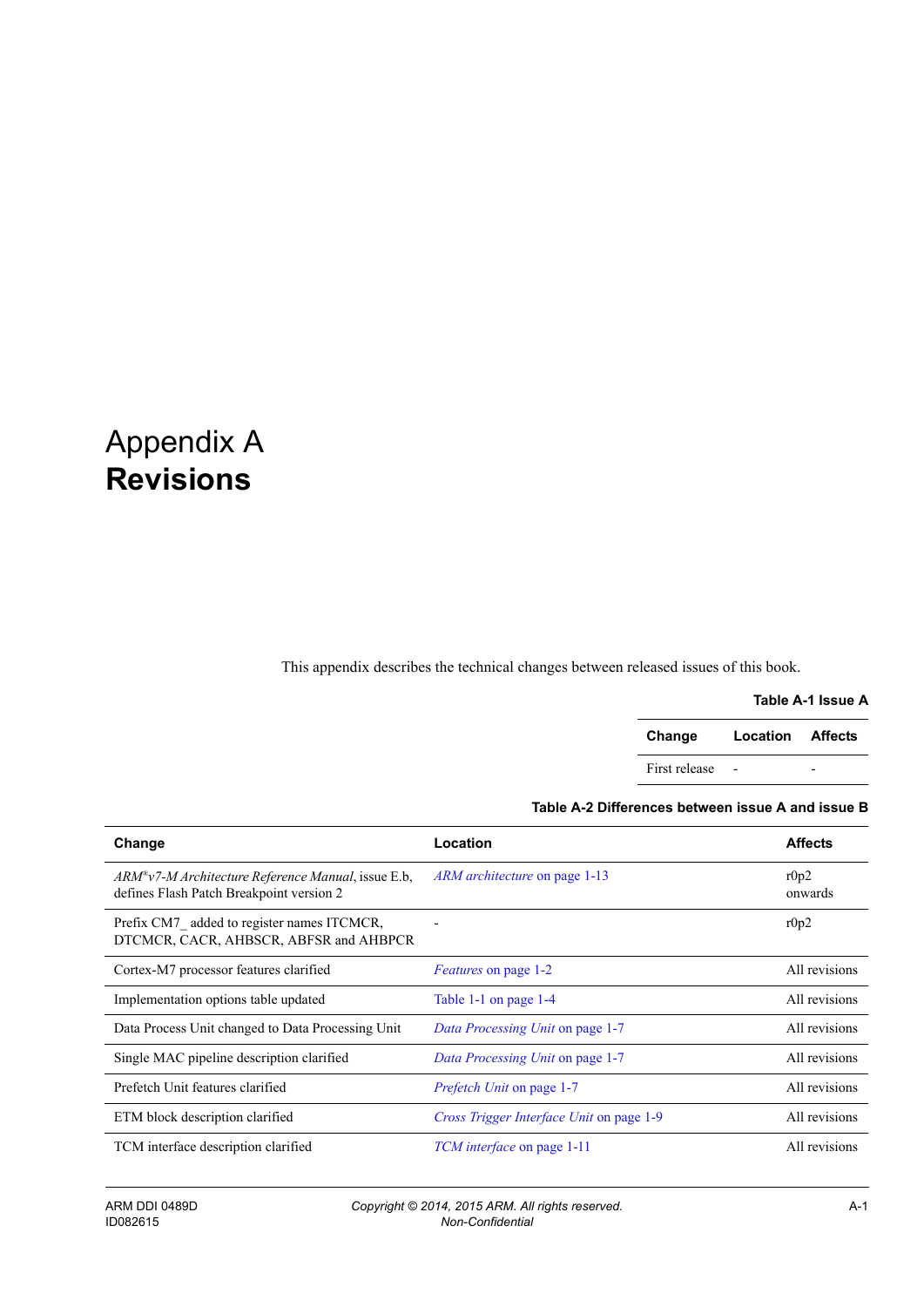## **Table A-2 Differences between issue A and issue B (continued)**

| Change                                                                        | Location                                                         | <b>Affects</b>   |
|-------------------------------------------------------------------------------|------------------------------------------------------------------|------------------|
| MBIST interface description clarified                                         | MBIST interface on page 1-12                                     | All revisions    |
| Binary compatibility with other Cortex processors<br>section updated          | Binary compatibility with other Cortex processors on<br>page 2-4 | All revisions    |
| Exclusive monitor description clarified                                       | Exclusive monitor on page 2-7                                    | All revisions    |
| Private peripheral bus section updated                                        | Private peripheral bus on page 2-6                               | All revisions    |
| Exception handling section updated                                            | Exception handling on page 2-9                                   | All revisions    |
| System control registers table updated                                        | Table 3-1 on page 3-3                                            | r0p2             |
| Added ACTLR field descriptions for new system<br>dependent optimization modes | Auxiliary Control Register on page 3-6                           | r0p2             |
| CPUID.REVISION function updated                                               | Table 3-4 on page 3-8                                            | r0p2             |
| CLIDR bit assignments table updated                                           | Table 3-5 on page 3-10                                           | r0p2             |
| CCSIDR bit assignments figure clarified                                       | CCSIDR bit assignments on page 3-10                              | All revisions    |
| CCSIDR.Associativity function updated                                         | Table 3-6 on page 3-11                                           | r0p2             |
| AHBP Control Register clarified                                               | AHBP Control Register on page 3-14                               | All revisions    |
| CACR[1] name and function updated                                             | Table 3-11 on page 3-16                                          | r0p2             |
| CACR[0] function updated                                                      | Table 3-11 on page 3-16                                          | All revisions    |
| Changed RAZ to RAO in Note                                                    | About Initialization on page 4-2                                 | All revisions    |
| Note clarified                                                                | Preloading TCM on page 4-5                                       | All revisions    |
| Changed AHBP peripheral interface to AHBP<br>interface                        | About the memory system on page 5-2                              | All revisions    |
| Changed AHBP peripheral port to AHBP port                                     | Fault handling on page 5-3                                       | All revisions    |
| Write ID capability description clarified                                     | Table 5-3 on page 5-6                                            | All revisions    |
| ARADDR value for address 0x1D updated                                         | Table 5-20 on page 5-19                                          | All revisions    |
| TCM attributes and permissions section updated                                | TCM attributes and permissions on page 5-33                      | r0p1 and<br>r0p2 |
| Store buffer behavior clarified                                               | Store buffer on page 5-38                                        | All revisions    |
| Low power modes section updated                                               | Low power modes on page 7-3                                      | All revisions    |
| Processor ROM table identification values addresses<br>updated                | Table 9-1 on page 9-3                                            | All revisions    |
| Processor ROM table components table updated                                  | Table 9-2 on page 9-4                                            | All revisions    |
| FPB register summary table updated                                            | Table 9-7 on page 9-8                                            | All revisions    |
| DWT register summary table updated                                            | Table 11-1 on page 11-4                                          | All revisions    |
| Error bank register behavior section added                                    | Protection method on page 13-3                                   | All revisions    |